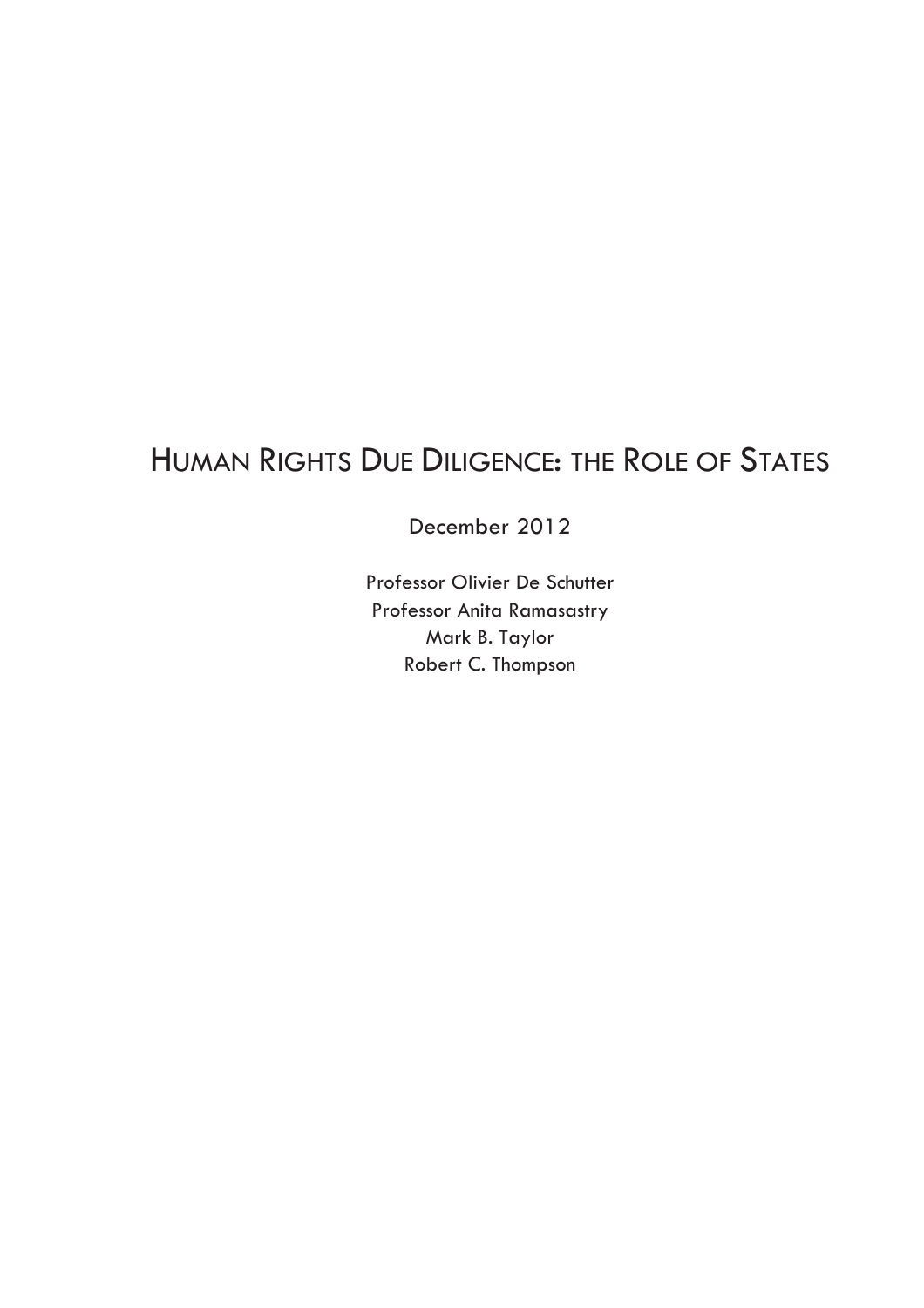# Acknowledgements

The International Corporate Accountability Roundtable, the European Coalition for Corporate Justice, the Canadian Network on Corporate Accountability, and the Authors of this report would like to thank the following individuals and organizations who provided inputs through our Consultations.

# Africa Consultation

*Special thanks to Flavia Milano, Global Rights and Andie Lambe, Global Witness, for organizing and hosting this Consultation.* 

| Ali Kaba              | Liberia                      |
|-----------------------|------------------------------|
| <b>Benard Ochieng</b> | Kenya                        |
| Felicien Mbikayi      | Democratic Republic of Congo |
| Isioma Kemakolam      | Nigeria                      |
| Jennifer Spiff        | Nigeria                      |
| <b>Jerry Nwigwe</b>   | Nigeria                      |
| John Rebman Kahima    | Uganda                       |
| Luke Tembo            | Malawi                       |
| Michel Yobue          | Cote D'Ivoire                |
| Priscilla Chitsinde   | Zimbabwe                     |
| Richard Adjei-Poku    | Ghana                        |
| Rudo Magundani        | Zimbabwe                     |
|                       |                              |

# Asia and Australia Consultation

*Special thanks to Dr. Surya Deva, City University of Hong Kong, for organizing and hosting this Consultation.* 

| Ali Mohsin Qazilbash | Pakistan  |
|----------------------|-----------|
| <b>Bill Taylor</b>   | Hong Kong |
| Chris King-Chi Chan  | Hong Kong |
| Dina Mani Pokharel   | Nepal     |
| Farzana Aslam        | Hong Kong |
| Geetanjali Mukherjee | Singapore |
| <b>Justine Nolan</b> | Australia |
| Krishnendu Mukherjee | India     |
| Lan Shiow Tsai       | Singapore |
| Laode Syarif         | Indonesia |
| Mark Kielsgard       | Hong Kong |
| Saito Makoto         | Japan     |
| Surya Deva           | Hong Kong |
| William Nee          | China     |
| Xiaohui Liang        | China     |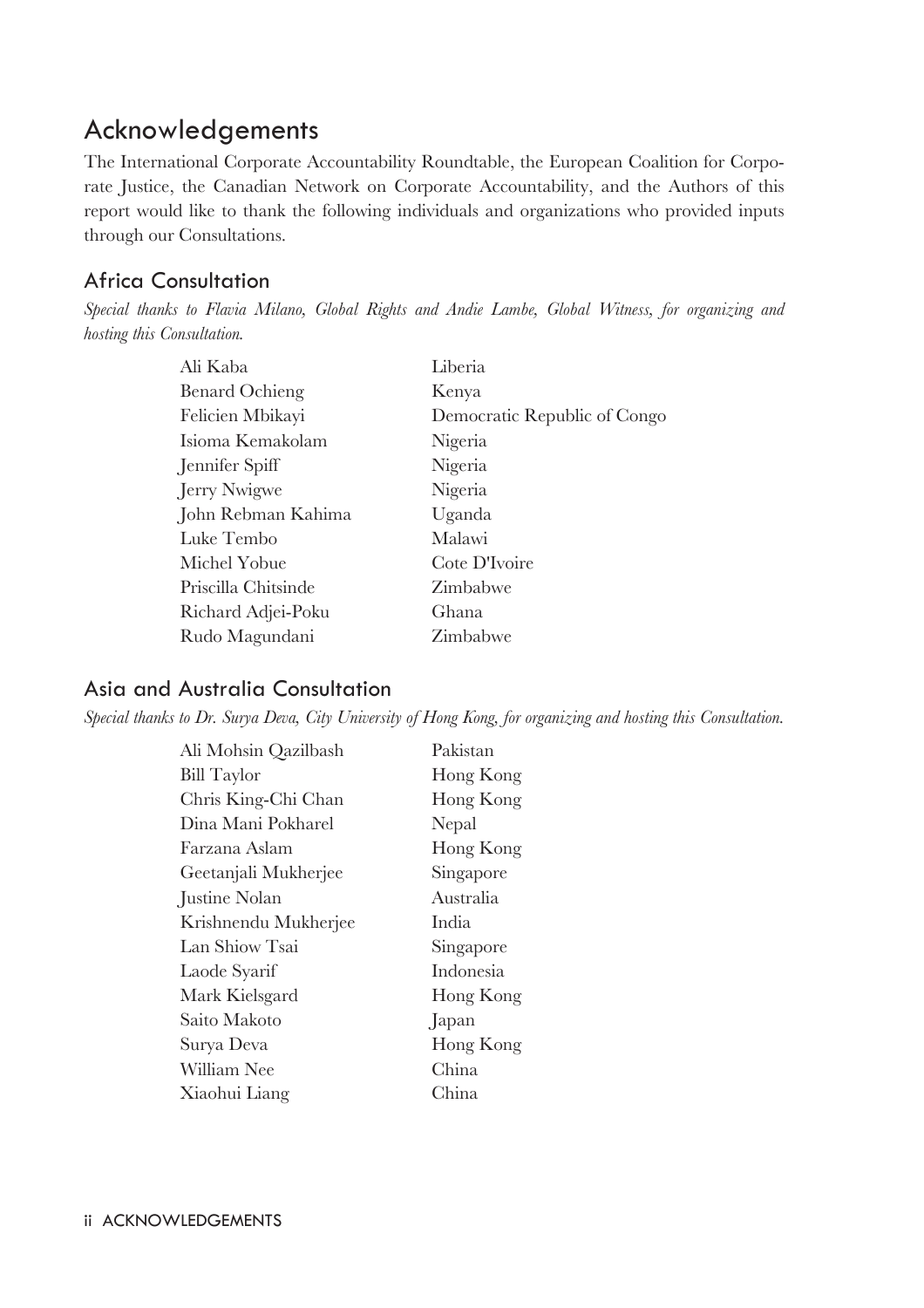# Europe Consultation

*Special thanks to Sanne Borges, Amnesty International Denmark and the Danish 92 Group –Forum for Sustainable Development, for organizing and hosting this Consultation.* 

| Andie Lambe            | U.K.        |
|------------------------|-------------|
| Aurelia Butler         | U.K.        |
| Carlos Cordero Sanz    | Spain       |
| Cédric Grolleau        | Belgium     |
| Channa Samkalden       | Netherlands |
| David Chivers QC       | U.K.        |
| Evie Francq            | Belgium     |
| Gaby Quijano           | U.K.        |
| Karin Buhmann          | Denmark     |
| Luca Saltalamacchia    | Italy       |
| Margaret Wachenfeld    | Belgium     |
| Marie-Caroline Caillet | France      |
| Miriam Saage Maasz     | Germany     |
| Nicola Jägers          | Netherlands |
|                        |             |

# North America Consultation

*Special thanks to Rachel Taylor, Emily Sharpe, and Joanna Wasik, Human Rights Institute at the Georgetown University Law Center, for organizing and hosting this Consultation.* 

| Eric Biel                | <b>US</b> |
|--------------------------|-----------|
| Jonathan Kaufman         | US        |
| Marina Colby             | <b>US</b> |
| Meg Roggensack           | <b>US</b> |
| Piper Hendricks          | <b>US</b> |
| Sarah Altschuller        | <b>US</b> |
| Sol Milius               | <b>US</b> |
| Aaron Dhir               | Canada    |
| <b>Catherine Coumans</b> | Canada    |
| Jamie Kneen              | Canada    |
| Karyn Keenan             | Canada    |
| Penelope Simons          | Canada    |
| Sara Seck                | Canada    |
|                          |           |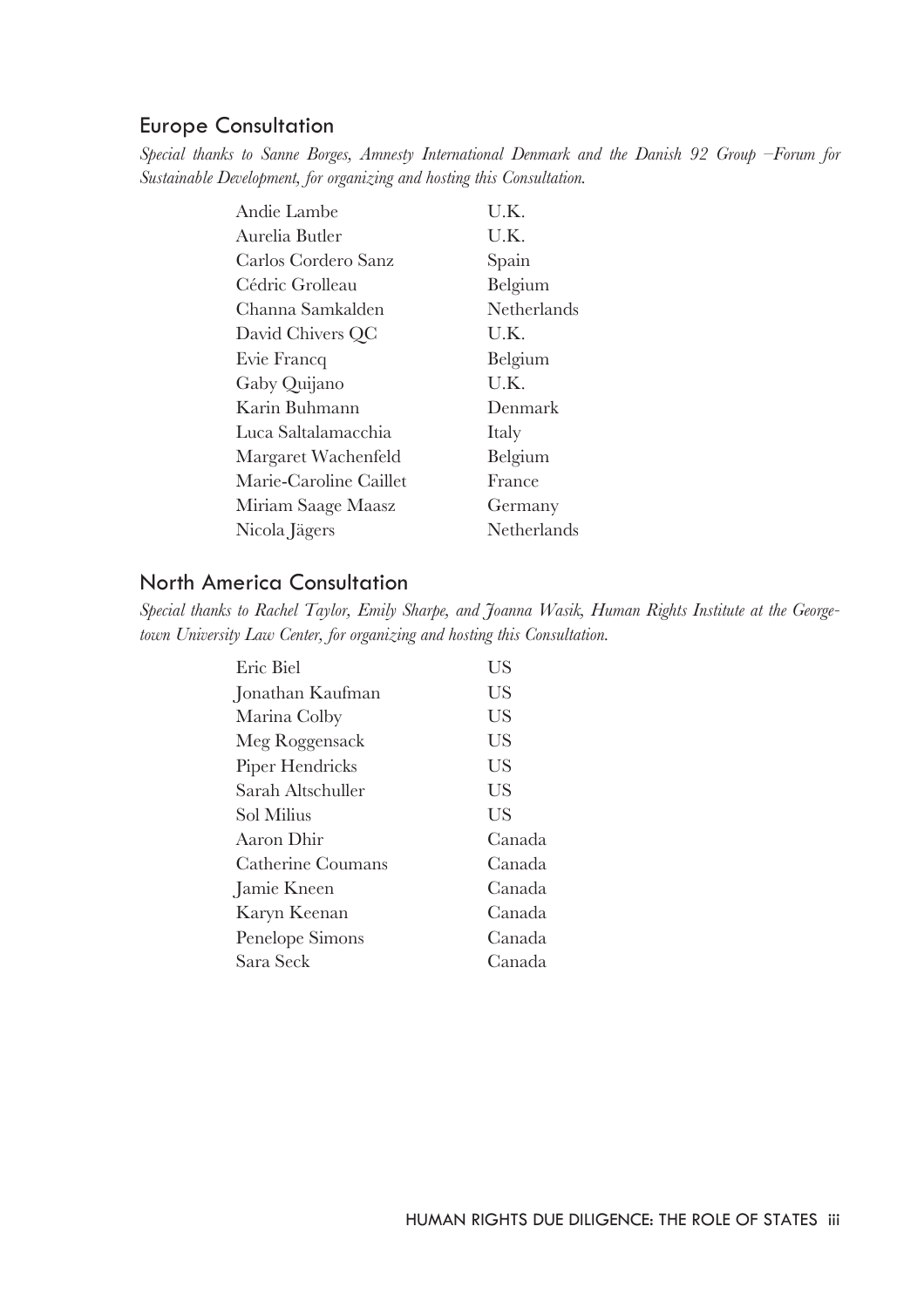# South America and Central America Consultation

*Special thanks to Denise Auclaire and Geraldine McDonald, CIDSE; and Miriam De la Cruz Ramirez, Comision Episcopal de Accion Social (CEAS), for organizing and hosting this Consultation.* 

| Geraldine McDonald             | U.K.           |
|--------------------------------|----------------|
| Andrea Torres Bobadilla        | Colombia       |
| Antonio Manganella             | France         |
| Carla García Zendejas          | USA            |
| Carlos Monge                   | Peru           |
| David Velazco                  | Peru           |
| Dora Lucy Arias                | Colombia       |
| Flavia Milano                  | USA            |
| Francisco Bustamente           | Colombia       |
| Humberto Ortiz Roca            | Peru           |
| Mary Durran                    | Canada         |
| Pedro Landa                    | Honduras       |
| Santiago Fischer               | Belgium        |
| Sergio Moreno Rubio            | Colombia       |
| Teresa María Fuentes Maldonado | Guatemala      |
| Vanessa Schaeffer              | Peru           |
| Victor Ricco                   | Argentina      |
| Walter Arteaga                 | <b>Bolivia</b> |
| <b>Walter Blake</b>            | Peru           |

The Authors would like to gratefully acknowledge the institutional support of the University of Washington School of Law, the Fafo Institute for Applied International Studies, the Norwegian Peacebuilding Resource Center (Noref), and the University of Louvain.

The Authors would also like to acknowledge Amol Mehra and Katie Shay, International Corporate Accountability Roundtable; Filip Gregor, Environmental Law Service; Jérôme Chaplier and Yolaine Delaygues, European Coalition for Corporate Justice; Catherine Coumans, MiningWatch Canada; and Garrett Heilman, J.D. Candidate, University of Washington School of Law.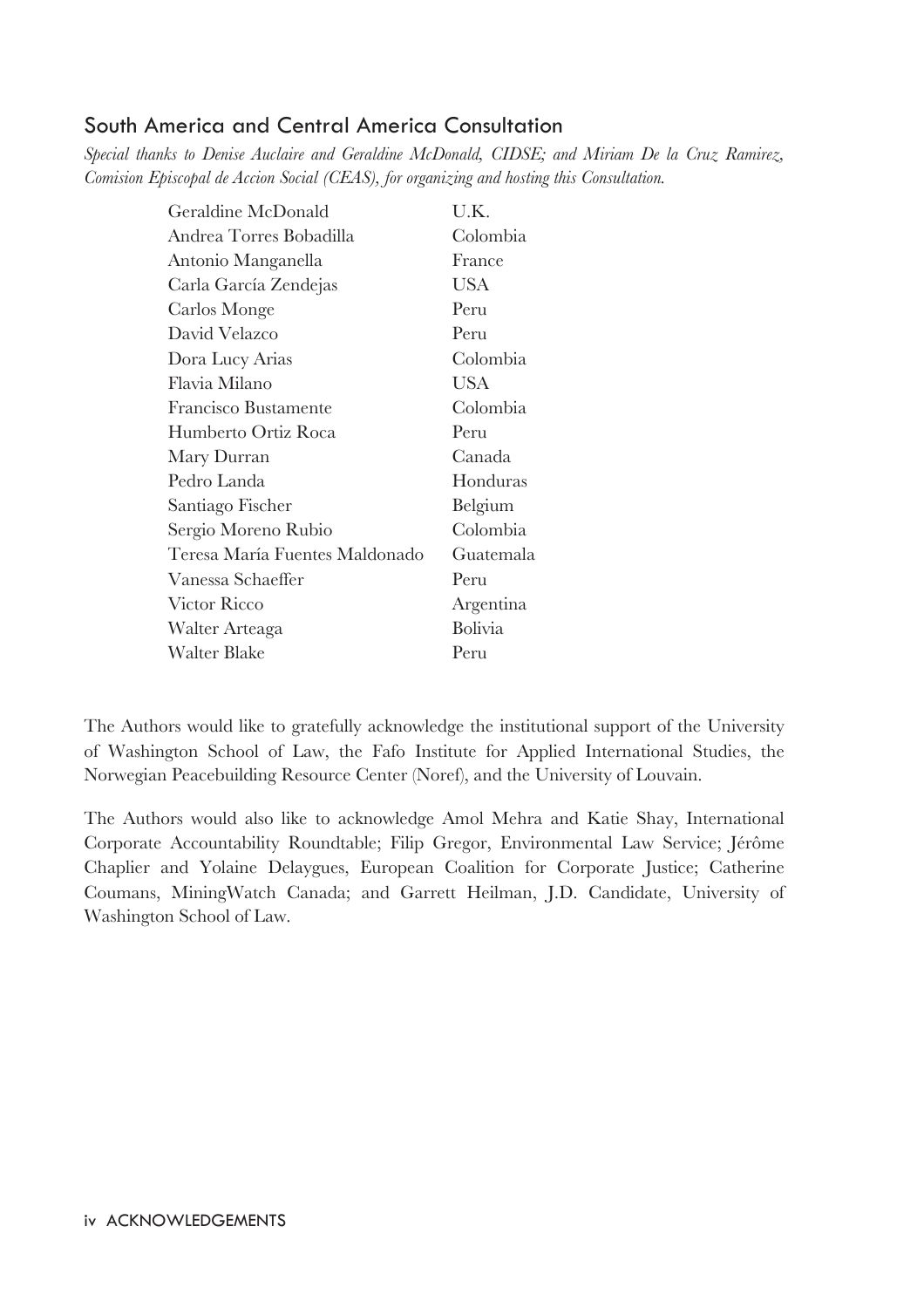# **Contents**

| Preface                                                                 | $\perp$        |
|-------------------------------------------------------------------------|----------------|
| <b>Executive Summary</b>                                                | $\mathfrak{Z}$ |
| I. Introduction                                                         | 7              |
| II. Regulatory Options for States                                       | 11             |
| 1. CRIMINAL LIABILITY FOR A COMPANY'S FAILURE TO ACT WITH DUE DILIGENCE | 11             |
| Due Diligence and the Charging Phase                                    | 15             |
| Due Diligence and the Trial Phase                                       | 15             |
| Due Diligence and the Sentencing Phase                                  | 16             |
| 2. CIVIL LIABILITY FOR A COMPANY'S FAILURE TO ACT WITH DUE DILIGENCE    | 16             |
| 3. ADMINISTRATIVE PENALTIES FOR A COMPANY'S FAILURE TO ACT WITH         |                |
| <b>DUE DILIGENCE</b>                                                    | 19             |
| Due Diligence and Workplace Health and Safety                           | 19             |
| Due Diligence and Environmental Protection                              | 20             |
| Due Diligence and the Prevention of Money Laundering and Illicit Flows  | 21             |
| 4. DUE DILIGENCE AS A BASIS FOR REGULATORY APPROVAL                     | 24             |
| Due Diligence and Environmental Impact Assessments                      | 25             |
| Due Diligence and Overseas Infrastructure and Development Projects      | 28             |
| 5. DUE DILIGENCE AS A REQUIREMENT FOR DOING BUSINESS WITH GOVERNMENT    | 29             |
| Due Diligence and Green Procurement                                     | 30             |
| Due Diligence, Labor Rights and Prevention of Trafficking               | 31             |
| Due Diligence and Ethical Requirements for Investment of State Funds    | 32             |
| 6. DUE DILIGENCE AS A CONDITION FOR TRADE AND INVESTMENT SUPPORT        | 33             |
| Due Diligence and Export Credit Agencies                                | 33             |
| Due Diligence and Trade Preferences                                     | 36             |
| 7. ENCOURAGING DUE DILIGENCE THROUGH CONSUMER PROTECTION LAW            | 38             |
| 8. REPORTING, TRANSPARENCY AND DISCLOSURE REQUIREMENTS FOR              |                |
| <b>DUE DILIGENCE</b>                                                    | 43             |
| III. The Reach of Human Rights Due Diligence                            | 49             |
| IV. Human Rights Due Diligence Procedures                               | 55             |
| 1. THE RESPONSIBILITY TO IDENTIFY ACTUAL OR POTENTIAL IMPACTS           | 55             |
| 2. THE RESPONSIBILITY TO PREVENT AND MITIGATE                           | 56             |
| 3. THE RESPONSIBILITY TO ACCOUNT                                        | 57             |
| V. Conclusion                                                           | 59             |
| VI. Recommendations                                                     | 61             |
| Endnotes                                                                | 64             |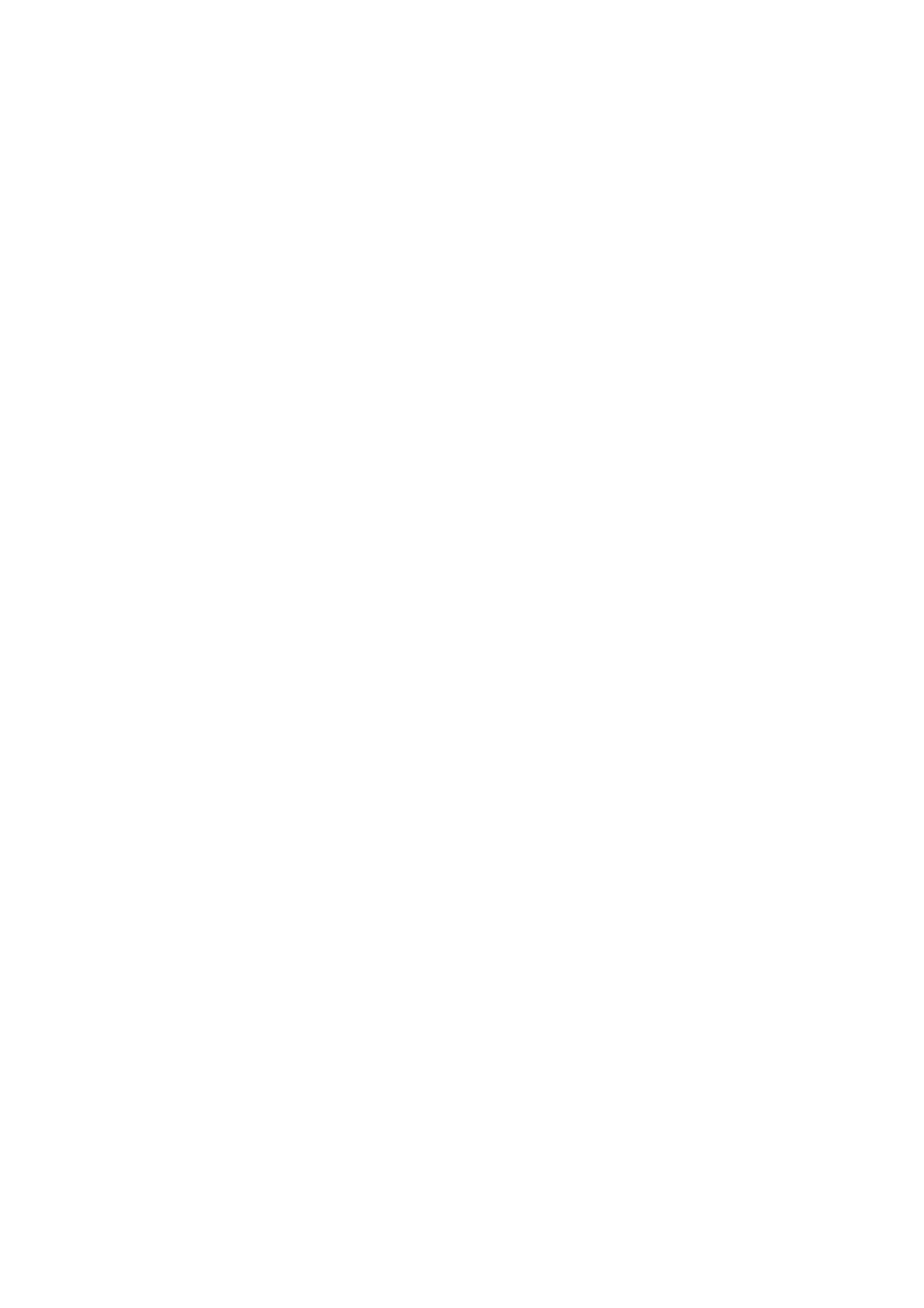# Preface

The capacities of States to protect human rights have not kept pace with the expansion of global economic activity. As businesses have gained greater economic rights, access to markets and mobility, governments have increasingly failed to find a balance between the power of business and the duty of the State to protect human rights.

In theory, victims of harms caused by or contributed to by business may complain to governmental authorities and seek redress. But all too often those appeals are stymied by the absence of formal remedies within the home state of the victim or the business. Put simply, there is often no recourse for victims of human rights abuse. Where remedies do exist, victims may still be denied access to justice due to a range of legal, financial and political obstacles. Corporate structures may obscure precisely who is responsible for causing harm; jurisdictional obstacles may make transnational cases difficult and costly to litigate; courts or prosecutors may lack the appropriate expertise; corruption or political repression may make any such case impossible. In some States, governments may be unable to protect their citizens' human rights due to a lack of proper institutions or the fragility of the governance structure.

The concept of human rights due diligence has risen to prominence as a potential tool for meeting the twin challenges of shaping better business behavior and providing access to justice for victims when business fails to meet the standards set by society. Due diligence is not itself a replacement for providing victims with effective redress mechanisms. Rather, human rights due diligence is a means by which business enterprises can identify, prevent, mitigate and account for the harms they may cause, and through which judicial and regulatory bodies can assess an enterprise's respect for human rights.

The Human Rights Due Diligence (HRDD) Project was launched by the International Corporate Accountability Roundtable (ICAR),<sup>1</sup> the European Coalition for Corporate Justice  $(ECCJ)<sup>2</sup>$  and the Canadian Network on Corporate Accountability (CNCA).<sup>3</sup> The Project set out to understand how governments could use their regulatory authority to mandate or encourage businesses to engage in human rights due diligence activity.

At the request of the coalitions that launched the project, we came together as an expert group to receive input and author this final report. We formulated a research survey and plan and sought the advice of legal experts from regions around the globe. Throughout most of 2012, we attended consultations with those legal experts and with civil society from Africa, Asia, Europe and the Americas, listening to practitioners and scholars from a variety of jurisdictions about how due diligence regulation works in their own countries and how it does not. We received many examples of due diligence regulation confirming our initial sense that regulatory due diligence is common to most jurisdictions. But accompanying such examples was a very clear message: many of these regulations are not being fully implemented or enforced by States. We also learned, however, that if States do properly implement these regulations, they can be effective in preventing or mitigating harm. We found that in many cases, existing due diligence regimes concern human rights only tangentially, or even not at all: we found more examples in the area of environmental protection, product safety or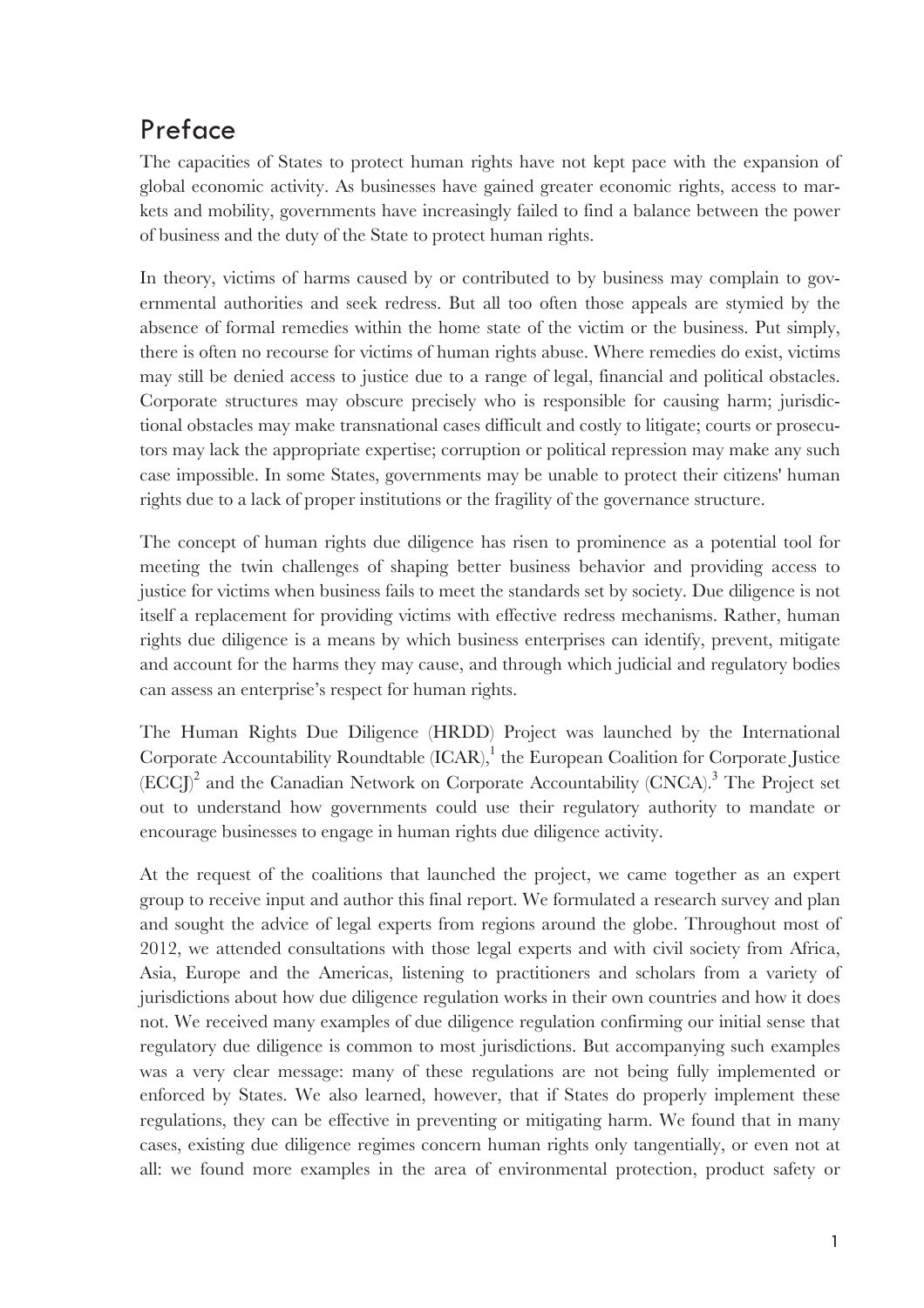money laundering, than in the area of human rights as such. These are important lessons, and the inputs have had a profound impact on our thinking as we approached the task of describing State practice. Without the invaluable advice and knowledge of all who participated, our task would have been very much more difficult and the result less strong. We are indebted to all of you.

We are grateful to the member organization of the coalitions who invited us to participate in the Project. It has been a privilege to engage in such a timely debate, with as much substance as we could muster, in a short and intense period of consultation. It has been a pleasure to do so with the help of the excellent professionals who have led the Project, Amol Mehra, ICAR; Filip Gregor, ECCJ; and Catherine Coumans, CNCA. All the views and errors are, of course, our own.

> Professor Olivier De Schutter Professor Anita Ramasastry Mark B. Taylor Robert C. Thompson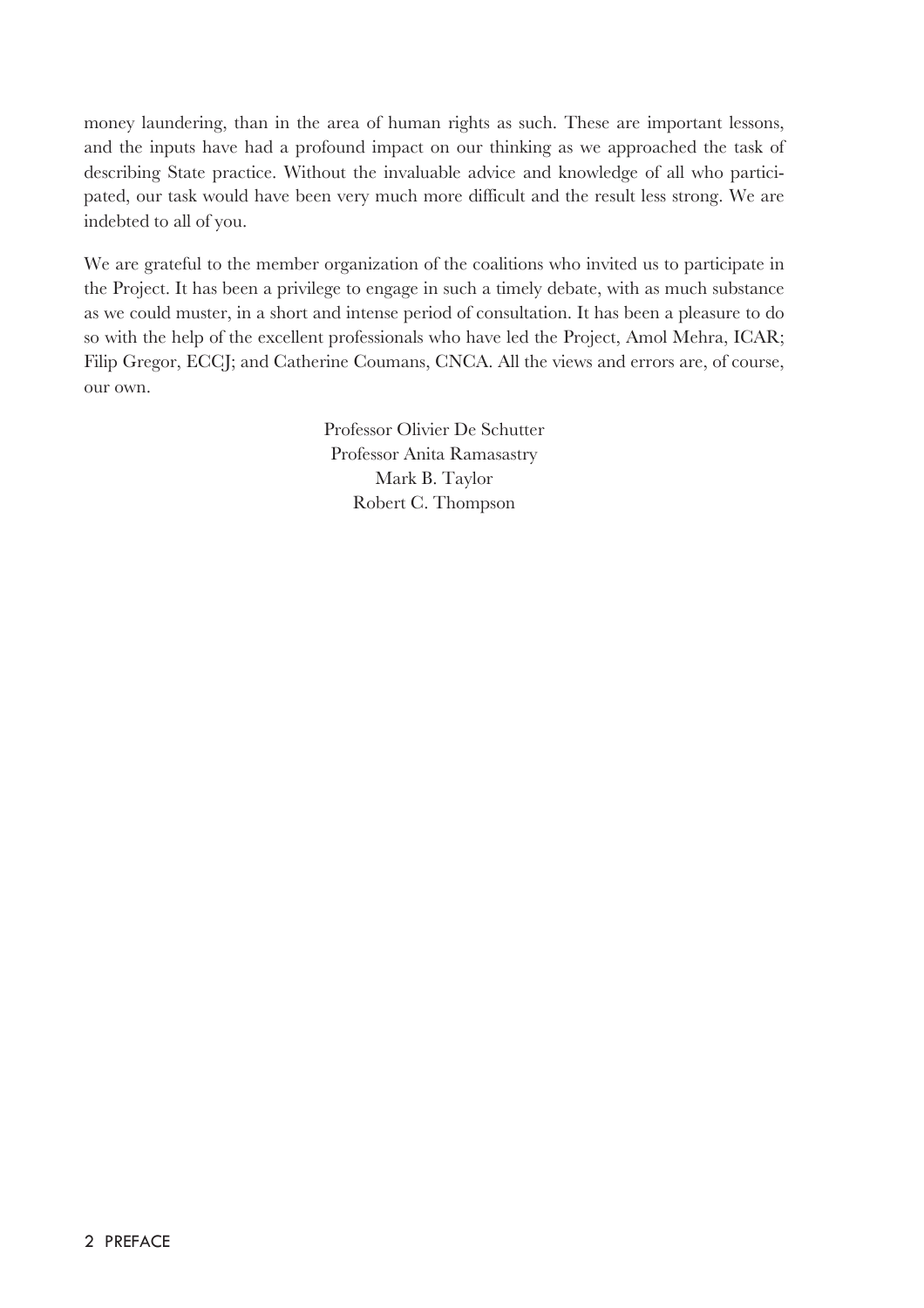# Executive Summary

The United Nations Guiding Principles on Business and Human Rights ("Guiding Principles")<sup>4</sup> affirm that business enterprises have a responsibility to respect human rights, and that States have a duty to ensure that they do so. The Guiding Principles describe the duty of States as including "appropriate steps to prevent, investigate, punish and redress" human rights abuse "through effective policies, legislation, regulations and adjudication."<sup>5</sup> The Guiding Principles suggest due diligence as an operational means for business enterprises to respect human rights, but the specific options available to States to ensure the implementation of business due diligence are not specified.

The Human Rights Due Diligence Project sought to establish the extent to which the legal systems of States already make use of due diligence regulations to ensure that businesses respect established standards and to describe a range of regulatory options policymakers might use to take the next steps in ensuring businesses respect human rights.

This report is the culmination of Consultations with lawyers and scholars from around the world on the question of how States already use due diligence regulations to ensure that the behavior of business enterprises meets social expectations. The Authors were commissioned by the International Corporate Accountability Roundtable (ICAR), the European Coalition for Corporate Justice (ECCJ) and the Canadian Network on Corporate Accountability (CNCA). Based on a structured set of questions concerning how States ensure due diligence by business, the Authors sought input from experts familiar with a variety of areas of substantive law in the legal systems of countries from every region, including the largest economies, as well as both civil law and common law jurisdictions. The objective of seeking multijurisdictional examples was to take into account differences among legal systems and cultures, and varying levels of economic development. This approach allowed contributors to point out distinguishing characteristics of particular regulatory systems in their areas of expertise. The Project ultimately obtained more than 100 examples of due diligence regimes (the "Examples") in more than 20 States, <sup>6</sup> drawn from a wide variety of regulatory sectors. The Authors were also able to draw on their own expertise in business and commercial law, human rights law, national and international criminal law, and environmental law.

The Examples illustrate numerous approaches to the use of regulatory authority in promoting due diligence, as reflected in the Report. The Project is now in the process of preparing a searchable database that contains brief descriptions of the examples, along with legal citations and URLs. The database should be available on the ICAR website shortly after the beginning of the coming year.<sup>7</sup> The Project is considering keeping the database as an ongoing program, to which others could be invited to contribute additional examples. The Authors hope that the database will be of help to State officials, lawmakers, members of civil society and others as they search for ways to implement the human rights due diligence elements of the Guiding Principles.

The principal conclusion of the Report is that States could make far greater use of legal tools to ensure business respects human rights in general and implement due diligence for human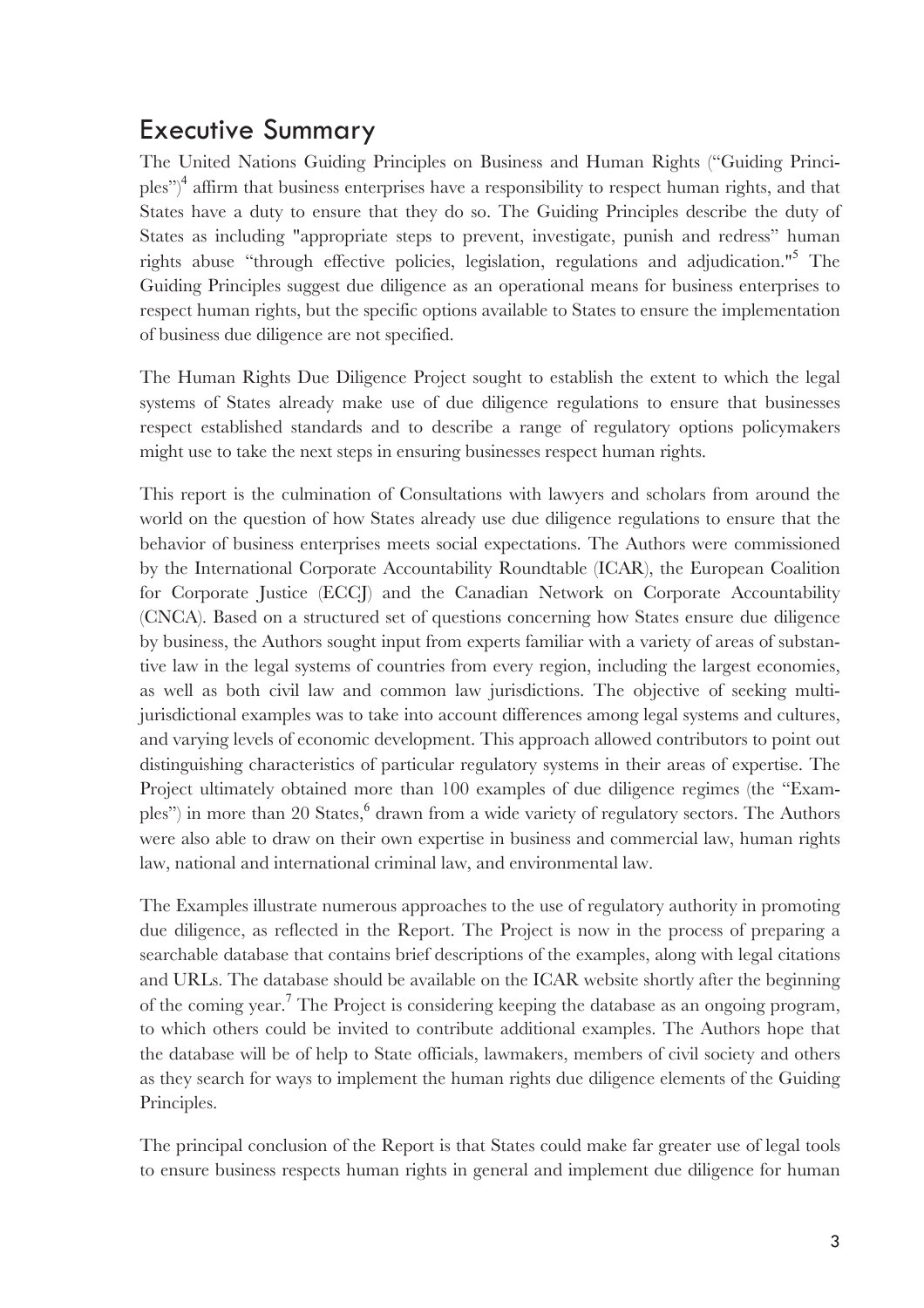rights in particular. Existing labor, consumer and environmental protection laws, for example, do serve to protect various rights holders. They may also offer opportunities to integrate greater human rights protections into their due diligence regimes. States have therefore developed a range of techniques by which to ensure that business enterprises seek to integrate considerations that are not purely short-term and profit-driven into their decision-making processes: they have imposed various obligations to act with due diligence with regard to a range of values such as consumer protection or the protection of the environment, or the fight against money laundering or human trafficking; or they have created strong incentives to encourage companies to design ways of taking these concerns into account. Human rights now must be given the same degree of attention. Indeed, beyond laws which protect the interests of consumers, workers and the environment, the Authors found little in the way of explicit reference to human rights in the variety of due diligence regimes which exist in the legal systems of most States. States can do much more to utilize their existing regulations as part of the goal to ensure companies conduct human rights due diligence. In addition, in order to consolidate and strengthen existing protections, and to move forward in protecting the full range of human rights, States should look to the full range of regulatory options that make use of due diligence, including those presented in this Report, to ensure business respects human rights.

Drawing on State practice and international standards, the Report finds the following:

First, the Report confirms that the origins of due diligence are neither a creation of the United Nations Human Rights Council nor a voluntary measure for corporate social responsibility. Due diligence originates from legal tools that States are already using to ensure that business behavior meets social expectations, including standards set in law.

The Report establishes that the regulatory due diligence procedures found in a variety of legal systems are consistent with processes described in the Guiding Principles and other international instruments.

The Report describes how the concept of due diligence requirements are found in areas of law that are either analogous to or directly relevant to human rights, such as labor rights, environmental protection, consumer protection and anti-corruption.

The Report also establishes that due diligence requirements can be used to ensure that business enterprises can be held accountable for violations of law, by, for example, overcoming obstacles to effective regulation posed by complex corporate structures or their transnational activities.

The options described in the Report indicate at least four main regulatory approaches through which States can ensure human rights due diligence activities by business. Usually these approaches co-exist within the same jurisdictions and legal systems.

The first approach imposes a due diligence requirement as a matter of regulatory compliance. States implement rules that require business enterprises to conduct due diligence, either as a direct legal obligation formulated in a rule, or indirectly by offering companies the opportu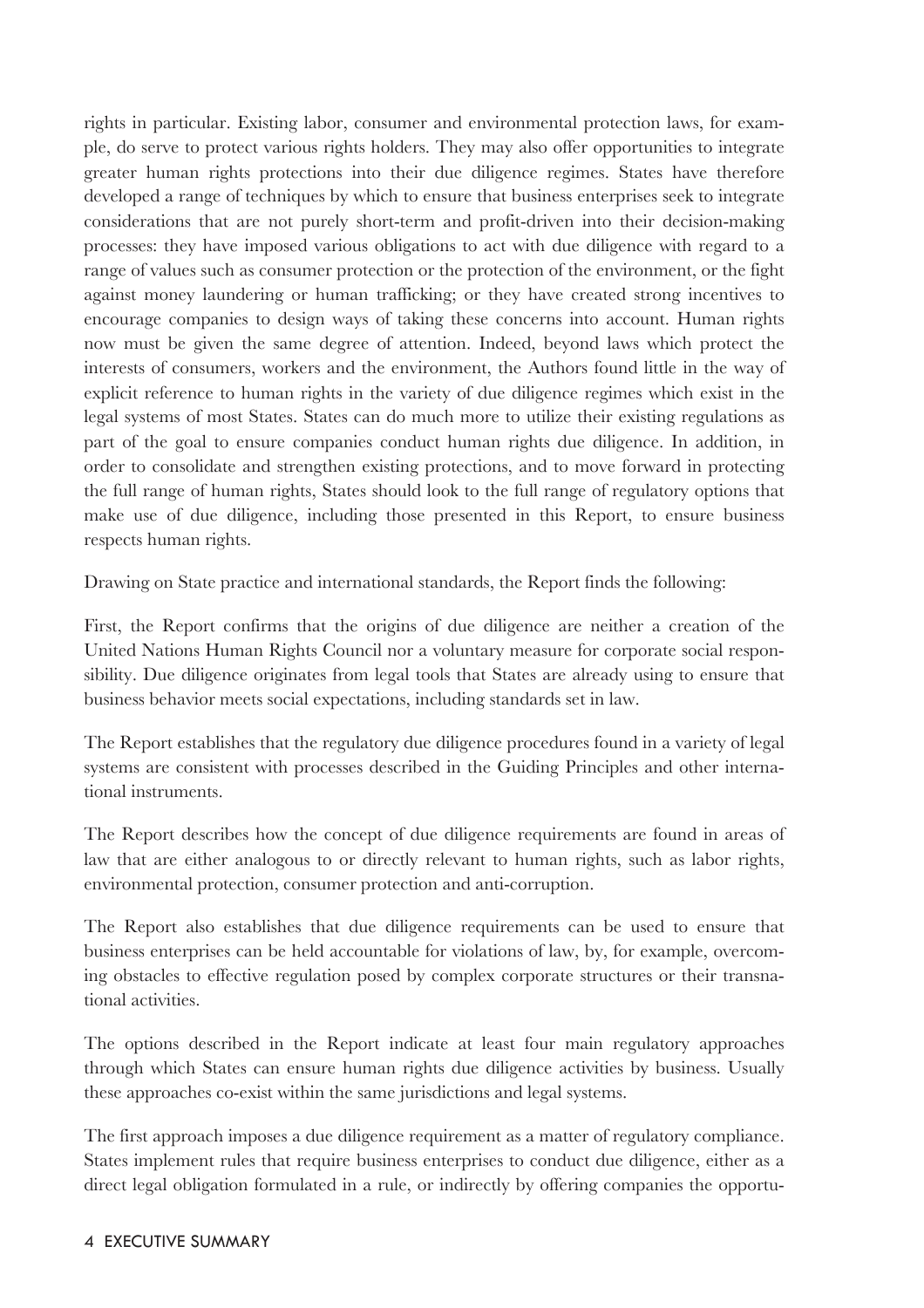nity to use due diligence as a defense against charges of criminal, civil or administrative violations. For example, the courts use business due diligence to assess business compliance with environmental, labor, consumer protection and anti-corruption laws. Similarly, regulatory agencies regularly require business due diligence as the basis upon which to grant approvals and licenses for many business activities.

The second regulatory approach provides incentives and benefits to companies, in return for their being able to demonstrate due diligence practice. For example, in order for companies to qualify for export credit, labeling schemes or other forms of State support, States often require due diligence on environmental and social risks.

A third approach is for States to encourage due diligence through transparency and disclosure mechanisms. States implement rules that require business enterprises to disclose the presence or absence of due diligence activities and any identified harms that their activities may create, such as the presence of child labor in a company's supply chain. Market participants will then attempt to constrain any identified harms on the basis of a company's disclosures. For example, securities laws, consumer protection laws and reporting requirements for corporate social responsibility operate on the logic that information serves the interests, and will prompt action by consumers, investors, regulators, and people who might be adversely affected by a business activity.

A fourth category involves a combination of one or more of these approaches. States regularly combine aspects of these approaches in order to construct an incentive structure that promotes respect by business for the standards set down in the rules and ensures that compliance can be assessed in an efficient and effective manner. For example, administrative rules governing environmental protection, labor rights, consumer protection or anti-corruption may require business due diligence as the bases for a license or approval, and may also require regular reporting disclosure of due diligence activities by business. Enforcement of such rules can combine administrative penalties, such as fines, and criminal law sanctions; and the possibility of civil action.

The Report is by no means the final word on which regulatory measures are most effective in ensuring respect for human rights. Extensive State practice with respect to due diligence as a method of regulation is not evidence of human rights protection, nor is it evidence of effective enforcement. In addition, no one form of due diligence regulation will suit all business sectors or address every human rights challenge. The report does not attempt to prescribe which particular regulatory options are best for particular human rights risks. The range of specific economic activities, national legal systems, human rights contexts and the range in business structures, operations and relationships is too varied and diverse for detailed prescriptions in one report. Further work will be necessary at the national and sector-specific levels to elaborate regulatory tools that respond to particular risks to human rights from specific kinds of business activity in a manner appropriate for particular national legal traditions.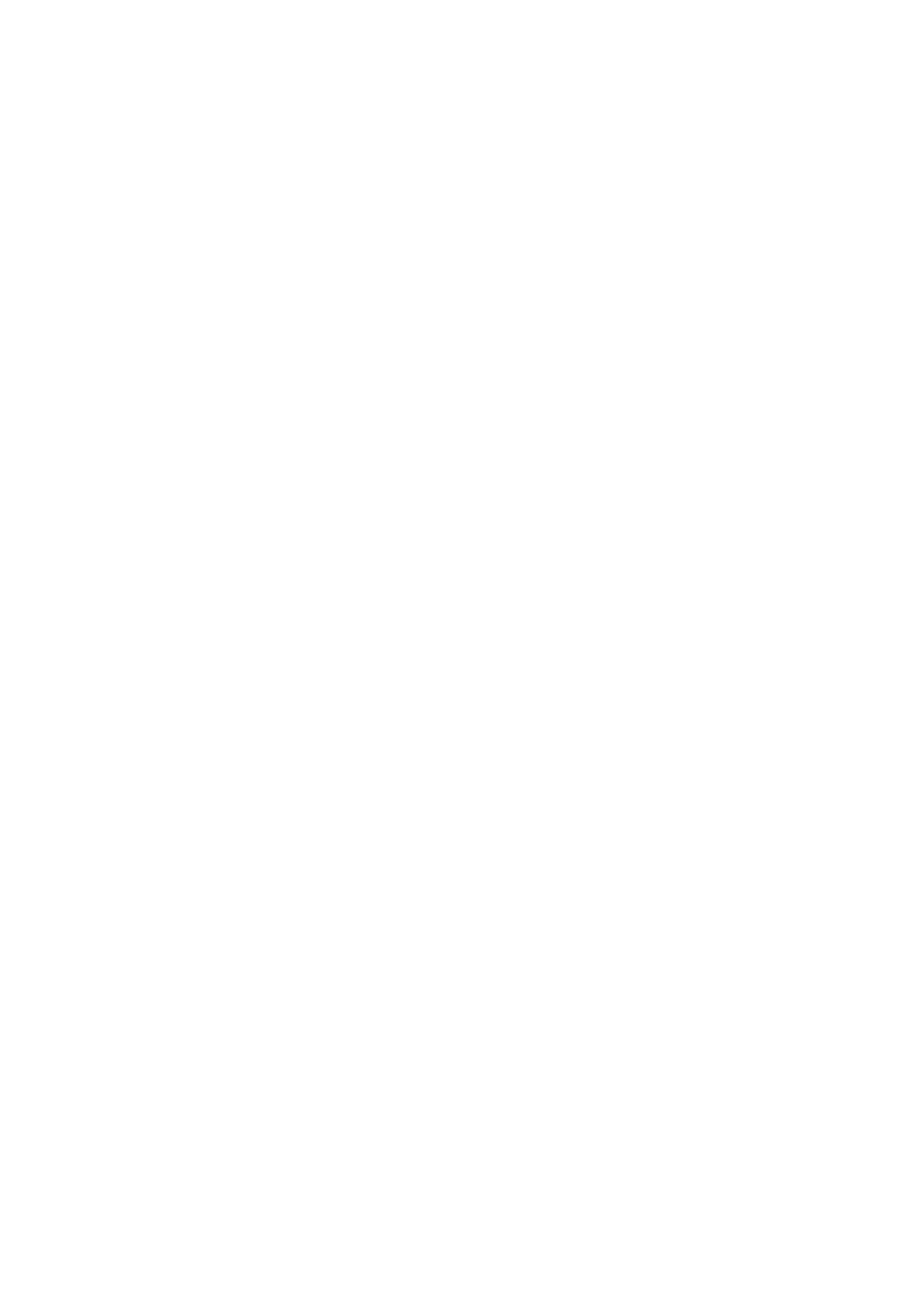# I. Introduction

The United Nations Guiding Principles on Business and Human Rights ("Guiding Principles"),<sup>8</sup> which were unanimously endorsed by the U.N. Human Rights Council in June 2011, affirm that business enterprises have a responsibility to respect human rights, and that States have a duty to ensure that they do so. The Guiding Principles suggest due diligence as an operational means for business enterprise to respect human rights, but the specific options available to States to ensure the implementation of business due diligence are not specified.

The Guiding Principles define a corporate responsibility to respect human rights based on business impacts, activities and relationships.<sup>9</sup> In principle, businesses should respect all internationally proclaimed human rights, in part because all rights are potentially at risk of infringement by business.<sup>10</sup> In practice, different business activities have differing human rights impacts. Similarly, the specifics of the human rights context will affect the way certain business activities impact rights. The Guiding Principles identify the interrelationship of business activity and the human rights context as the source of what they refer to as "human rights risks," defined as "the business enterprise's potential adverse human rights impacts." $^{11}$ 

The Guiding Principles identify human rights due diligence as the principal tool that a business should use to address these risks. This includes the practice of a business enterprise identifying risks related to its activities and relationships, taking steps to prevent its infringement of the rights of others and to account for both sets of actions. The Guiding Principles specifically define due diligence as follows:

17. In order to identify, prevent, mitigate and account for how they address their adverse human rights impacts, business enterprises should carry out human rights due diligence. The process should include assessing actual and potential human rights impacts, integrating and acting upon the findings, and tracking responses as well as communicating how impacts are addressed. Human rights due diligence:

- (a) Should cover adverse human rights impacts that the business enterprise may cause or contribute to through its own activities, or which may be directly linked to its operations, products or services by its business relationships;
- (b) Will vary in complexity with the size of the business enterprise, the risk of severe human rights impacts, and the nature and context of its operations;
- (c) Should be on-going, recognizing that the human rights risks may change over time as the business enterprise's operations and operating context evolve;

The Guiding Principles make clear that "The responsibility of business enterprises to respect human rights refers to internationally proclaimed human rights – understood as those expressed in the International Bill of Human Rights and the principles concerning fundamental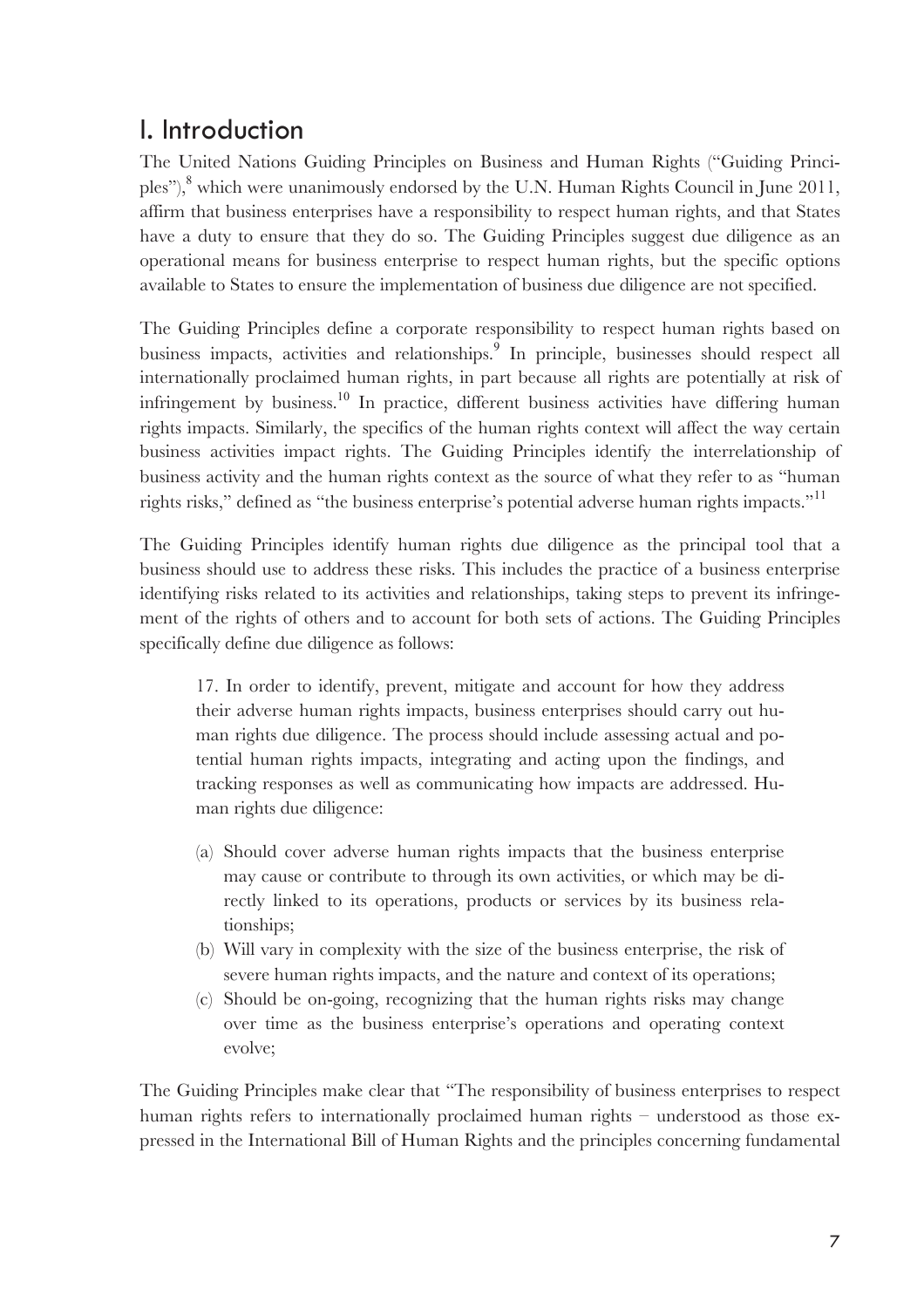rights set out in the International Labor Organization's Declaration on Fundamental Principles and Rights at Work."<sup>12</sup>

To ensure that companies respect human rights, the Guiding Principles draw on the duty of States to regulate the conduct of private groups or individuals, including business enterprises. The duty to protect human rights is a general duty to prevent and, if prevention fails, to remedy human rights violations that result from the conduct of private parties. It is a duty that extends to all organs of the State. It requires that States take all measures that could reasonably be adopted to prevent the occurrence of a human rights violation. This duty to protect has been affirmed by a large number of decisions of human rights bodies, whether judicial or quasi-judicial, operating under both universal and regional instruments.<sup>13</sup> Under international human rights law, the responsibility of a business to respect human rights includes acting with due diligence in order to avoid violating such rights. International human rights law requires that States ensure that this responsibility is complied with by businesses.

 In general terms, the duty to protect from human rights abuse requires States to take "appropriate steps to prevent, investigate, punish and redress such abuse through effective policies, legislation, regulations and adjudication."<sup>14</sup> That includes a range of measures, from providing effective guidance to business enterprises on how to respect human rights, to enforcing laws requiring business enterprises to respect human rights. It includes measures that the State uses to influence the conduct of business actors, whether as regulators, buyers, investors or owners.

Many States already implement such measures that help to ensure respect for human rights; for example, through the enforcement of labor, environmental and certain criminal laws or by ensuring that victims of human rights abuses have access to courts. Such State practices often encourage or require due diligence activities by businesses as a way to ensure respect for standards set by law.

At the same time, States have been working at the international level to clarify what the responsibility of business to conduct due diligence for human rights means. For example, the U.N. Security Council, acting under Chapter VII of the Charter, called upon States to encourage their businesses involved in the trade in conflict minerals to conduct due diligence.<sup>15</sup> The Organization for Economic Cooperation and Development (OECD) and the Intergovernmental Conference on the Great Lakes Region integrated due diligence into their frameworks for multinational enterprises as well as for responsible supply chain management in conflict situations.<sup>16</sup> The European Union has begun to integrate human rights due diligence into their work on corporate social responsibility, $17$  as has the International Finance Corporation through a 2011 revision of its Performance Standards.

There is, in effect, an emerging regulatory framework for human rights due diligence, based on international standards and national state practice. This emerging framework defines the nature and scope of business responsibility to conduct human rights due diligence and defines what general processes businesses should follow to identify, prevent and remediate the adverse human rights impacts of their operations.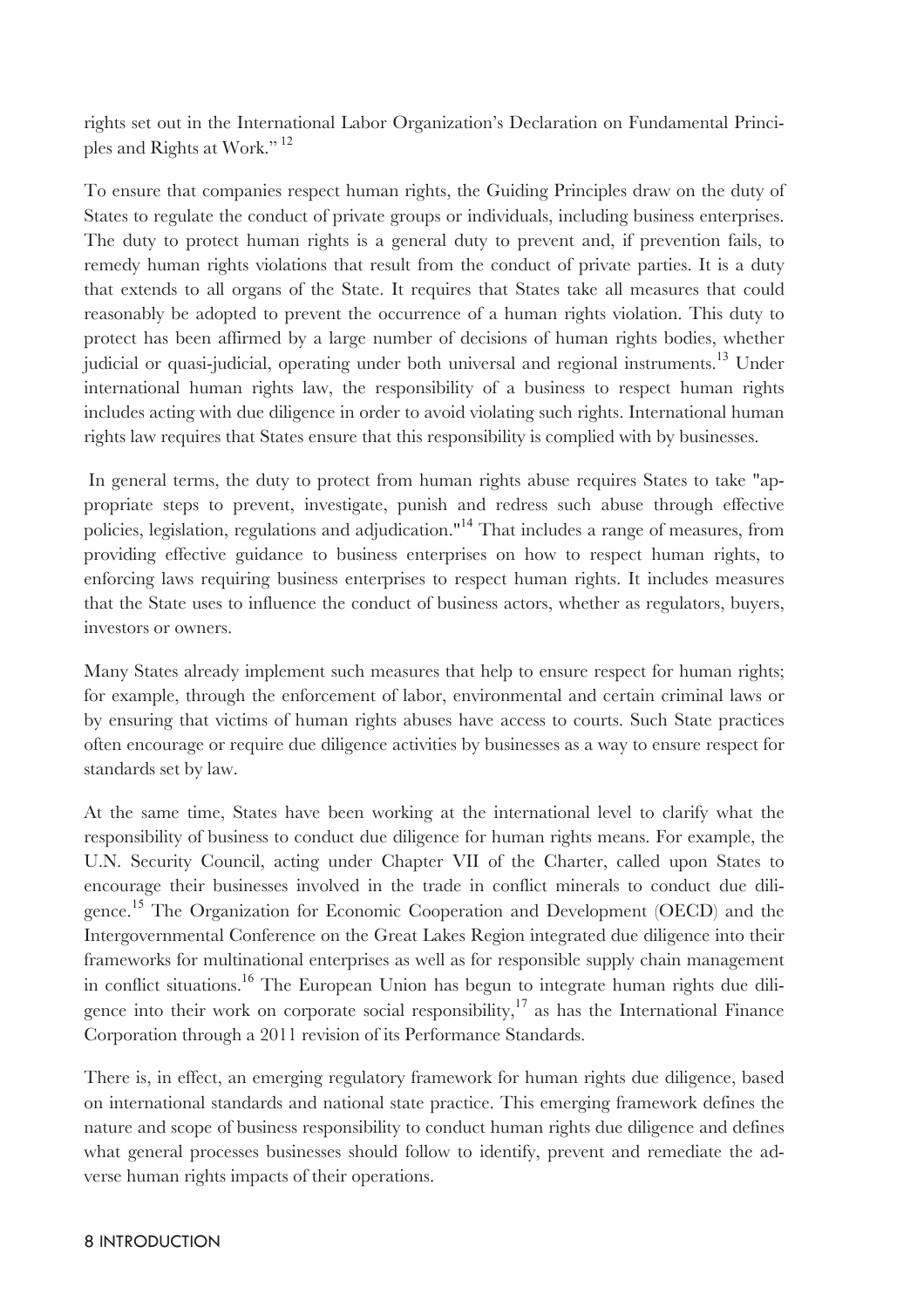It is within this landscape of domestic and international efforts that the Authors began their inquiry into regulations and incentives that States could use to ensure businesses conduct due diligence for human rights. Through independent research and global consultations, the Authors gathered evidence of specific legal measures that were effective in generating business due diligence. In particular, the research sought to establish whether or not States commonly use regulation as a means of influencing businesses to conduct due diligence. The research also looked across a diversity of jurisdictions and legal systems and examined whether Stateregulated due diligence regimes resulted in business processes coherent with the procedural aspects of the due diligence framework set forth in the Guiding Principles.

The Authors were greatly assisted in their efforts by the generous help of many of the individuals involved in the consultations, who provided detailed written descriptions of due diligence regimes that are already in place, or else have been proposed for adoption, in their own countries. The Project has, to date, obtained nearly a hundred examples of regulatory due diligence regimes from more than twenty States. These examples illustrate numerous approaches to the use of regulatory authority in promoting due diligence, as reflected in this Report. The Project is now in the process of preparing a searchable database that contains brief descriptions of the examples, along with legal citations and URLs. The database should be available on the ICAR website shortly after the beginning of the coming year.<sup>18</sup> The Project is considering keeping the database as an ongoing program, to which others could be invited to contribute additional examples.

The Report is a distillation of State practice to demonstrate the regulatory options that States have used and can further use to ensure businesses conduct human rights due diligence. In Section II, the Report sets forth a range of regulatory options that governments use to ensure business conducts due diligence in areas analogous to or relevant for human rights. The organizing principles in Section II, options supported by examples, reflects a key finding of the report, namely that most, if not all jurisdictions, use common regulatory approaches to require or encourage businesses to conduct due diligence. Section III considers the reach of the due diligence responsibility, examining how due diligence extends to partners of the business enterprise, both at home and abroad, and how due diligence is a responsibility of the entire corporate group, rather than only of each separate legal entity within that group. Section IV of the Report sets forth the procedural content of the due diligence obligations most commonly imposed by States at the domestic level, and by international bodies.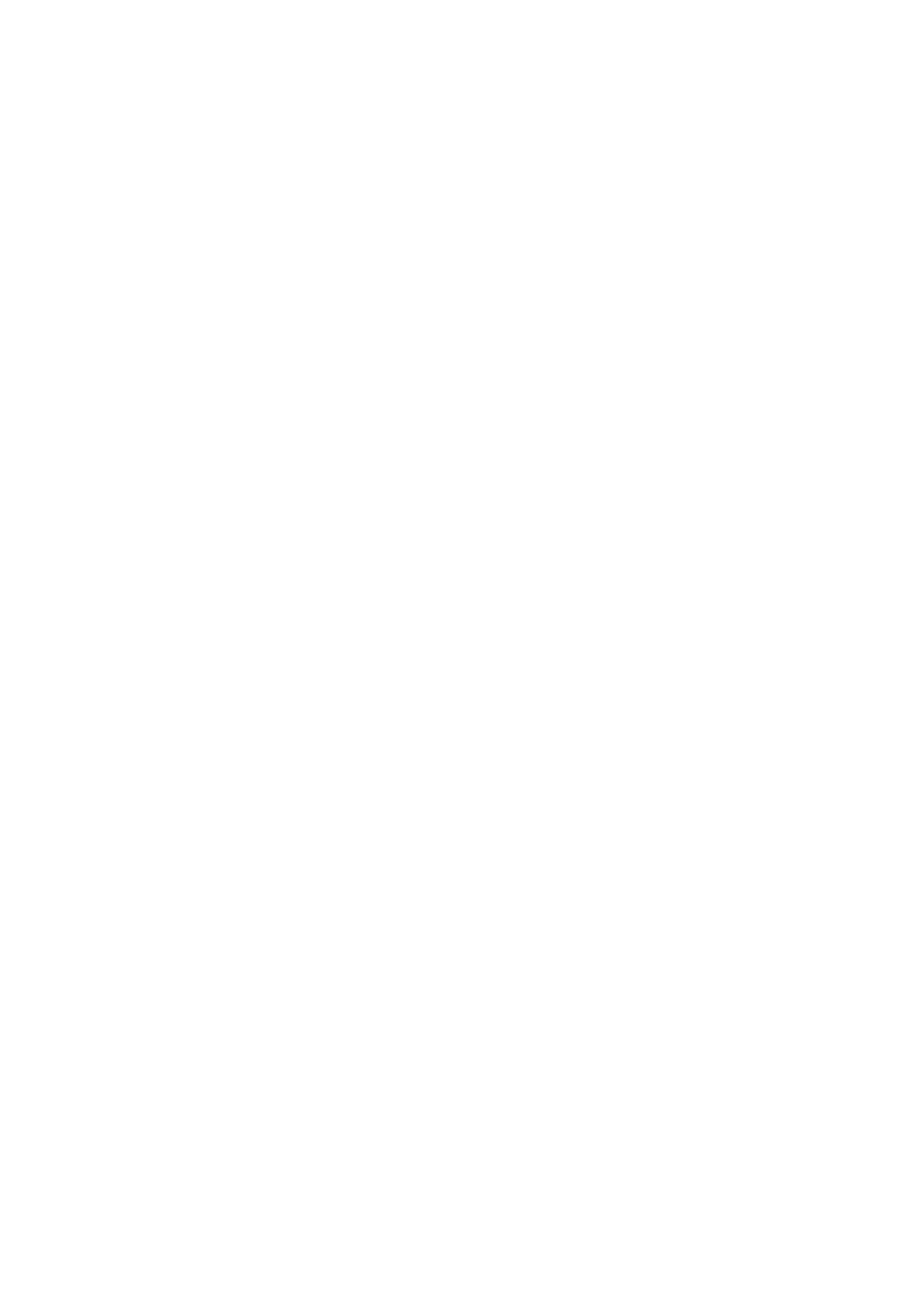# II. Regulatory Options for States

This Report describes measures that States can adopt to ensure that businesses engage in human rights due diligence. The research that informs this report examined existing due diligence regimes from around the world in areas analogous to, or relevant for, human rights, such as labor standards, environmental protection, consumer protection, and the prevention and detection of financial crimes such as money laundering and bribery (corruption). The research also revealed that new State practice is emerging in the area of human rights due diligence specifically.

A key conclusion of this Report is that there is ample evidence that States already use due diligence in regulation as a means to ensure companies meet specified standards of behavior. The objective served by such regulation is to prevent adverse impacts or harms and to protect people, in part by clarifying standards of compliance for business enterprises. States already deploy due diligence in this manner in jurisdictions around the world.

In national legal systems, and under international human rights law, the responsibility of business enterprises to conduct due diligence does not end at the legal boundary of the individual firm. The rationale for extending the reach of due diligence provisions is based on the recognition that contemporary business activity relies on integrated business relationships that span national and organizational boundaries. Respect for legal standards, such as environmental protection, labor rights, and anti-corruption, may be undermined by legal questions of national jurisdiction or the creative use of business relationships by business entities registered in multiple jurisdictions. As many of the options highlight, national and international due diligence regimes have responded to the reality of business structures by creating responsibilities for business to implement due diligence consistent with their activities and relationships, which may cross national and organizational borders.

This section sets forth a set of regulatory options that States have at their disposal to ensure that companies act with due diligence in a host of subject areas. In practice, States can rely on a variety of mechanisms to cause businesses to conduct human rights due diligence. The evidence and examples presented here are merely representative; there are many more examples of national laws that directly or indirectly promote or require due diligence by business enterprises. States, in consultation with relevant stakeholders, will have to decide which regulatory options, or combinations of options, are best suited to addressing different types of harms in varying sectors and jurisdictions. Of course, regulations need to be properly implemented in order to achieve stated goals, such as influencing or changing business behavior. When properly implemented and enforced, each of the regulatory options outlined below have functioned well to influence corporate due diligence activity.

# **1. Criminal Liability for a Company's Failure to Act with Due Diligence**

States may impose criminal responsibility on a company for a failure to properly act with due diligence to prevent certain crimes. This includes within areas of criminal law directly relevant to the protection of human rights, such as violent crimes and environmental crimes that may threaten the right to life or the right to health. In other situations, States may impose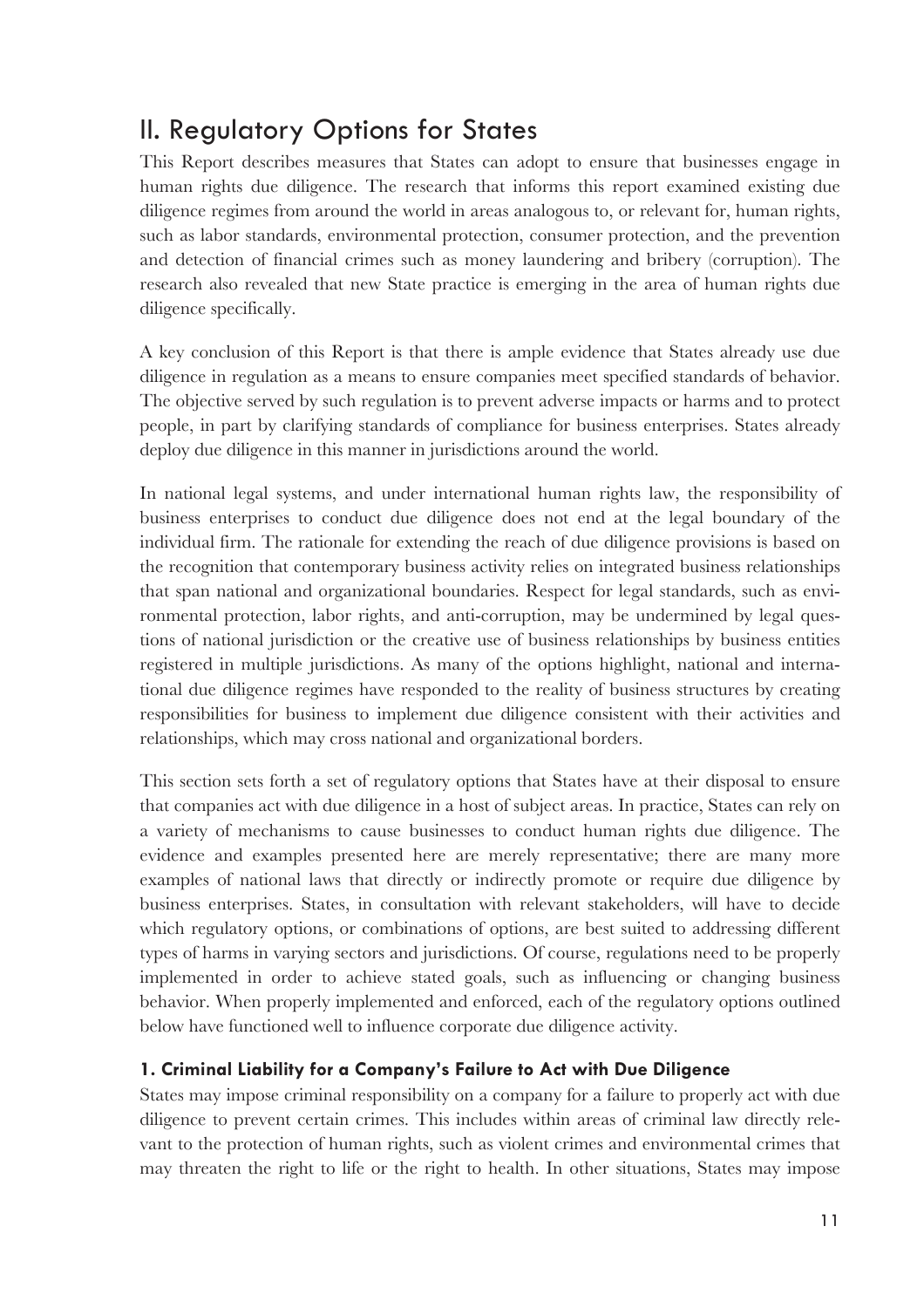criminal penalties for harms that are linked more often to business activity, such as the prevention of transnational bribery of public officials. In the legal systems that allow for the criminal liability of legal persons, companies may be held liable for the actions of their employees and agents (those who act on behalf of the company), and face prosecution, fines and other sanctions unless the company can show it implemented effective due diligence measures to prevent the criminal acts of those employees or agents.

As part of a criminal statutory regime, States may impose a criminal penalty on a company. A number of jurisdictions apply the principle of *respondeat superior*: <sup>19</sup> the corporation as employer shall be held accountable for the criminal conduct of its officers, employees and other agents who commit crimes at the direction of, or for the benefit of, the corporation. This is often combined with some type of defense or mitigation for the company relating to its own due diligence. A company may, in some instances, avoid being charged with crimes committed by their agents by demonstrating that they have had in place effective programs of due diligence, sometimes called "compliance" programs.<sup>20</sup> In other situations, a company may face a smaller penalty or sanction as a result of its compliance efforts.

With respect to the risk of criminal liability, the function of these programs is to establish that the agents were not acting pursuant to either direction from the company or within a "culture of indifference" prevailing in the company.<sup>21</sup> In most jurisdictions, there are legal limits to the actions of employees that can be imputed to the company. For example, the "directing minds" of a company must have played a role in the commission of the offence, in the vocabulary of the common  $law<sub>1</sub><sup>22</sup>$  or a company must have failed to exercise due diligence regarding the activities of its employees.

This approach, liability coupled with a possible defense (or the potential for mitigation) linked to due diligence, has several practical functions. The first is to clarify responsibility under the law. This serves the courts and regulators in their tasks of assessing compliance, as well as businesses which conduct due diligence to avoid non-compliance. The second, is to prompt companies to conduct due diligence in order to avoid breaking the law or being complicit in the violations of others. Third, the combination of criminal liability and due diligence entails the potential for liability for a failure to conduct due diligence.

This approach is the regime recommended within Europe, where the potential for business enterprise liability has gained common acceptance in European jurisdictions. The Council of Europe Convention on the Protection of the Environment through Criminal Law of 4 November 1998 (E.T.S., n° 172) states that, "Each Party shall adopt such appropriate measures as may be necessary to enable it to impose criminal or administrative sanctions or measures on legal persons on whose behalf an offence referred to in [the provisions of the Convention defining certain environmental offences] has been committed by their organs or by members thereof or by another representative" (Article 9, paragraph 1). This instrument sets two conditions for corporate liability to be triggered for the acts committed by natural persons that might constitute a criminal offence, committed either intentionally or by negligence (as specified in Articles 2 and 3 of the Convention). First, the offence must have been committed by the natural person and "on behalf of" the legal person. The second condition requires the in-

#### 12 REGULATORY OPTIONS FOR STATES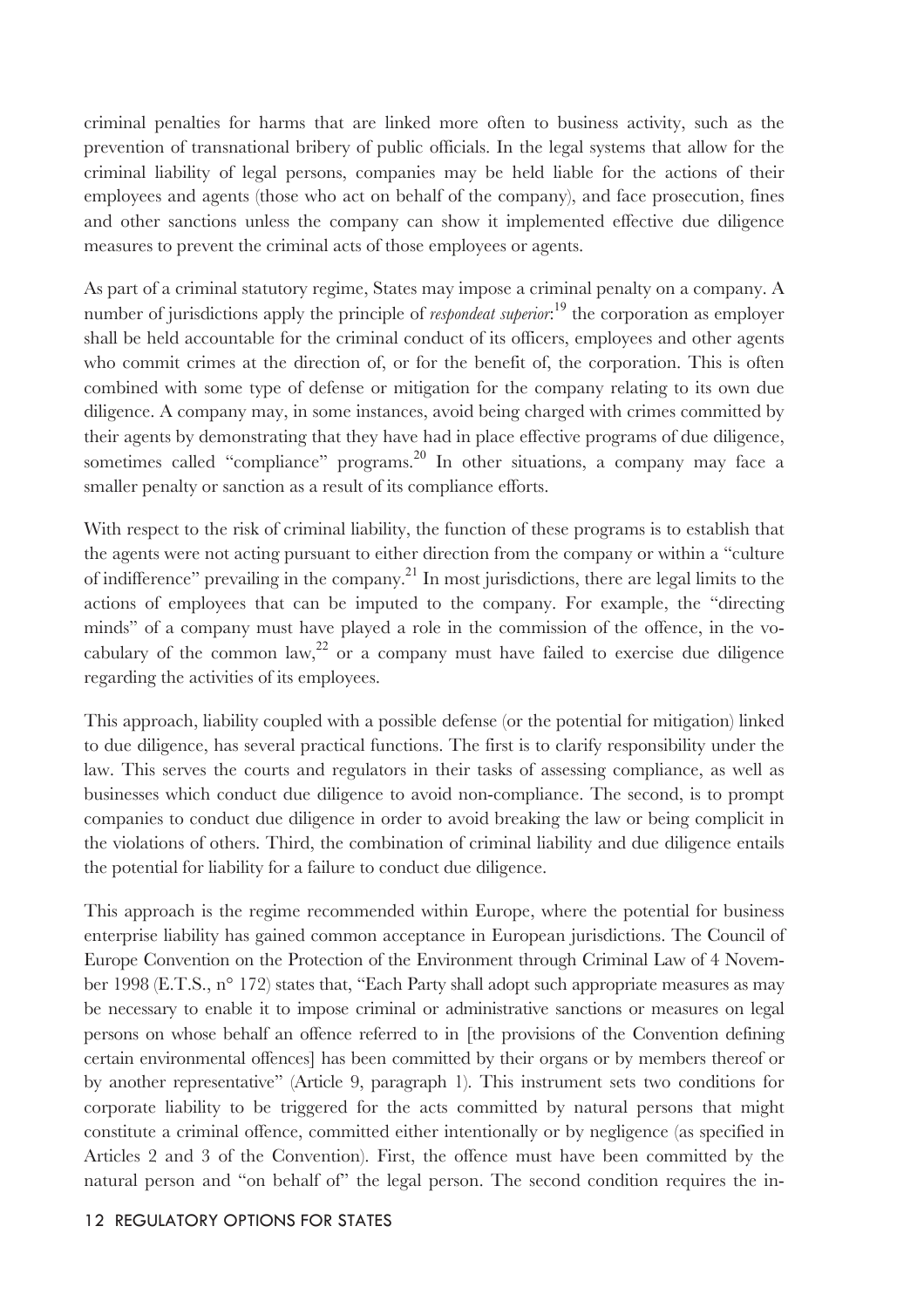volvement of "an organ, a member of its organs or other representatives" in the criminal offence, which therefore assumes that "those physical persons referred to are legally or by fact in such position which may engage the liability of the legal person."<sup>23</sup>

The Explanatory Report to the Convention specifies that "Violations of the supervisorial duties are in this respect sufficient." In other words, the liability of the corporation may result from the mere fact that, though the offence was directly committed by an employee without an involvement of the "directing minds" of the corporation and thus at the sole initiative of that employee, the supervising authorities did not adequately exercise such supervision of the activities of that employee. Such failure to discharge "supervisorial duties" is sufficient to trigger liability of the corporation. This constitutes a powerful incentive to establish due diligence procedures and a corporate culture that prevents such acts from being committed. At the same time, adequate due diligence may allow a company to avoid liability, even in situations where a criminal offence has been committed by a corporate employee within the scope of the company's activities.

For example, under Italy's Law  $231/2001$ ,<sup>24</sup> a company may be held criminally liable for the acts of its directors, senior managers or employees who manage the company or work under the direction of one of the foregoing, if the act was committed on behalf of the company, unless the company had adopted and effectively implemented a suitable compliance program prior to the commission of the crime. In order to be exonerated, the company must show: (a) that the individuals in question committed the crime on their own behalf and not on behalf of the Company; and (b) and that a company has adopted adequate, effective and specific internal compliance measures.

 A company must prove that it established and implemented effective internal control systems for the purposes of preventing offences, by approving and implementing a Law 231 Compliance Program and setting up a supervisory body, which must have independent initiative and inspection powers. Under Law 231, there are no official guidelines on what constitutes an effective "compliance program" although the statute envisions that industry associations may issue such guidelines. Such guidelines have been issued by Confindustria, a major Italian industrial confederation.<sup>25</sup>

 Common law jurisdictions also impose criminal liability on companies for their failure to act with due diligence. Under Australian criminal law, the acts of an individual "high managerial agent" are generally attributable to the Company. Two Sections of the Australian Criminal Code are of interest with respect to due diligence. The first, Section 12.3, provides that such an act will not be attributed to the Company if the Company proves that it exercised due diligence to prevent the act or its authorization. The second, Sec. 12.5, provides that, in cases where a statute imposes "no fault," i.e., strict or absolute liability, the Company may defend itself by showing that, in addition to having conducted such due diligence, "the employee, agent or officer of the body corporate who carried out the conduct was under a mistaken but reasonable belief about facts that, had they existed, would have meant that the conduct would not have constituted an offence." The term "due diligence" is not defined in the statute, but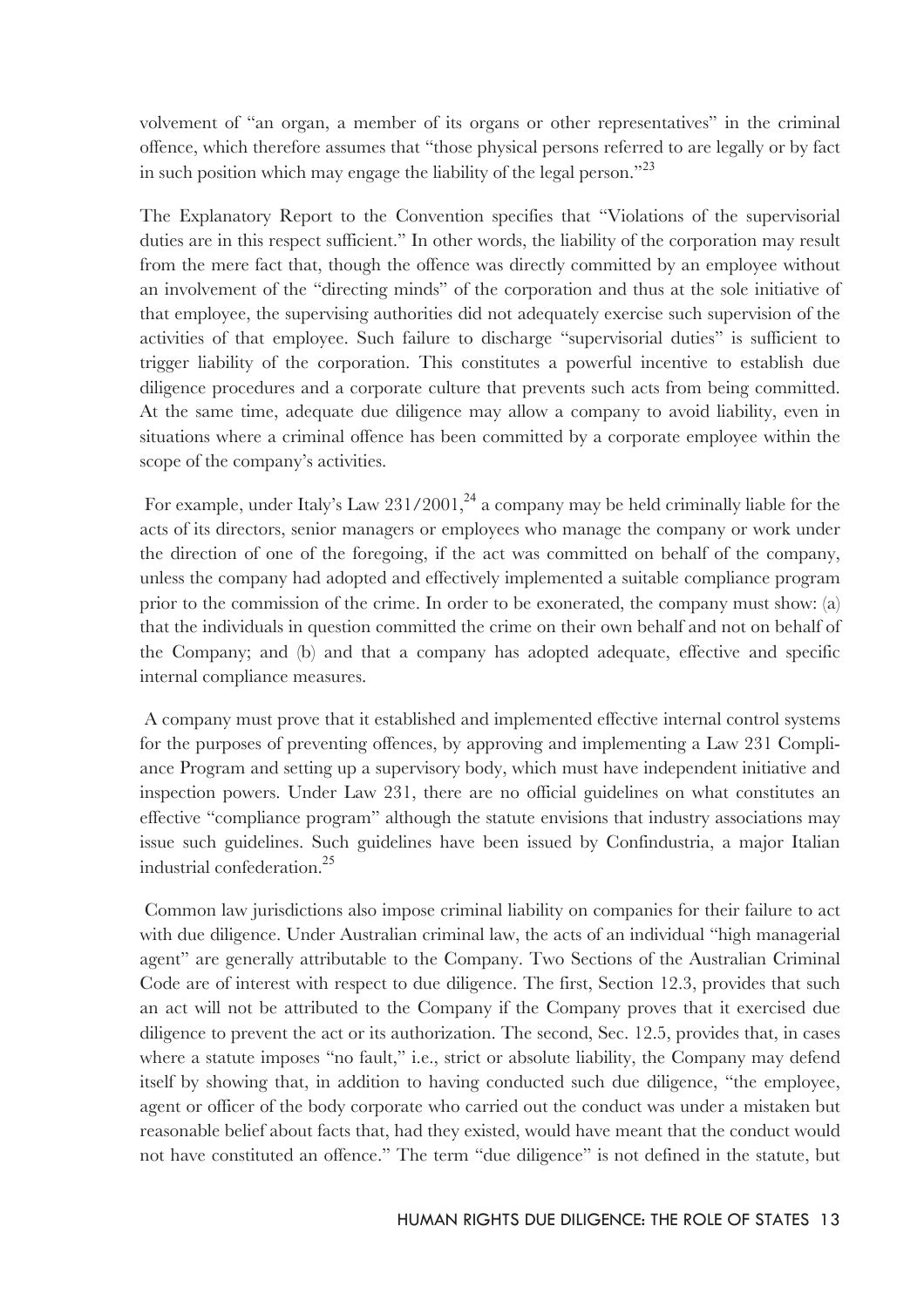Section 12.5 does provide that "inadequate corporate management" or "failure to provide adequate systems for conveying relevant information" are evidence of a lack of due diligence.

Under the Canadian Environmental Protection Act, 1999 (CEPA), a company is required to observe a wide variety of requirements pertaining to pollution control and other environmental protection measures, all subject to criminal, civil and administrative penalties.  $26$  The Act provides for a complete due diligence defense based on the exercise of "all due diligence to prevent [the] commission" of the offence.<sup>27</sup> Neither the Act nor any authoritative guidance issued to date specifies what constitutes adequate due diligence in relation to a due diligence defense. Environment Canada has issued a guidance document, the *Compliance and Enforcement*  Policy for CEPA (1999).<sup>28</sup> The document discusses enforcement policy and activities under the Act, and describes the agency's statutory obligation to publish detailed nonbinding "codes of practice and guidelines." Such documents are to be "develop[ed] in consultation with interested parties, including provinces, territories, aboriginal governments and aboriginal people, industry and environmental groups. The personnel involved in the development of these guidance documents may be engineers, biologists, chemists, geologists or experts in environmental sciences."<sup>29</sup>

The "Audit Policy" of the U.S. Environmental Protection Agency (USEPA), entitled "Incentives for Self-Policing: Discovery, Disclosure, Correction and Prevention of Violations"<sup>30</sup> illustrates how due diligence activities can be prompted by an offer of leniency to a company that has adopted and implemented an effective compliance program aimed at ensuring compliance with environmental laws. The Agency has regulatory authority over air and water pollution, the disposal of hazardous waste, safe drinking water, ocean dumping, application of pesticides, control of hazardous substances (such as asbestos), the cleaning up of contaminated waste disposal sites, and other aspects of environmental protection. Under these programs, business entities must obtain permits for the generation of various forms of pollution, which require them to monitor and report on effluents, emissions, waste disposal practices and the like. New sources of pollution are required to obtain special permits that impose "new source performance standards" on their construction and operation.

Almost every industrial enterprise in the United States must deal in some way with these programs. There are heavy penalties, both civil and criminal, for violation of the statutes and regulations setting forth program requirements (e.g. fines of from \$25,000 to \$50,000 per day of violation, plus the potential for imprisonment of responsible individuals for serious offenses).

The Agency works closely with the U.S. Department of Justice, the various U.S. Attorneys, and the Attorneys General of every State to enforce federal requirements. Yet, even with the substantial enforcement resources at its disposal, the Agency acknowledges that it must also enlist the active efforts of business enterprises in policing compliance with the myriad environmental laws. In furtherance of this objective, the Agency has published a formal policy Audit Policy providing that the Agency will not recommend criminal prosecution of a regulated entity, nor seek gravity-based penalties for violations that are discovered, reported and corrected by an entity,<sup>31</sup> if the violation is discovered and reported as a result of a "compli-

#### 14 REGULATORY OPTIONS FOR STATES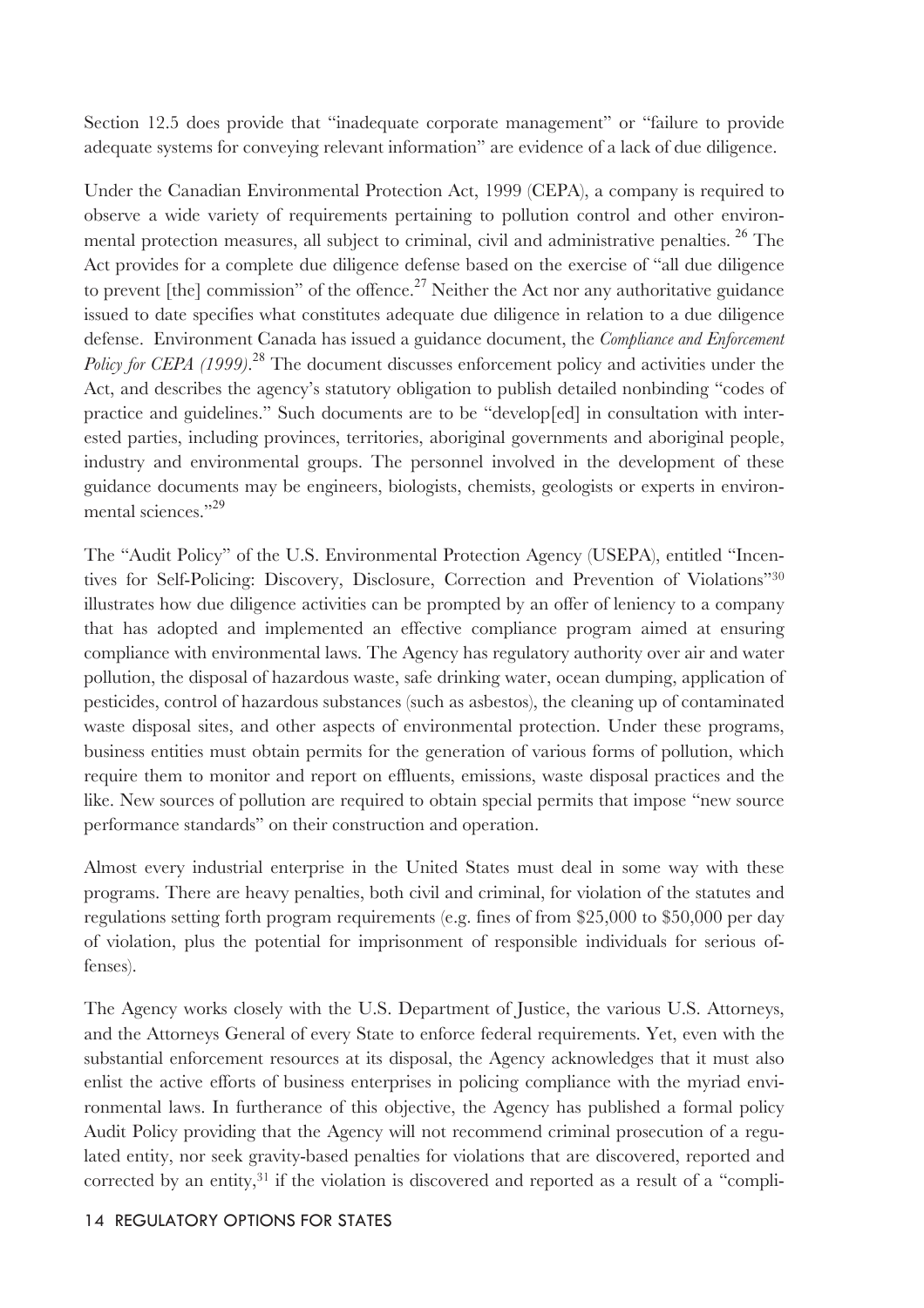ance management system" reflecting the entity's due diligence in "preventing, detecting, and correcting violations."<sup>32</sup>

 These examples suggest that, depending on different statutory frameworks, a company's due diligence activities may factor into criminal procedures at the charging, trial and sentencing phases.

## *Due Diligence and the Charging Phase*

If, in spite of a well-documented due diligence program, a crime is committed by an individual in the employ or under the control of the company (an "agent"), a prosecutor usually has the option (as part of her "prosecutorial discretion") to charge a company, its servant, or both. A good due diligence program may convince the prosecutor that a company was not responsible for the crime, even though one of its servants was the principle perpetrator. In exercising her discretion, a prosecutor will be on the lookout for evidence that the due diligence program put in place by a company is only a "paper" policy. Where that appears to be the case, the prosecutor may opt to charge the company on the grounds that the crime was committed by the servant owing to either a "corporate culture of criminality"<sup>33</sup> or signs that company management in fact tolerates or turns a blind eye to criminal behavior.

If a prosecutor decides not to file formal charges, a company may, as a condition for avoiding prosecution, be required to sign a non-prosecution or non-enforcement agreement where it agrees to perform additional due diligence activities aimed at preventing a recurrence of the offending conduct. For example, Canada's Environmental Protection Act of 1999 provides for informal written "alternative measures" in informally resolved cases of noncompliance.<sup>34</sup> In corruption cases, some regulators may appoint internal compliance monitors to conduct extended periods of oversight of company anti-bribery due diligence to ensure adequate procedures and proper implementation.<sup>35</sup>

This approach encourages companies to both establish due diligence regimes and to properly document all of their policies and efforts to enforce those policies.<sup>36</sup> It should be noted that if the company's due diligence program enables it to avoid prosecution, the agent might still be charged. Indeed, a company may be expected to cooperate with the prosecution in seeing that an agent is convicted.

## *Due Diligence and the Trial Phase*

If a crime is an intentional crime, the prosecution will have to prove that a company intended for the servant to commit the crime. In such cases, due diligence is an important source of evidence. If the crime is a no fault, strict liability, or absolute liability crime, a company may be automatically liable for an agent's acts, irrespective of its own intentions.

If the crime is a no fault crime, but provides for the defense of due diligence, a company's due diligence program may provide a complete defense: if found to have implemented adequate and effective due diligence at the time of the commission of the offence, the company may be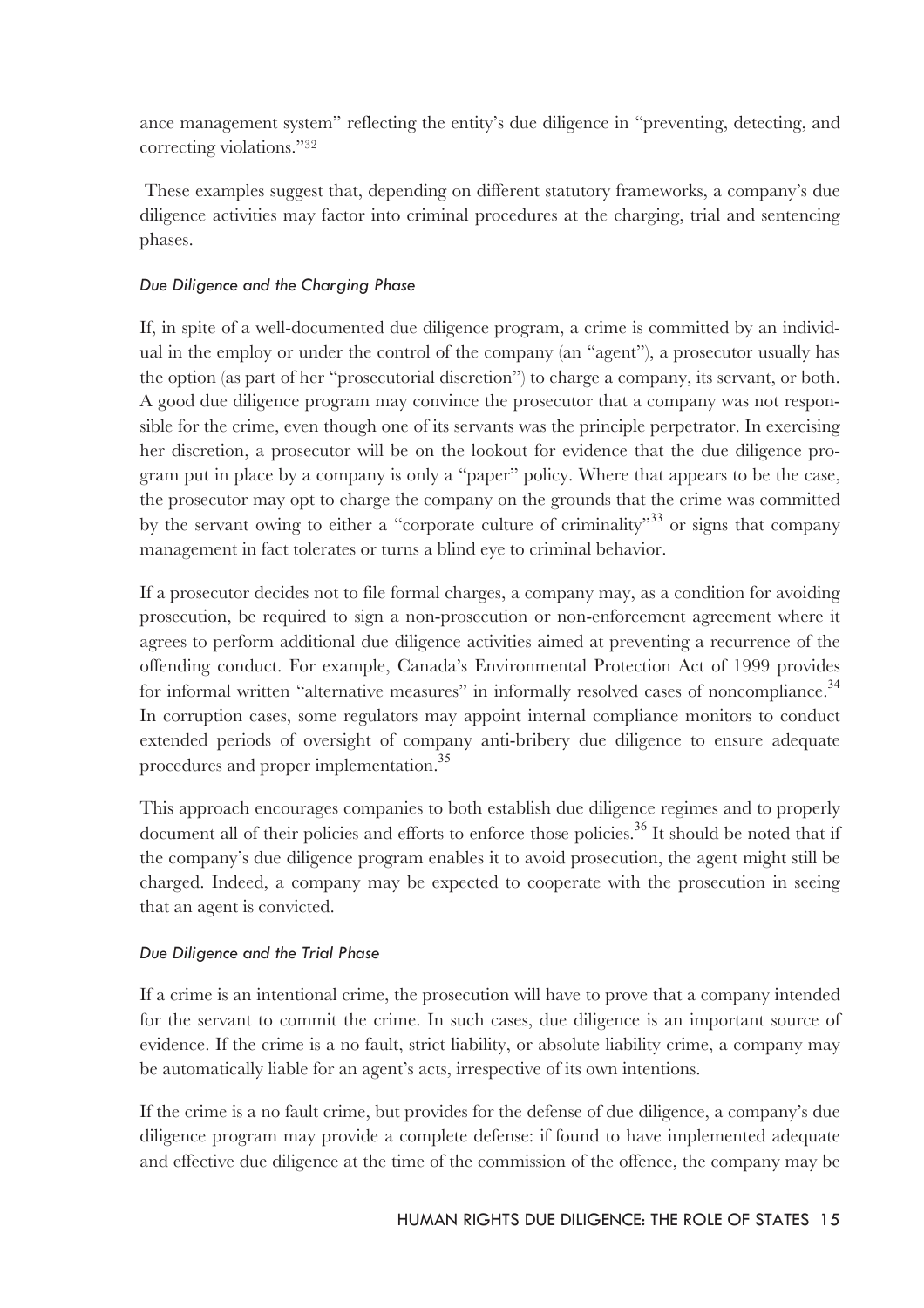exonerated. Statutes providing for a due diligence defense often use vague language such as "all reasonable efforts," or simply "due diligence" in prescribing the standard to be met. However, a company's due diligence program will only allow it to avoid being convicted for an agent's if a court is convinced that the company's due diligence program meets the statutory test.

For example, where liability arises for companies from acts of bribery by its employees and agents, there is a strong incentive for them to create and implement due diligence programs to detect and prevent bribery within their business operations. Under the U.K. Bribery Act 2010,37 paying a bribe is a strict liability offence. It is a criminal offence for a person "associated"<sup>38</sup> with a company to bribe a foreign official in order to be awarded a contract or a business advantage. If an "associate" commits such an act, the company itself may be subject to a large fine. But there is a defense of due diligence where a company will not be convicted if it can "prove that [it] had in place adequate procedures designed to prevent persons associated with [it] from undertaking such conduct."<sup>39</sup>

Under the U.K. Bribery Act, it is for the courts to decide whether a company has undertaken adequate due diligence once the offence has been committed. The U.K. Ministry of Justice has provided guidance as to what constitute adequate procedures. The guidance provides that "the commercial organization applies due diligence procedures, taking a proportionate and risk based approach, in respect of persons who perform or will perform services for or on behalf of the organization, and in order to mitigate identified bribery risks."<sup>40</sup> The U.S. Foreign Corrupt Practices Act also allows for companies to demonstrate the adequacy of their compliance programs as a "mitigating" factor. This rule allows for a prosecutor to consider the company's due diligence when assessing whether to charge the company or when assessing what types of penalties to apply in the case of a conviction.

#### *Due Diligence and the Sentencing Phase*

 Judges may be authorized to take into account whether a company had a due diligence program in place when passing sentence upon a company that has already been convicted of a crime. This authority can be either informal, through judicial custom, $41$  or in a formal document.<sup>42</sup> In any case, a company's due diligence efforts will likely be given the same close scrutiny as at the charging phase. A court may include due diligence requirements in sentencing a company to probation.<sup>43</sup> In India, for example, the criminal courts may take into account due diligence activities as evidence of a defendant's *mens rea*, intent or mental element of a crime, which could lead to the mitigation of a sentence.<sup>44</sup>

# **2. Civil Liability for a Company's Failure to Act with Due Diligence**

The legal systems of most States provide for civil liability for a business enterprise to arise from causing a victim harm or prejudice, including by failing to act with due diligence to prevent such harms. This may also be the case where the particular harm or prejudice resulting from the conduct is a negative impact on the human rights of a person or group of people. This section explores how due diligence is applied in some civil liability regimes. It shows how an expansion to cover all torts resulting in human rights violations could be

## 16 REGULATORY OPTIONS FOR STATES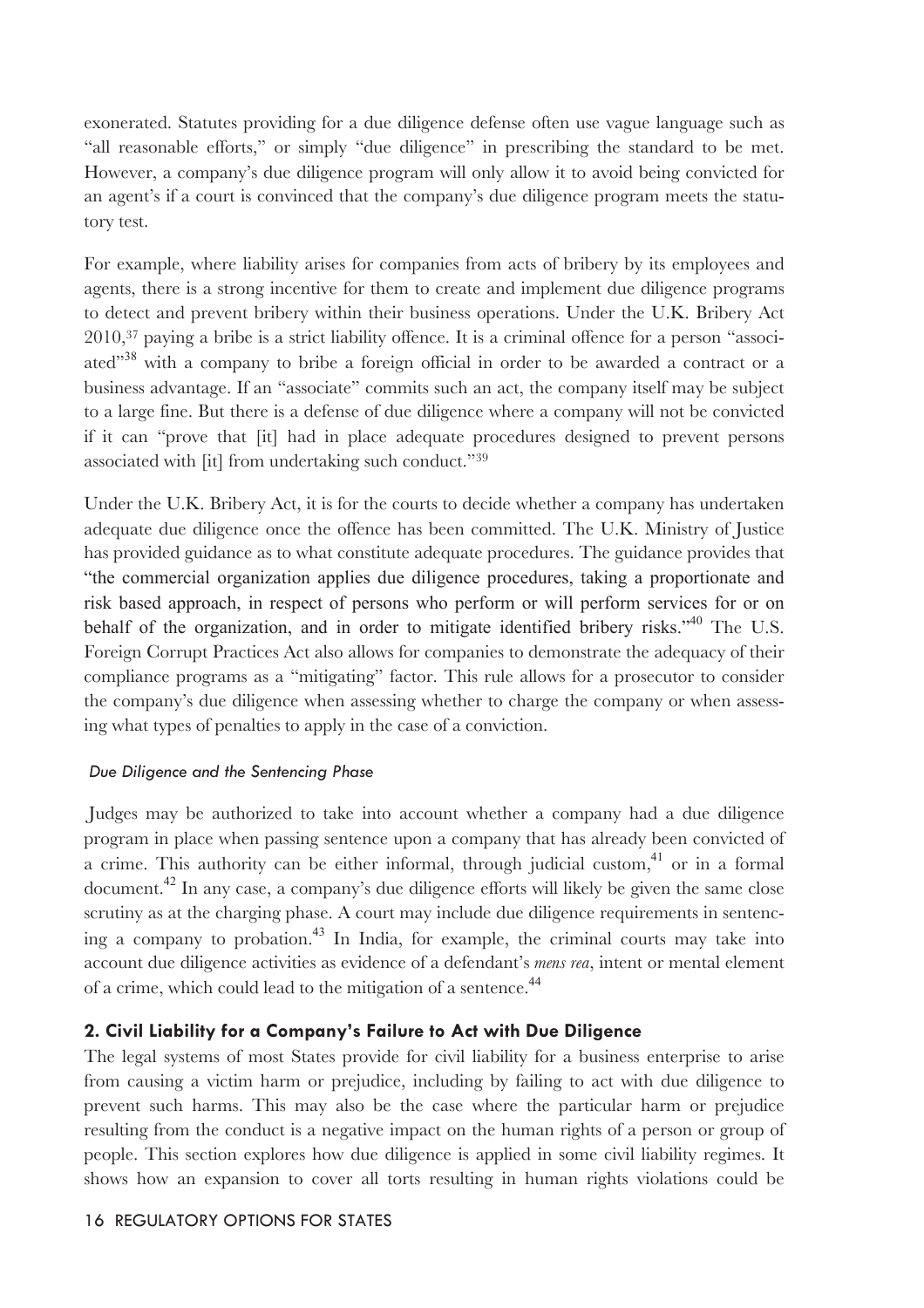achieved, obliging companies to establish programs to ensure that they proactively seek to prevent such harms.

Under the laws of many States, directors of corporations have a fiduciary "duty of care" to their corporations, i.e., that they must act in the interests of the corporation. Of the jurisdictions surveyed, Australia, India, the United Kingdom and the United States create a statutory duty of care on company directors, which would allow for shareholders to sue directors for failure to properly exercise their judgment with respect to conducting company affairs. Two of the examples (United Kingdom and the United States) indicate that the duty of care implies the responsibility to see that the company puts in place an adequate compliance program. 45

In addition, most legal systems provide that, where an employer has delegated certain duties to an employee, the employer remains civilly liable for any damage caused by that employee through the employee's negligence, unless the employer has acted with due diligence in order to prevent the fault from being committed. Section 831(1) of the German Civil Code, which is representative of the approach of other civil law countries, includes a specific provision on "liability for vicarious agents." The section provides:

A person who uses another person to perform a task is liable to make compensation for the damage that the other unlawfully inflicts on a third party when carrying out the task. Liability in damages does not apply if the principal exercises reasonable care when selecting the person deployed and, to the extent that he is to procure devices or equipment or to manage the business activity, in the procurement or management, or if the damage would have occurred even if this care had been exercised.<sup>46</sup>

Where damage is caused by a person's negligence, that person is obliged to compensate for the harm.<sup>47</sup> Negligence is normally defined as behavior that is unreasonable and results in harm. In most legal systems, this may include a failure to act with due diligence, i.e., to take all the precautionary measures that could reasonably have been taken in order to reduce the risk. Both civil and common law countries provide for civil liability in the event a company is found to be negligent. States have also enacted specific statutes that provide for civil causes of action when companies have acted negligently in a particular context or have failed to prevent a particular type of harm. Once again, prevention of corruption is a useful analog.

Article 35 of the UN Convention against Corruption requires States Parties to provide mechanisms that would allow natural and legal persons to undertake private rights of action to seek compensation for damages as a result of acts of corruption. This concept is more fully developed under the Council of Europe's Civil Law Convention on Corruption, which entered into force in 2003. The Civil Law Convention outlines the mechanisms by which natural and legal persons who have suffered damage through corruption can defend their rights and interests, including the possibility of receiving damages. Article 3 of the Convention requires that each State party "shall provide in its internal law for persons who have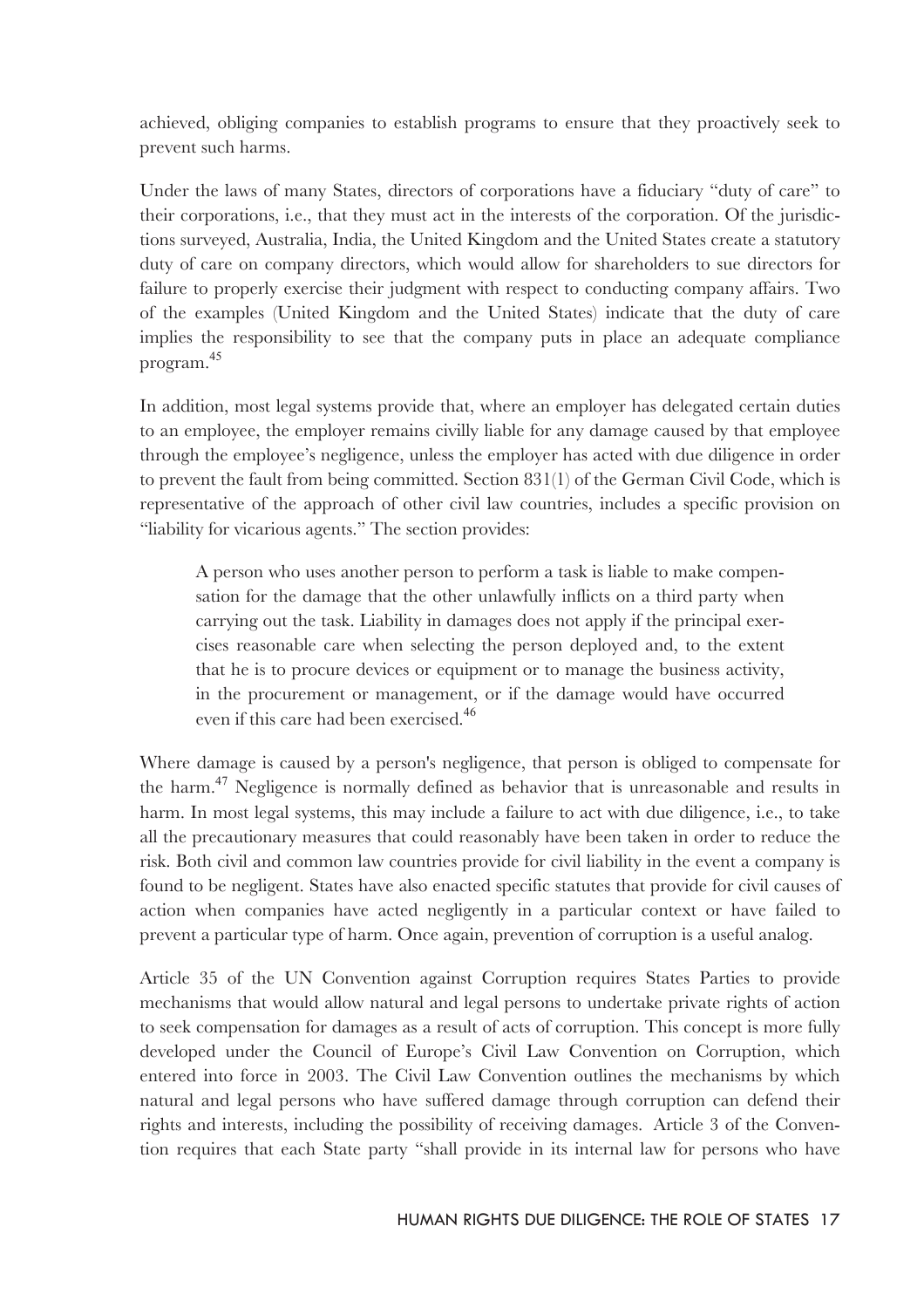suffered damage as a result of corruption to have the right to initiate an action in order to obtain full compensation for such damage."<sup>48</sup>

The Civil Law Convention on Corruption creates liability for those who directly participate in the act of bribery, as well as for those who have facilitated the commission of the act through their omission. Article 4 states further that a defendant "may be found liable if the defendant has committed or authorized the act of corruption, *or failed to take reasonable steps to prevent the act of corruption*."<sup>49</sup> This article clearly notes that the negligence can be found in failure to take steps to prevent corruption (i.e. the failure to act with due diligence) and that this is a basis for liability along with direct acts of corruption.

In addition to negligence, most legal systems recognize strict liability (i.e. liability without fault) where an activity is inherently dangerous. The actor engaged in such an activity assumes the risks involved, and may have to compensate any damage resulting from the activity concerned even though no fault on his part can be identified. This is the case under the Brazilian Civil Code, for example, where "[a]longside cases regulated by law, an obligation to pay damages exists independently of fault if the nature of the activities habitually pursued by the person responsible for the damages endangers legally protected rights."<sup>50</sup>

In the European Union, a clear example of this type of liability is the 1985 EU Products Liability Directive.<sup>51</sup> The Directive provides, in Article 1, that "The producer shall be liable for damage caused by a defect in his product."<sup>52</sup> Producers include manufacturers, component part suppliers, importers and anyone using a trade name or trademark. A product is defective when it "does not provide the safety which a person is entitled to expect," considering all circumstances (including the presentation of the product; the product's reasonably expected uses; and the time the product was put into circulation). The Directive allows consumers to sue producers for defective products and requires the consumer to prove defect, causation and damages. The standards for burdens of proof are not specified and are left to individual Member States. Several defenses are available under the Products Liability Directive. Article 7 provides that a producer is not liable if, for example, "existing knowledge and science could not have discovered the defect."<sup>53</sup>

The EU Products Liability Directive, and related EU Member State laws, offer a useful example of a statute that provides consumers with a civil cause of action that holds manufacturers responsible for those products they introduce into the stream of commerce.<sup>54</sup> The imposition of civil liability creates an incentive for manufacturers and producers to take due care and proper precautions when designing products. These civil liability risks create an added incentive for preventive measures, such as due diligence. Private civil litigation can be used to ensure companies act with due diligence, reinforcing the incentive for due diligence created by criminal liability forms described above. Although the use of due diligence is not an absolute defense, the fact that a defect could not be discovered through existing science and knowledge demonstrates that companies are provided with a regulatory incentive to ensure their own production keeps pace with developments in the science, technology of product safety.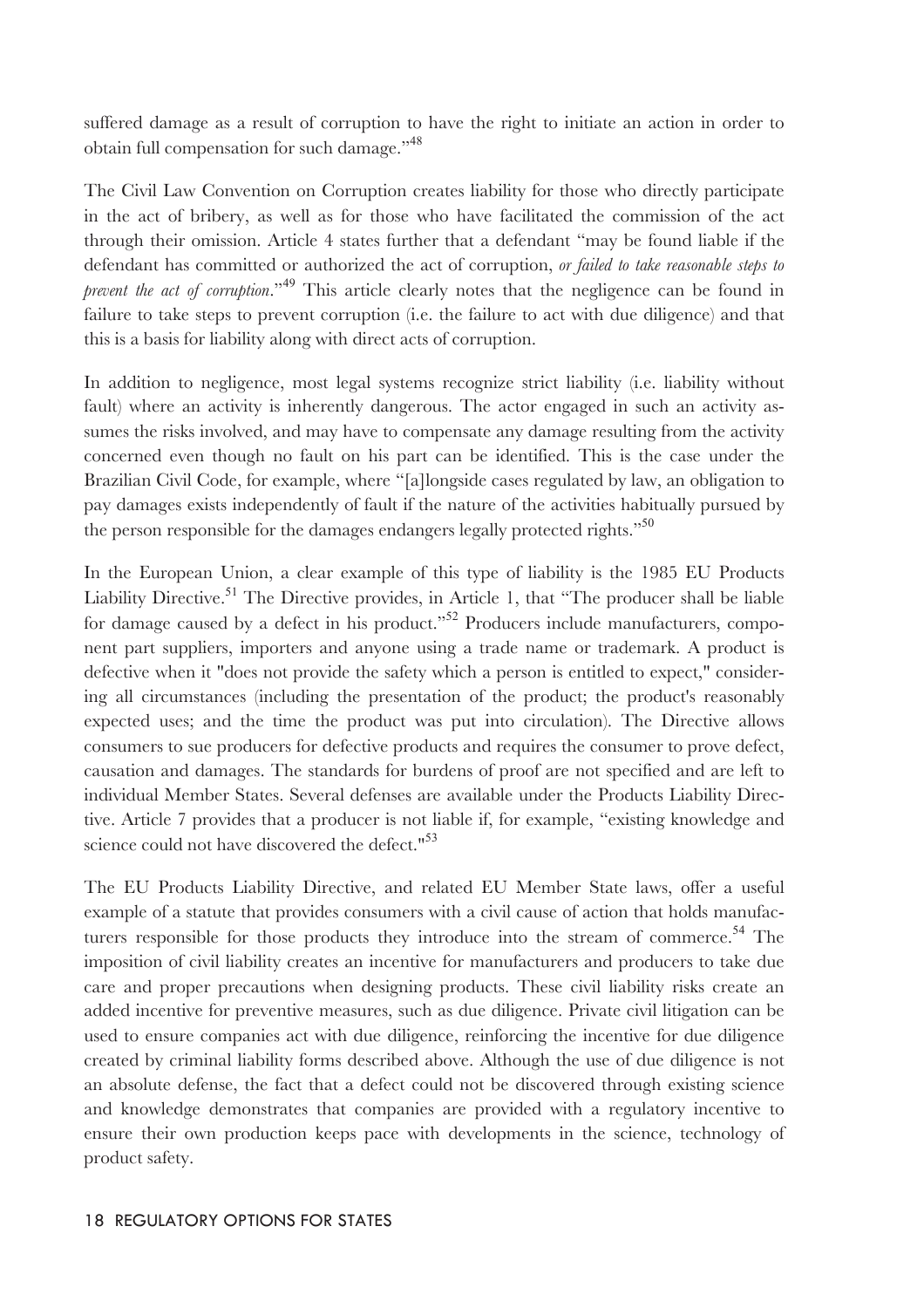# **3. Administrative Penalties for a Company's Failure to Act with Due Diligence**

Both criminal and civil liabilities are dependent on judicial mechanisms to provide remedies to victims or impose sanctions for wrongful conduct. Administrative regulation presents a third option. In certain sectors or regulated areas (e.g. banking supervision, environmental protection, labor and employment), States may require companies to engage in due diligence as part of a regulatory requirement. Businesses may have to report to such regulators on the due diligence mechanisms they have in place to detect harm and risks, and potentially to report on harms detected as a result of due diligence activity.

The legal systems of many States provide for administrative penalties to be imposed on a business enterprise when it violates a regulatory provision. This section documents such provisions in the areas of occupational health and safety, the environment, and money laundering. These regimes are relied upon in regulatory regimes that are analogous to or relevant for human rights, and therefore the Authors see no difficulty in such regimes being expanded to cover human rights, or for similar techniques to be used to ensure compliance with human rights.

In some circumstances, States may assign a regulatory body with a lead responsibility for monitoring business compliance with such regulations. The same body may also have supervisory and enforcement authority for failure to comply with relevant due diligence rules and reporting obligations. Lead regulators may have authority to assess fines or other sanctions in the event a company fails to conduct due diligence or to comply with relevant reporting requirements.

Sometimes regulatory mechanisms deploy criminal and civil sanctions in support of enforcement of administrative rules. For example, labor inspectorates, financial regulators or consumer protection agencies will conduct their own oversight of working conditions, financial transactions and product safety, but the administrative rules governing these sectors may also permit criminal or civil actions. Under the Dutch labor migration regulations, a repeated offence may lead to criminal prosecution. An employee may bring a claim against his or her employer or, if such a claim fails, against the next highest employer.<sup>55</sup>

#### *Due Diligence and Workplace Health and Safety*

States around the world have often set in place administrative frameworks that require companies to engage in due diligence in areas such as occupational health and safety, labor rights, environmental protection, and the prevention of money laundering and illicit financial flows. For example, in Canada, occupational health and safety regulations use due diligence by companies to ensure workplace safety.<sup>56</sup>

China also requires companies to engage in due diligence with respect to overseas investment and hiring of laborers.<sup>57</sup> In response to this trend of overseas employment, China's Ministry of Commerce (MOFCOM) issued guidelines for management of safety issues arising out of overseas investment. The Guidelines require companies involved in overseas investment to engage in risk assessment activities. In addition to environmental due diligence and contin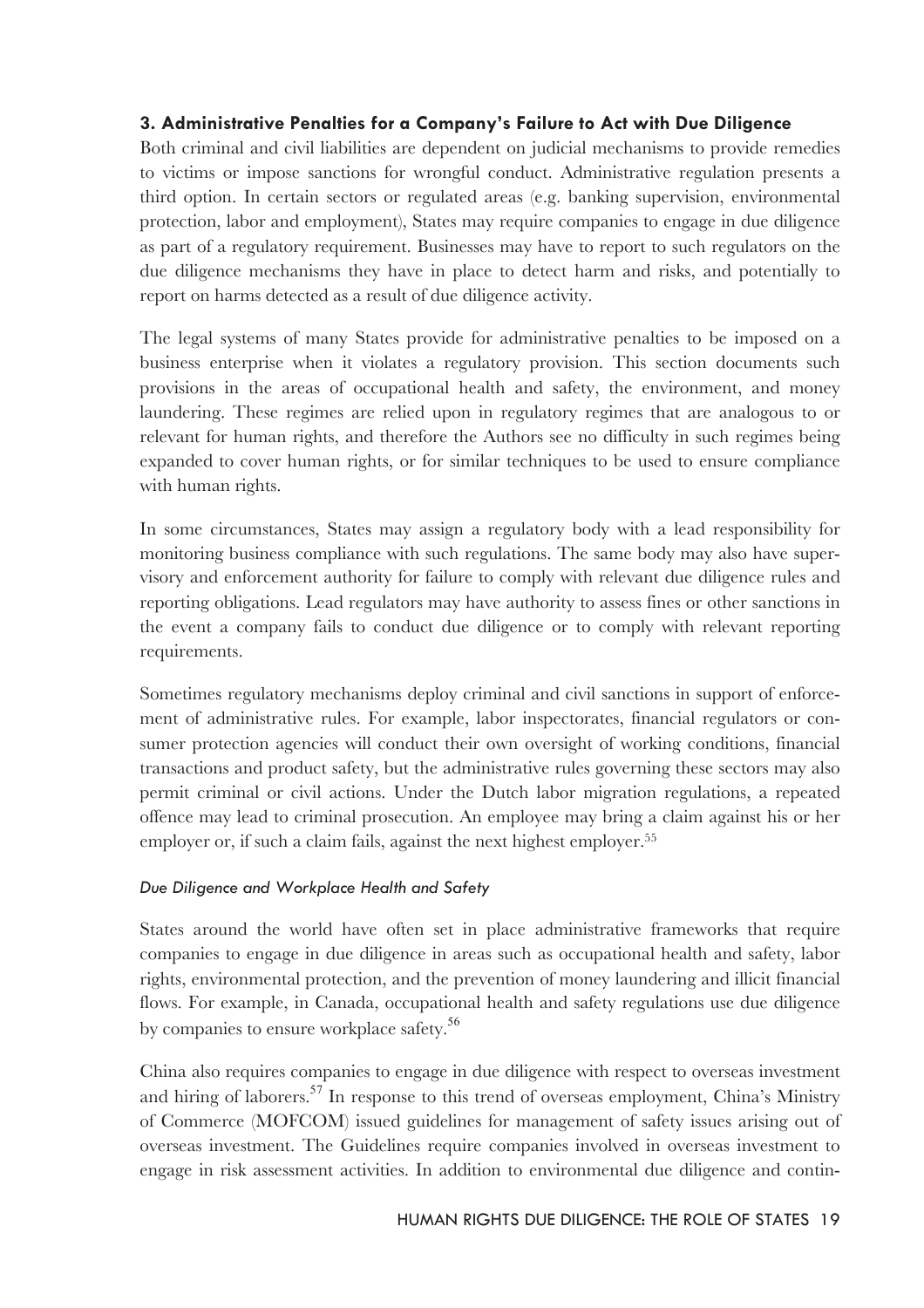gency planning focused on "after arrival," the Guidelines impose human rights-related compliance requirements for the protection of workers' rights. However, none of these requirements extend to supply chain due diligence, and the legal sanctions are not specified.<sup>58</sup>

In the Netherlands, labor immigration regulations<sup>59</sup> require a company to verify the identity papers of its employees and check, in the case of employment of non-EU nationals, whether the employed third-country national is in the possession of a valid work permit.<sup>60</sup> An "employer" is one "for or under the direction and/or supervision of whom employment is undertaken, regardless whether this is done by a natural person or a legal entity." This includes a company that hires workers through an employment agency or contractor. An employer is subject to an administrative fine of €8000 per alien and a private individual may be fined €4000 per alien.<sup>61</sup>

### *Due Diligence and Environmental Protection*

Some of the most widespread examples of administrative frameworks that require due diligence are found in the area of environmental protection. One source estimates that over 130 countries have adopted an environmental assessment regime of one sort or another.<sup>62</sup> France has enacted a new environmental statute (Act No. 2008-757) pursuant to a directive from the EU<sup>63</sup> that imposes administrative liability on companies to encourage them to conduct due diligence (including follow-up preventive and mitigation measures). In a manner similar to the defenses described above, the new statute grants leniency if a company can prove that it has not been negligent. Article 162-3 requires the following of the "operator" of a facility:

In cases of imminent threat of injury, the operator shall, without delay and at his expense take preventive measures in order to prevent the occurrence or mitigate its effects. If the threat persists, it shall promptly inform the authority referred to in 2° of Article L. 165-2 of its nature, of the prevention measures it has taken and of their results.

In Germany, application for the construction and operation of a facility must include a detailed assessment of risks of pollution and the identification of control measures. The operation of pollution control equipment will entail detailed monitoring and reporting requirements, i.e. due diligence, in the operation of the facility so as to prevent unpermitted releases of pollutants. One who meets regulatory requirements is entitled to build and operate a plant. Conversely, the loss of a permit or an administrative or criminal fine will result from intentional or negligent disregard of operating parameters.

In the United States, the federal Comprehensive Environmental Response, Compensation and Liability Act of 1980 (CERCLA)<sup>64</sup> established the federal program for cleaning up contaminated waste sites. The Act was passed in response to a widespread public belief that industrial waste disposal practices throughout the history of the nation had created a legacy of contaminated soil and groundwater.<sup>65</sup> It has led to the creation of a due diligence process that enables business enterprises to cope with the Act's strong liability scheme. CERCLA imposes

#### 20 REGULATORY OPTIONS FOR STATES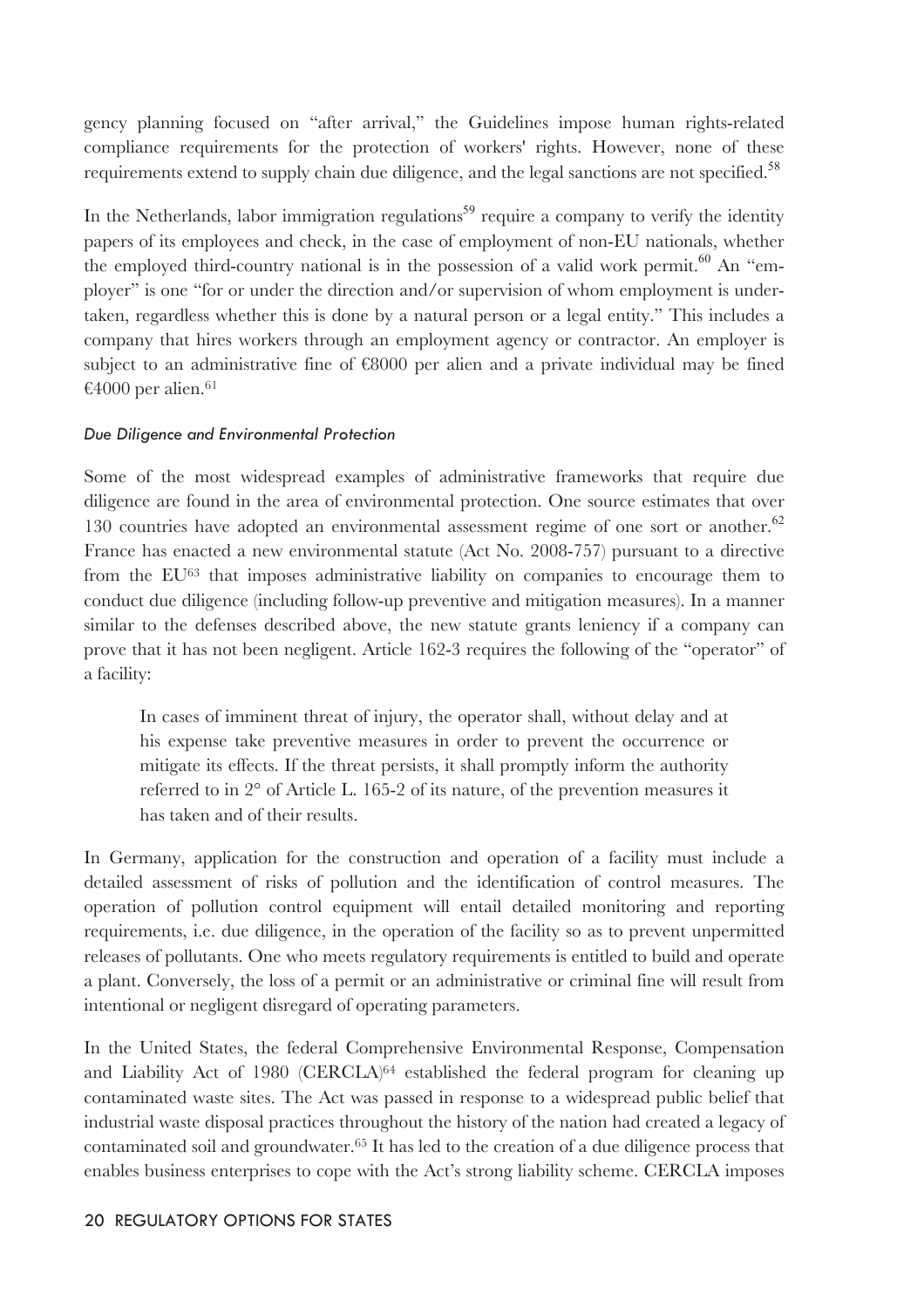joint and several liabilities for cleanup costs upon all Potentially Responsible Parties (PRPs), which means that any single PRP can be held liable for the entire cost of cleaning up a site, including administrative costs incurred by the Agency.<sup>66</sup> Additionally, there are heavy penalties for failure to obey an administrative cleanup order issued by the Agency. Thus, fear of an enforcement action or a cost recovery action for the entire cost of site remediation frequently drives PRPs to collaborate in "steering committees" that seek to identify the other PRPs (so as to spread the liability net as widely as possible) and to plan for, and carry out a cleanup action and associated tasks. The business community's response to CERCLA has been primarily to adopt thorough due diligence protocols aimed at ensuring either that a site has not been contaminated or, if contaminated, that the extent of contamination (and the financial exposure of the new owner for cleanup costs) is known.<sup>67</sup>

Due diligence efforts during the early years of the CERCLA program were essentially *ad hoc*, but it soon became apparent that there was a need for a commonly accepted industry-wide protocol for site investigations that banks, insurance companies, potential merger partners and even homeowners could rely upon. This need led to an effort on the part of an entity called ASTM International to create an investigative due diligence protocol that all parties could recognize as sufficient.<sup>68</sup> In the mid-1980s, ASTM International convened a series of meetings to which major consulting engineering firms, federal and state officials, industry representatives, lenders and insurers attended. Out of these conferences a consensus was formed around what ultimately became known as "ASTM E-1527 - 05 Standard Practice for Environmental Site Assessments: Phase I Environmental Site Assessment Process."

CERCLA illustrates how a statute with a strong liability scheme can lead to effective due diligence activities on the part of the affected business community. It also shows how the business community has worked together to develop a consensus position on what adequate due diligence measures should be, and how a consensus industry standard was ultimately accepted as authoritative by the Congress and the US Environmental Protection Agency. It is noteworthy that the industry standard was written into the statute to become a "safe haven" for those who purchase potentially contaminated property.

## *Due Diligence and the Prevention of Money Laundering and Illicit Flows*

In certain situations, due diligence requirements arise from a consensus at the international level that regulatory due diligence is an appropriate mechanism for addressing a particular harm. Customer identification to prevent terrorist financing and money laundering is one such example. States throughout the globe have established regulatory processes whereby banks and financial institutions must "know your customer" (KYC). This requires banks to ascertain the identity of their customers and to identify the nature of the risk they pose before opening a new accounts or engaging in different types of financial transactions. This is sometimes referred to as "customer due diligence" (CDD).

The nearly ubiquitous existence of KYC/CDD requirements is a testament to a global regulatory consensus that banks have an important role to play in preventing and detecting money laundering and terrorist financing. As such, it represents an example of a due diligence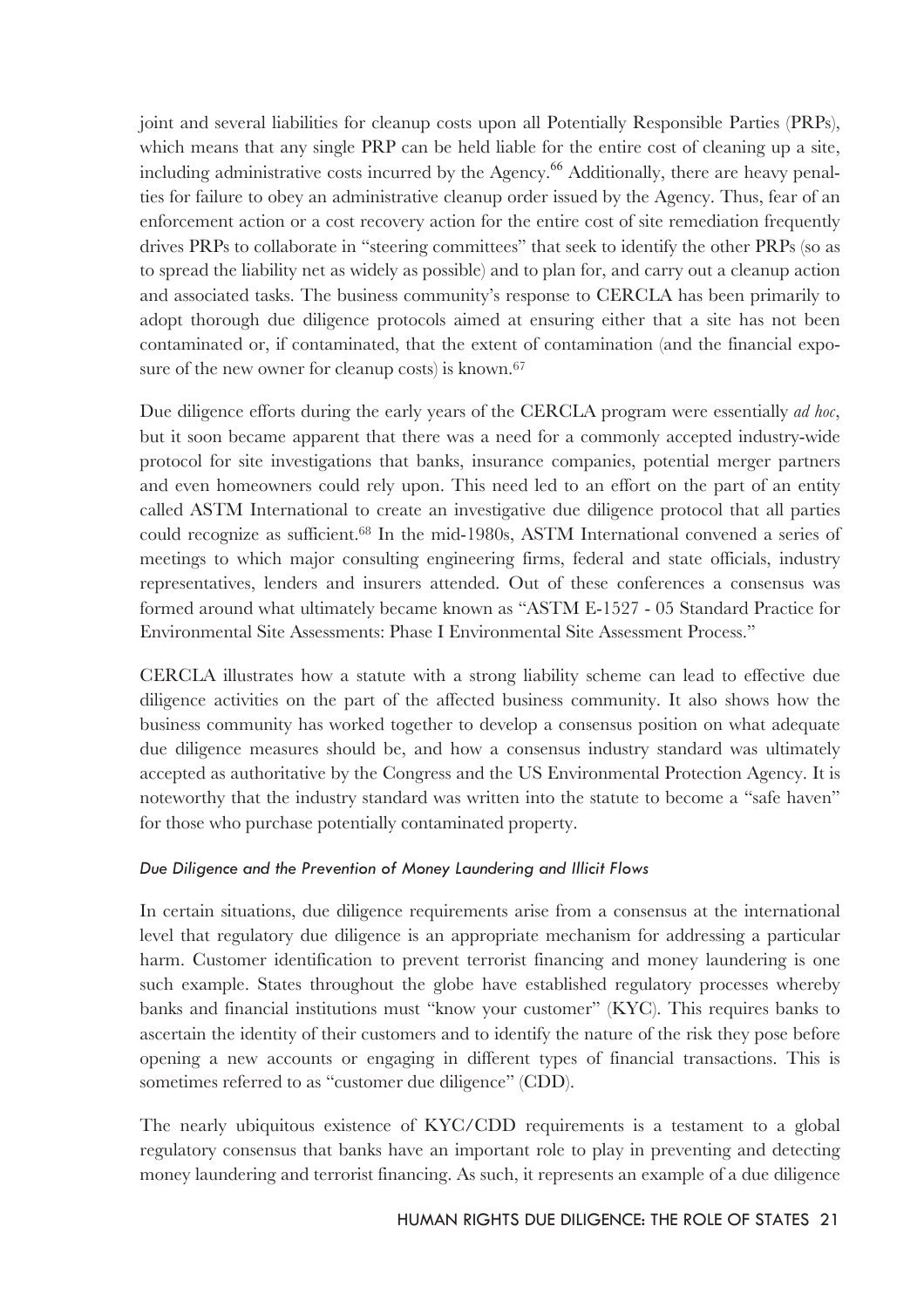regime that has found its way into the regulatory structures of a diverse set of countries worldwide. For example, countries as diverse as China, Germany, India, South Africa, the United States and New Zealand all have KYC legislation in place.<sup>69</sup> Regulators have developed various tools for auditing and assessing whether financial institutions have complied with relevant KYC laws and regulations, and will impose penalties for failure to comply with relevant rules.<sup>70</sup>

In each country, regulators will have different tools at their disposal to address a bank or other financial institution's failure to conduct adequate KYC/customer due diligence. Banking regulators may be able to require remedial measures as a condition of receiving a certain type of supervisory rating, for example, or alternatively be labeled as having engaged in an "unsafe" or "unsound" banking practice, which gives regulatory authority to impose civil penalties. In addition, a bank's failure to engage in proper reporting of suspicious financial transactions, or evading reporting requirements, may also lead to administrative penalties, or possibly criminal prosecution.<sup>71</sup>

To ensure policy and statutory coherence between States, the Financial Action Task Force (FATF) has developed common standards for addressing money laundering and terrorist financing.<sup>72</sup> FATF Recommendation 10 relates to customer due diligence and states that "[f]inancial institutions should be required to undertake customer due diligence (CDD) measures".<sup>73</sup> The FATF Standards require that "the principle that financial institutions should conduct CDD should be set out in law. Each country may determine how it imposes specific CDD obligations, either through law or enforceable means." The Standards further specific the measures that financial institutions are meant to apply. In this way, an international standard specifies the basic contours of a due diligence obligation.<sup>74</sup>

Banking regulators are typically charged with monitoring customer due diligence as part of an overall banking supervision function. Bank regulators may work alongside financial intelligence units who may share responsibility. Along with monitoring financial institution compliance, regulators will have the ability to levy administrative penalties or to seek remedial action as part of their larger supervisory authority.

In 2001, the Bank for International Settlements (an intergovernmental bank regulatory body operating from Basel, Switzerland) also developed a set of guidelines on customer due diligence for banks.<sup>75</sup> The BIS through its Committee on Banking Supervision issued a series of recommendations that provide a basic framework for supervisors and banks. Supervisors should work with their supervised institutions to ensure that these guidelines are considered in the development of KYC practices. Sound KYC policies and procedures are critical in protecting the safety and soundness of banks and the integrity of banking systems. KYC requirements are found in regional as well as national legislation. In 2002, regulators representing nearly 120 countries at the International Conference of Banking Supervisors (ICBS) announced their support of the due diligence measures including "adoption of know-yourcustomer procedures within individual jurisdictions, as part of effective customer due diligence programs; and sharing of information related to terrorist financing and money laundering with other supervisors and with law enforcement agencies." <sup>76</sup>

#### 22 REGULATORY OPTIONS FOR STATES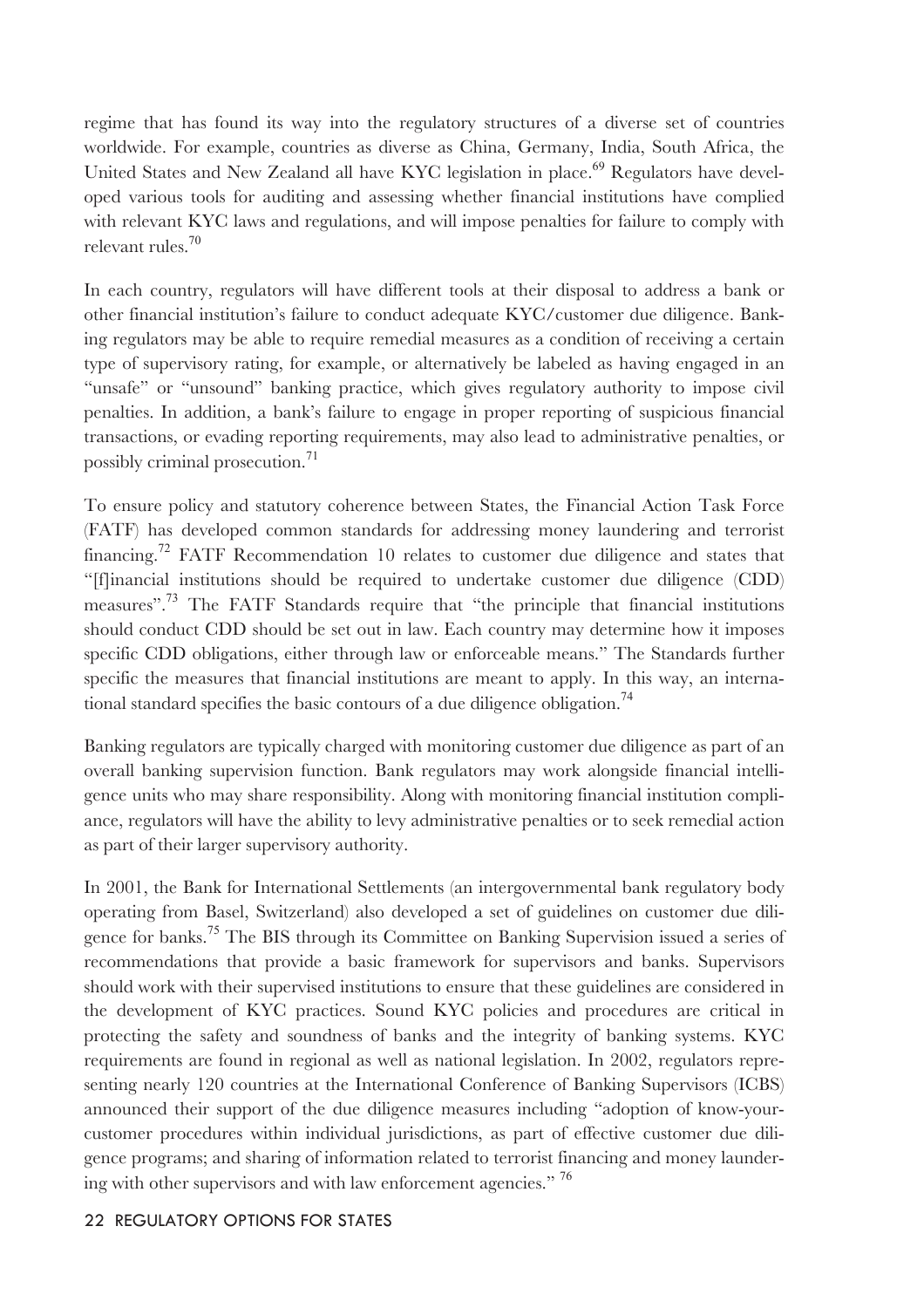The EU Anti Money Laundering Directive provides an example of how larger customer due diligence requirements flow through to national legislation. Directive 2005/60/EC on the prevention of the use of the financial system for the purpose of money laundering and terrorist financing (the "AML Directive") requires that credit and financial institutions apply a series of preventive measures with a view to prevent money laundering and terrorist financing. Article 7 of the AML Directive requires credit and financial institutions to engage in CDD measures. Furthermore, EU member states are responsible for supervising financial institutions on their compliance with Directive rules and for providing penalties for lack of compliance.

States have also required companies and financial institutions to engage in due diligence to ensure they comply with financial sanctions in order to prevent funds being transferred to persons from countries on international or national sanctions lists.

The Office of Foreign Assets Control (OFAC) is an agency within the U.S. Department of the Treasury that is responsible for administering trade sanctions. OFAC maintains a list of Specially Designated Nationals (SDN List) with whom financial transactions are prohibited.<sup>77</sup> The prohibition extends to entities that are majority-owned, directly or indirectly by an individual or entity on the SDN List, even if the entity is not on the SDN List itself.<sup>78</sup> In its publicly available guidance, OFAC explains that will hold banks responsible if they do not conduct due diligence on their own direct customers, and that based on the "totality of the circumstances," it may hold intermediary banks responsible for failing to block transactions with blocked persons.<sup>79</sup>

OFAC further counsels U.S. persons to maintain a "rigorous risk-based compliance program" in order to avoid sanctions for accidentally processing transactions with blocked persons.80 OFAC also directs persons processing transactions to take particular "'due diligence steps" to determine whether the transaction involves a "valid OFAC match."<sup>81</sup> OFAC can impose administrative penalties for non-compliance with sanctions programs, which vary from law to law but do not generally exceed hundreds of thousands of dollars. The penalty is assessed to the person that conducted the prohibited transaction, which generally is the entity (rather than its officers).

OFAC's enforcement guideline state that when deciding on the appropriate enforcement action, OFAC will take into account whether a person "had reason to know" about the conduct giving rise to the violation and whether "with the exercise of all reasonable due diligence," the conduct would have taken place. OFAC also evaluates the subject's "riskbased compliance program," which incorporates an element of due diligence procedures.<sup>82</sup>

 Finally, the EU has resorted to administrative regulation in an attempt to stem the flow of illegal commodities. EU Regulation 995/2010 established a requirement that, beginning on March 3, 2013, EU member States must adopt laws that will exclude "illegally harvested timber" (including wood products) from being imported into the EU. An "operator" who wishes to import timber products must have complied with detailed due diligence measures intended to identify the original source of the timber and the circumstances under which it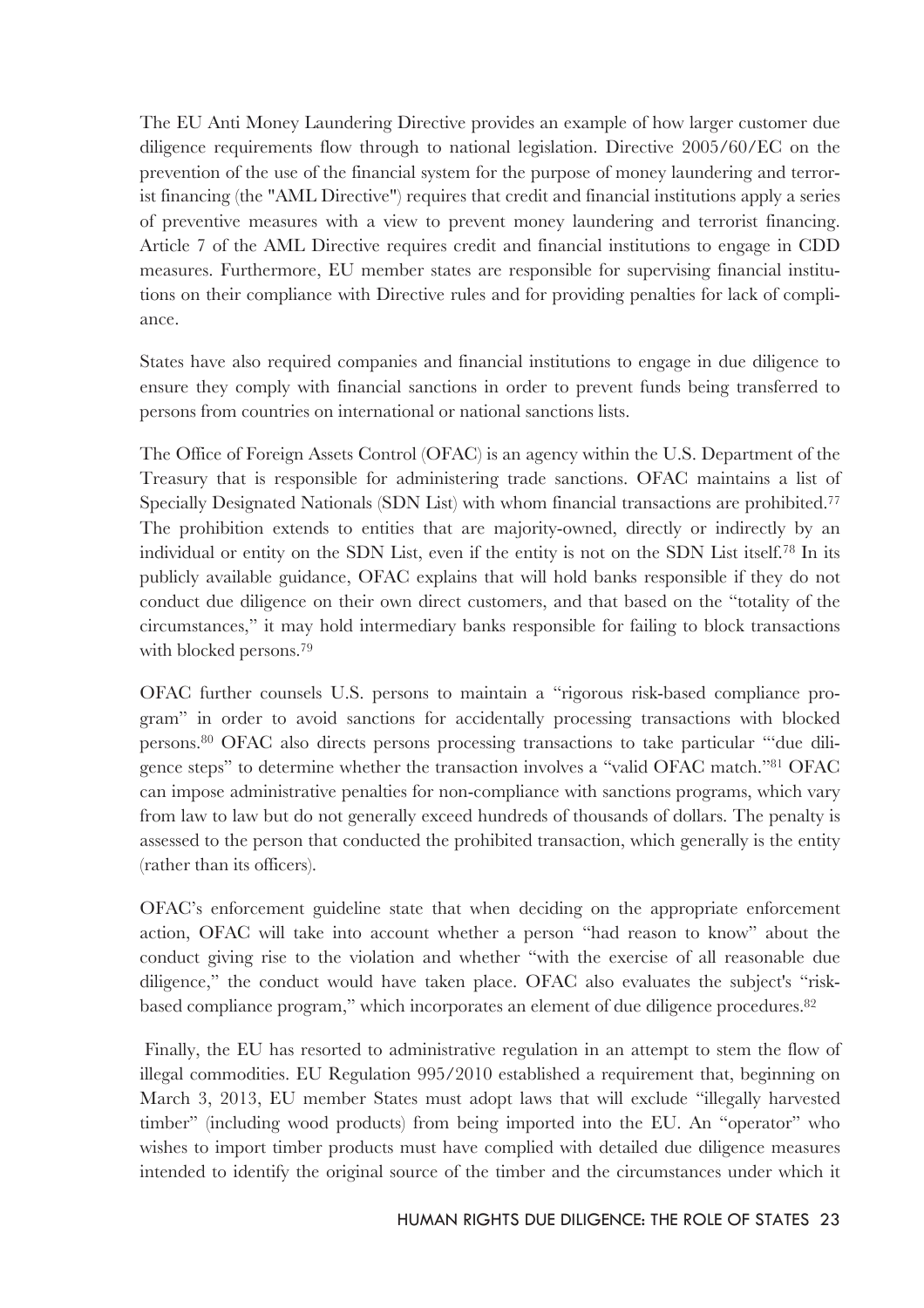was harvested. As is the case with EU regulations generally, Regulation 995/2010 can be implemented only through conforming laws passed by EU Member States.

The Regulation specifies the following due diligence requirements:

- (1) gathering information on the source, such as: the timber and timber products, country of harvest, species, quantity, details of the supplier and information on compliance with national legislation;
- (2) preparation of an assessment of the risk of illegal timber in his supply chain, based on the information identified above and taking into account criteria set out in the legislation; and
- (3) mitigating the risk of illegal timber in the supply chain by:
	- (a) requiring additional information, documentation or certification (upon standards or upon external audit); or
	- (b) changing the supply source.

The European Commission is expected to provide future detailed guidance on the due diligence system to contractors, governmental agencies involved in the procurement of timber products, and financial institutions. States are also expected to provide technical guidance to operators.

### **4. Due Diligence as a Basis for Regulatory Approval**

All States have regulatory processes for the granting of licenses, permits and other forms of State approval for business activity. Such processes often require or encourage due diligence by business as the basis for State approval of the designated activity. The Authors found a number of examples that deal with regulatory approvals, licensing schemes and permits, often with respect to the initiation of major land development, and extractive projects. Regulatory approvals conditioned on due diligence applied to both overseas and domestic projects and increasingly include human rights within the standards they set for business.

A State can require a company to conduct a variety of due diligence activities, in the process of granting a license or permit, or approving a project. Submitting proof of such due diligence may be a condition of receiving a relevant government approval. This is a common practice in environmental regulation. Companies are required to submit environmental impact assessments prior to commencing a particular project relating to natural resources or to other forms of development and exploitation of land.<sup>83</sup> For example, the Democratic Republic of the Congo's mining regulations require all mining operations, including processors and transportation firms, to complete an Environmental Management Project Plan and an Environmental Impact Study ("EIS") before beginning a project. According to Article 458 of the Mining Regulations, this report must include a description of mitigation measures and rehabilitation efforts that have been completed; the status of mitigation and rehabilitation compared to those provided for in the approved Environmental Management Project Plan. The sanctions are administrative and can rise to the level of the suspension of mining contracts if environmental requirements are not met.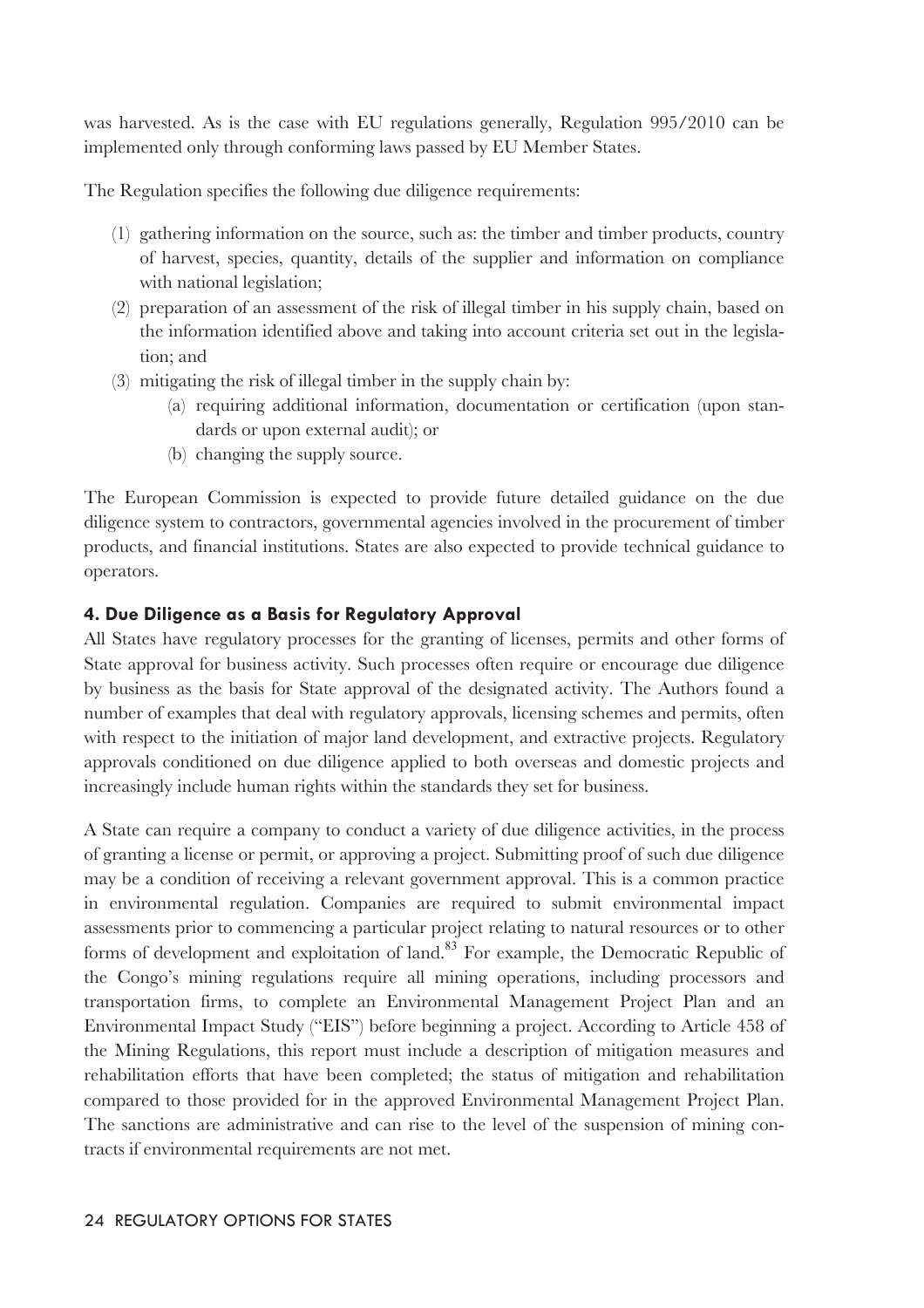All of the examples reviewed apply the same regulatory tool: before a company may obtain an approval or a related but essential benefit from a government agency (such as a permit, loan, loan guaranty or political risk insurance) it must first go through an assessment process to determine whether it meets an agency's criteria. This comports with the Guiding Principles, which suggest that due diligence should commence "as early as possible in the life of a project."<sup>84</sup>

Many of the examples analyzed focus on environmental and related types of due diligence for projects that have no extraterritorial impacts, i.e., all the expected impacts are located within the national borders.<sup>85</sup> Other examples require due diligence in the context of major overseas infrastructure and development projects. 86

The approvals to gain access to related government benefits are not optional, they are typically a prerequisite for a company to engage in these types of commercial activities or to receive forms of State support, such as risk insurance and export credit. A company seeking an overseas investment guarantee, or export credit, may be engaging in due diligence to access a State-provided benefit – and that benefit is often critical to the type of project or activity that a company seeks to perform.

Both domestic and internationally oriented approval processes provide useful examples of how States can require due diligence at the inception of a project. Such prior approval processes could be used to encourage or require human rights due diligence as part of a process for obtaining company registration.

## *Due Diligence and Environmental Impact Assessments*

A significant number of countries require companies to prepare environmental impact assessments (EIAs) where they plan an activity that may have environmental impacts. In India, for example, the original process for the preparation of an environmental impact assessment is presented in Section 3 of the Environment Protection Act 1986.<sup>87</sup> The Act arose out of the public reaction to disasters such as that occurring at Bhopal. The current procedures are found in the Environment Impact Notification 2006.<sup>88</sup> They require the proponent to supply an application describing the project, its physical impacts, the use of natural resources, use of harmful substances, production of solid waste, pollution, noise, risks of environmental contamination, risks of accidents and other factors which should be considered which could lead to the environmental effects or the potential for cumulative impacts with other existing or planned activities in the locality. They provide for a scoping process by a committee of experts named the "Environmental Assessment Committee" (EAC) that will decide the parameters of the eventual environmental impact assessment.

The Act provides for a public participation process, including a public hearing in the locality concerned, where stakeholders can comment on the proponent's assessment, the scoping document, etc. The EAC must provide a written decision for the minutes as to whether to accept or reject the project, giving its reasons for such decision. There are criminal penalties for providing false or misleading information or omitting required information that apply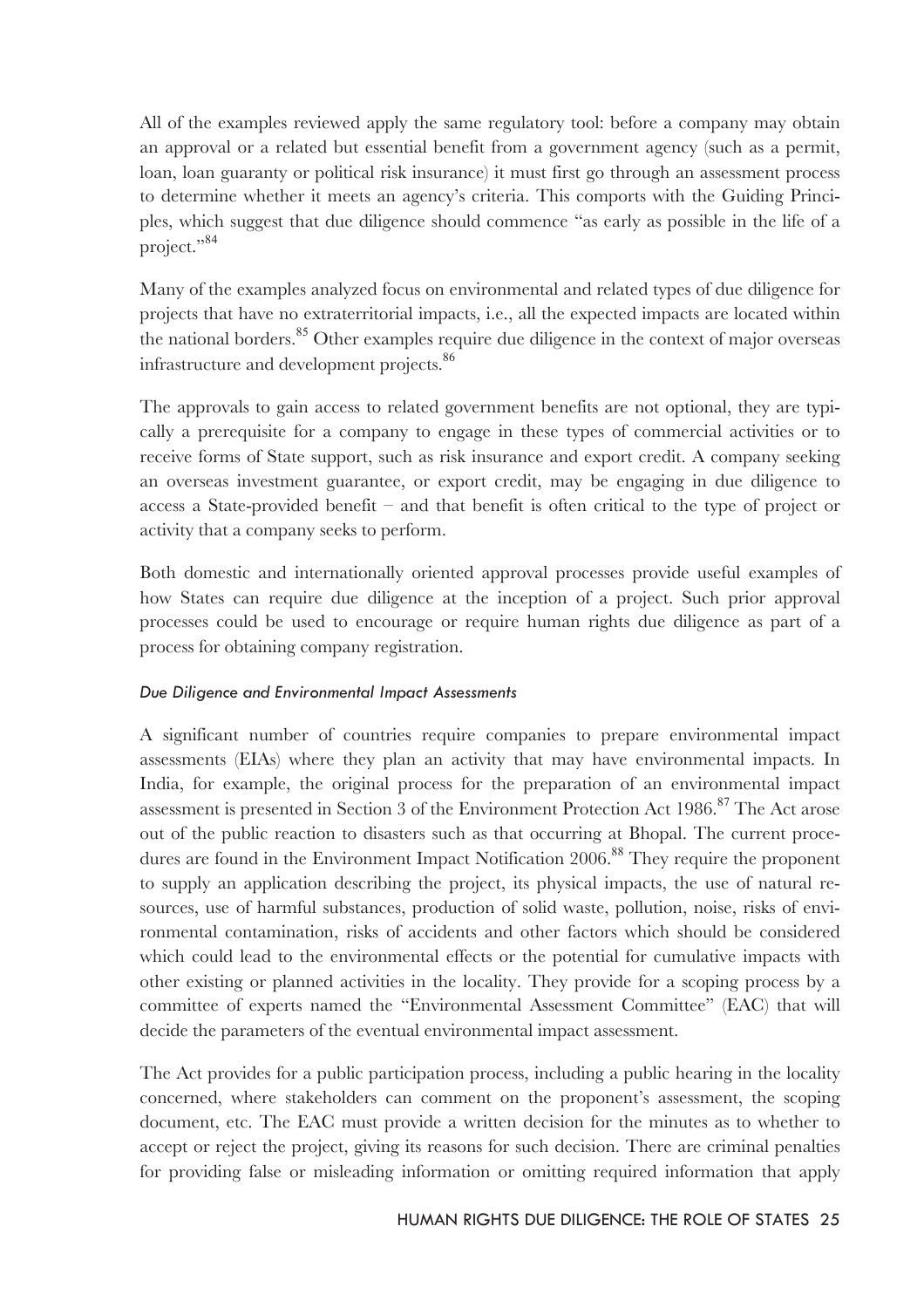both to the head of the government agency responsible for the preparation of the assessment statement, as well as for the head of the company that is the project proponent. In addition, there is a defense of "due diligence" but a faulty assessment statement could also lead to the suspension or revocation of the project's permit.

In Ghana, the Environmental Assessment Administration Procedures<sup>89</sup> require all new developments to do the following:

- (1) register with the Environmental Protection Agency (EPA);
- (2) conduct an environmental assessment of their proposal;
- (3) submit an environmental assessment report to the EPA for review, including an assessment of impacts and a proposal for mitigation measures for any environmental impact likely to be associated with the project.

The EPA undertakes different levels of assessment depending upon the type, scale and location of the activity before a decision to grant an environment permit is made and the development can start.

The legislation also requires industries to submit Environmental Management Plans (EMP) be submitted to the EPA for review. This applies also for industries which pre-date the EPA legislation and did not go through the pre-development assessment process. New developments must submit an EMP within 18 months of start-up. The EMP has a life of three years, after which a new plan must be submitted. Monthly reports on various forms of pollution may also be required. An Annual Environmental Report must also be submitted "indicating how they have performed environmentally, what have been achieved, what went wrong and what needs to be done."<sup>90</sup>

The Convention on Access to Information, Public Participation in Decision-Making and Access to Justice in Environmental Matters (the Aarhus Convention)<sup>91</sup>, adopted in 1998 under the framework of the United Nations Economic Commission for Europe, provides that "Each Party shall encourage operators whose activities have a significant impact on the environment to inform the public regularly of the environmental impact of their activities and products, where appropriate within the framework of voluntary eco-labeling or eco-auditing schemes or by other means."<sup>92</sup> The Aarhus Convention has been implemented in the EU through Regulation No. 1367/2006 of the European Parliament and the Council of 6 September 2006 on the application of the provisions of the Convention to EU institutions and bodies.<sup>93</sup> Within the EU, Directive 2001/42/EC of the European Parliament and of the Council of 27 June 2001 on the assessment of the effects of certain plans and programs on the environment, $^{94}$  also requires certain plans and programs which are likely to have significant effects on the environment, to be subject to an environmental assessment, thus enabling environmental considerations to be integrated in the preparation and adoption of these plans and programs.

Although Directive 2001/42/EC applies only to plans or programs that are prepared or adopted by public authorities, Council Directive 85/337/EEC of 27 June 1985 on the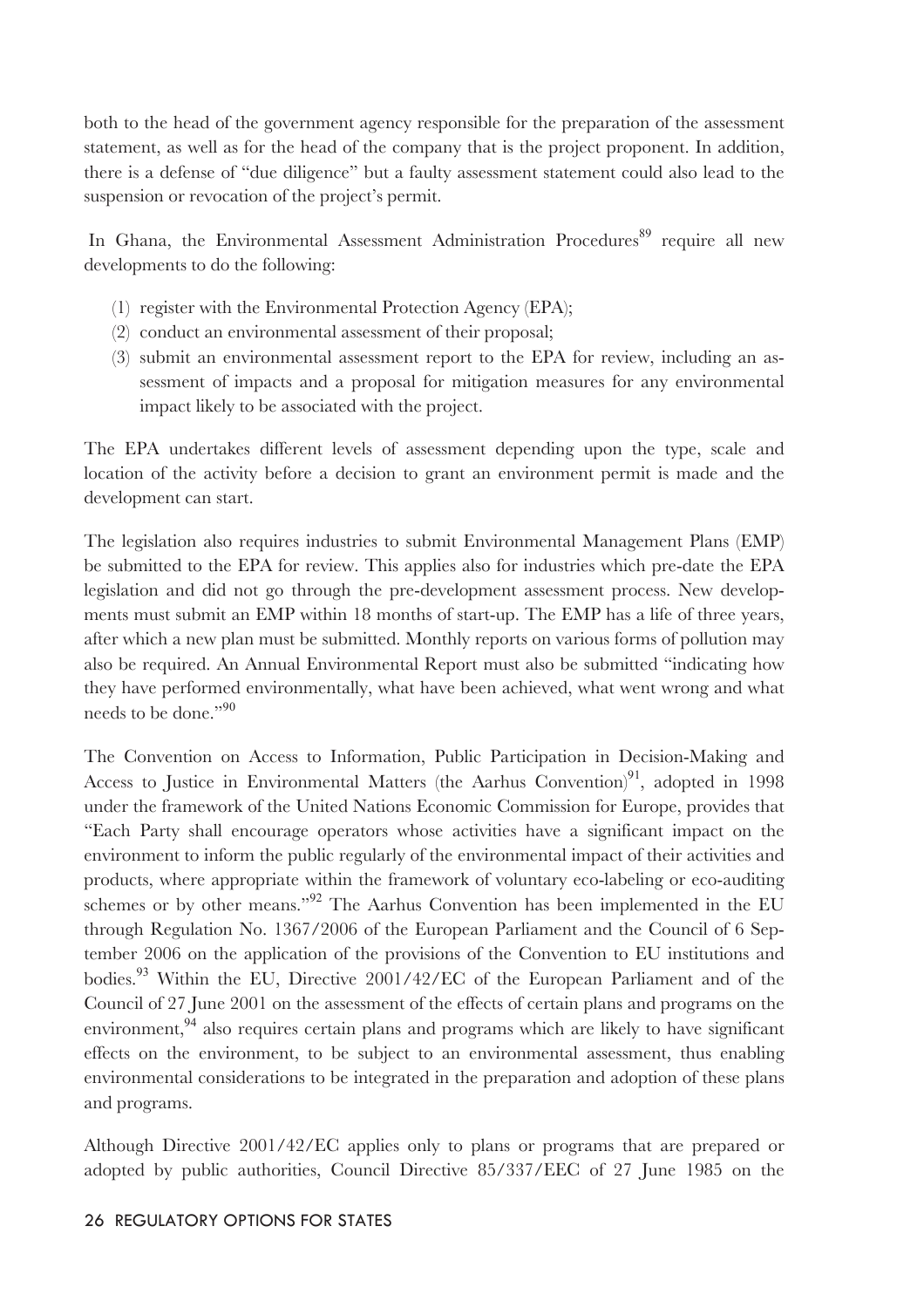assessment of the effects of certain public and private projects on the environment, which Directive 2001/42/EC complements, applies to public and private projects alike. This directive is based on the idea that consent for projects which are likely to have significant effects on the environment should be granted only after prior assessment of the likely significant environmental effects of these projects has been carried out.

Although the formal responsibility for the preparation of an assessment document is that of a government regulator, in practice, the burden falls largely on the shoulders of the private party, who must perform the extensive due diligence activities necessary in order to provide the agency with the needed documentation. This activity is generally performed by professional consultants, who have expertise in the various scientific fields involved, such as economics, air and water pollution, and use and the like. The costs incurred by a government in dealing with the assessment, including its own administrative costs and the costs of outside consultants, are often charged to the project proponent.<sup>95</sup>

A requirement imposed on private developers to prepare environmental impact assessments is also imposed, for instance, under the Canadian Environmental Protection Assessment Act; the National Environmental Policy Act of 1969 (NEPA) in the United States; or the California Environmental Quality Act (CEQA).

The optimal EIA process is virtually identical for either a domestic or overseas project:<sup>96</sup> the project itself must first be described; a baseline study must be performed that examines and documents existing conditions at the affected site and upon any affected community; impacts are projected and assessed for their severity; mitigation measures are identified, including alternatives to the project itself or to various of its aspects; and recommendations for mitigation measures aimed at addressing project impacts are recommended, including proposals for terms and conditions to be incorporated into loan agreements, permits and the like.<sup>97</sup> There should be provisions for some sort of follow up monitoring and enforcement.<sup>98</sup> Once a foreign project is approved, a company should be held accountable on a continuing basis for the life of the project for its mitigation responsibilities, and, to the extent possible, for any impacts that were unforeseen and unmitigated during the initial assessment process. The governing permits and other documents must allow an agency to retain continuing jurisdiction and control over the project; otherwise there is a danger that the mitigation measures will fall into desuetude.

Stakeholder participation and transparency of the process are vital to the credibility and quality of any impact assessment. A recurring criticism of impact assessments is that they seem merely to go through the motions of stakeholder consultation. This may be because a regulatory body does not scrutinize the nature of consultations held by a company in order to ensure proper community engagement. In other instances, companies may simply invite a limited group of community representatives to a meeting, rather than seeking more open engagement.

Many regulations require the dissemination of draft documents, public hearings, solicitation of public comments, written responses to such comments, and the like. A main goal of the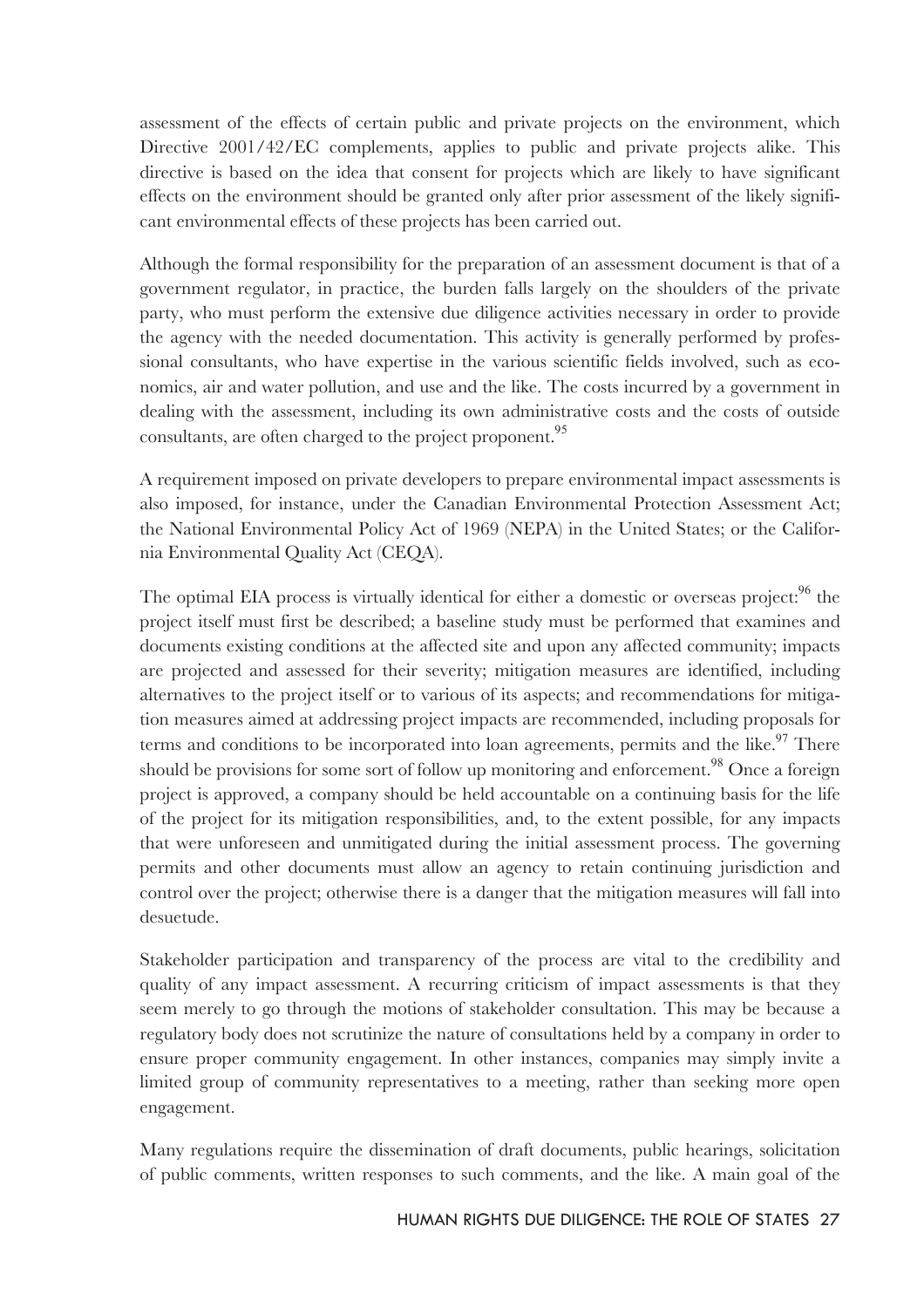process should be to ensure open and effective dealing with "project affected communities."<sup>99</sup> A project that goes through the planning phase without consultation with the very people whose lives it will affect is courting a serious risk of local trouble. The U.S. Overseas Private Investment Corporation (OPIC) urges its clients to aim to achieve "broad community support for the project."<sup>100</sup>

Peru has an example of a law focused on stakeholder consultation. The Law of the Right to Prior Consultation with Indigenous or Native Peoples guarantees the consultation rights embodied in the 1989 Convention (No. 169) of the International Labour Organization (ILO) on Indigenous and Tribal Peoples. The law requires the Peruvian government engage in meaningful consultations with indigenous and tribal peoples on issues that affect them.<sup>101</sup> Meaningful consultations require the people be informed, consulted prior to agency action, and with an opportunity to influence the decision.<sup>102</sup> Essentially the law requires agencies to perform due diligence in the form of consultations before enacting "legislative or administrative measures" or implementing "plans, programs [or] projects," that "directly affect [the] collective rights, physical or cultural identity, quality of life and development" of indigenous and tribal people.<sup>103</sup>

Stakeholders' interests can be protected if there are "watchdogs" observing the process, e.g., governmental agencies whose role it is to police the quality of assessment documents and to interfere in cases of noncompliance, $104$  and civil society organizations that may bring lawsuits to challenge the sufficiency of the process.<sup>105</sup>

## *Due Diligence and Overseas Infrastructure and Development Projects*

The International Finance Corporation (IFC), a member of the World Bank Group, has developed and updated a set of eight "Performance Standards"<sup>106</sup> and companion "Guidance Notes"<sup>107</sup> and "Procedures" <sup>108</sup> that together impose a due diligence regime in which all IFC "clients" are obliged to participate, through: (1) a pre-approval assessment process; (2) the adoption of policies that conform to the Standards; and (3) contractual undertakings (in project approval documents) to comply with the Performance Standards throughout the life of their projects (referred to by the IFC as the "investment cycle"). In cases where local law contains requirements that are different from the Standards, the clients are obliged to follow the more stringent of the two.

The IFC's policy regarding human rights due diligence is set forth in the Introduction to the Performance Standards:

3. Business should respect human rights, which means to avoid infringing on the human rights of others and address adverse human rights impacts business may cause or contribute to. Each of the Performance Standards has elements related to human rights dimensions that a project may face in the course of its operations. Due diligence against these Performance Standards will enable the client to address many relevant human rights issues in its project.<sup>109</sup>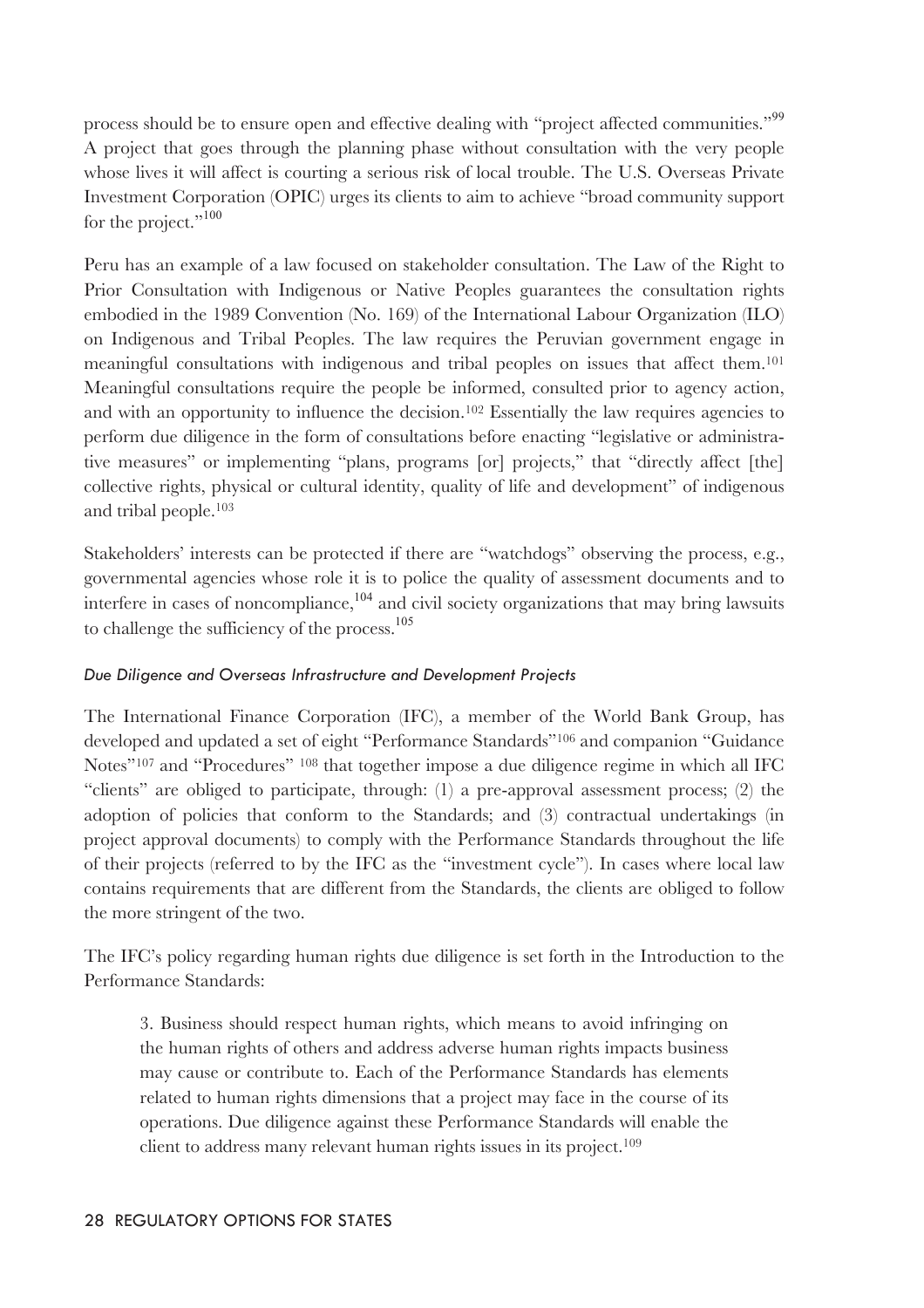As the titles to the various Performance Standards suggest, they contain numerous requirements aimed at avoiding adverse impacts on specific human rights, including, among others: environmental protection, land acquisition and resettlement, protection of affected communities and indigenous peoples, security issues, observance of international labor standards, including prevention of slave labor and child labor, and associated supply chain assessment.

The IFC's procedures for due diligence activities, such as evaluating proposed projects and monitoring projects in being are set forth in its Environmental and Social Review Procedures Manual,<sup>110</sup> which covers all aspects of the investment cycle, including: pre-approval due diligence and assessment, identification of mitigation measures, stakeholder consultation and other public participation and information activities, records management, monitoring, ensuring that mitigation measures are made part of the approval documentation, etc. It assigns responsibilities for the various aspects of its assessment and monitoring activities, including responsibilities for receiving and responding to comments from affected communities and individuals and other stakeholders.

The Performance Standards are used by the Multilateral Investment Guarantee Agency (MIGA), the investment guarantee arm of the World Bank Group.<sup>111</sup> Export development agencies in Canada and the United States have incorporated the IFC "standards" as part of their own due diligence regimes.<sup>112</sup> While these recently revised Performance Standards could be improved and strengthened, they do illustrate how development banks or other lenders can integrate human rights among the conditions at which they provide support, particularly since in addition to the funds they provide, the participation of public institutions in development projects is often valued as guaranteeing the integrity of the project in which they agree to enter. States may seek inspiration from this in their own role as lenders and as insurers against investment risk.

## **5. Due Diligence as a Requirement for Doing Business with Government**

States are significant market participants, both as purchasers and as owners. When States contract for goods and services through public procurement efforts, they influence company practice by requiring companies to engage in due diligence, or by providing them with preferential treatment in competition for government contracts based on their performance with respect to human rights.

In general, States may offer preferential treatment to companies that engage in human rights due diligence. Conversely, States may also suspend or prohibit companies from competing for government contracts when they have failed to exercise adequate due diligence, and have contributed to human rights violations.

Many jurisdictions allow public authorities to impose human rights due diligence obligations on companies seeking to be awarded public contracts. This is the case, for example, in the EU. The 2002 White Paper of the Commission on Corporate Social Responsibility already mentioned that "access to public procurement, conditional on adherence to and compliance with the OECD guidelines for multinational enterprises, while respecting international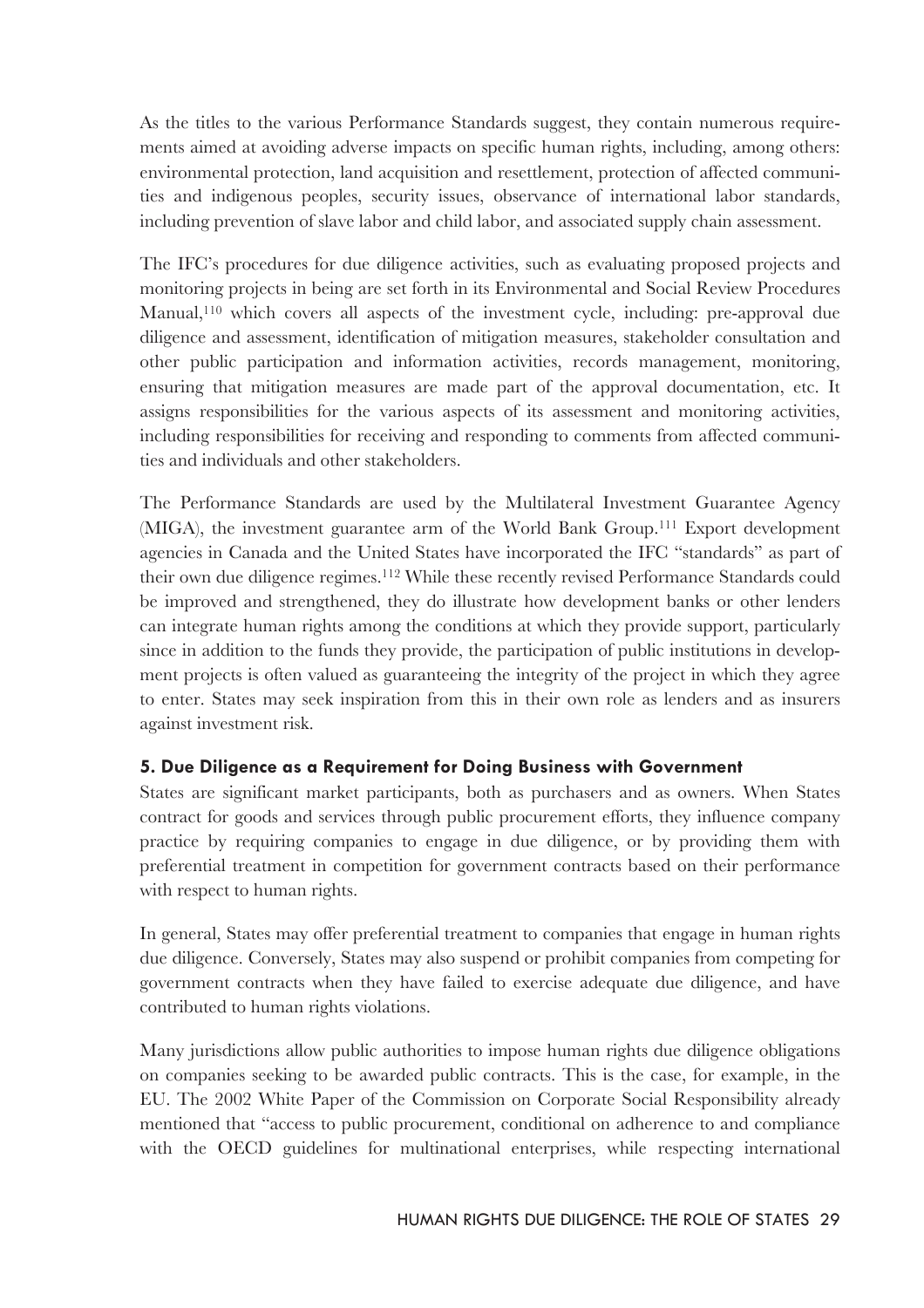commitments, could be considered by EU Member States and by other States adherent to the OECD Declaration on International Investment."<sup>113</sup>

The existing legislation on public contracts in the  $EU^{114}$  now confirms that environmental and social clauses may be included as criteria for the award of public contracts.<sup>115</sup> The applicable instruments also provide that in the selection of tenderers, certain disqualification clauses will apply, or may apply if the public authorities so choose. Article 45(1) of Directive 2004/18/EC provides that any candidate or tenderer, who has been the subject of a conviction by final judgment for participation in a criminal organization, corruption, fraud, money laundering, as defined in the relevant EU instruments, shall be excluded from participation in a public contract.

Under Article 45(2), any economic operator may be excluded from participation in a contract, *inter alia*, where that economic operator "has been convicted by a judgment which has the force of *res judicata* in accordance with the legal provisions of the country of any offence concerning his professional conduct." If national law contains provisions to this effect, this may include non-compliance with environmental legislation, or the non-observance of national provisions implementing instruments related to anti-discrimination<sup>116</sup> where such non-compliance has been the subject of a final judgment or a decision having equivalent effect.<sup>117</sup> At present, these rules do not explicitly make the award of public contracts conditional upon human rights due diligence obligations; nor do they authorize the EU Member States to impose such conditions, unless they are part of social or environmental conditions. However, such developments may take place in the future, and the existing legislative framework in the EU could easily be adapted to that effect.

#### *Due Diligence and Green Procurement*

Several Asian States have required government ministries to procure environmentally friendly goods, through so-called "green procurement" schemes. This requires vendors who want to supply goods to government entities to ascertain if the goods they sell are produced in a manner that conforms to certain environmental and sustainability standards. Japan's Law Concerning the Promotion of Procurement of Eco-Friendly Goods and Services by the State and Other Entities (the Law) has been in effect since April 2001. The Law stipulates that central government agencies shall establish green procurement policies, conduct purchases in accordance with published policies, and then report on results and achievements of green procurement. To implement the Law, the government has designated green procurement items and established evaluation criteria for use in such purchasing decisions. Implementation of the Law has resulted in green procurement of, since 2004, over 90% of office paper, 95% of stationary and office equipment, and all official vehicles.<sup>118</sup>

In the Republic of Korea, the Act on the Promotion of the Purchase of Environment-Friendly Products took effect in July 2005. In accordance with the Act, the public agencies (both national and local) are to publish green procurement policies and implementation plans, carry out the plan and report the results.<sup>119</sup>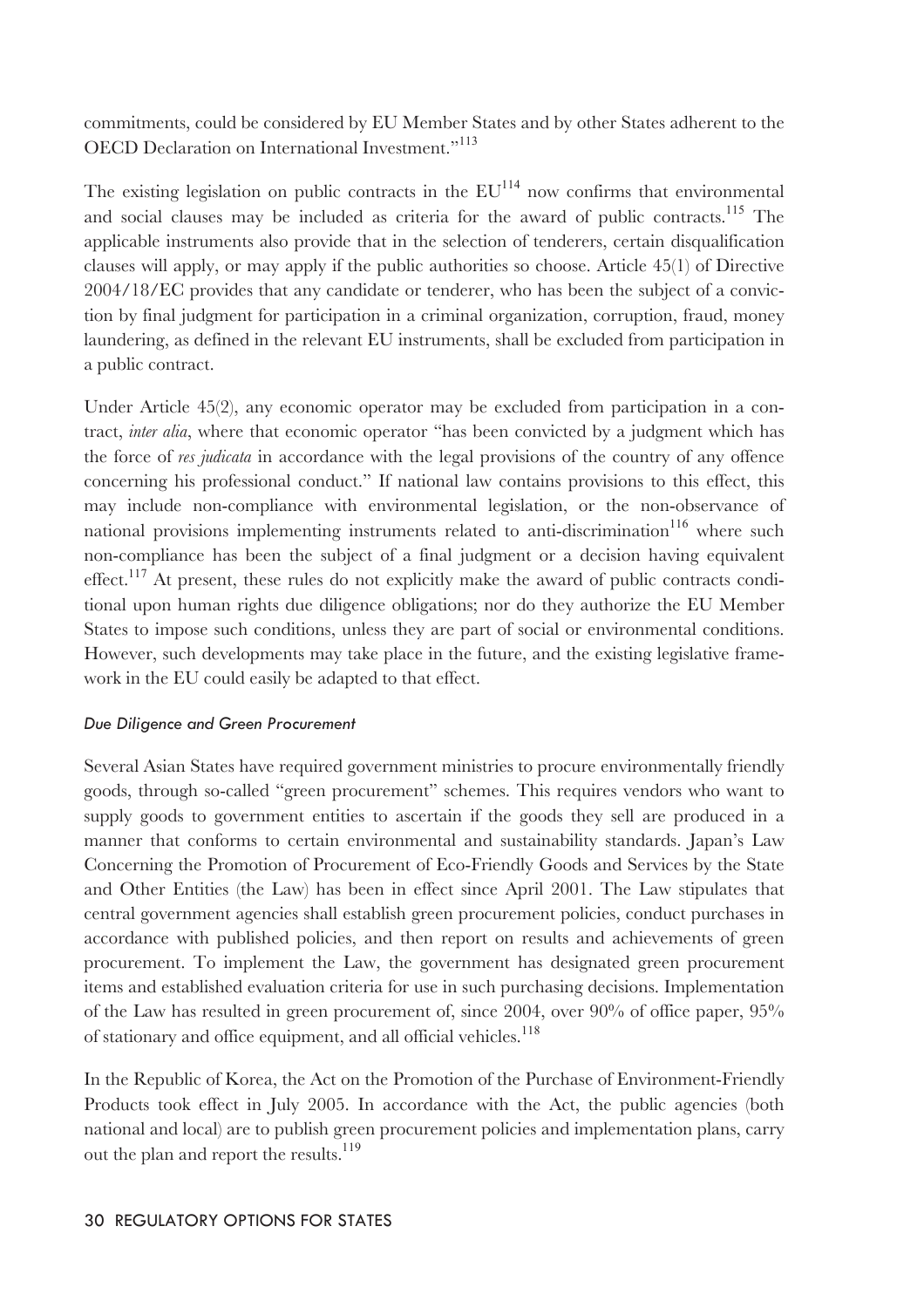In Taiwan, a green procurement article has been inserted into the Government Procurement Act that has been in effect since May 1999. In addition, there is a requirement for mandatory green procurement contained within the Resource Recovery and Reuse Act. As stipulated by the Article, all government agencies are to conduct preferential purchases of designated ecoproducts that can enjoy a 10% price preference. The government has also designated product categories and various evaluation criteria for green procurement and tracks the reporting and progress of implementation results. The annual target for purchases in designated product categories has been increased gradually since 2002.<sup>120</sup>

#### *Due Diligence, Labor Rights and Prevention of Trafficking*

The U.S. Federal Acquisition Regulation (FAR), governing federal procurement, requires a person seeking a government contract to certify either: (a) that it will not supply an "end product" from a country identified on a list (of countries known to use forced or indentured child labor); or (b) that:

- (i) It has made a good faith effort to determine whether forced or indentured child labor was used to mine, produce, or manufacture any end product to be furnished under the contract that is on the List and was mined, produced, or manufactured in a country identified on the List for that product; and
- (ii) On the basis of those efforts, the offer or is unaware of any such use of child labor.

The penalty for filing a false certificate is suspension or termination of the contract and/or debarment from federal procurement for up to three years.<sup>121</sup>

 On September 25, 2012, the U.S. President issued Executive Order, 13627, "Strengthening Protections Against Trafficking in Persons in Federal Contracts,"<sup>122</sup> which prohibits specific trafficking-related activities and establishing affirmative duties for contractors and subcontractors. The Executive Order prohibits contractors and their subcontractors from engaging in a broad array of trafficking-related activities, such as providing misleading information about working conditions, requiring employees to pay recruitment fees, confiscating employees' identity papers, or failing to pay return transportation costs for employees brought to a locale to work on a government contract.<sup>123</sup> To ensure compliance contractors and their subcontractors must agree by contract to cooperate fully with contracting agency audits and investigations and, for contracts above \$500,000, contractors and subcontractors are required to maintain a compliance plan. Any violation of the provisions in this Executive Order can result in termination of the contract and potentially debarment from future federal contracts.

Contractors, and their subcontractors, are required to perform due diligence to ensure they and their employees are not engaged in human trafficking activities.<sup>124</sup> Like other public procurement schemes, the Executive Order requires contractors and subcontractors certify their compliance.<sup>125</sup> The Order further requires annual certifications that neither they nor their employees have engaged in trafficking-related activities.<sup>126</sup> Failure to comply with any of these provisions may result in suspension or termination of the contract and possible debarment.127 The Executive Order covers all federal contracts for services or goods whether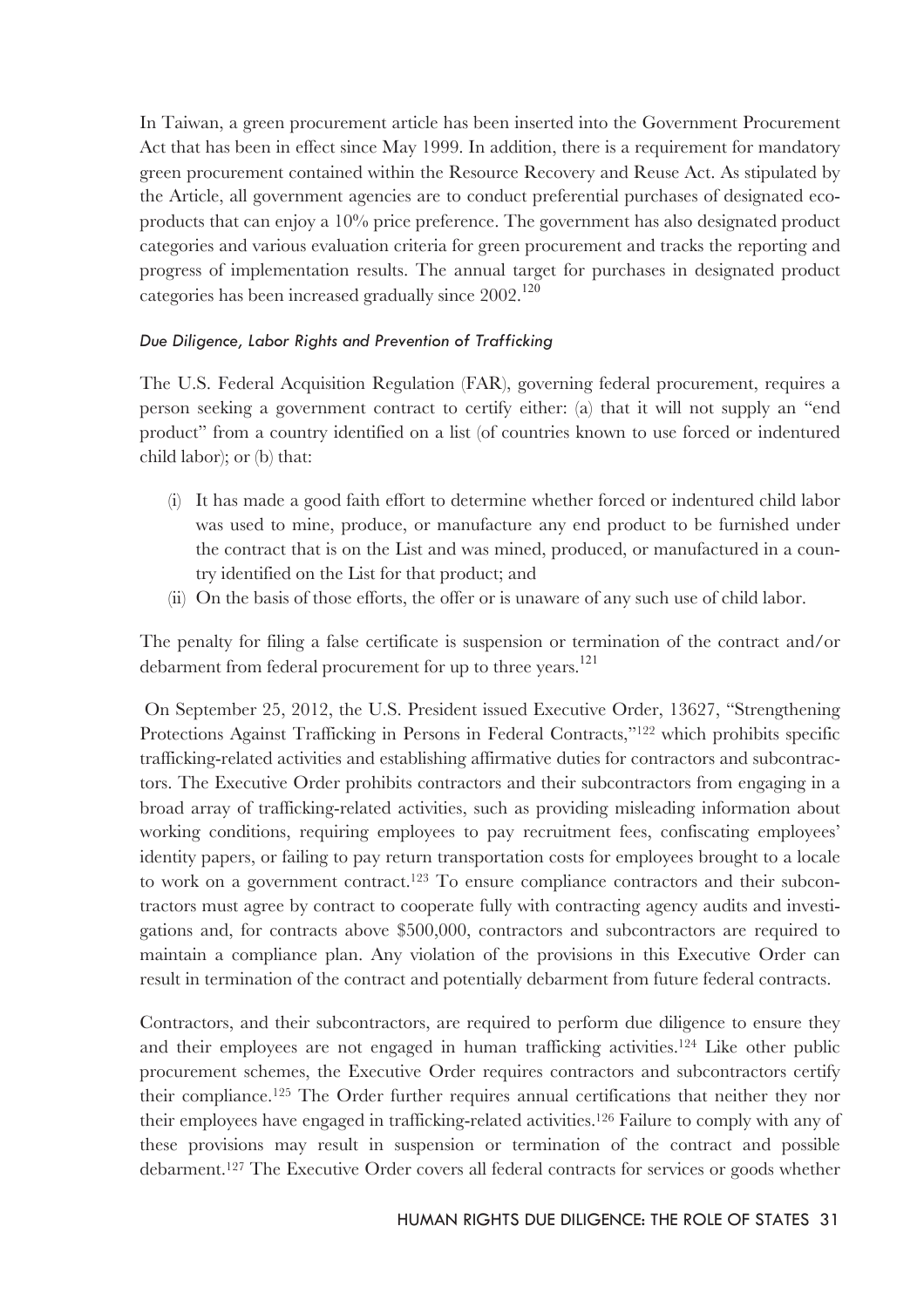performed in the United States or abroad. The only exception is for contracts or subcontracts for commercially available off-the-shelf items.<sup>128</sup> Contractors or subcontractors performing those contracts are exempt from the compliance plan requirement.<sup>129</sup>

The United States has also regulated employee wages in the construction sector via the Davis-Bacon Act<sup>130</sup> (DBA), initially enacted in 1931. The DBA is a statute targeted at combating social dumping within the United States on sites that benefit from federal contracts.<sup>131</sup> It requires contractors and subcontractors to pay the laborers and mechanics ("covered employees") they employ the locally prevailing wages and fringe benefits as determined by the Department of Labor (DOL) when they are employed directly at the site of work of a federally funded or assisted<sup>132</sup> construction<sup>133</sup> project exceeding \$2,000.<sup>134</sup> Contractors and subcontractors are required to pay covered employees the "prevailing wage" rate unconditionally, weekly and without subsequent deductions<sup>135</sup> or face civil liability, criminal liability, and possibly debarment.<sup>136</sup>

The due diligence component consists of a requirement for contractors to insert provisions requiring their sub-contractors to pay laborers and mechanics the DOL determined prevailing wage in the locale in any contracts they form with such subcontractors.<sup>137</sup> Thus, the duties imposed on the contractors concerning the level of pay, are passed on to the subcontractors if the work is thus subcontracted; $138$  and the federal contractors are expected to collect the weekly payrolls from their subcontractors and are ultimately responsible for any of their failures.<sup>139</sup> The potential impacts of this legislation are considerable: approximately 20% of all construction projects in the United States are covered by the Act, affecting more than 25% of all construction workers in the nation at any given time.<sup>140</sup>

#### *Due Diligence and Ethical Requirements for Investment of State Funds*

Governments may attempt to influence company behavior by requiring State investment funds to invest only in companies engaged in due diligence in order to avoid certain types of harms. Norway's State Pension Fund-Global administers a set of ethical standards that include the following:

- (a) serious or systematic human rights violations, such as murder, torture, deprivation of liberty, forced labor, the worst forms of child labour and other child exploitation;
- (b) serious violations of the rights of individuals in situations of war or conflict;
- (c) severe environmental damage;
- (d) gross corruption; or
- (e) other particularly serious violations of fundamental ethical norms.<sup>141</sup>

An Ethical Council screens companies in which the Fund is invested for these violations, as well as for companies that "produce weapons that violate fundamental humanitarian principles through their normal use." In making its determination, the Ethical Council conducts its own investigations and, where it finds violations, engages with companies to determine whether it should recommend that the company be excluded from the Fund's investment universe. Although the phrase due diligence is not mentioned explicitly, the considerations for

#### 32 REGULATORY OPTIONS FOR STATES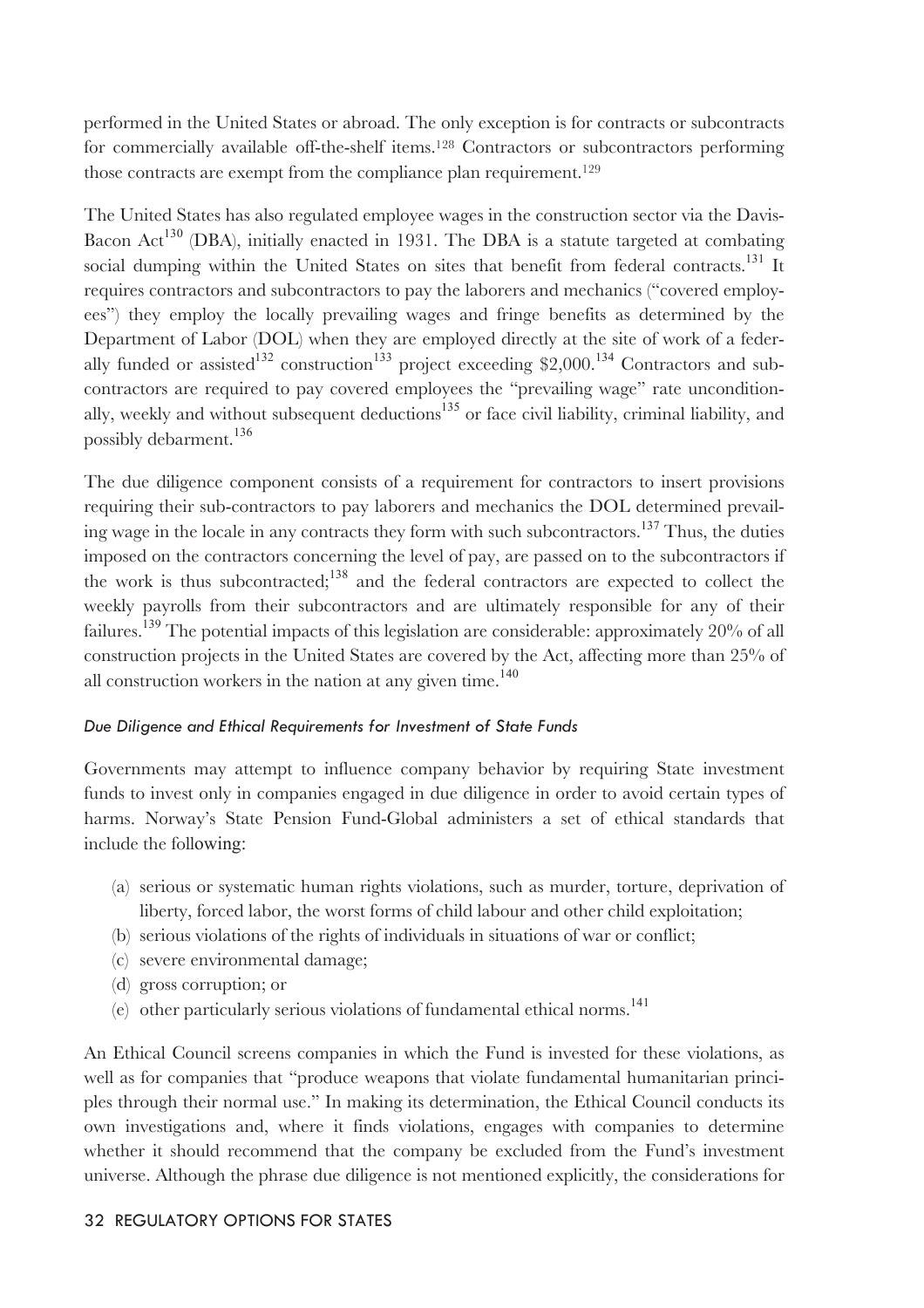exclusion in effect require companies to show what due diligence measures they are implementing in order to insure against their causing or participating in future violations:

In assessing whether a company shall be excluded . . . the Ministry may among other things consider the probability of future norm violations; the severity and extent of the violations; the connection between the norm violations and the company in which the Fund is invested; whether the company is doing what can reasonably be expected to reduce the risk of future norm violations within a reasonable time frame; the company's guidelines for, and work on, safeguarding good corporate governance, the environment and social conditions; and whether the company is making a positive contribution for those affected, presently or in the past, by the company's behavior.<sup>142</sup>

Exclusion is not the only option available to the Fund. Companies may also be put under "observation," where the Fund will regularly review the ethical performance of the company. 143

## **6. Due Diligence as a Condition for Trade and Investment Support**

States encourage companies to engage in human rights due diligence by making it a condition of receiving government support for international trade and investment activity, such as export credit assistance, investment guarantees, and participation in trade missions.

Companies that engage in international trade and overseas investment often rely on home governments for access to export credit, investment guarantees and other support services (such as trade missions) that help them to export to or invest in global markets. To date, export credit agencies and other overseas development and trade agencies have required companies to demonstrate compliance with international environmental and core labor standards.

## *Due Diligence and Export Credit Agencies*

In response to the UN Guiding Principles, export credit agencies have begun to address a broader range of human rights. In June 2012, the OECD Council adopted a Recommendation on Common Approaches for Officially Supported Export Credits and Environment and Social Due Diligence (the Recommendation).<sup>144</sup> For the first time, the Recommendation refers to both environmental and social impacts, the latter of which includes human rights:

"Social impacts" are the project-related impacts on the local communities directly affected by the project and on the people involved in the construction and operation of the project; these social impacts encompass relevant adverse project-related human rights impacts.<sup>145</sup>

The Recommendation explicitly references the UN Guiding Principles on Business and Human Rights and also deploys human rights due diligence: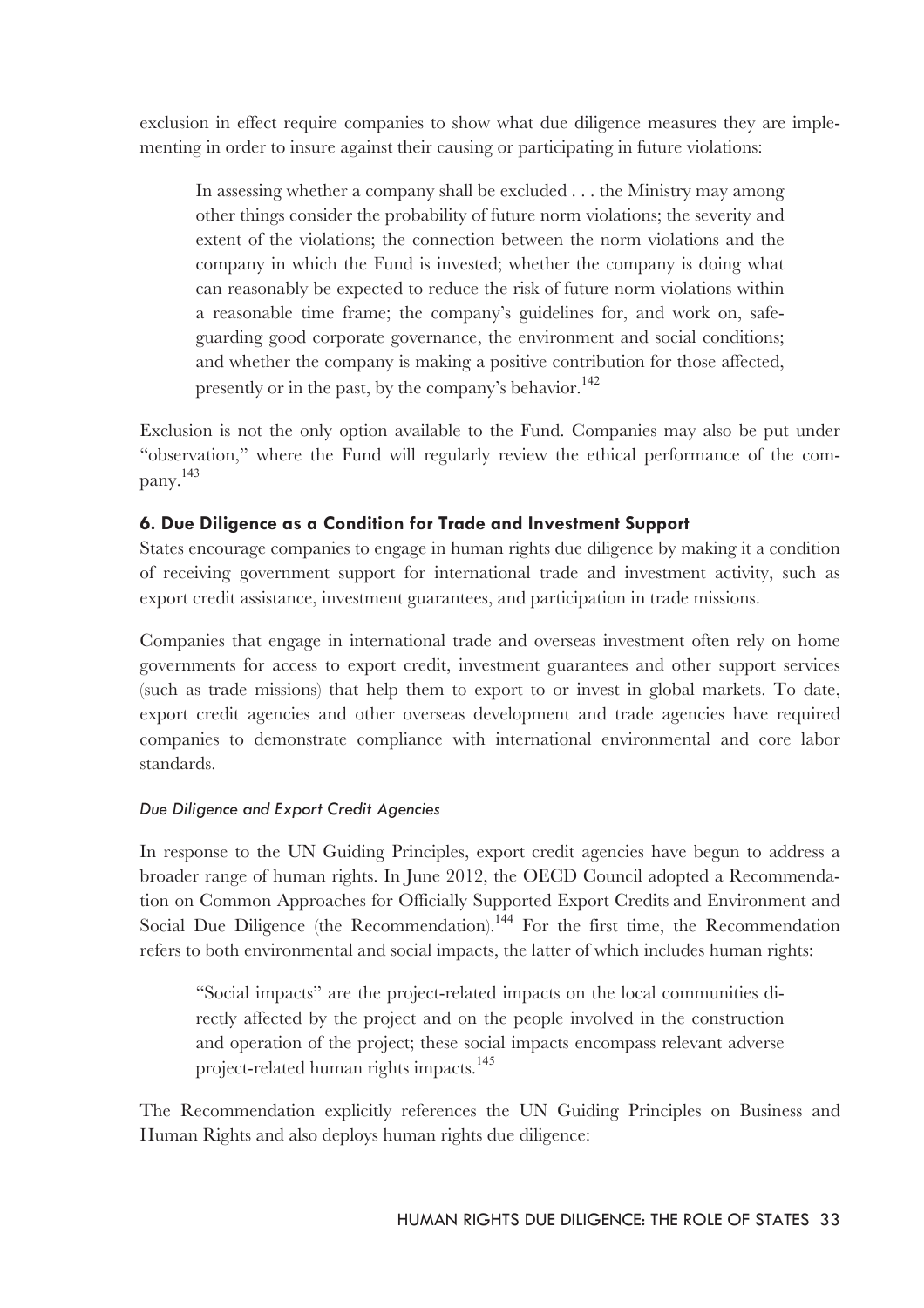"Due diligence" is the process through which Members identify, consider and address the potential environmental and social impacts and risks relating to applications for officially supported export credits as an integral part of their decision-making and risk management systems.<sup>146</sup>

The Common Approaches on Environment and Officially Supported Export Credits (Common Approaches) have long required participant export credit agencies to establish procedures for the screening of all projects with a repayment period superior to two years and value above 10 million  $SDRs.$ <sup>147</sup> Regardless of the nature of the credit, projects must be classified as high- (A), medium- (B) or low risk (C). Consistent with the principle according to which the depth of the impact assessment should be commensurate with the reality of the risk and its severity, full environmental impact assessment is required for Category A projects.<sup>148</sup> A somewhat lighter assessment applies to Category B projects.

In the decision on whether to support the project, participant export credit agencies are required to indicate which conditions are to be fulfilled prior to, during or after the conclusion of the project. Where certain conditions are imposed, the faithful implementation of such conditions must be monitored. Finally, the Recommendations provide that participants must report semi-annually on all category-A projects supported and on their compliance with the Common Approaches, and that they must evaluate the participant's experience with the implementation of the standards contained in them.<sup>149</sup>

The OECD's Working Party on Export Credits and Credit Guarantees (ECG) also prepared a *Recommendation on Bribery and Officially Supported Export Credits*, which the OECD Council adopted in 2006.<sup>150</sup> This Recommendation requires States to adopt a number of measures such as: informing exporters and applicants of the legal consequences of corruption and encouraging them to develop management controls against bribery; demanding they provide declarations to the effect that they or their agents have not been engaged or will not engage in bribery; and requiring them to verify and notify if any of the parties to the transactions being envisaged are on publicly available debarment lists.

The integration of human rights considerations into the policies of export credit and investment guarantee agencies remain in its infancy. A study reviewing twenty-five publicly held agencies offering overseas investment insurance found that only four required labor or employment-related standards of their clients.<sup>151</sup> In the case of the U.S. Overseas Private Investment Corporation (OPIC), the standards against which the screening of projects was to be made involved the rights to organize and bargain collectively, minimum age for labor, prohibition of forced labor and acceptable conditions of work. The study assessed labor standards by asking potential investors to explain how labor relations were integrated into the project. The same respondents were asked to answer precise questions on the status of workers in the project envisaged. Misrepresentations and failure to disclose information could lead to cancellation of insurance.

Some ECAs, such as U.S. OPIC, the Swiss Export Risk Insurance and the U.K. Exports Credits Guarantee Department assess projects in terms of their coherence with the State's

#### 34 REGULATORY OPTIONS FOR STATES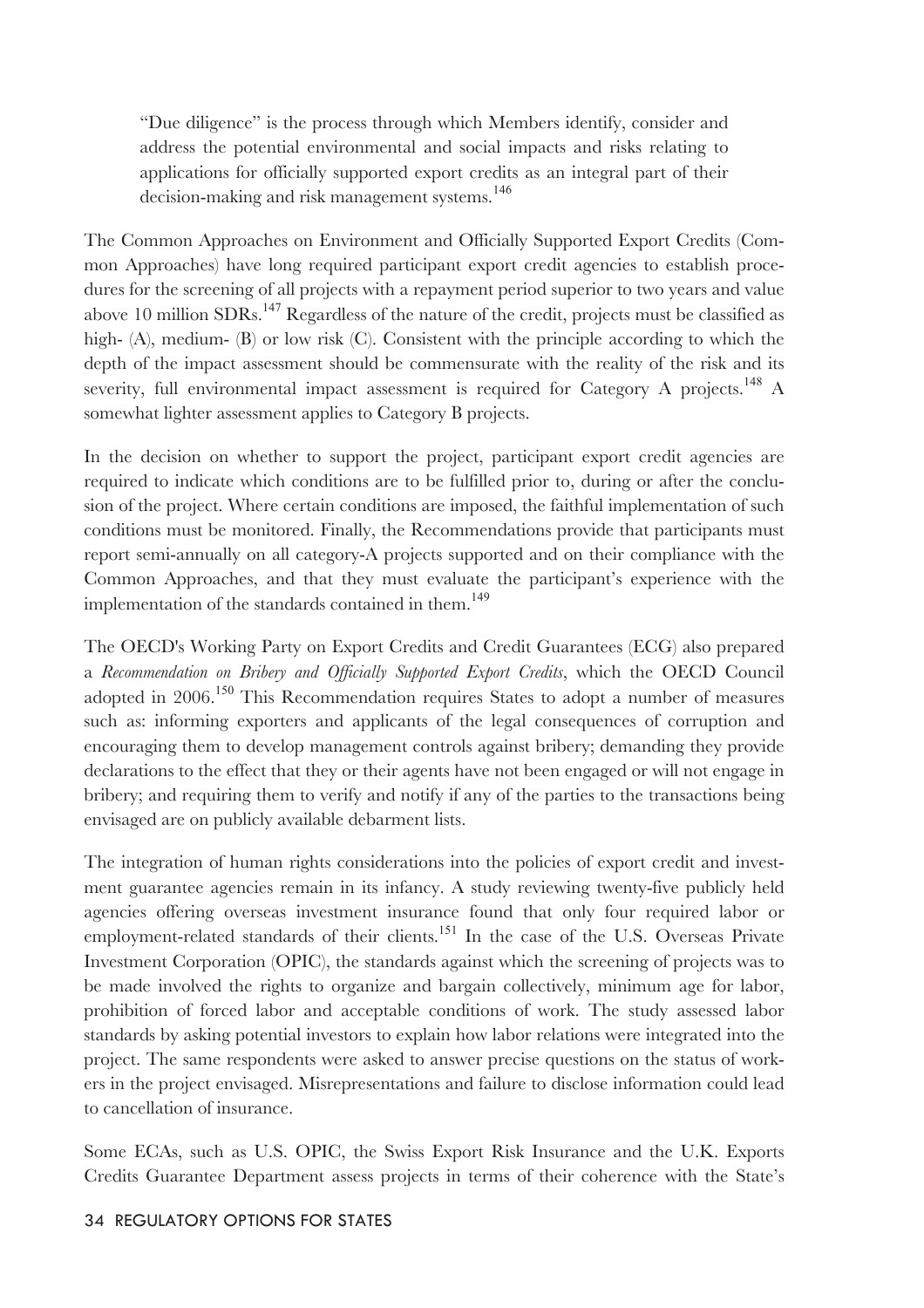other international policies, such as the promotion of sustainable development, human rights and good governance. However, these criteria are not assessed via specific questionnaires administered to exporters or investors applying for insurance.

More progress has been made with regard to the use of environmental criteria in ECAsupported projects. A 2003 study assessed the environmental conditions required by nine OECD-member ECAs in relation to large dam projects, using the World Commission on Dams' framework of analysis.<sup>152</sup> All of these nine ECAs integrate environmental conditions, though the methods and depth of their integration into the project design process vary considerably. The ECAs screen the projects they support and categorize them according to their risk. In accordance with OECD Arrangement rules, a full environmental assessment is required only in the highest risk category. Small or short-term projects are often exempted from screening procedures. The requirement that mitigation measures designed to reduce impact be monitored has also increasingly been included in loan agreements, establishing covenants and imposing reporting requirements.

The project sponsor usually does the reporting, although some ECAs are starting to use thirdparty monitoring. Failure in the reporting duties and in the implementation of mitigation measures can result, in most cases, in withdrawal of coverage. However, the study confirms that this has hardly ever been used by the agencies. Transparency and disclosure policies of ECAs have traditionally been a contentious issue. This is due to the conflicting demands of ECAs to serve the public and to also protect client confidentiality. The study observed, however, a trend towards more disclosure, in a timely and accessible manner. Finally the issue of public participation remains elusive, though ECAs have in general tended to require that sponsors undertake consultations with affected communities, as part of the environmental impact assessment.

Though they are important tools, export credit and investment guarantees are not the only trade and investment mechanisms that States have at their disposal to encourage business enterprises to act with due diligence as regards the human rights impacts of their activities. The Netherlands has developed an *OS bedrijfsleveninstrumentarium* or Trade and Industry Tool (T&I tool), as an initiative granting subsidies to Dutch enterprises undertaking several activities in developing countries. The T&I tool contains several subsidized programs that encourage enterprises to contribute to the development of the private sector in developing countries.<sup>153</sup> Among them are the ODA (Official Development Assistance) programs, which are focused on cooperation with local and international enterprises in developing countries and operate with respect for the principle of people, planet and profit. The programs are funded by the Dutch Ministry of Foreign affairs and are executed, monitored and evaluated by organizations including *Agentschap NL* (Agency NL) and *FMO* (Entrepreneurial Development Bank). Dutch enterprises interested in contributing to the investment climate in developing countries may choose to accede to one of the T&I tool's programs. The programs are open for all kind of Dutch businesses, though most applications are submitted by SMEs.

A company that wishes to participate in one of the programs and to qualify for the subsidies must provide a risk assessment on the activity intended, modeled on the OECD Guidelines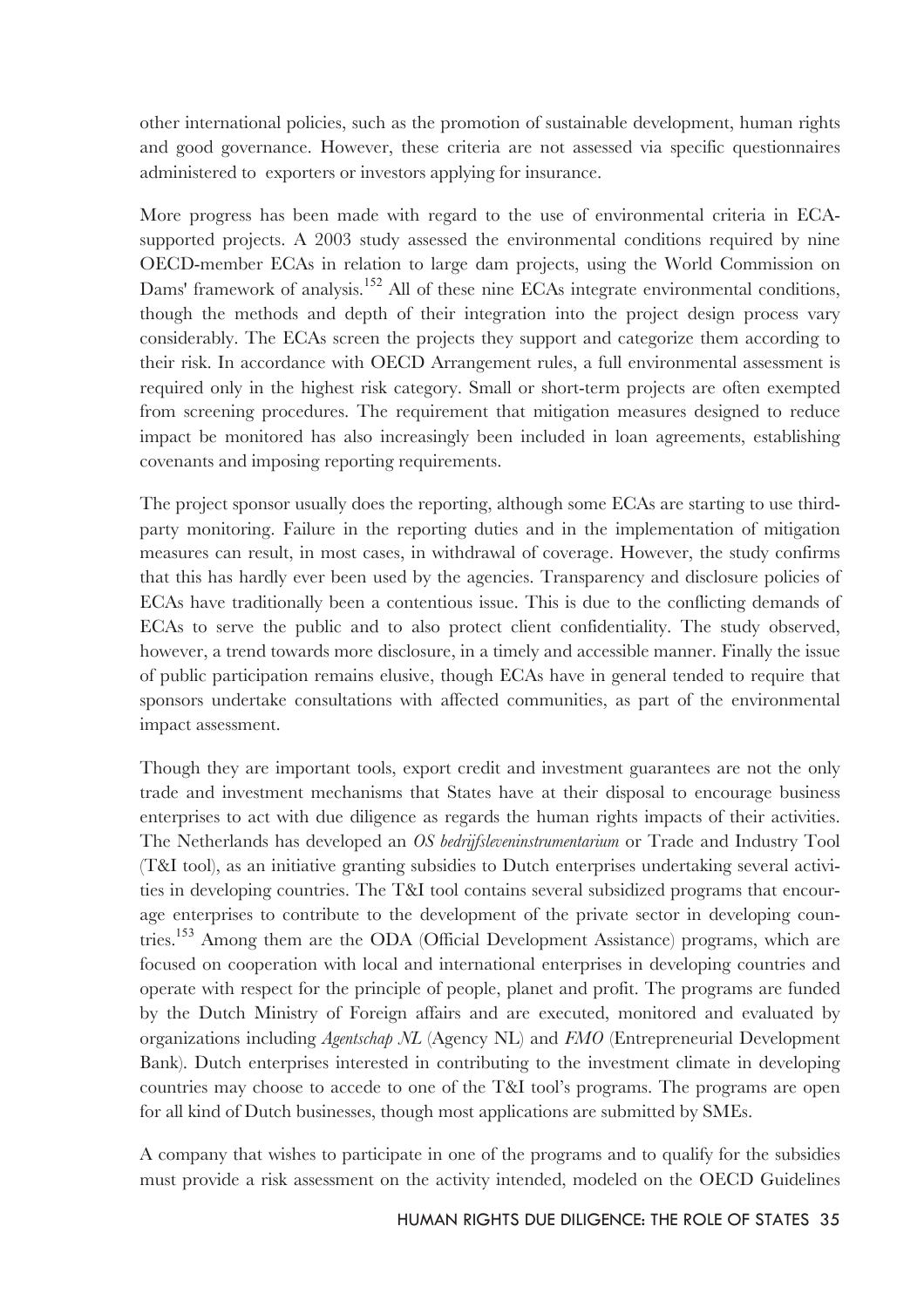on Multinational Enterprises. The burden imposed on a company is designed to avoid overburdening SMEs, particularly as regards the search for information concerning the business partners. However, companies should at least ascertain the origin of the main materials used that are supplied by third parties.<sup>154</sup>

Export Development Canada (EDC), the country's export credit agency, makes various benefits available to companies engaging in activities in other countries, including accounts receivable insurance, foreign buyer insurance, export guarantees, bonding services, political risk insurance and equity support and project financing. Such benefits are intended to support the purchase of Canadian goods and services to be used in a project.

EDC is required to conduct an environmental and social review to determine whether a project that meets certain threshold criteria is likely to have adverse environmental effects, despite the implementation of mitigation measures; and, if such is the case, whether the EDC is justified in entering into the transaction. EDC may approve a project, despite its having unmitigated adverse environmental impacts, if it finds that such impacts are not "significant," that the project exceeds international standards, and that the project brings certain environmental benefits to the country involved. It may also deny support to a project if the environmental impacts are too great.

EDC has its own procedures for the environmental and social review, which are not subject to the Canadian Environmental Assessment Act of 2012. These procedures are derived in part from the OECD Guidelines for Multinational Enterprises, the OECD Common Approaches for Officially Supported Export Credits and Environmental and Social Due Diligence, International Finance Corporation Performance Standards, IFC Guiding Principles on Human Rights and the Equator Principles.

The human rights component of EDC's "social" review is limited. EDC does not acknowledge any statutory obligation to go beyond the potential social impacts as part of the environmental review, which includes: involuntary resettlement or other harmful project-related impacts on health, cultural sites, indigenous peoples or other vulnerable groups. However, it may conduct country reviews and other examinations of human rights matters on its own initiative.

EDC monitors its "client's" compliance with requirements contained in its various contracts, as well as compliance with local law, the mitigation measures contained in an environmental assessment, through regular monitoring reports. In cases of non-compliance, EDC has authority to withdraw its support, should its efforts to achieve compliance not be successful. In the case of suspicion that a client has violated anti-bribery laws (or provisions in EDC documents) the EDC will notify the appropriate enforcement authorities.

#### *Due Diligence and Trade Preferences*

States can use trade and investment related finance and other benefits to influence the behavior of its own companies (i.e. those domiciled or operating within its borders). However,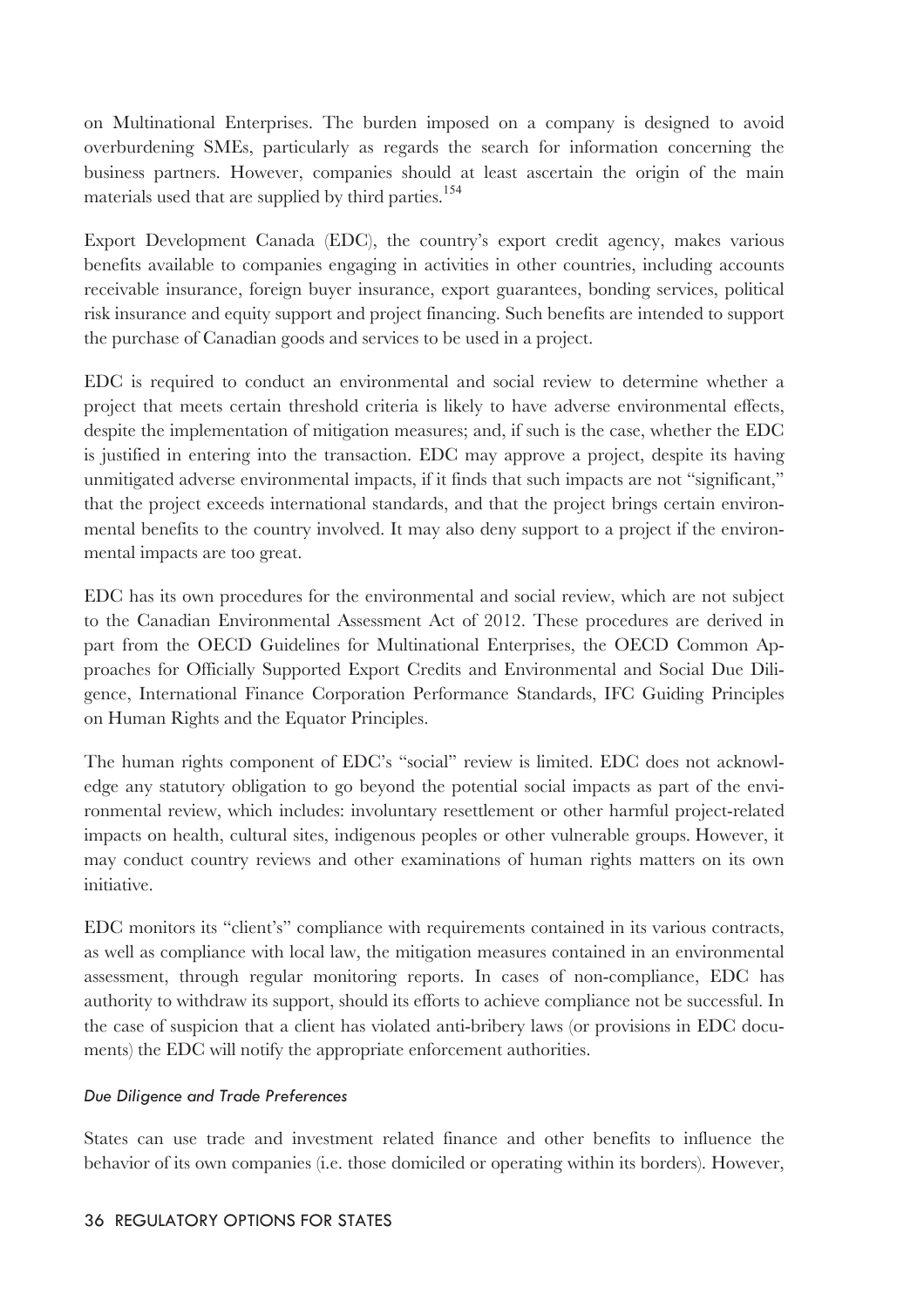it may also use trade related incentives to influence the behavior of companies located in other jurisdictions, seeking to become trading partners. In these circumstances, States may use trade agreements, or trade preference programs, to require companies from other companies to engage in human rights due diligence.

The use of trade preferences to stimulate due diligence has been implemented in the apparel and textile sector. In order to create incentives for overseas suppliers to comply with international labor standards, while at the same time stimulate foreign investment in the apparel sector in Haiti, the U.S. Congress, enacted the Haitian Hemispheric Opportunity through Partnership Act (HOPE I) in 2006,<sup>155</sup> and, subsequently, HOPE II. Building upon the Caribbean Basin Trade Partnership Act of 2000 (CBTPA),<sup>156</sup> HOPE I gave duty-free status to apparel imports that met certain rules of origin, provided the President certified that Haiti was making progress towards, *inter alia*, an improved protection of labor rights.

HOPE II was adopted in 2008.<sup>157</sup> HOPE II incentivizes Haitian apparel manufacturers to comply with these labor standards by offering duty-free treatment for their apparel exports and technical assistance to comply with labor standards. The standards implemented include the right of association; the right to organize and bargain collectively; the elimination of all forms of forced or compulsory labor; the effective abolition of child labor and a prohibition on the worst forms of child labor; and the elimination of discrimination in respect of employment and occupation.

HOPE II required Haiti to create a new independent Labor Ombudsman's office to ensure Haitian firms are complying with labor standards and to establish a Technical Assistance Improvement and Compliance Needs Assessment and Remediation (TAICNAR) Program. This Program shall, in particular, assess firm compliance with core labor standards and national labor law, support remediation efforts, and publicly report on progress for all factories on the Labor Ombudsman's register. The manufacturers that comply with core labor rights and that subject themselves to the oversight of Haiti's Labor Ombudsman Office and firm level inspections by the ILO will be rewarded by duty-free access to the United States market.

The United Nations used a similar approach in its 1999 U.S.-Cambodia Bilateral Textile Trade Agreement.<sup>158</sup> Under this trade agreement, the United States provided Cambodia access to US markets by giving expanded apparel and textile quotas conditional on improved working conditions in the garment sector. The bilateral agreement used the ILO Better Factories Cambodia (BFC) program,<sup>159</sup> to monitor and report on whether working conditions in Cambodian garment factories complied with ILO Core Labor Standards and Cambodian labor law.

Trade incentives such as those provided in HOPE II may constitute a strong incentive for the importing company, or the retailers, to encourage their suppliers to improve their compliance with labor rights even beyond the minimum requirements set under the local legislation, and to dutifully submit to monitoring mechanisms established to verify compliance.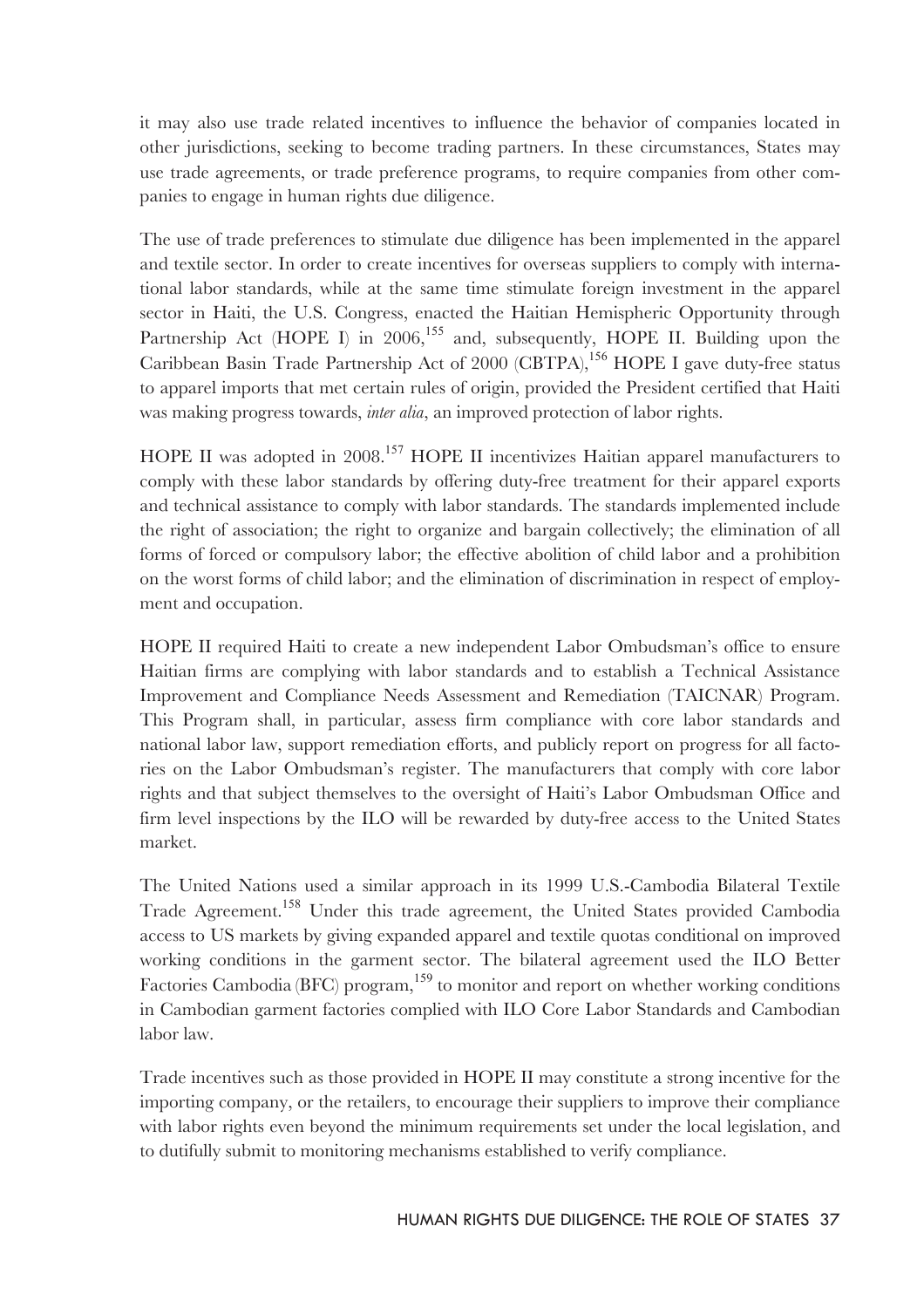Such mechanisms indicate that trade agreements might be used constructively to build State capacities and create incentives for corporations to put in place adequate systems for human rights due diligence. Such agreements could make the trade protection benefiting the investor conditional upon that investor complying with certain standards related to human rights, a solution inspired by the "clean hands" doctrine sometimes alluded to by arbitrators.

## **7. Encouraging Due Diligence Through Consumer Protection Law**

States may use administrative processes regulating consumer product safety to hold companies accountable for failure to conduct adequate due diligence. Companies will, for example, be held vicariously liable for the safety of their food products, ensuring that an importer or food manufacturers will engage in quality control and due diligence to ensure their food is free from contaminants and safe for consumption. Similar regulations exist for other product classes that pose specific health and safety risks, such as children's toys and pharmaceuticals. By holding a manufacturer or importer responsible, States create an incentive for companies to engage in due diligence throughout their supply chains to ensure the final product is fit for use or consumption.

In addition to such rules, most States have in place consumer protection laws that aim to ensure that companies advertise their products and services in a way that is truthful and accurate. These laws typically focus on whether the information provided to consumers, and the way in which products and services are marketed, is not unfair or deceptive. Such consumer protection statutes hold companies accountable for the specific communications they make to consumers that seek to influence purchasing practices. This is relevant because, as expectations of consumers rise in this regard, companies increasingly may be tempted to make claims about their supply chain management and about the principles with which their business partners, their suppliers in particular, comply. False and misleading advertising laws increasingly provide consumers with remedies to challenge such representations, ensuring that companies effectively monitor the behavior of their business partners when they have make such statements. Such statements (through which, in effect, a company undertakes to control its suppliers) shall in fact become binding on the company, because States may treat such mode of expression as a form of advertising, that commits the company to act in accordance with its stated policies regarding due diligence. In order to ensure that such advertising shall not mislead consumers, States may also establish mechanisms allowing for a verification of compliance with the code of conduct adopted.

The 1984 EU Directive concerning misleading and comparative advertising is illustrative. It defines "advertising" in the broadest fashion possible, as "the making of a representation in any form in connection with a trade, business, craft or profession in order to promote the supply of goods or services".<sup>160</sup> Codes of Conduct are covered by this definition. The information misleading to the consumers which, "by reason of its deceptive nature, is likely to affect their economic behavior", includes in particular the method of manufacture or the geographical origin:<sup>161</sup> thus, whenever codes refer to the working conditions in which the advertised goods were produced, or  $-$  as may be justified when certain boycott campaigns are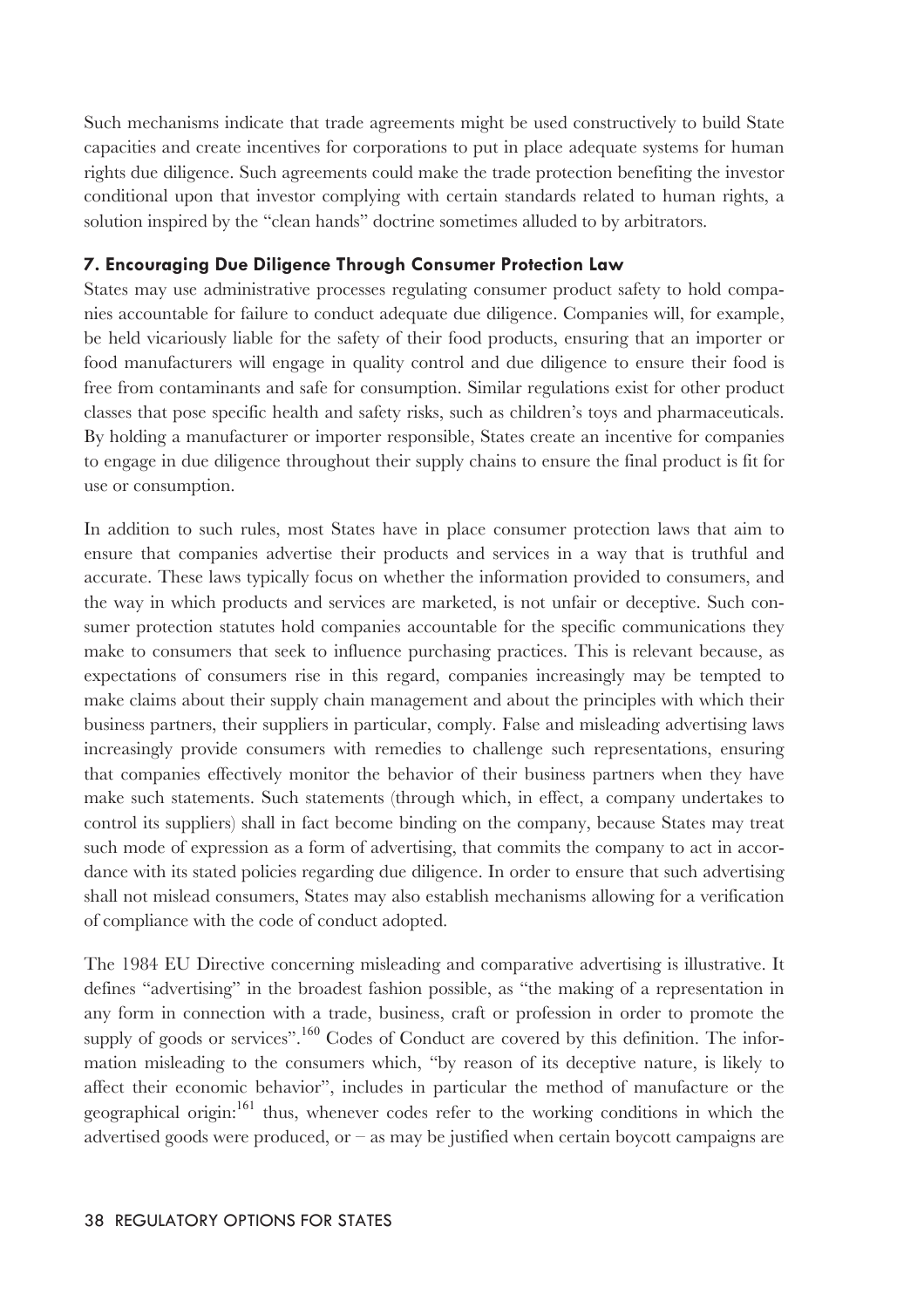launched – to the countries in which the production took place, this form of communication, if deceptive, should be sanctioned.

The Directive details the procedural safeguards, which must be provided by national legislations of the Member States, for the consumer to be effectively protected against misleading advertising. In particular, organizations regarded under national law as having a legitimate interest in prohibiting misleading advertising should be able to take legal or administrative action;<sup>162</sup> in addition, in such proceedings courts or administrative authorities should have the power "to require the advertiser to furnish evidence as to the accuracy of factual claims in advertising if, taking into account the legitimate interest of the advertiser and any other party to the proceedings, such a requirement appears appropriate on the basis of the circumstances of the particular case," and "to consider factual claims as inaccurate" if the evidence thus demanded "is not furnished or is deemed insufficient by the court or administrative authority."<sup>163</sup>

The latest amendments to Directive  $84/450/EC^{164}$  confirm what was already implicit in the original text. The Unfair Commercial Practices Directive (2005/29/EC) now explicitly notes that:

It is appropriate to provide a role for codes of conduct which enable traders to apply the principles of this Directive effectively in specific economic fields. In sectors where there are specific mandatory requirements regulating the behavior of traders, it is appropriate that these will also provide evidence as to the requirements of professional diligence in that sector. The control exercised by code owners [responsible for the formulation and revision of a code of conduct and/or for monitoring compliance with the code by those who have undertaken to be bound by it] at national or Community level to eliminate unfair commercial practices may avoid the need for recourse to administrative or judicial action and should therefore be encouraged. With the aim of pursuing a high level of consumer protection, consumers' organizations could be informed and involved in the drafting of codes of conduct.<sup>165</sup>

The Unfair Commercial Practices Directive seeks to harmonize the rules on misleading advertising beyond the minimum requirements initially set forth in the 1984 Directives. It provides that a misleading commercial practice may consist in practice which "contains false information and is therefore untruthful or in any way . . . deceives or is likely to deceive the average consumer," in relation, *inter alia*, to "the main characteristics of the product, such as its . . . method and date of manufacture or provision, delivery, fitness for purpose, usage, quantity, specification, geographical or commercial origin or the results to be expected from its use. . .<sup>"166</sup> Article 6(2)(b) of the Directive moreover explicitly defines as constituting a misleading commercial practice non-compliance by the trader with commitments contained in codes of conduct by which the trader has undertaken to be bound, where:

(i) The commitment is not aspirational but is firm and is capable of being verified, and;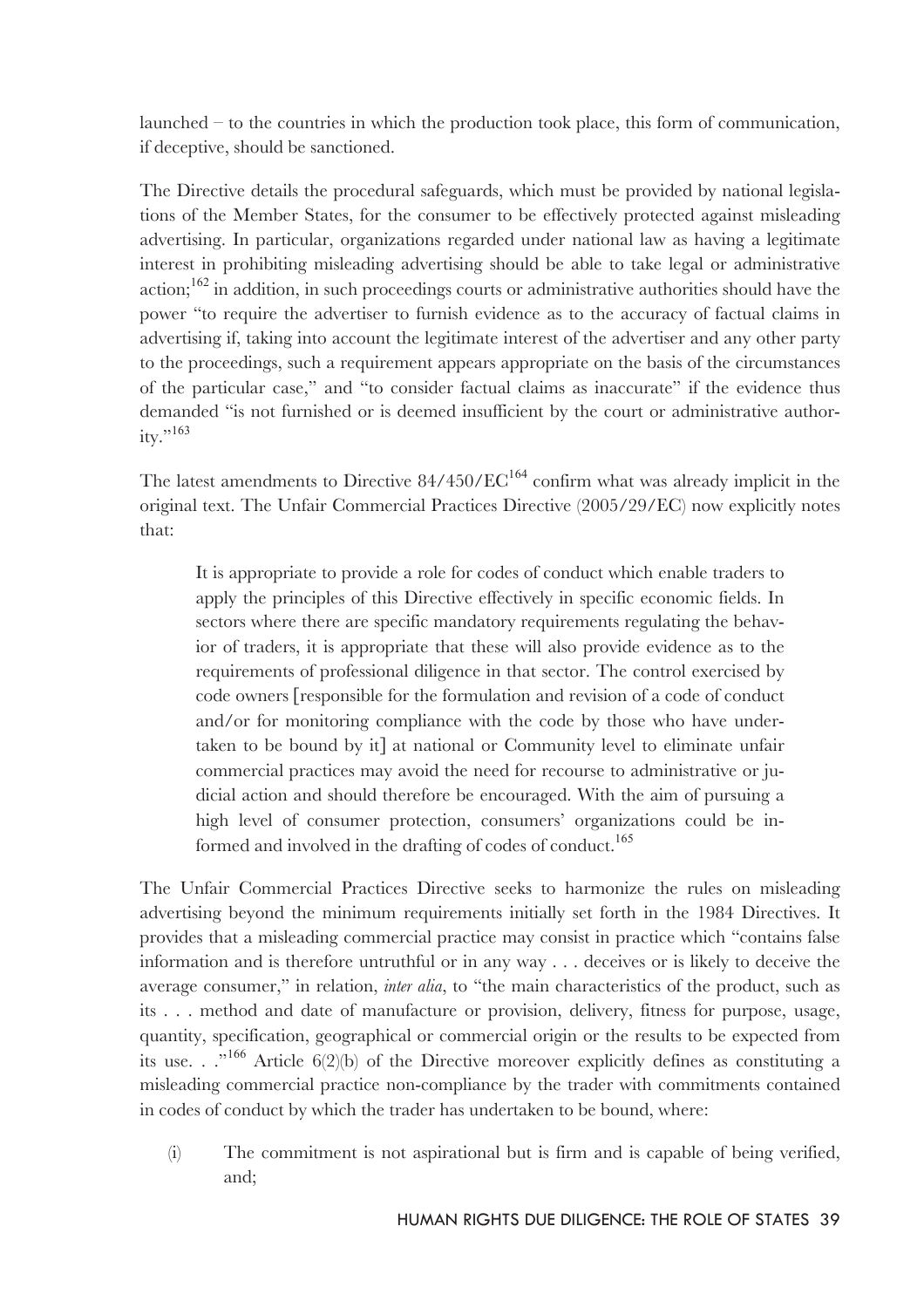(ii) the trader indicates in a commercial practice that he is bound by the code.

Consumers organizations should have the possibility to file claims against the company or group of companies that are in violation of the provisions of the directive, i.e., that resort to unfair commercial practices. Article 11(1) of the Directive provides in this regard that the EU member States should adopt "legal provisions under which persons or organizations regarded under national law as having a legitimate interest in combating unfair commercial practices, including competitors, may: (a) take legal action against such unfair commercial practices; and/or (b) bring such unfair commercial practices before an administrative authority competent either to decide on complaints or to initiate appropriate legal proceedings;" and Article 4 of Directive 84/450/EEC includes a similar provision.<sup>167</sup>

Enforcement of the requirements established under the Unfair Commercial Practices Directive or under the 1984 Directive concerning misleading and comparative advertising is decentralized: it is the consumers themselves, through their representative organizations, who may seek to ensure that codes of conduct are not abused. Although the "owners" of the code of conduct, who have the direct responsibility of enforcing it and ensure it is complied with, $168$ may be encouraged to control unfair commercial practices and to establish bodies allowing for complaints to be filed, this is only to be favored "if proceedings before such bodies are in addition to the court or administrative proceedings," and "recourse to such control bodies shall never be deemed the equivalent of foregoing a means of judicial or administrative recourse," as required by the Directive.<sup>169</sup>

There is some experience with this regulatory framework that demonstrates its usefulness as a tool to enforce due diligence undertakings by a company. In Germany, the EU Directive on Unfair Commercial Practices (2005/29/EC) has been implemented by the Unfair Commercial Practices Law (*Gesetz gegen den unlauteren Wettbewerb*, UWG). The law provides for remedies when a company advertises that it adheres to Corporate Social Responsibility (CSR) policies, but in fact does not.<sup>170</sup> For instance, one retailer advertised such participation in a CSR scheme on their website under "social responsibility" and in a brochure available in shops, as well as in replies to consumers' requests.<sup>171</sup> They were sued by the Hamburg Consumer's agency (Hamburger Verbraucherzentrale, VZ HH)<sup>172</sup> for false advertisement. The VZ HH was able to prove that there are at least three factories in Bangladesh, which supplied the company with textiles where the standards of the code of conduct were clearly not respected. While the code of conduct is not legally binding in a strict sense, the code of conduct states that the adhering company is responsible to ensure the respect of fundamental workers' right all along the supply chain. The lawsuit was based on the argument that the company was misleading consumers to believe that the code was is in fact binding and that the standards outlined in the code of conduct were complied with, which in reality it had not done. The plaintiffs alleged that such conduct was in contravention of Section 5(1) No. 6 UWG as well as the more general norm Section 3(1) UWG. The company accepted the claim of VZ HH and therefore decided to change its advertisements. No court decision was delivered.

In the United Kingdom, the Consumer Protection from Unfair Trading Regulations 2008 make it a criminal offense for a Company to knowingly or recklessly engage in an "unfair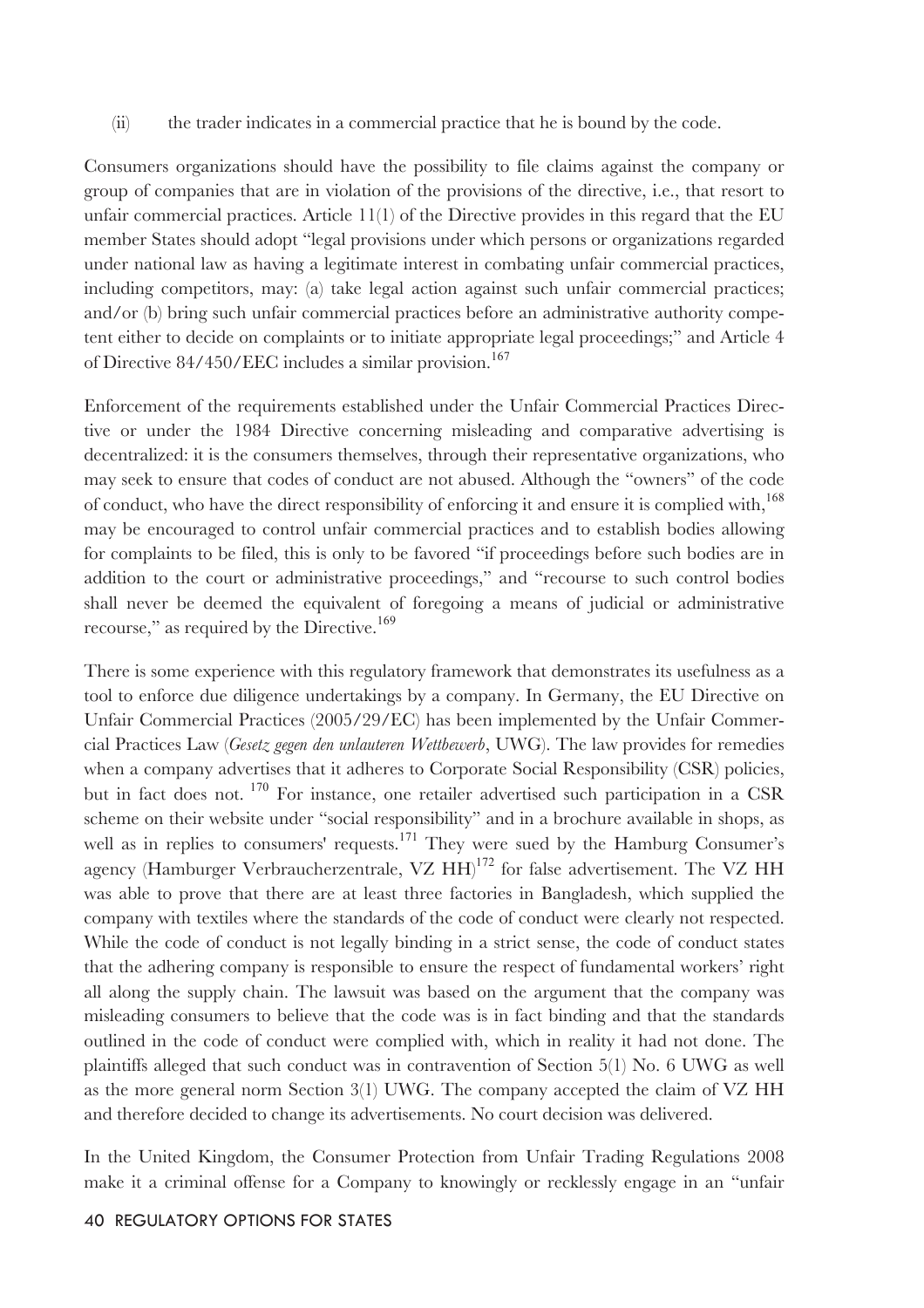commercial practice," consisting of one or more defined acts that mislead a consumer in his or her "economic behavior."<sup>173</sup> The Act provides for a due diligence defense, requiring a company to prove: "that he took all reasonable precautions and exercised all due diligence to avoid the commission of such an offense by himself or any person under his control.<sup>174</sup> The U.K. Office of Fair Trading, a part of the Department for Business Enterprise and Economic Reform, has issued guidance on how companies may comply with the Act.<sup>175</sup> A formal quality management system is advised – although not mandatory, other than the manufacture of gas appliance – and no specific due diligence program advised.

In the United States, all fifty States, the District of Columbia, Puerto Rico, Guam, and the Virgin Islands, have Consumer Protection Laws based on the U.S. Federal Trade Commission Act's prohibition against deceptive and unfair methods of competition in or affecting commerce. Because the laws are modeled after Section  $5(a)(1)$  of the FTC Act<sup>176</sup> (which prohibits "unfair or deceptive acts or practices" (UDAP)), the States' laws are often called "little FTC acts," or "UDAP" statutes. State statutes provide for private rights of action for those injured by a violation of the statute; generally only consumers who purchased goods in reliance on false or deceptive advertising have standing to sue. In at least one case, a UDAP action survived a constitutional challenge based on the argument that advertising should be protected as an exercise of freedom of expression. In *Kasky v. Nike, Inc*., the California Supreme Court ruled that false commercial advertising is not constitutionally protected speech under the First Amendment to the U.S. Federal Constitution.<sup>177</sup> In a decision dismissing a writ of certiorari in the case, the U.S. Supreme Court raised the issue whether advertising that mixes both commercial and non-commercial speech is entitled to some form of First Amendment protection, but this issue was not definitively decided because the case was settled out of court.<sup>178</sup>

States may also try to move companies to conduct human rights due diligence with respect to products and services by offering them the opportunity to participate in a governmentsponsored labeling or certification scheme. To date, these programs are not widespread, and have not lead to large-scale company adoption, but provide an option for States to consider, alongside other types of regulation.

For example, The EU has adopted regulatory schemes on voluntary eco-labeling and ecoauditing.<sup>179</sup> The EU Eco-Management and Audit Scheme (EMAS) is a management tool for companies and other organizations to evaluate, report and improve their environmental performance. It is conceived as a voluntary instrument, which acknowledges organizations that improve their environmental performance on a continuous basis and that seek to gain registration under the label in order to "gain added value in terms of regulatory control, cost savings and public image provided that they are able to demonstrate an improvement of their environmental performance."<sup>180</sup> The scheme was initially, in 1993, open to organizations from the industrial sector only.<sup>181</sup> It was later, in 2001, extended to all sectors,<sup>182</sup> and it is now open to all organizations, both private and public, in and outside the community, whose activities have an environmental impact. EMAS registered organizations undertake to (i) conduct an environmental review considering all environmental aspects of the organization's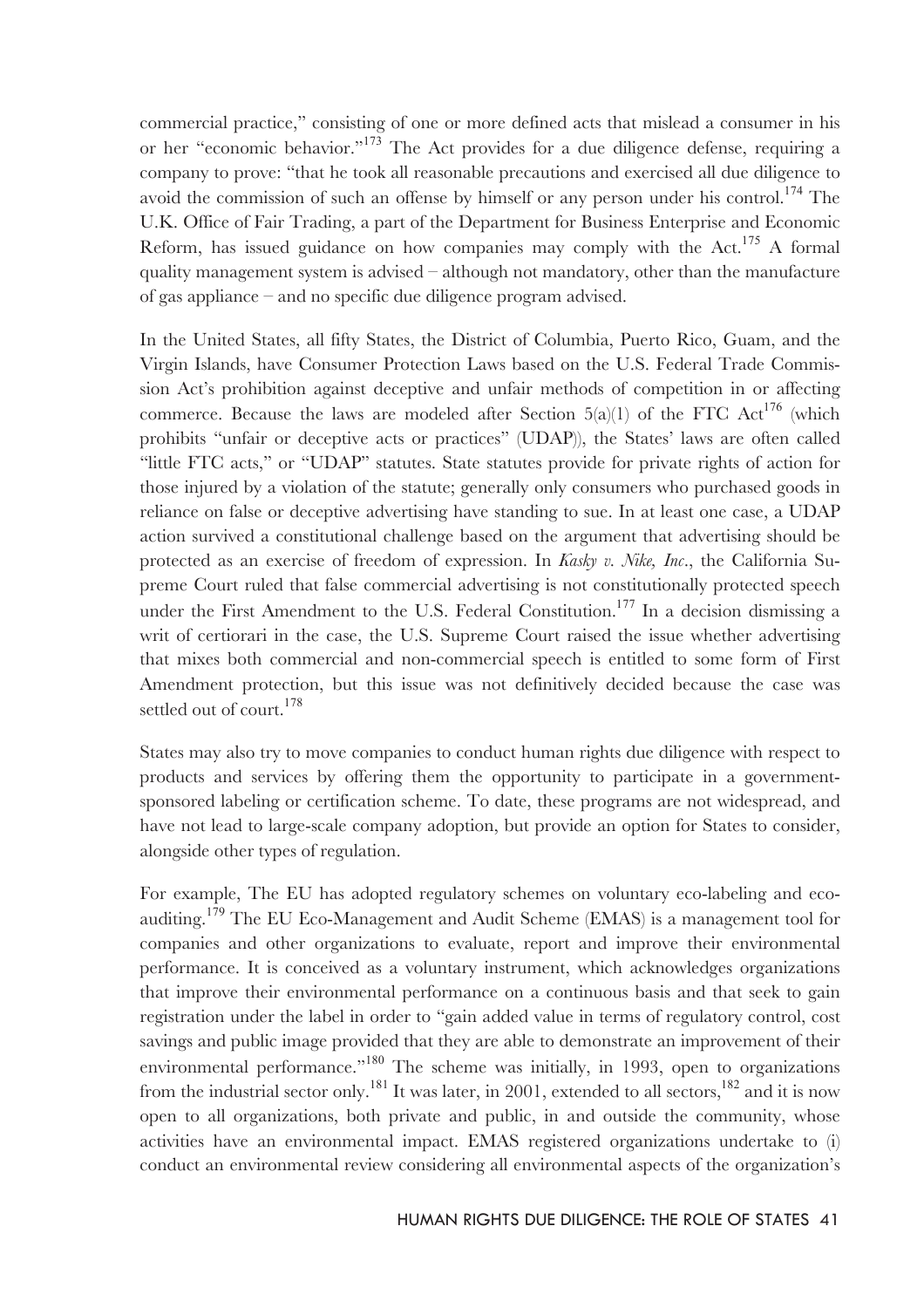activities, products and services; (ii) establish an environmental management system aimed at achieving the organization's environmental policy; (iii) carry out an environmental audit; and (iv) report on their environmental performance through the publication of an independently verified environmental statement.<sup>183</sup>

Companies may be suspended or deleted from the register if it is found that they have failed to comply with the requirements set out in the Regulation, or with any applicable legal requirements relating to the environment.<sup>184</sup> The EMAS registration is valid for three years, after which it must be renewed based on the verification of a full environmental management system and audit program and of its implementation. It is notable that the competent bodies that the EU Member States must establish, and which shall independently and impartially verify whether an applicant organization can be registered, may establish the conditions under which observations from interested parties may be received before deciding on the application, which opens the possibility for a public scrutiny of the conduct of the applicant organization.<sup>185</sup> The EMAS Regulation provides that each Member State establishes a system for the accreditation of independent environmental verifiers and for the supervision of their activities, ensuring that they are independent and that they fulfill their tasks impartially.<sup>186</sup>

In 2002, Belgium adopted a law focused on socially responsible production.<sup>187</sup> The law provides that a company may be authorized to place the social label on a service or good it commercializes on the Belgian market, thus certifying that all the steps of the production are in conformity with the eight core conventions of the ILO (relating to the prohibition of forced labor, freedom of association, the right to collective organization and bargaining, the prohibition of discrimination in employment and remuneration, minimum age for child labor and the prohibition of the worst forms of child labor).

The Belgian Ministry of Economic Affairs grants a company the use of the socially responsible label on the basis of a binding opinion delivered by a 16-members committee composed of a variety of stakeholders.<sup>188</sup> A company requesting the label for any product it intends to market must ensure compliance with ILO core labor standards throughout its production chain. Not only must it provide such assurances in its initial request, it also must agree to submit to independent auditing procedures performed on an annual basis, thus allowing regular verification of the claim of the company to which the label has been granted.<sup>189</sup> In addition, a participating company must establish a complaints mechanism, allowing any interested person to allege that a company is not fully complying with relevant ILO conventions in its production chain. This may lead to *ad hoc* verifications of such claims. Misuse of the label may lead to sanctions being imposed on the company concerned, in the form of fines or even imprisonment for the executives of the company.

Both labeling systems are based on the certification on the basis of objective criteria, verified through an independent monitoring, in order to encourage organizations to ask for such certification and the public to have confidence in the logo through which the certification is made visible. It should be added, however, that such incentives to establish robust due diligence mechanisms, relying on the obtaining the right to use a certified label, depends on the fulfillment of two conditions: the public must be well informed of the label, in order to the

#### 42 REGULATORY OPTIONS FOR STATES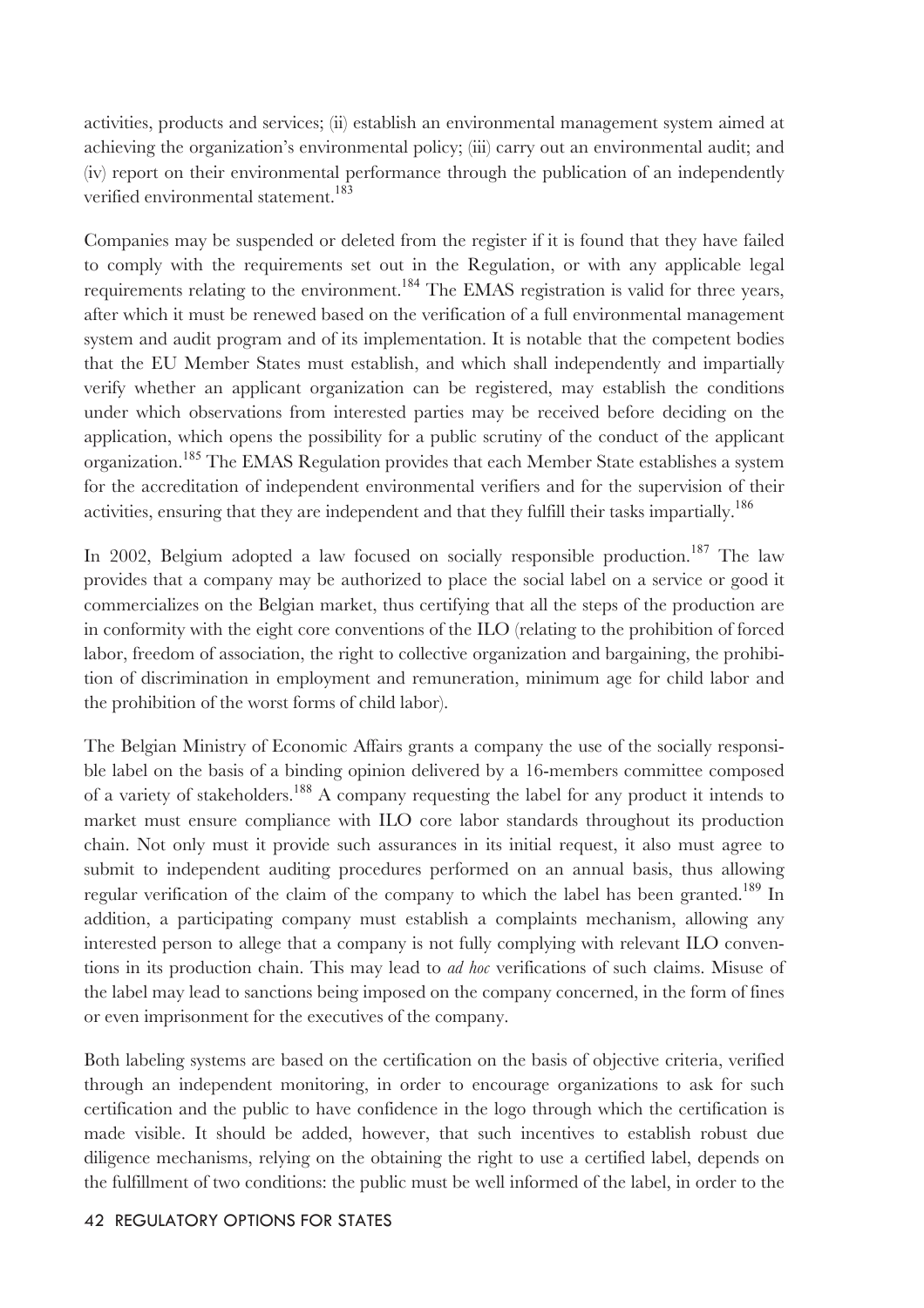acquisition of the label to be worthwhile in a marketing strategy, and the market concerned must be large enough for the company to invest in the acquisition of the label and the improvement of its practices in order to comply with its requirements. Neither of these two conditions is satisfied as regards the Belgian 2002 law on socially responsible production, which may explain its poor rate of success as measured by the number of companies having joined the scheme.

## **8. Reporting, Transparency and Disclosure Requirements for Due Diligence**

States increasingly require companies to publish or disclose their policies and practices with respect to particular issues. States create transparency requirements as a means of (a) providing regulators and stakeholders with information about significant corporate activities that may have an impact on the public or particular communities and (b) getting companies to articulate what, if anything, they are doing with respect to a particular type of risk. Such reporting, disclosure and transparency requirements could be extended to ensure that companies disclose the human rights risks involved in their activities, as well as down the supply chain. While companies generally may prefer to avoid assessing such risks, both in order to avoid having to take remedial or mitigating action and because of the potential reputational costs involved in acknowledging the risks involved, large institutional investors are increasingly demanding this information from the companies in which they intend to invest. Yet, the pressure from the socially responsible investment sector may not be sufficient to channel existing reporting and disclosure practices towards reporting about human rights risks, encouraging companies to act with due diligence in order to avoid such risks from materializing. This section examines how the State could take action to encourage such practices.

Some jurisdictions have made significant progress in imposing reporting obligations on companies. In France, Art. L225-102-1 of the Commercial Code now provides that the annual management report of a company should include "information on how the company takes into account social and environmental consequences of its activity and its social commitments in sustainable development and the fight against discrimination and promoting diversity."190 This requirement is imposed on companies, both listed and unlisted, that exceed certain thresholds of total assets, cash flow or number of employees, as determined by the Conseil d'Etat. The current threshold is fixed at total assets or turnover of at least 100 million euros and an average payroll of at least 500 employees. All subsidiaries and other companies that a company controls must be included in cases where a Company prepares consolidated financial statements. An independent third party must verify social and environmental information concerning legal obligations.

In Argentina, the City of Buenos Aires enacted Law No. 2594 to promote socially and environmentally friendly behavior. It requires companies, whether domestic or foreign, that employ over 300 people and whose main business has resided in in the city for over a year to prepare an annual report of their social, environmental and economic impact.<sup>191</sup> Companies that fail to comply may be held criminally liable.<sup>192</sup> Companies that voluntary submit annual reports may receive access to credit and other special programs.<sup>193</sup>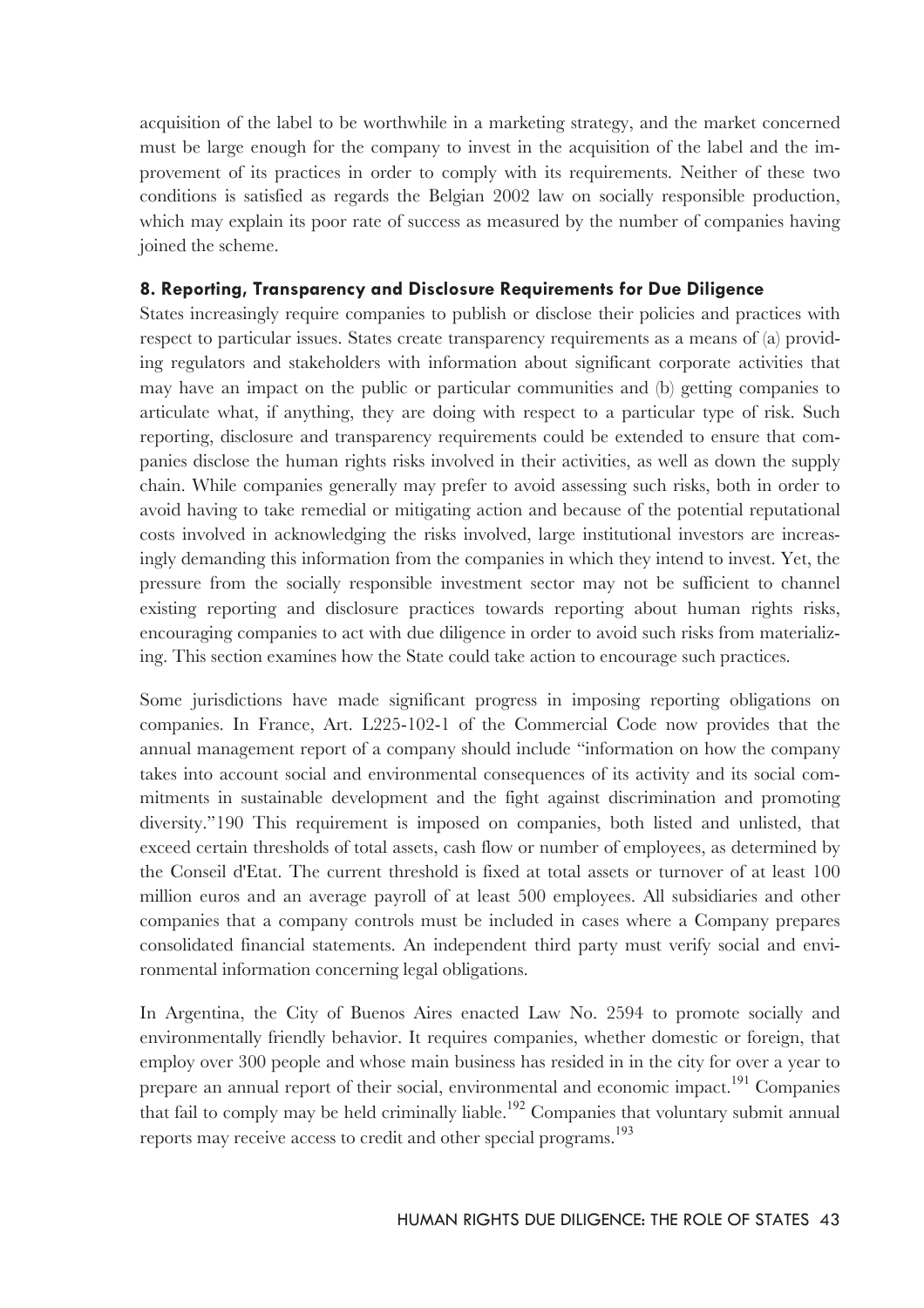The fact that a company is required by regulators to disclose its policies and procedures will prompt companies to not only report, but also to act affirmatively to ensure compliance with the standards set. If a company fears adverse consumer reaction for example, it may alter its company compliance mechanisms to address a subject on which they previously took no action or less comprehensive action. Transparency also allows stakeholders, such as consumers, shareholders, and civil society organizations, to have access to information about a company's activities, and to advocate for changes to such policies.

States have started to require companies, particularly large publicly listed companies, to disclose whether they have policies and activities focused on corporate social responsibility (CSR). These standards are usually different concept from business and human rights, and may or may not include a company's policies and activities relating to human rights. In addition, States have begun to enact legislation that requires companies to disclose their due diligence activities with respect to particular human rights issues, most notably, prevention of human trafficking, and use of conflict minerals. In tandem with State-mandated transparency measures, stock exchanges and other corporate governance bodies are developing new types of reporting procedures for companies, in areas focused on environmental and social reporting.

Under Section 99 of the Danish Financial Statements Act,<sup>194</sup> Danish companies above a certain size, and certain institutional investors, mutual funds and other listed financial enterprises are required to publish an annual CSR report that states whether or not a company has a CSR policy, and includes at least a summary of such policy. Businesses have to either report about their CSR activities or state that they do not engage in CSR. The report must be published in the management section of a company's annual report, as a supplement to its annual report, or on its website. The mandatory CSR report must remain accessible for at least five years. Reports must include the company's evaluation of progress made towards achieving CSR goals during the past year (stated in qualitative terms). If no specific results have materialized yet, the report must provide that information. If a company has expectations on future achievements as a result of its CSR policies, information on these must also be provided.

Since 2012, any company that reports on its CSR policy must include both human rights and climate change provisions in such policy. Otherwise, there are no requirements for the contents of CSR policies, although the securities laws (which require all issues of materiality to be included in a covered company's reports under those laws) indicate that CSR is the voluntary consideration of, amongst others, human rights, societal, environmental and climate conditions as well as combating corruption in their business strategy and activities.

For the purposes of the Danish laws, a company that has acceded to the UN Global Compact or Principles on Responsible Investment (PRI) may choose to report through the Communication of Progress (CoP) report, which it is expected to prepare under these instruments. A subsidiary company may be exempted from the reporting provision provided (1) the parent company provides a CSR report, which includes information on subsidiaries, or (2) the parent company has prepared a report required under the international instruments.

#### 44 REGULATORY OPTIONS FOR STATES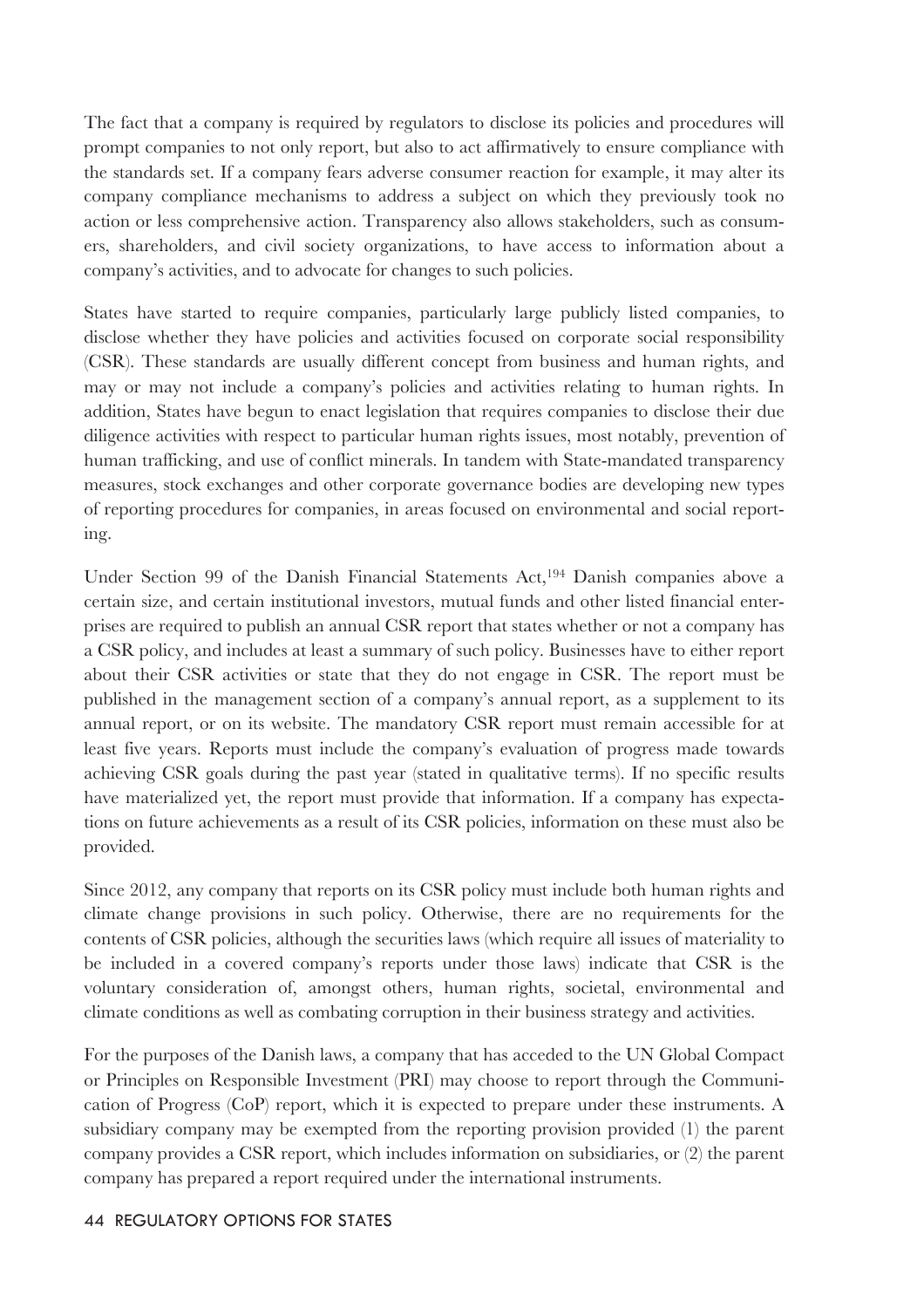Danish CSR reports covered by the CSR reporting law are subject to auditing, which is limited to a consistency check to ensure consistency between the management report and other parts of the report subjected to audit requirements. No audit of consistency between CSR policies and actual practice or performance is required. Regardless of where a company's report is published, the auditor's statement on its mandatory reports must cover the CSR report, and the reports are subject to the same rules as to accuracy and completeness as other information submitted under those laws. Non-compliance by the management with the reporting requirements is subject to punishment by fine. An auditor's non-compliance with the auditing requirements is also subject to punishment by fine.

Canada's federal securities laws, $195$  along with guidance jointly adopted by all of the provincial securities agency<sup>196</sup> and policies issued by the Canadian Institute of Public Accountants  $\left(CICA\right),$ <sup>197</sup> require companies that must file periodic reports to identify, among other matters, the principal risk factors ("in order of seriousness") that might adversely affect the company's financial performance. Companies may be subject to criminal and civil liabilities if their reports contain false or misleading information.

Among the risk factors specifically mentioned in the securities laws or in the accounting standards are "political or environmental issues," which must be discussed in either the "management discussion and analysis" (MD&A) that relates to interim and annual financial statements or to the annual information form  $(AIF)$ <sup>198</sup>. The potential impact of such risks must be disclosed, along with the company's management systems for dealing with such risks. Separate rules dealing with mineral projects require the inclusion of "a general discussion on the extent to which the estimate of mineral resources and mineral reserves may be materially affected by any known environmental . . . legal . . . socio-economic . . . political or other relevant issues . . . . . . . . . 199

A company must disclose its corporate social responsibility policies, which the CICA advises should be integrated into corporate financial statements in particular instances, addressing: "policies regarding your company's relationship with the environment or with the communities in which it does business, or human rights policies . . . and the steps your company has taken to implement them."<sup>200</sup>

Spain's 2011 Sustainable Economy Law says that government-sponsored commercial companies and state-owned business enterprises, "attached to the central government," shall adapt strategic plans to file annual corporate governance and sustainability reports in accordance with generally accepted standards, and must mention whether this information has been examined by an independent third party. If the corporation has more than one thousand employees, this report must also be sent to the Spanish CSR Council. The law suggests that the government will make available a set of indicators for self-evaluation in accordance with international standards on social responsibility.<sup>201</sup>

Malaysian law also requires all listed companies to publish corporate social responsibility information in their annual reports.<sup>202</sup> In 2006, recognizing that voluntary CSR disclosure were having little impact, then Prime Minister, Abdullah Ahmad Badawi, announced that as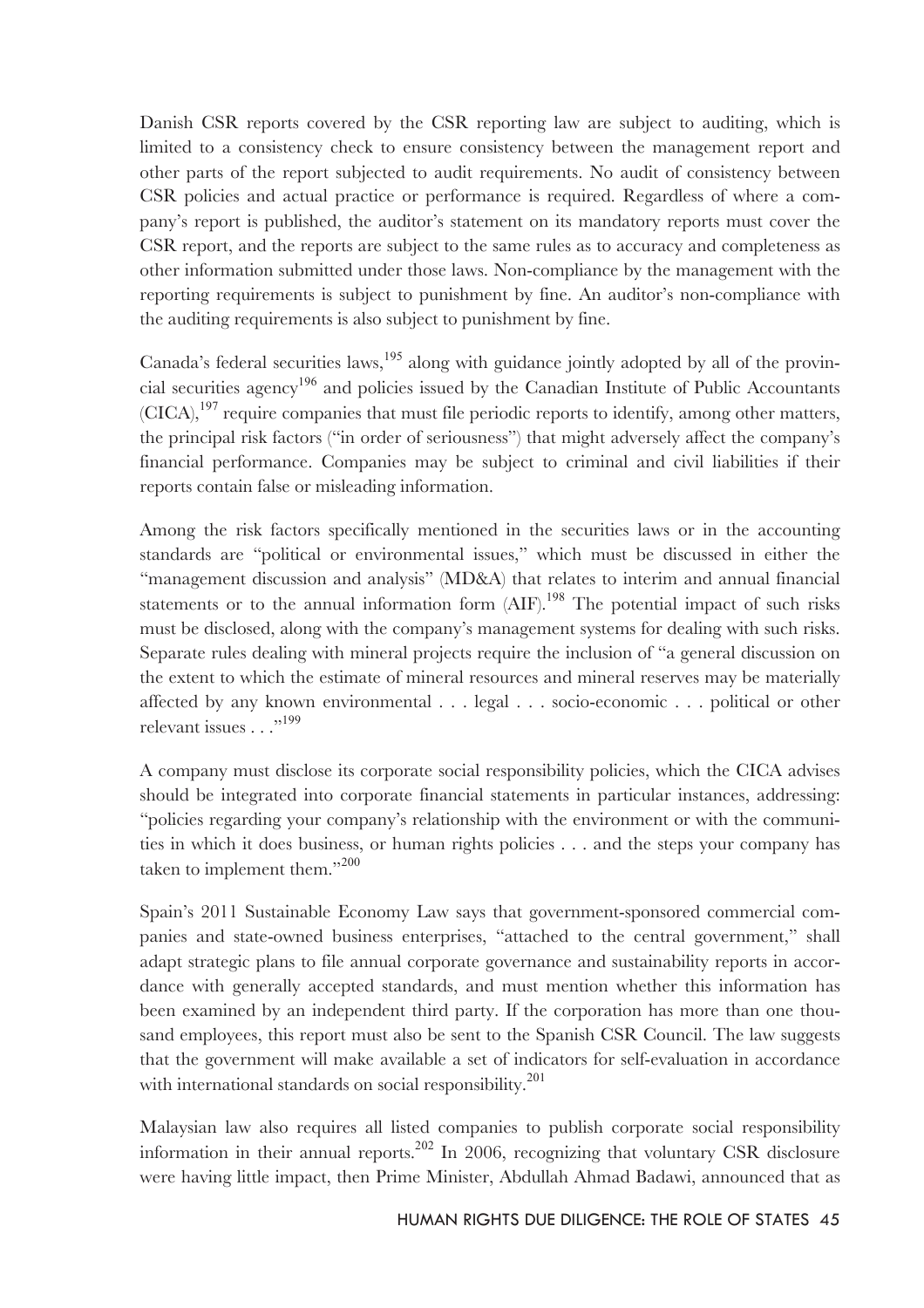of 2008, the government would require all publicly listed companies s in Malaysia to publicly report their CSR activities. In support of this policy, Bursa Malaysia, the Malaysian Stock Exchange, changed its listing rules to require such reporting.<sup>203</sup>

Some governments are focused on reporting in particular sectors**.** Australia, for example, has introduced ethical disclosure requirements under the Financial Services Reform Act (FSRA).<sup>204</sup> Issuers of financial products must disclose the extent to which "labor standards or environmental, social or ethical considerations are taken into account in the selection, retention or realization of an investment." Product issuers are required to make two separate Product Disclosure Statements (PDS). The first disclosure is on labor standard considerations, and the other on environmental, social and ethical deliberations.

Finally, States may also require companies to disclose what steps they are taking with respect to due diligence to prevent and detect human rights violations in their global supply chains. The California Transparency in Supply Chains Act requires a retailer doing business in California who has worldwide sales in excess of \$100 million (reportedly some 3200 companies) to "conspicuously" disclose on its website<sup>205</sup> the extent to which the company engages due diligence on its supply chains with respect to human trafficking. Companies do not have to actually do anything with respect to human trafficking prevention, they must merely report on whether they do or do not take certain steps. As such, it is a disclosure statute that simply asks companies to tell the public what they do, and to publish this on their website with a conspicuous link to the pertinent information. The statute provides that "The exclusive remedy for a violation of this section shall be an action brought by the Attorney General for injunctive relief."<sup>206</sup>

Section 1502 of the Dodd-Frank Wall Street Reform and Consumer Protection Act<sup>207</sup> requires companies with securities registered with the Securities and Exchange Commission to report on their due diligence with respect to conflict minerals $^{208}$  originating in the Democratic Republic of the Congo or an adjoining country (the "Covered Countries").<sup>209</sup> The SEC promulgated implementing rules under the Act on September 12, 2012.<sup>210</sup>

In its preamble to the rules, the SEC states, "Congress intended to further the humanitarian goal of ending the extremely violent conflict in the DRC, which has been partially financed by the exploitation and trade of conflict minerals originating in the DRC." The preamble explains that "to accomplish the goal of helping end the human rights abuses in the DRC caused by the conflict, Congress chose to use the securities laws disclosure requirements to bring greater public awareness of the source of companies' conflict minerals and to promote the exercise of due diligence on conflict mineral supply chains."<sup>211</sup>

If a company's conflict minerals originated in one of the Covered Countries, it is to submit a report to the  $SEC^{212}$  that includes a description of the measures it took to exercise due diligence on the conflict minerals' source and chain of custody.<sup>213</sup> Such measures must include an independent private sector audit of the report that is conducted in accordance with standards established by the Comptroller General of the United States.<sup>214</sup> The report must include a description of the products manufactured or contracted to be manufactured that are

#### 46 REGULATORY OPTIONS FOR STATES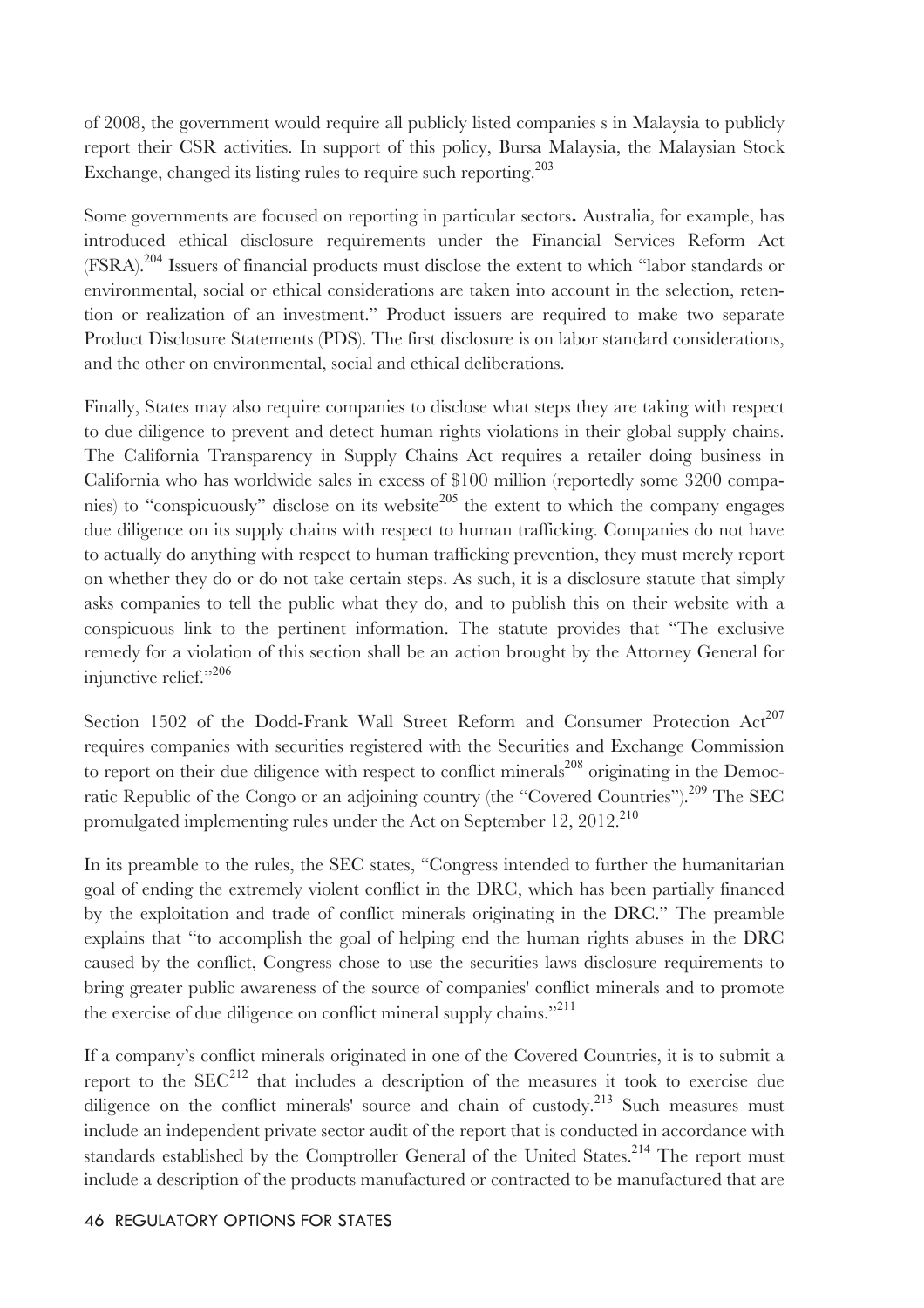not "DRC conflict free," the facilities used to process the conflict minerals, the country of origin of the conflict minerals, and the efforts to determine the mine or location of origin.

A company that finds conflict minerals in its supply chain that originated in the Covered Countries must determine and disclose whether those minerals directly or indirectly financed or benefited armed groups in the Covered Countries. Products are "DRC conflict free" when those products do not contain conflict minerals that "directly or indirectly finance or benefit armed groups" in the Covered Countries. The term "armed group" is define as "an armed group that is identified as perpetrators of serious human rights abuses in the annual Country Reports on Human Rights Practices issued by the United States Department of State under sections 11 (d) and 502B(b) of the Foreign Assistance Act of 1961." If a Company is unable to determine, after conducting due diligence, whether its products are "DRC conflict free," it must report that they are "DRC conflict indeterminable." Issuers with "DRC conflict undeterminable" products are required to provide a Conflict Minerals Report that describes, among other matters, the measures taken by the issuer to exercise due diligence on the source and chain of custody of the conflict minerals.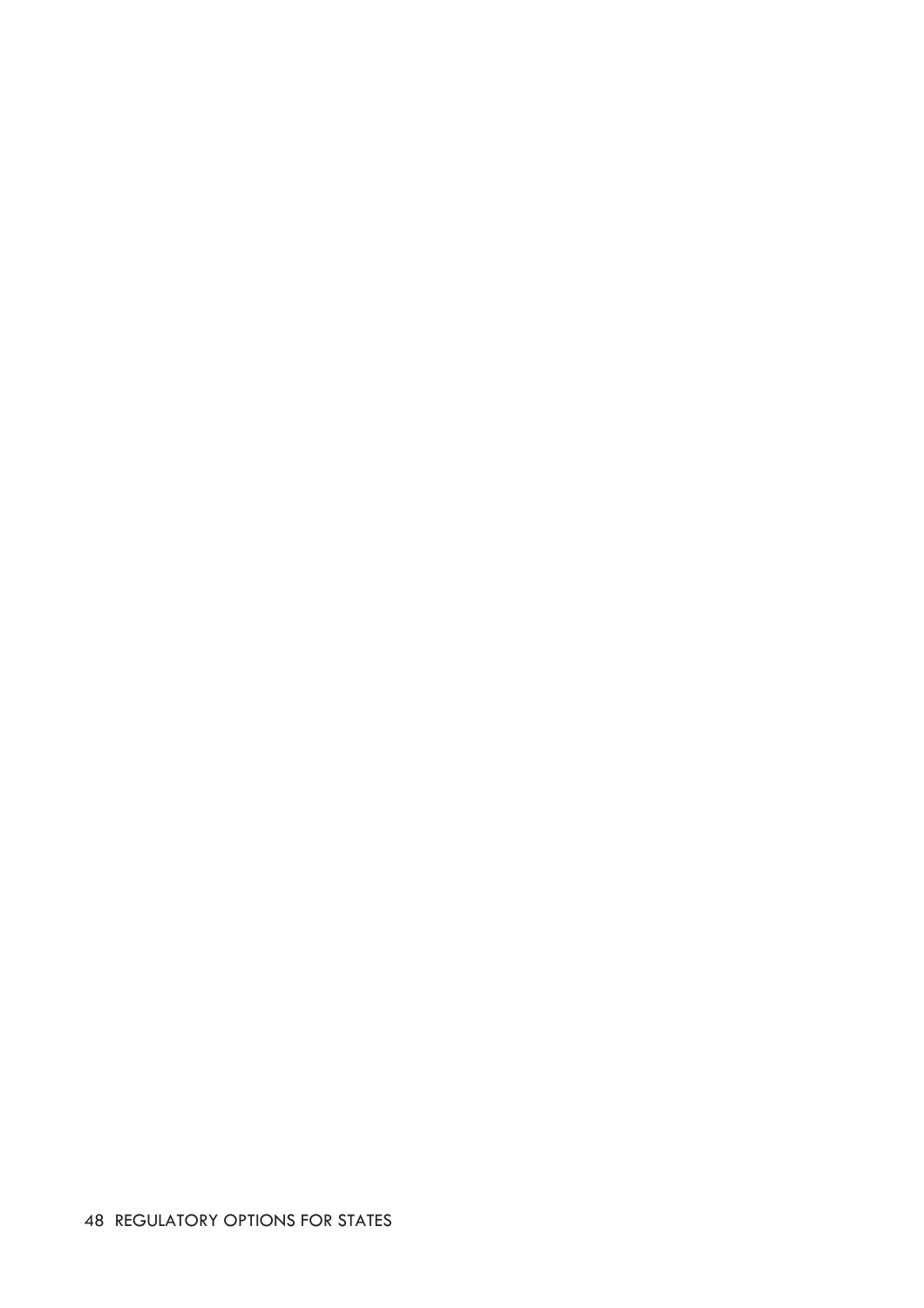# III. The Reach of Human Rights Due Diligence

National and international due diligence regimes require business enterprises to implement due diligence across organizational and national boundaries. An examination of various national and international legal texts that rely on due diligence suggests due diligence is used by these different legal regimes to overcome the obstacles to effective regulation posed by complex corporate structures or trans-jurisdictional activities. This section describes the reach of the human rights due diligence that States should require of business enterprises.

Contemporary business activity is integrated across national and organizational boundaries. Companies operate through networks of suppliers, sub-contractors, franchisees, and distributors, often located in different States. The corporate group usually includes a number of separate legal entities, over which the parent company, which owns part or all of the stock, exercises variable degrees of control. These various entities may be incorporated or operate in different jurisdictions. As a result, most products and services available today may be said to be the result of collaboration between a number of business entities, entertaining contractual or investment links, and often escaping the jurisdiction of any single State.

Over time, the legal regimes governing due diligence activities have adapted their reach to the activities and relationships created by this integration of business enterprises. In national legal systems, and under international law, the responsibility of business enterprises to conduct due diligence does not end at the legal boundary of the individual company. The rationale defining the reach of due diligence provisions in this way is to protect against situations in which respect for legal standards, such as environmental protection, labor rights, and anticorruption, may be undermined by the creative use of business relationships, the various forms of business entities and the organization or structure of corporate groups.

 This approach is also reflected in the international instruments developed with respect to business and human rights. Guiding Principle 2 recommends that "States should set out clearly the expectation that all business enterprises domiciled in their territory and/or jurisdiction respect human rights throughout their operations,"<sup>215</sup> thus excluding a restrictive reading of the human rights responsibilities of companies that would be limited to the individual legal entity, or to operations only within the territory of the State of incorporation. Guiding Principle 13 addresses both a business enterprise's "own activities" and those impacts that arise from activities "directly linked to their operations, products or services by their business relationships, even if they have not contributed to those impacts." The Commentary to Guiding Principle 13 states:

Business enterprises may be involved with adverse human rights impacts either through their own activities or as a result of their business relationships with other parties . . . For the purpose of these Guiding Principles, a business enterprise's "activities" are understood to include both actions and omissions; and its "business relationships" are understood to include relationships with business partners, entities in its value chain, and any other non-State or State entity directly linked to its business operations, products or services.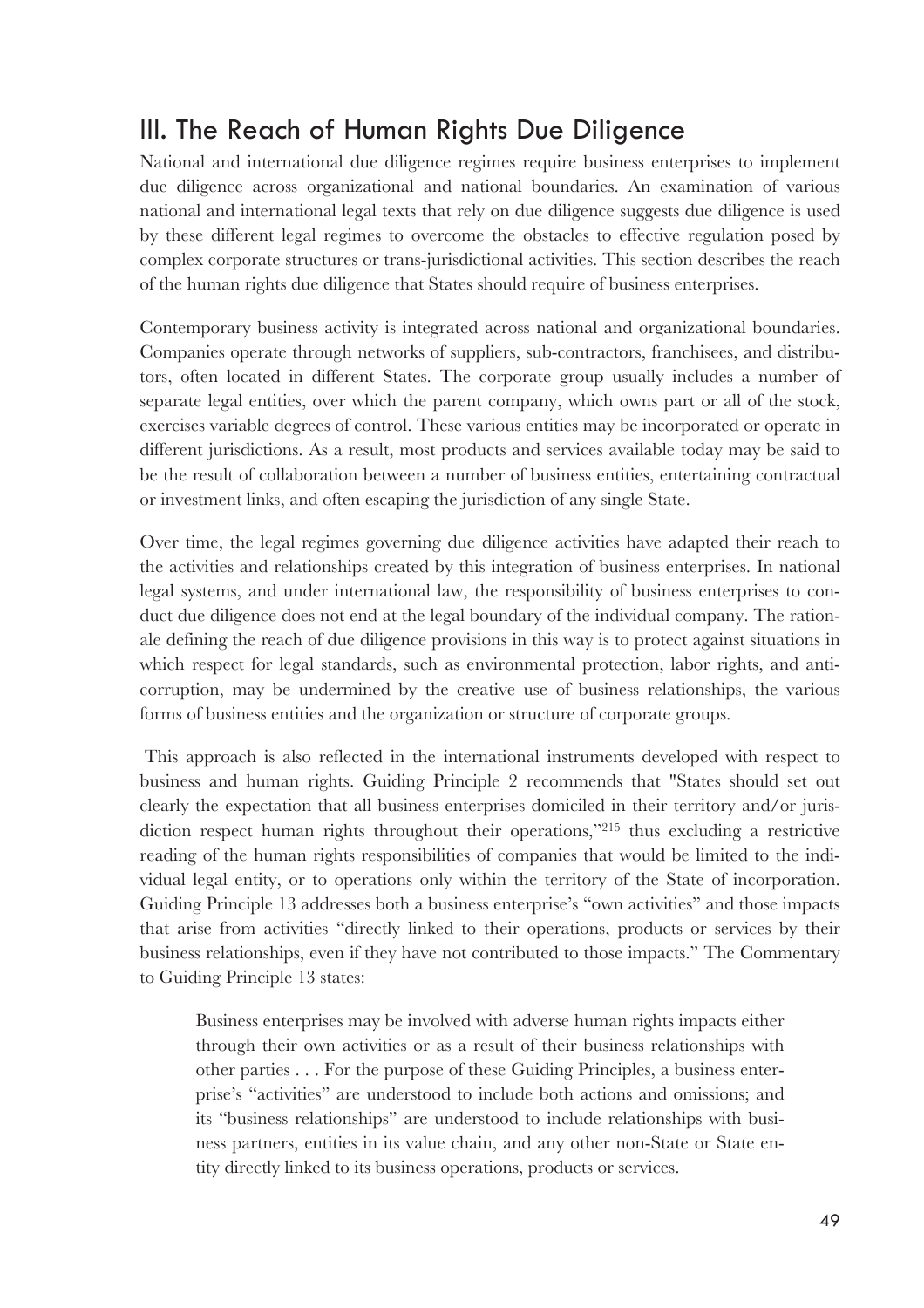Guiding Principle 14 states that responsibility applies to all business enterprises, regardless of "structure," which the UN Office of the High Commissioner for Human Rights interprets to mean that "the corporate group structure does not make any difference to whether entities within the group have to respect human rights. It simply affects how they go about ensuring that rights are respected in practice, for instance through their contractual arrangements, internal management systems, governance or accountability structures. In the event that human rights abuses occur, it will be national law in the relevant jurisdictions that determines where the liability falls."216

Similarly, the OECD Guidelines on Multinational Enterprises (as updated in 2011) provide that business enterprises domiciled in OECD countries should use their "business relationships" to "Seek ways to prevent or mitigate adverse human rights impacts that are directly linked to their business operations, products or services by a business relationship, even if they do not contribute to those impacts."217 Both the Guiding Principles and the OECD Guidelines recognize that many business enterprises operate as part of large networks of agents, suppliers, subcontractors and clients and that, as a result, it may be difficult for the enterprise to systematically monitor the activities of all its business partners. Both respond to this in ways similar to those developed at a national level to ensure that corporations act with due diligence: through the use of leverage.218 Neither the Guiding Principles nor the OECD Guidelines restrict due diligence to the limits of the legal entity or the boundaries of the state.

At the national level, there are numerous examples of state regulations that create due diligence obligations that extend beyond an individual business enterprise to also reach different actors that have significant relationships with a company. Most legal systems attribute responsibility to a business enterprise for the acts of its managers and employees, but also through the acts of agents, partners or contractors who were acting on its behalf. On this basis, the legal systems of most countries have deployed due diligence as a way for a business enterprise to defend itself against liability for the acts of such agents. Such due diligence typically extends beyond the scope of the immediate company to include business enterprise groups, networked businesses, subsidiaries, agents and subcontractors.

For example, many legal systems impose legal obligations with regard to a business enterprise's risk management to prevent harms to workers. States often require the implementation of due diligence to detect and protect against such risks. Thus, the German Arbeitnehmer-Entsendegesetz (AEntG) provides that a corporation will be held liable for any failure to fulfill important duties arising from the employment contract between a business enterprise's subcontractor and the latter's employees. The objective of the law is to encourage corporations to adopt better monitoring mechanisms in relation to sub-contractors and to prevent wage dumping.<sup>219</sup>

In Canada, Section 217.1 to the Criminal Code establishes a legal duty for a business to conduct due diligence to protect against the risk of bodily harm of employees and the public and to take reasonable steps to ensure their safety. In the event of serious injury or death, a company may face criminal liability if "senior officers" fail to prevent a violation by one of their "representatives" (or, with the at least partial intent to benefit the organization, direct

#### 50 THE REACH OF HUMAN RIGHTS DUE DILIGENCE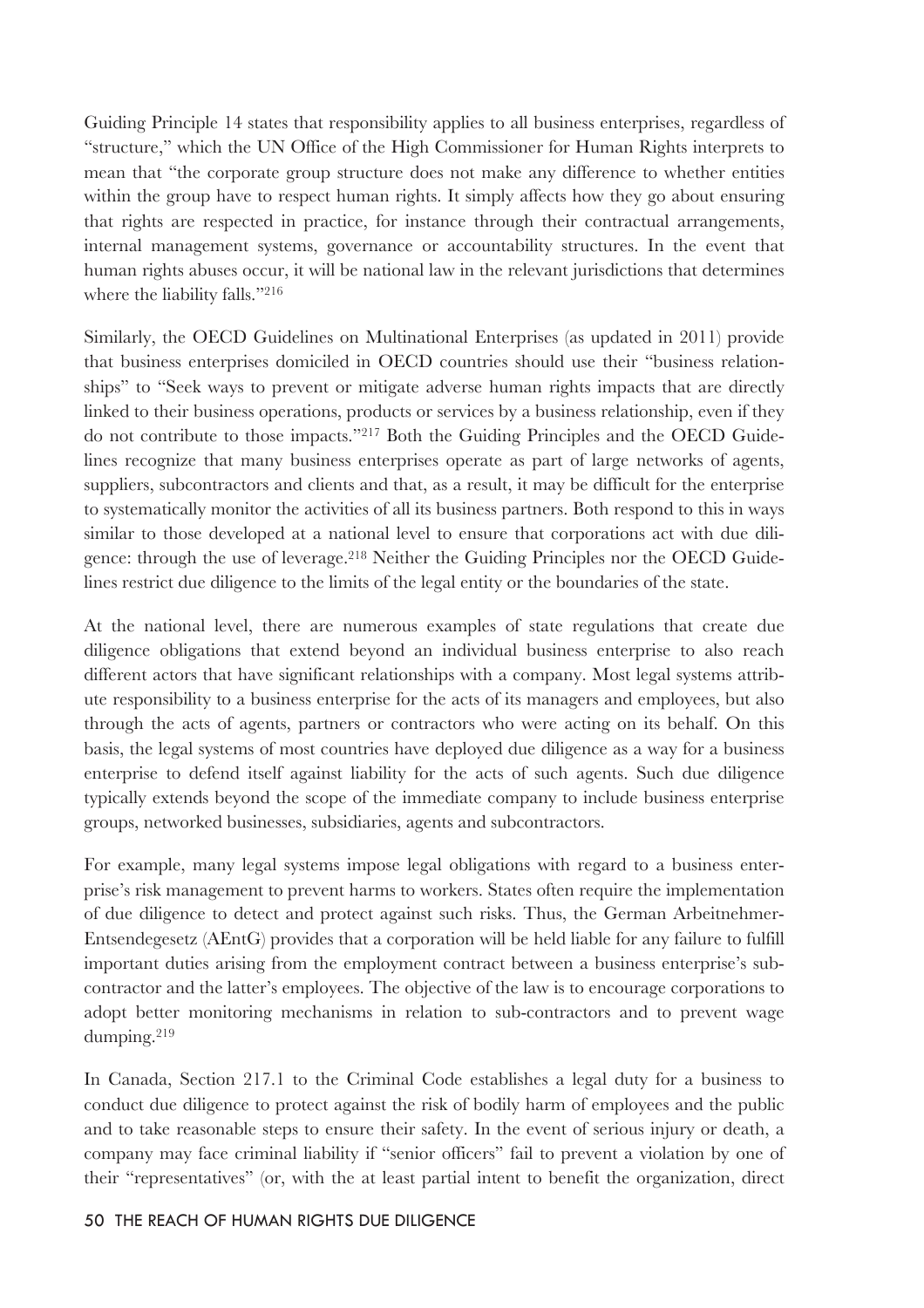one of their "representatives" to commit a violation). The statute identifies a "representative" as "a director, partner, employee, member" but also an "agent or contractor of the organization." This definition extends the responsibility of the enterprise beyond its own legal boundaries to include those with whom it is working. This approach reflects the increasing complexity of business organizations where contracting and partnerships can cloud the actual responsibility for health and safety in practice. The resulting implementation guidance to the law describes a "due diligence process" that is strikingly similar to the Guiding Principles as well as other national definitions of due diligence.<sup>220</sup>

The effect of the German and Canadian examples is to require that due diligence is not restricted to a company as narrowly defined in law, but rather to require that due diligence reaches the various actors in the value chain of the business enterprise that can have an impact on the ability of the company to comply with the law. In effect, the regulations align the reach of the due diligence requirements imposed on a business enterprise to include the scope of its business relationships.

The approach to due diligence that extends its reach beyond the legal boundary of the individual company to include its business relationships also recognizes that business relationships cross national boundaries. Part of the rationale for extending the reach of due diligence provisions to include business relationships is to respond to the problems posed by the reality of the integration of global commercial activity, which makes regulatory oversight by any one regulator both difficult and complex. The approach adopted by national due diligence regimes, and more recently by international standards outlined by the Guiding Principles and the OECD Guidelines, recognizes that business responsibility arises through these business relationships and extends the due diligence requirement throughout the global business operations of the firm and does not limit due diligence to the borders of the jurisdiction where the rule is made.

Indeed, because due diligence throughout the operations of the business enterprise extends across a number of jurisdictions, States may require the adoption of due diligence measures even though such measures may influence conduct outside the national territory. This approach finds support in international law, <sup>221</sup> which imposes on States a duty to prevent their national territory to be used to cause harm on another State's territory. Though initially affirmed in the context of transboundary pollution,<sup>222</sup> the obligation is not limited to such cases, and the rule goes beyond international environmental law:<sup>223</sup> The duty of the State extends to the regulation of the activities of private persons within its territory, which "is no less applicable where the harm is caused to persons or other legal interests within the territory of another State."<sup>224</sup>

In China, for example, the Ministry of Commerce (MOFCOM) and other relevant government agencies have since 2010 issued a series of regulations and guidelines to Chinese businesses operating abroad and to employment companies placing Chinese workers at foreign firms abroad.<sup>225</sup> Rules that took effect on August 1, 2012, require employment firms to have a "sound internal management system and an emergency handling system," to "track and understand overseas working and living conditions of the laborers," to provide accident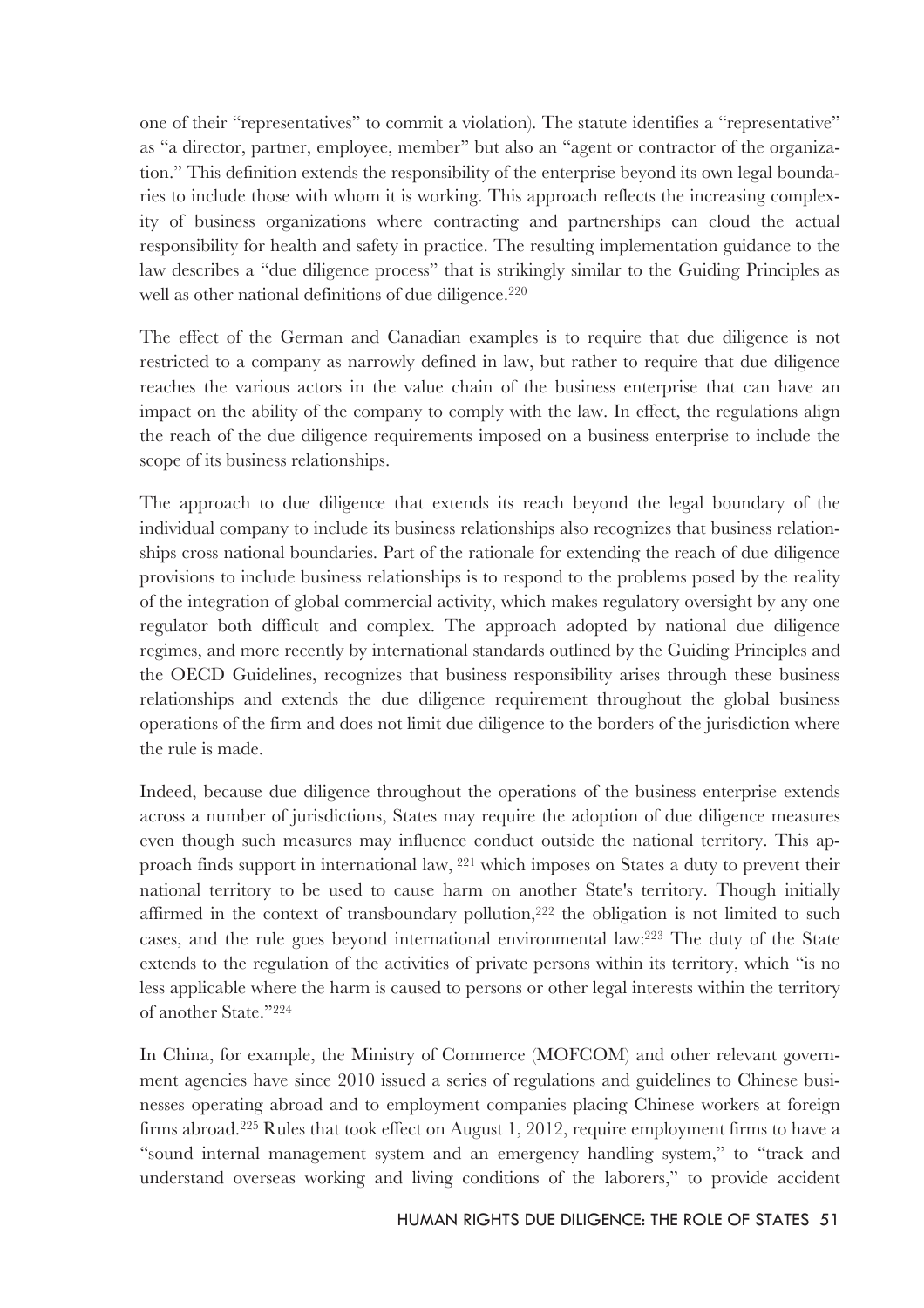insurance where the foreign employer does not, and to intervene with foreign employers "to resolve the difficulties and problems encountered by the laborers in their working and living conditions."<sup>226</sup>

In February 2012, MOFCOM issued its Guidelines on Safety Management of Overseas Chinese-invested Enterprises, Institutions and their Personnel, which complement the Regulation on Safety Management of Overseas Chinese-invested Enterprises, Institutions and their Personnel (issued by seven ministries, including MOFCOM, in August 2010). The guidelines explain how companies should conduct risk assessments, including certain human rightsrelated compliance requirements, as well as contingency plans for security of staff. The Guidelines on Safety Management include advice on the due diligence investigation process with respect to foreign investment projects with a particular focus on the investment environment (political and social stability) and environmental protection.<sup>227</sup>

National laws prohibiting bribery of public officials require companies to conduct due diligence with respect to their subcontractors, partners and others with whom they work, regardless of whether they are separate legal entities or are domiciled in jurisdictions abroad. For example, under the U.K.'s Bribery Act (2010), it is a criminal offense for a person "associated" with a business enterprise to bribe a foreign official in order to obtain business or a business advantage.<sup>228</sup> In the Act, an "associate" is defined as "a person who performs services for or on behalf of (a business enterprise)," a function that is to be determined "by reference to all the relevant circumstances and not merely by reference to the nature of the relationship." The Act makes explicit that the capacity in which the associate is acting "does not matter," whether an "employee, agent or subsidiary."<sup>229</sup>

Under the U.K. Bribery Act, a business enterprise can defend itself against charges of bribery by showing that it had "adequate procedures" in place, including due diligence with respect to employees, agents, and subsidiaries, or anyone who performs services on its behalf. The Act applies to any British national or corporate body, regardless of where the bribe is paid or where the actions (or omissions) of the firm were committed. The law also applies to foreign entities with U.K.-based operations.

A company's need to extend its due diligence beyond the jurisdiction where it is domiciled may stem from the scope of its legal liability for negligence under civil and tort law, in the jurisdiction where it is domiciled, for acts committed abroad. Accordingly, people harmed by tortious acts carried out by company's agents or partners may raise claims against this company for its involvement or lack of involvement in the management of the harmful operation and for failing to exercise due care to prevent the harm.

In the EU, under Council Regulation (EC) No 44/2001 (the "Brussels I" Regulation),<sup>230</sup> the national courts of the EU Member States are in principle competent to hear civil proceedings against persons, including corporations domiciled in the EU, for certain tortious acts, even if the damage occurs or is caused outside the territory of the Member States and the claimants are not domiciled in an EU Member State.<sup>231</sup> The action may be lodged either in the State where the parent business enterprise is domiciled or, where a branch of that business enter-

## 52 THE REACH OF HUMAN RIGHTS DUE DILIGENCE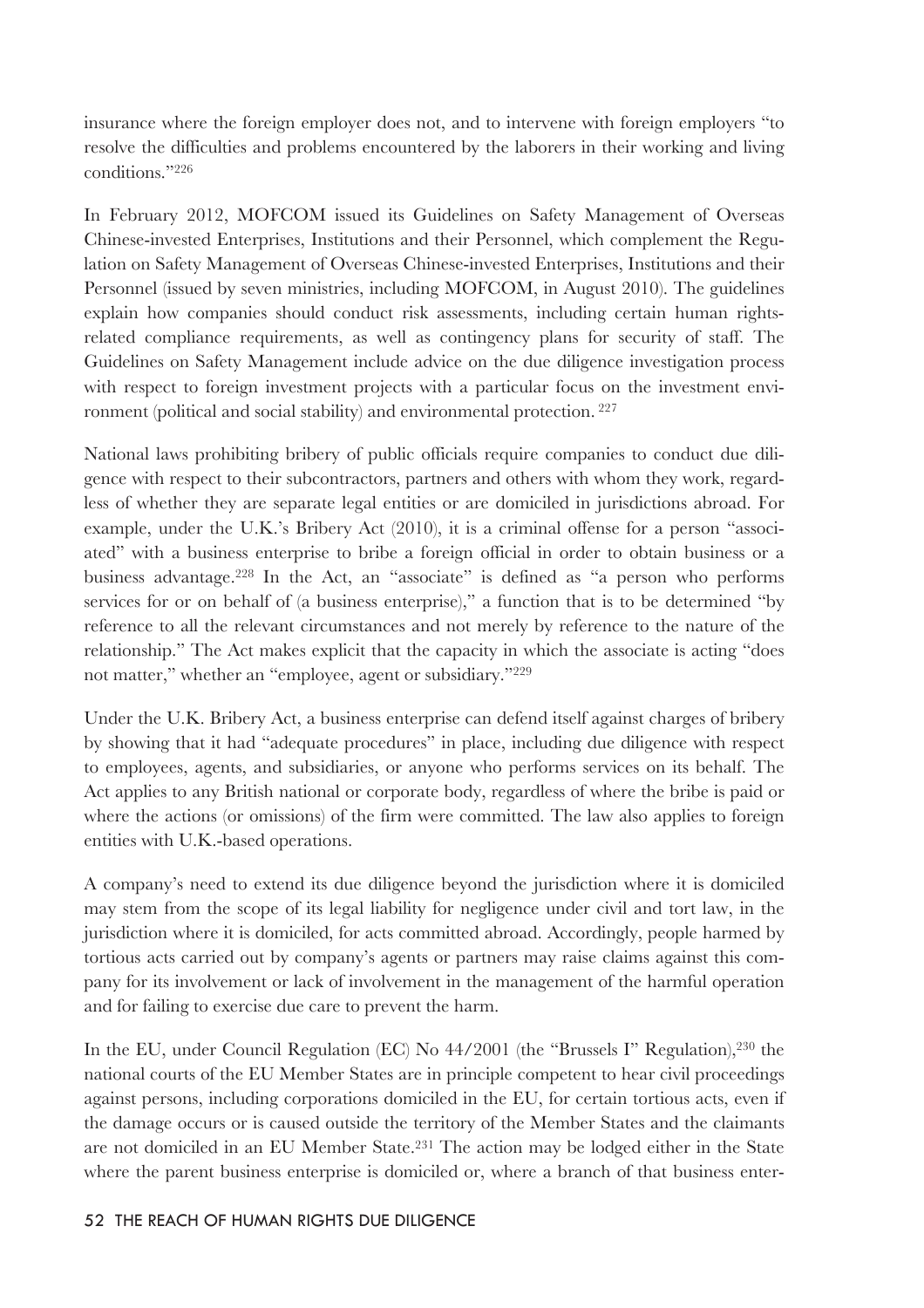prise has actually been at the basis of the act causing the damage, in the State where that branch is located. For instance, a Dutch court relied on the Brussels I Regulation as the basis for establishing jurisdiction over charges of pollution in Nigeria that were filed by a Nigerian citizen against the oil business enterprise, Shell.<sup>232</sup> The same was done by a London court ruling on charges filed against a British corporation for its involvement in the dumping of toxic waste on the Ivory Coast.<sup>233</sup> Such torts may include violations of human rights norms or international crimes.<sup>234</sup> Similar cases have been raised in the United States, Australia, and Canada, however, whereas in these common law jurisdictions such claims must pass the *forum non conveniens* test - there must be no other competent forum accessible to the victims which on balance presents closer links to the case presented - such a test cannot be imposed where the action is based on the "Brussels I" Regulation, which stipulates compulsory rules on jurisdiction.

The 1990 Americans with Disabilities Act provides another example where the forum State protects human rights abroad, by imposing certain requirements on companies domiciled under its jurisdiction. The Act prohibits discrimination against persons with disabilities by any employer, employment agency, labor organization, or joint labor-management committee. It provides for the extraterritorial scope of the prohibition by establishing a presumption according to which "If an employer controls a corporation whose place of incorporation is a foreign country, any practice that constitutes discrimination under this section and is engaged in by such corporation shall be presumed to be engaged in by such employer."<sup>235</sup> However, in order to remain within the boundaries of extraterritorial jurisdiction as circumscribed under international law by the principle of active personality (i.e., as justified by the nationality of the regulated entity), this section does not apply with respect to "the foreign operations of an employer that is a foreign person not controlled by an American employer."236 This is equivalent to imposing on all American employers covered by the Act a due diligence obligation to monitor the compliance of all the corporations they control in foreign countries with the prohibition of discrimination on grounds of disability.

The intent of such provisions is to prevent business enterprises from escaping responsibility by outsourcing risky activities to others through their business relationships. These laws approach responsibility in a way that recognizes the formal limits of the legal entity but does not allow the choice of organizational forms to create obstacles to addressing the potential harms or violations arising from the business activities of that entity. The purpose of the due diligence concept is to require a business to identify, prevent or mitigate, and account for, a harm or violation. By doing so across a firm's business relationships globally, the scope of due diligence is designed to overcome other legal boundaries, such as the reality of separate legal entities, or separate jurisdictions. Its scope is, therefore, often determined first and foremost by the nature of the harm to be avoided.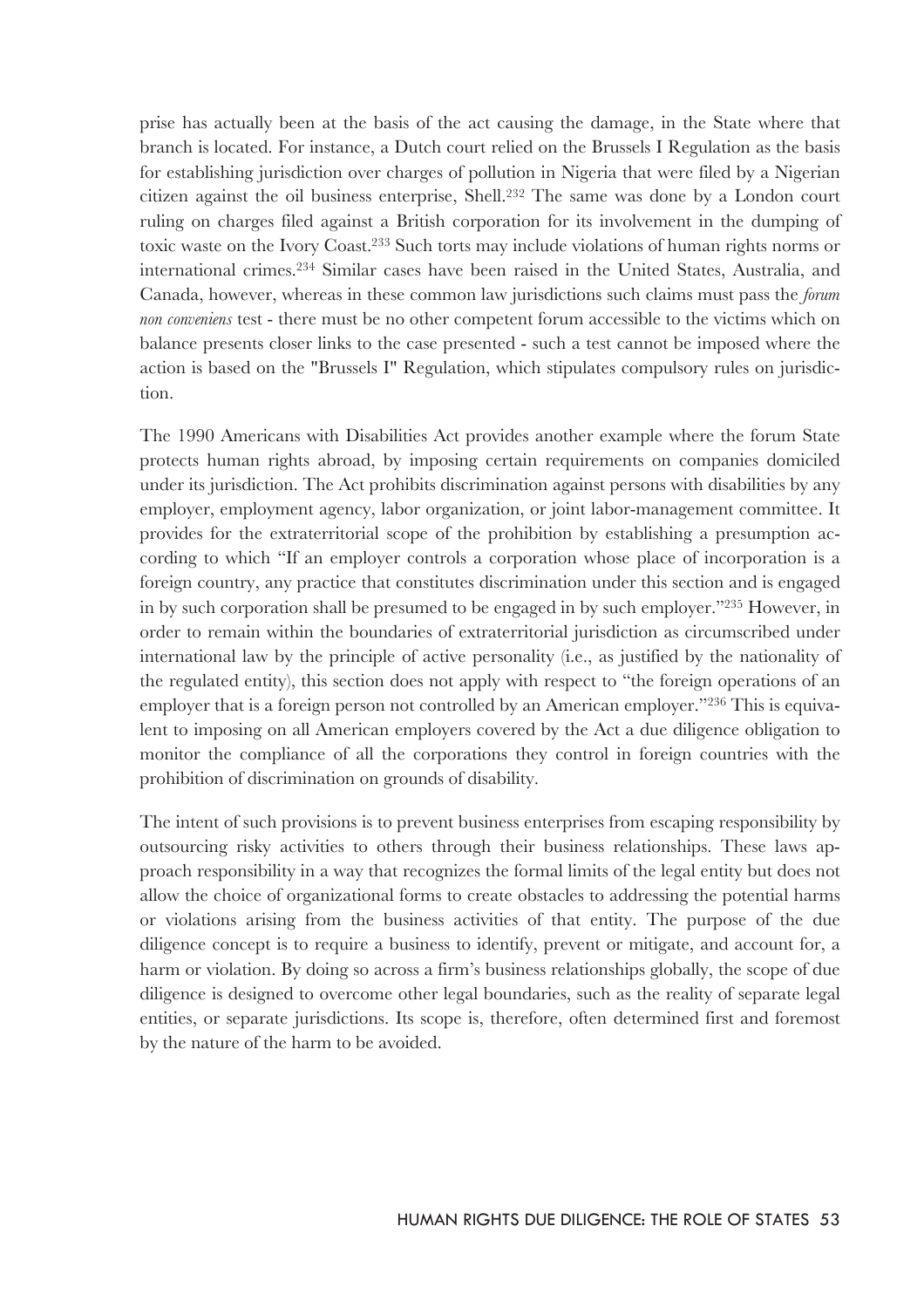### Raising the Bar for Human Rights Protection: Determining Which Law Applies

The Guiding Principles on Business and Human Rights state in Guiding Principle 2: "States should set out clearly the expectation that all business enterprises domiciled in their territory and/or jurisdiction respect human rights throughout their operations." This raises the question of which law shall apply to transnational cases, and whether, in exercising its (extraterritorial) jurisdiction by allowing its courts to adjudicate certain claims concerning situations that occurred abroad, the forum State shall apply its own laws to the situation concerned or apply the locally applicable legislation.

In the EU, two separate instruments regulate the question of jurisdiction and the question of the applicable law. As mentioned above, the 2000 "Brussels I" Regulation is a jurisdictional statute that has been increasingly relied upon in recent years by victims of activities of corporations domiciled in the EU, which were considered civilly liable for damages caused by human rights violations in third countries. However, the "Brussels I" Regulation does not address directly the question of which law will apply in any claims. In the EU, that question is answered, for tort liability claims presented to the national courts, by Regulation (EC) No. 864/2007 of the European Parliament and Council of 11 July 2007 on law applicable for noncontractual obligations ("Rome II" Regulation).1 This Regulation in principle designates the *lex loci delicti,* or the rules in force in the State where the damage occurred, as the applicable law for the purposes of civil actions. That is the principle established by Art. 4(1) of this Regulation.

There are exceptions to this rule, however. First, the law of the forum State may apply where the *lex loci delicti* is not sufficiently protective of the human rights of the person to whom damage is caused. This would include, for example, a situation where labor rights as recognized in the core ILO conventions are violated. Courts in Germany have recognized, for instance, that the right to maternity leave or the right to sick pay are both mandatory in such circumstances;1 and so should the right to form unions or the prohibition of discrimination.

Second, "In assessing the conduct of the person claimed to be liable, account shall be taken, as a matter of fact and in so far as is appropriate, of the rules of safety and conduct which were in force at the place and time of the event giving rise to the liability." (Art. 17) This provision is important for the management of global supply chains, because it implies that where a harm occurs in State B as a result of the conduct of a business enterprise domiciled in the forum State A, the definition of the conduct that may be considered reasonable shall be defined in accordance with the law of this latter State. Therefore, business enterprises domiciled in an EU Member State whose laws provide that a failure to act with due diligence may engage their liability, could be found liable on that basis, even if the harm occurs in a third State, and even though the law applicable to the claim for damages filed before national courts in the EU would in principle be the *lex loci delicti*.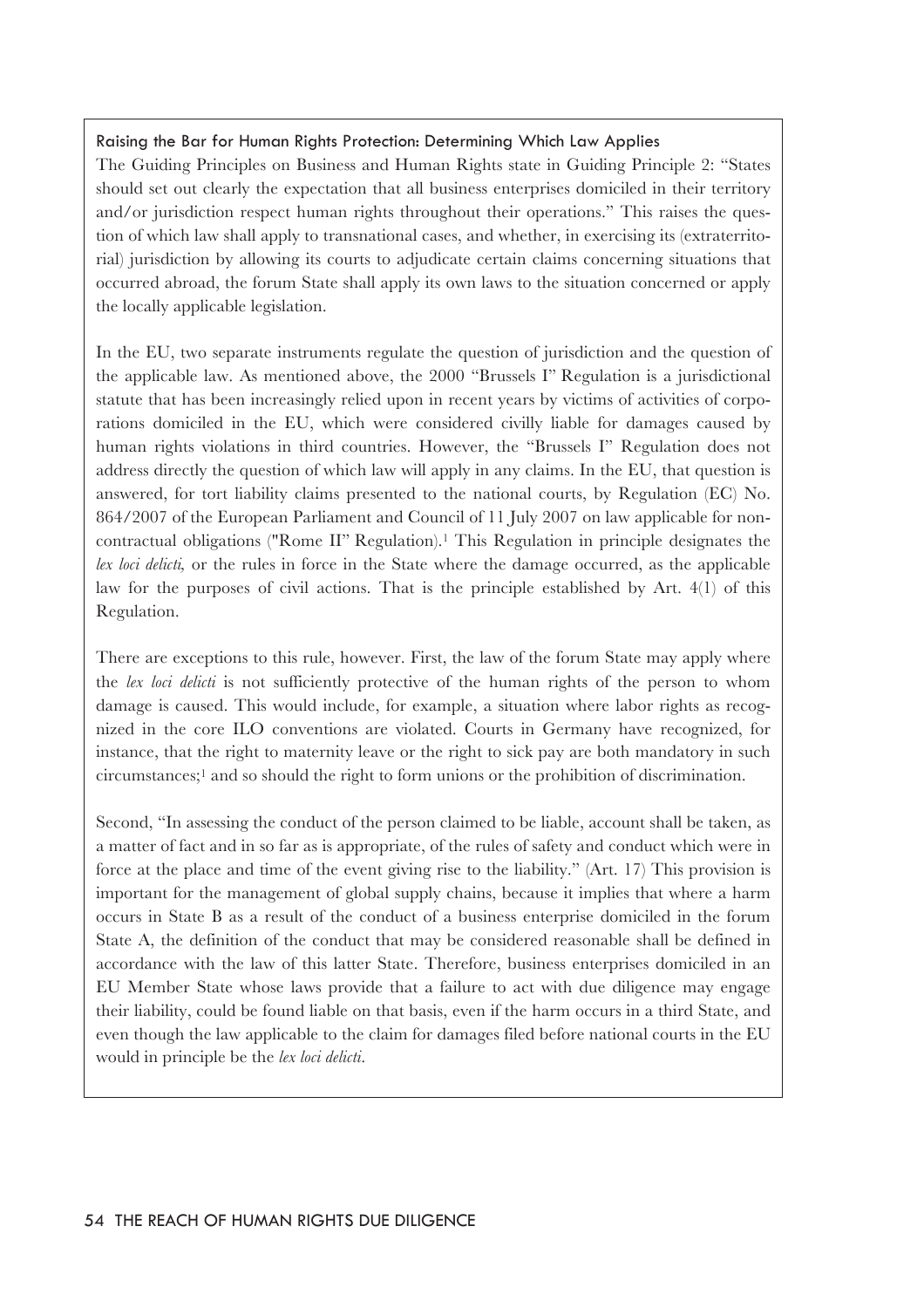# IV. Human Rights Due Diligence Procedures

The experience of States with regulating due diligence suggests that there is no single due diligence procedure to satisfy all regulatory challenges, but it is possible to describe core elements of due diligence procedures. This section describes the core elements of due diligence processes found in the regulatory regimes of States and finds that these are consistent with the description of human rights due diligence described in the Guiding Principles.

Under the Guiding Principles, the business responsibility to conduct human rights due diligence includes the responsibility to (i) identify actual or potential impacts; (ii) prevent and mitigate impacts thus identified; and (iii) account for impacts and responses to them. These components are common to the various due diligence regimes established under national systems.<sup>237</sup> Such regimes exhibit common procedural elements, operationalizing each of these components, based on what is often referred to as "reasonable steps" that would be expected of a responsible business under various legal regimes in different countries.

This Section of the Report does not detail every conceivable due diligence framework available to policymakers. However, it is possible to summarize the key elements common to a variety of due diligence regimes. States should integrate these key elements into the design of their own regulatory measures focused on corporate human rights due diligence.

## **1. The Responsibility to Identify Actual or Potential Impacts**

States should ensure that business enterprises seek information about the actual or potential impacts of their activities. The existing due diligence regimes in different national jurisdictions all require a business enterprise to investigate its activities and relationships for actual or potential violations of standards described in law. Human rights due diligence requires a business enterprise to actively seek information about the negative human rights impacts of its activities, as well as about the risk that negative human rights impacts may occur in the future. Once a company identifies such impacts, this triggers a responsibility to prevent and mitigate potential or existing violations, and to remediate any violations that have previously occurred. Seeking information requires an ongoing, continuous process of information gathering, monitoring and analysis, ideally performed prior to the start of an activity and at regular intervals during the course of on ongoing activity.

The existing due diligence regimes are based on the notion that the size and nature of a particular commercial activity, in combination with the characteristics of a particular operating context, will significantly influence the kinds of harms or violations that are likely to arise. The interaction of the business activity with a particular human rights context gives rise to potential or actual human rights violations and helps to define the focus of human rights due diligence by a business enterprise.

Due diligence rules require a business entity to take a systematic approach to its investigation. In practice, due diligence regimes require a company to assign investigative responsibility within its organization to specific individuals or units, committing resources to the tasks of detection and investigation and ensuring that the people responsible for investigation have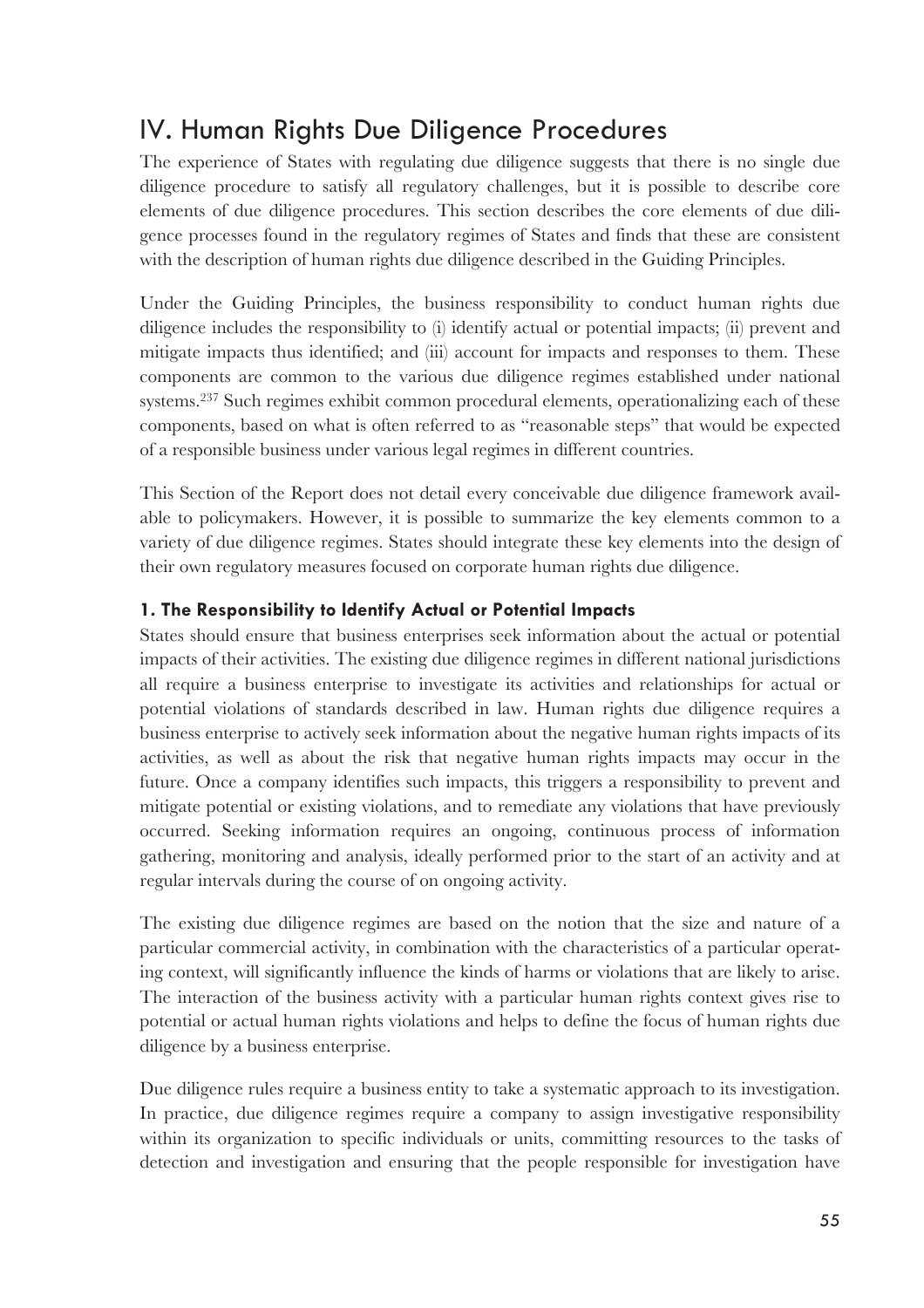access to the levels of the organization where decisions are made. In addition, a company is normally required to actively investigate, which includes identifying and communicating with stakeholders in order to identify human rights risks. Reporting mechanisms, grievance mechanisms, and protections for whistleblowers are integral to an organizational culture that has a proactive and systematic approach to seeking information and provide needed feedback from within and outside the business enterprise.

### **2. The Responsibility to Prevent and Mitigate**

States should ensure that business enterprises take appropriate action to prevent potential negative impacts. The existing due diligence regimes in different national jurisdictions all require a business enterprise to prevent potential negative impacts of their activities and relationships. These rules require companies to give a high priority to risks with severe and possibly irreparable impact. In practice, a company's options for appropriate preventive action with respect to human rights will depend on the particular activity involved, the risks it poses and the rights at issue.

Some risks arise from conditions that are beyond the power of one business enterprise alone to resolve through its own due diligence. Where this is the case, regulators in the past have taken into consideration industry-wide efforts to deal with those risks. States or intergovernmental organizations have used their convening power to initiate collective business efforts to improve ethical performance in value chains.<sup>238</sup> However, most due diligence rules do not permit such efforts to obviate the basic requirement that a company take preventive and mitigating measures with respect to an identified violation. Such measures include cutting ties with a known source of risk, for example by divesting from a business enterprise or ending a contractual agreement with a supplier.

States regulate to ensure that business enterprises create a culture of prevention. Rules concerning due diligence often seek to promote an organizational culture in business enterprises that prevents violations. This usually includes a consistent record of adopting policies designed to prevent violations. Companies are required to elaborate, approve and disseminate, internally and externally, a policy explaining the business enterprise's commitment to respect a standard set down in law. This should be accompanied by standards and procedures for employees or those acting on behalf of the business enterprise to follow. Specific individuals or units within a business enterprise should have clearly delineated responsibility for preventing specific harms or violations. These individuals or business units should be provided with the necessary access to decision makers and resources adequate to the task of prevention. There should be consistent enforcement of internal disciplinary measures, where applicable. In addition, awareness of particular risks can be raised within the business enterprise through general training of employees and the internal dissemination of information specific to certain operational contexts.

States should ensure that business enterprises inform the affected stakeholders of potential risks. Due diligence rules usually include prevention and mitigation measures that require companies to inform affected stakeholders of identified risks. This is the first step to developing measures to mitigate or remedy those harms or violations. Companies are required to

#### 56 HUMAN RIGHTS DUE DILIGENCE PROCEDURES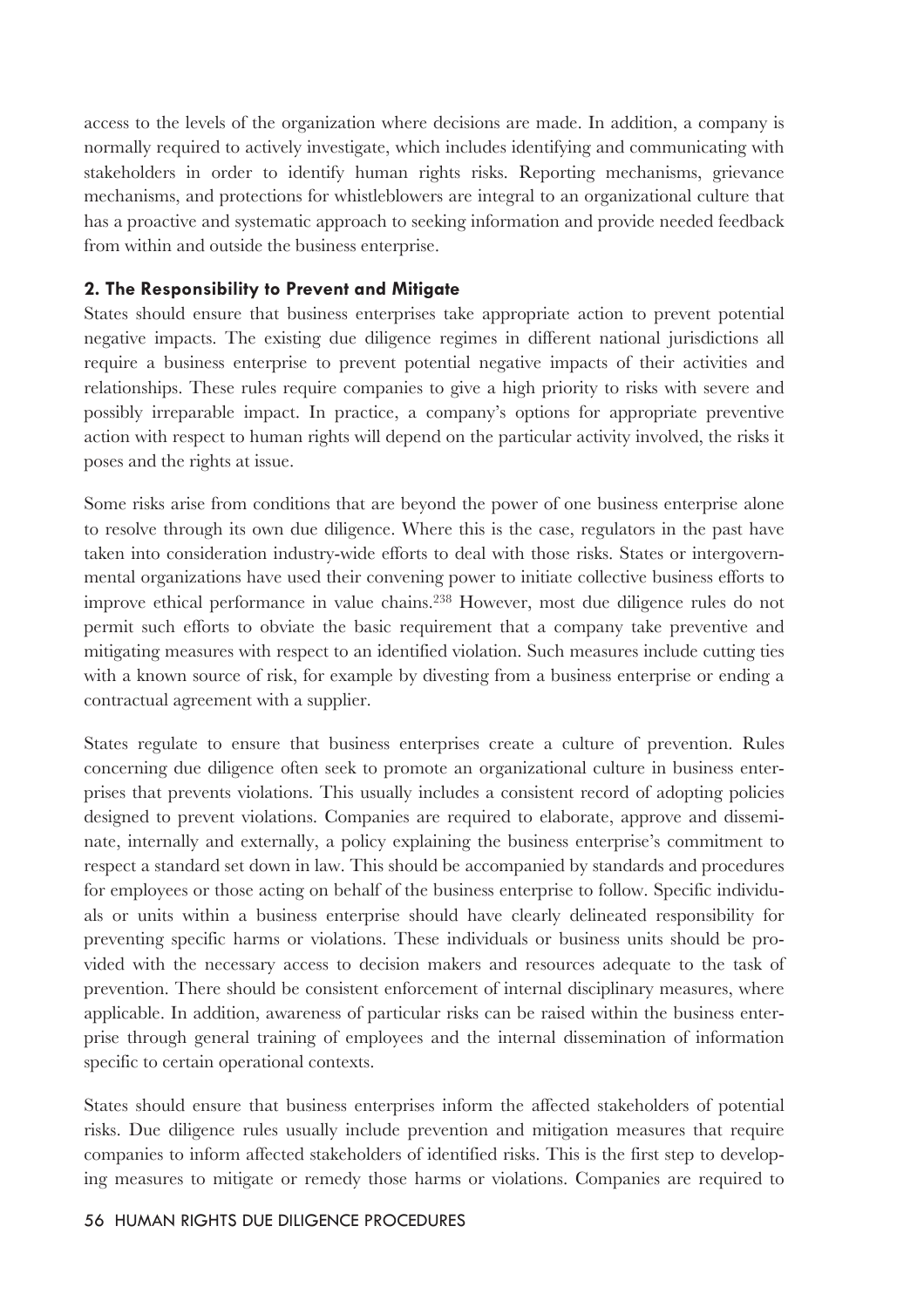provide such information in a timely manner, preferably early in a decision-making process concerning business activities that present a risk. They are required to provide information in a manner that is easily accessible to affected stakeholders and other non-experts, to describe the activity at issue and include all the key elements of an action that might have an impact on the stakeholders. In addition, a company is required to provide information relevant to stakeholders in their consideration of how they might respond to the risks, such as how and when a decision will be taken by the company, what other organizations are involved, what government agencies have jurisdiction, and how people can find out more.

States regulate to ensure that business enterprises take appropriate action to mitigate harms or violations that have already occurred. Due diligence regimes in all jurisdictions are based on the idea that once a risk or harm has been identified, a business enterprise should develop options for appropriate mitigation. As in the case of preventive action, a business will have to consider the particular activity involved, the risks it poses and the rights at issue. Once a harm or violation has occurred, a business is required to implement mitigation measures to reduce the severity of impact of the harm or violation, or to remediate the harm or violation. Wherever possible, remediation should involve repairing the damage done (*restitutio in integrum*). Where there is irreparable damage, remediation may involve various forms of compensation, both monetary and non-monetary, for victims. In every case, companies should conduct remediation through processes that are transparent and perceived as legitimate by affected stakeholders. Internal or informal redress mechanisms should not foreclose stakeholder access to judicial remedies.

## **3. The Responsibility to Account**

States should ensure that business enterprises report on their due diligence procedures. Due diligence rules usually require business enterprises to report to stakeholders. One of the functions of due diligence reporting requirements is to assure stakeholders, including investors and regulators, that a business has the proper procedures in place to manage certain risks. Due diligence rules normally specify the detail necessary for reporting and require such reporting on a regular basis (e.g. annually). In principle, a company's due diligence reporting should be as detailed and transparent as possible including the company's policies pertaining to human rights, a description of the due diligence procedures implemented within the firm, the identification of risks and the substance and process of mitigation measures implemented. However, there is at present significant variation in the rules concerning reporting, the mechanisms through which companies are required to report and the criteria as to what constitutes effective disclosure for the purposes of human rights due diligence.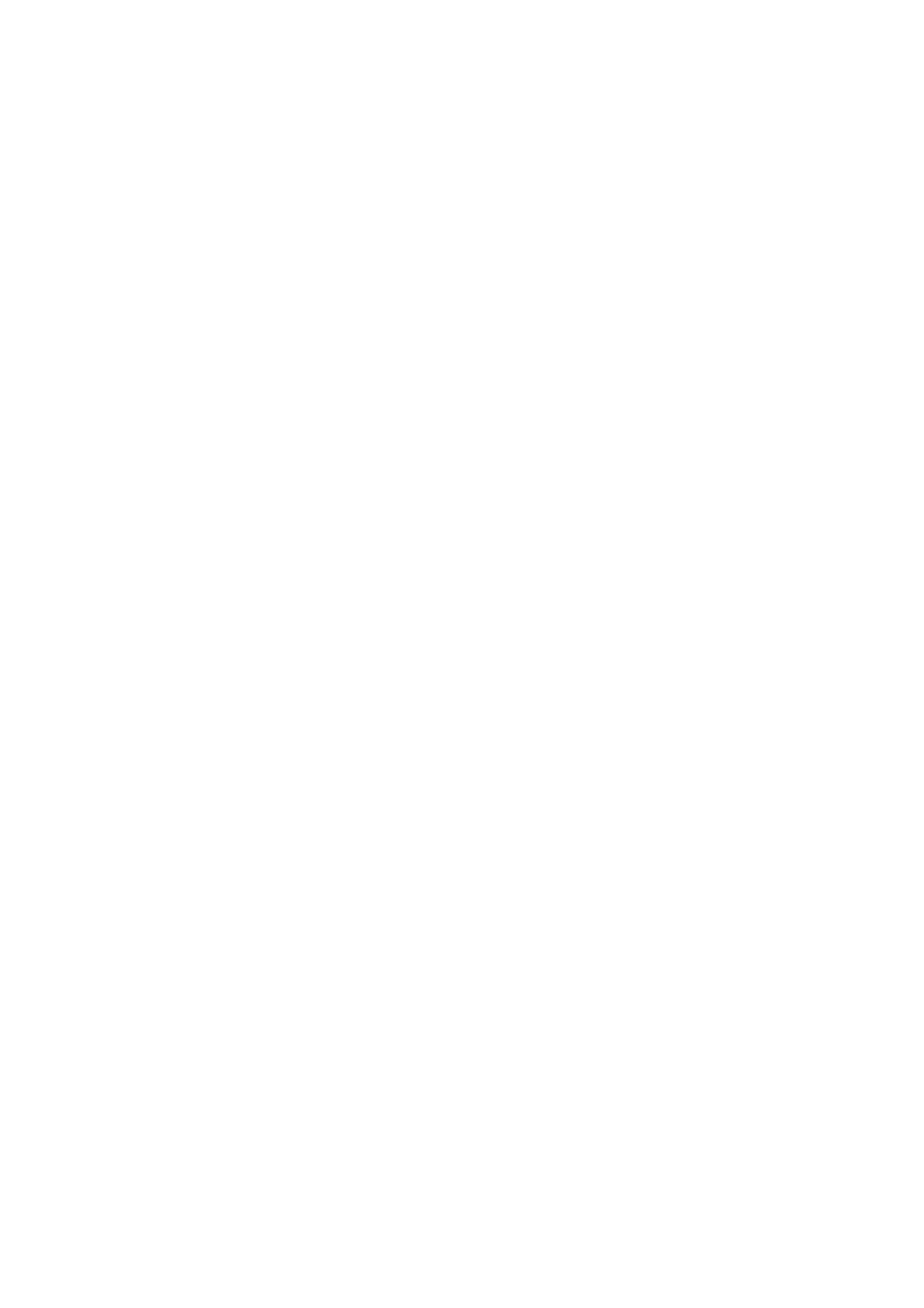## V. Conclusion

The variety of legal and regulatory measures described above makes clear that due diligence is a concept that is widely used in national laws in a wide range of countries in all regions of the world, and across different legal traditions. Those national due diligence measures are consistent with the due diligence process described in the Guiding Principles. In addition, the concept of due diligence is found in areas of law that are either analogous to or directly relevant to human rights, such as labor rights, environmental protection, consumer protection, and anti-corruption. On the basis of State practice and international standards, it is possible to discern an emerging standard of due diligence practice that is familiar in many jurisdictions.

The diversity of legal traditions, the complexity of business activities, and the variety of human rights contexts at the national level, suggest that there will not be a single form of due diligence regulation that will be appropriate for every jurisdiction. In order to consolidate and strengthen existing protections, and to move forward in protecting the full range of human rights, States should make expanded use of well-established legal tools to require business due diligence for human rights, and to encourage compliance by creating appropriate incentives. Lawmakers and advocates have a diverse range of options for State action to choose from as they look for the most effective way to ensure that businesses respect human rights. To this end, the role of due diligence is to both clarify expectations of business and make it easier for regulators and the courts to assess compliance.

In light of the extensive State practice described above, the legal obstacles to regulating human rights due diligence by business must be considered to be rather low. However, extensive State practice with respect to due diligence as a method of regulation is not evidence of effective enforcement. States regularly impose civil, administrative or criminal sanctions on business entities for violations of standards set in law. The evidence points to frequent deployment of such sanctions with respect to human rights, such as labor rights, or analogous public goods, such as the environment, consumer protection, or anti-corruption. In all of these areas, due diligence is required by national legal systems as way to ensure compliance by business with a standard of care. Yet further investigation is necessary to elaborate specific combinations of enforcement that respond to particular risks to human rights from specific kinds of business activity. Such an analysis was beyond the scope of this project.

In addition to requiring business entities to respect human rights through the implementation of human rights due diligence, States should use regulation to create incentives for business to implement human rights due diligence. States should do so through their roles as regulators, purchasers, financiers and owners, to ensure the incentives for business are oriented towards encouraging business to respect human rights in general and to conduct due diligence in particular. There are a number of ways in which states should do this, including by rewarding compliance by business with preferential access to state support, through the various regulatory approval processes which states conduct, and via specific provisions in trade agreements.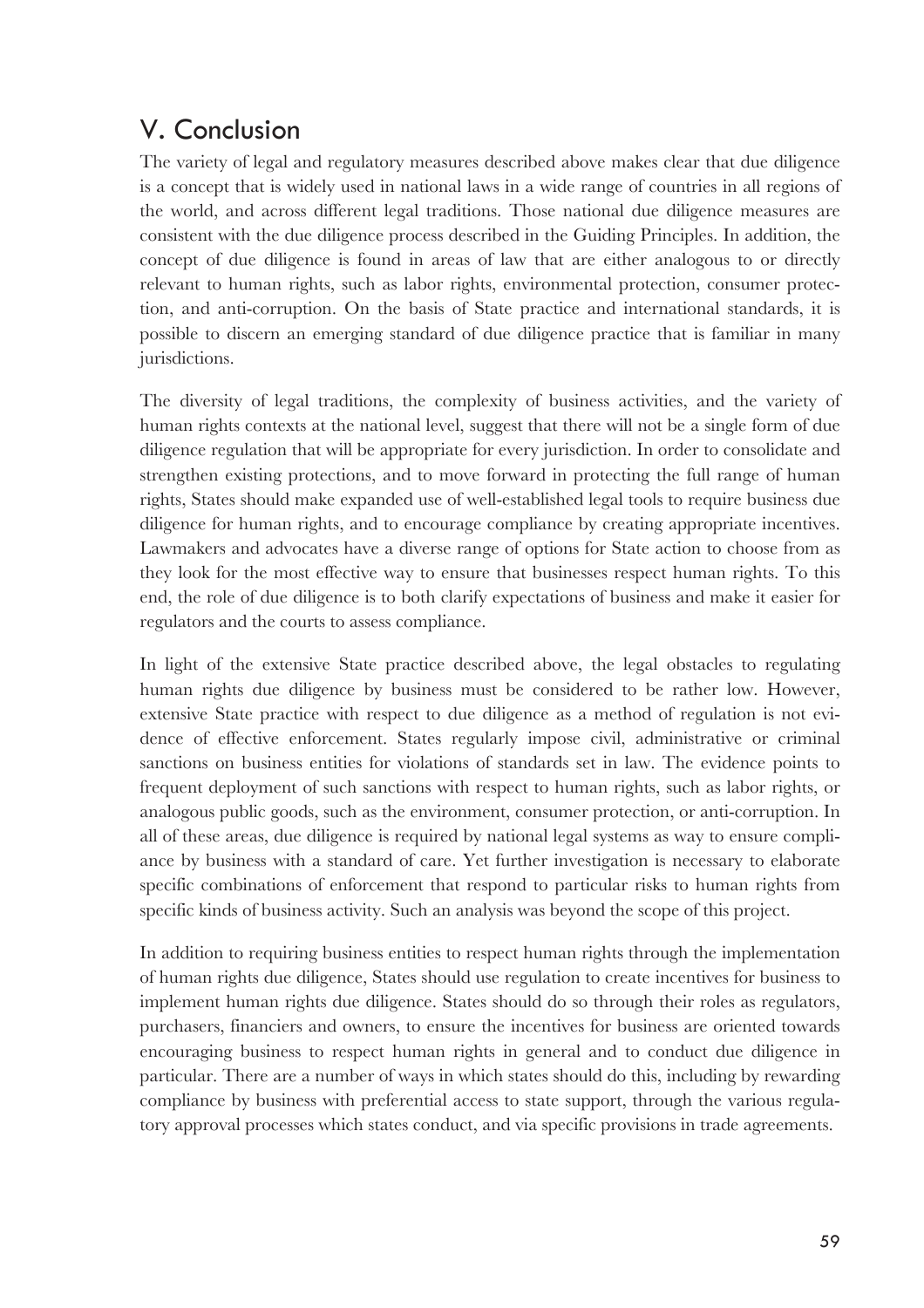The options described in the Report indicate at least four main regulatory approaches through which States can ensure human rights due diligence activities by business. Usually these approaches co-exist within the same jurisdictions and legal systems. The first approach imposes a due diligence requirement as a matter of regulatory compliance. States implement rules that require business enterprises to conduct due diligence, either as a direct legal obligation formulated in a rule, or indirectly by offering companies the opportunity to use due diligence as a defense against charges of criminal, civil or administrative violations. For example, the courts use business due diligence to assess business compliance with environmental, labor, consumer protection and anti-corruption laws. Similarly, regulatory agencies regularly require business due diligence as the basis upon which to grant approvals and licenses for business activities.

The second regulatory approach provides incentives and benefits to companies in return for their being able to demonstrate due diligence practice. For example, in order for business enterprises to qualify for export credit, labeling schemes or other forms of State support, States often require due diligence on environmental and social risks.

A third approach is for States to encourage due diligence through transparency and disclosure mechanisms. States implement rules that require business enterprises to disclose due diligence with the intention that markets and society will attempt to constrain any identified harms. For example, securities laws, consumer protection laws and reporting requirements for corporate social responsibility operate on the logic that information serves the interests and will prompt action by investors, regulators, and people who might be adversely affected by a business activity.

A fourth category involves a combination of one or more of these approaches. States regularly combine aspects of these approaches in order to construct an incentive structure that promotes respect by business for the standards set down in the rules and ensures that compliance can be assessed in an efficient and effective manner. For example, administrative rules governing environmental protection, labor rights, consumer protection or anti-corruption may require business due diligence as the bases for a license or approval, and may also require regular reporting disclosure of due diligence activities by business. Enforcement of such rules can combine a combination of administrative penalty (fines), criminal law sanctions and the possibility of civil action.

The principal conclusion of the Report is that States could make far greater use of legal tools to ensure business due diligence for human rights. The Report also concludes that States can better utilize their existing regulations as part of the goal to ensure companies to conduct human rights due diligence. Existing labor, consumer and environmental protection laws, for example, often serve to protect the human rights of various stakeholders and might offer opportunities to integrate human rights due diligence to existing regulatory regimes. In order to consolidate and strengthen existing protections, and to move forward in protecting the full range of human rights, States should look to the full range of regulatory options, including those presented in the body of this report, to ensure business respects human rights.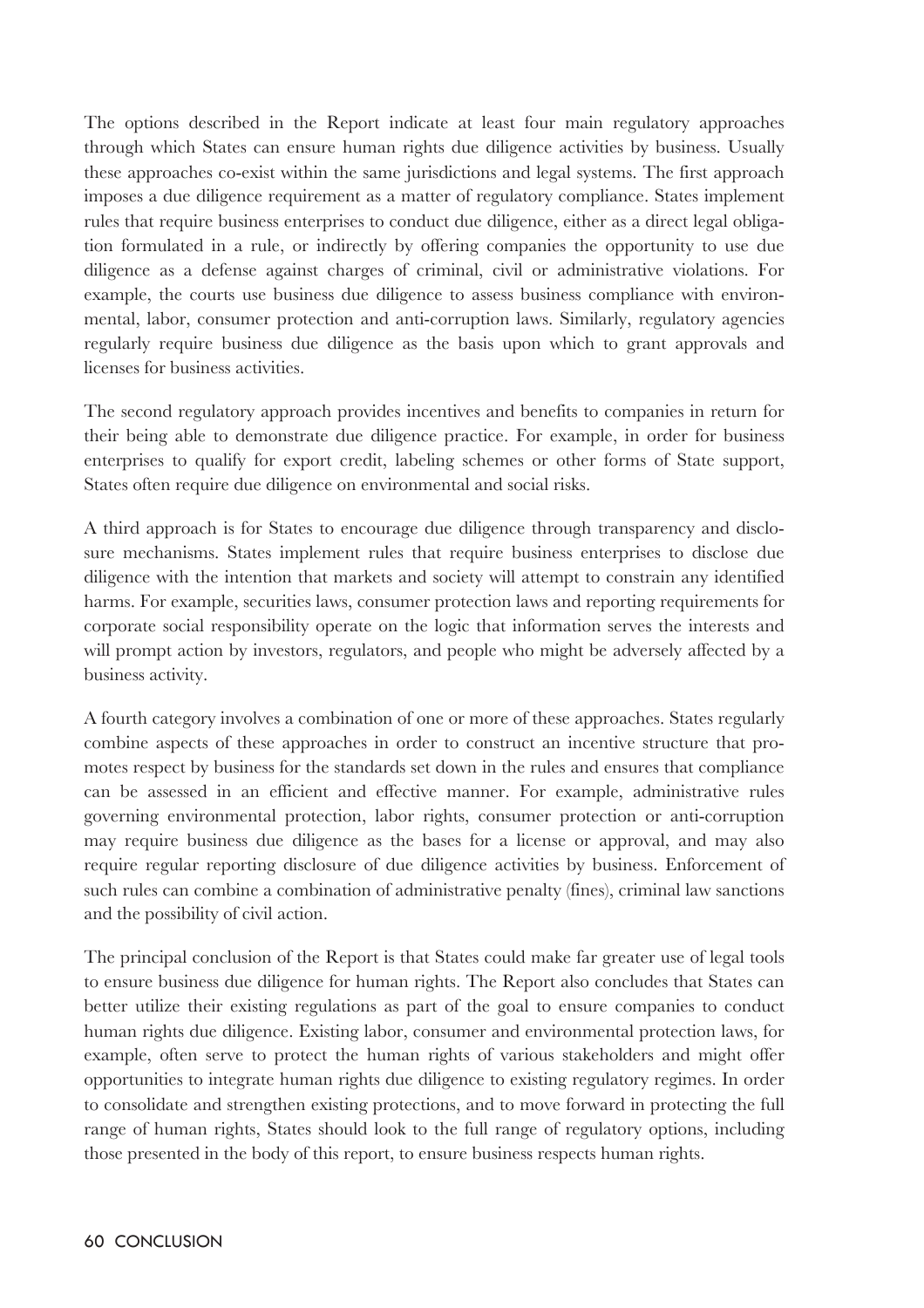## VI. Recommendations

- States should ensure that their legal systems extend existing criminal laws to business enterprises for crimes directly relevant to the protection of human rights, such as violent crimes and environmental crimes that may threaten the right to life or the right to health. Criminal liability should arise for the acts of the business enterprise as well as for failure to act with due diligence to prevent such crimes by its own conduct or by conduct of its employees or agents, or of the companies belonging to the corporate group throughout its operations globally.
- States should ensure that their legal systems provide for the civil liability against a business enterprise for causing a harm or prejudice to human rights, including by failing to act with due diligence to prevent such harms caused by its own conduct or by its employees or agents, or by the companies belonging to the corporate group throughout its operations globally.
- States should make greater use of administrative regulation to ensure business due diligence activities related to human rights. States can better utilize their existing regulations – such as those governing labor, environment, consumer protection, and other business activities over which they can exercise influence – by holding companies to account under administrative laws for their responsibility to respect human rights.
- States should ensure that their due diligence regimes accord with their duty to prevent their national territory from being used to cause violations of human rights on another State's territory, including by private persons domiciled on their territory.
- States should ensure that victims have access to judicial remedies for human rights abuse, including access to both courts and regulatory processes. In addition, States should address the practical obstacles victims face in seeking judicial redress, such as the often prohibitive financial costs of litigation or the difficulty to obtain enforcement of judicial decisions in a State other than the forum State.
- Where criminal, civil or administrative law offers a business enterprise a defense based on its due diligence, States should ensure that such a defense is based on evidence that the enterprise concerned has adopted and applied measures that were adequate and effective in relation to the human rights risk. The mere presence of due diligence policies and procedures cannot be deemed sufficient to shield a company from liability. States should require that prosecutors, the courts, regulators and other State bodies engaging with business assess business due diligence practices in order to ensure that such measures were not intended primarily for the purposes of compliance "on paper" only, that management has not tolerated or wilfully ignored human rights violations, or that such measures were effectively designed to deal concretely with the human rights risk at issue.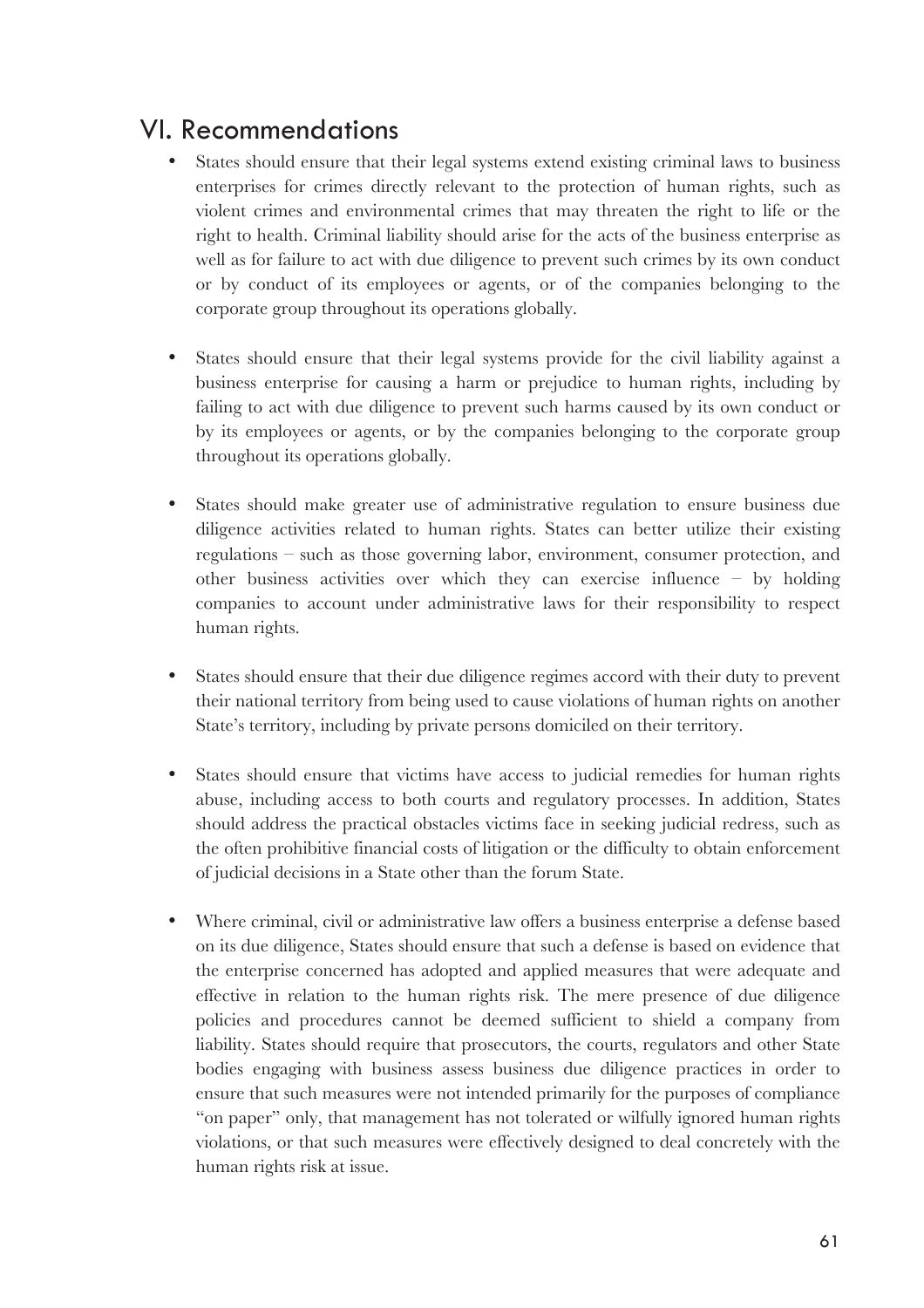- States should ensure that penalties imposed on companies are adequate in light of the nature of the human rights violation and the participation of the various persons involved, both legal and natural persons. In addition to any reparation to victims, options for penalties imposed on legal persons could include, for example, fines, revocation of licenses, exclusion from government support or investment, probation (such as independent observation, internal auditing or judicial supervision), the closing of the establishment where the offence was committed, or a judicial winding-up order.
- States should consider an appropriate mix of incentives and penalties in light of the human rights violation at issue and the national regulatory framework applicable to a particular business sector. The touchstone should be whether, in the context to which it applies, the particular mix of duties and incentives is reasonably effective in preventing human rights violations by business enterprises, or that businesses enterprises may have contributed to by their actions or omissions.
- States should ensure that the fiduciary "duty of care" obligation of directors of business enterprises is interpreted to support respect for human rights. States should ensure, under the law, that when directors act in accordance with their responsibility to respect human rights they are considered to be also acting consistent with their fiduciary duties to their shareholders.
- States should require human rights due diligence as the basis of approval of licenses and permits for specific projects or business activity, for instance by ensuring that human rights considerations are integrated into environmental impact assessments. States should make any form of support, for instance in the granting of loans or risk insurance for overseas development projects or for export activities, conditional on the integration of human rights due diligence. Similarly, States should require human rights due diligence from business enterprises in which they invest through State funds or in other forms.
- Public procurement schemes at all levels should include a requirement for companies to be able to show compliance with specified human rights due diligence standards, provided the human rights standards referred to are universally recognized and provided the assessment of compliance is made in an objective and impartial manner, and does not result in unjustified discrimination.
- States should grant trade preferences based in part on requiring businesses to be able to show compliance with specified human rights due diligence standard, provided the human rights standards referred to are universally recognized and provided the assessment of compliance is made in an objective and impartial manner, and does not result in unjustified discrimination.
- States should require businesses to publish or disclose their due diligence policies and practices, including human rights risks that have been identified and the prevention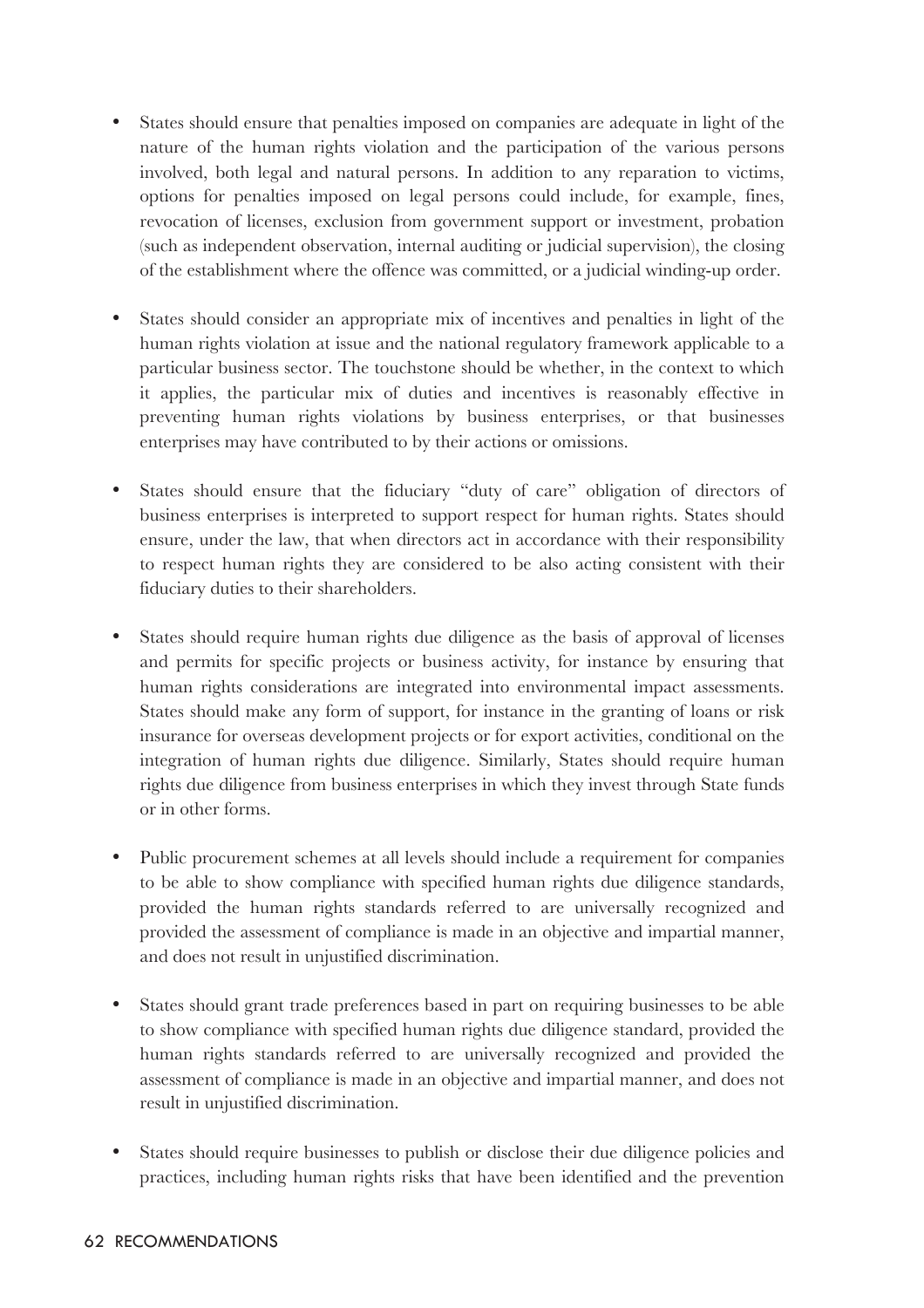and mitigation steps taken to address such risks. In general, States should require the disclosure of information necessary for regulators, investors and consumers and other stakeholders to assess business respect for human rights. More generally, by requiring companies to explain which steps they are taking to address a particular type of human rights risk, disclosure regulations play a vital role in the effectiveness and legitimacy of the overall due diligence regime. Without regulation of the means and methods of disclosure, the effectiveness, and therefore legitimacy, of a company's human rights due diligence will remain in doubt.

• States should look to effective due diligence procedures at the national and international level for options in setting standards for business due diligence procedures. At a minimum, the standards they set for business due diligence procedures should be consistent the United Nations Guiding Principles on Business and Human Rights.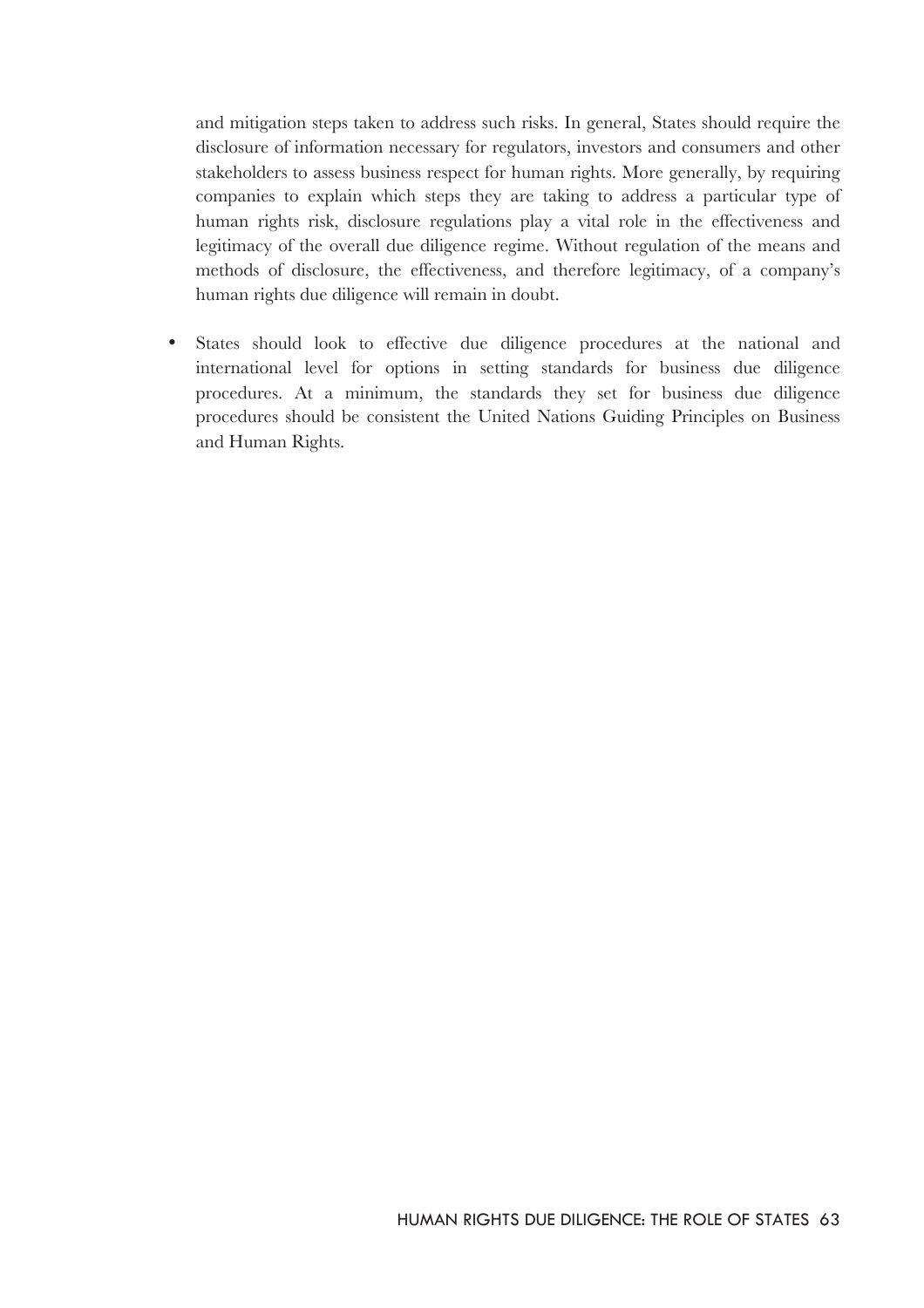# **Endnotes**

 $\overline{a}$ 

<sup>1</sup> The International Corporate Accountability Roundtable (ICAR) is coalition of leading human rights, environmental, development and labor groups. ICAR works to build frameworks of corporate accountability, strengthen current measures and defend existing laws, policies and legal precedents.

<sup>2</sup> The European Coalition for Corporate Justice (ECCJ) promotes corporate accountability (CA) by bringing together national platforms of civil society organizations (CSOs) including NGOs, trade unions, consumer advocacy groups and academic institutions from all over Europe. ECCJ represents over 250 CSOs present in fifteen European countries such as FIDH and national chapters of Oxfam, Greenpeace, Amnesty International and Friends of the Earth.

<sup>3</sup> The Canadian Network on Corporate Accountability (CNCA) unites environmental and human rights NGOs, faith groups, labor unions, and research and solidarity groups across Canada, including the Halifax Initiative. CNCA members seek the adoption of federal legislation that establishes mandatory corporate accountability standards for Canadian extractive companies that operate abroad. CNCA maintains that the provision of government support to Canadian corporations should be conditional on compliance with these standards. The network aims to enhance the effectiveness of its members' activities through information sharing, policy analysis and research, and to coordinate joint advocacy for legal and policy reform. The CNCA also seeks to promote public awareness of these issues.

4 Special Representative on Business and Human Rights, Guiding Principles on Business and Human Rights: Implementing the United Nations "Protect, Respect and Remedy" Framework, unanimously adopted by the United Nations Human Rights Council, Principle 1 U.N. Doc. A/HRC17/31 (June 2011) (by John Ruggie) [hereinafter the "Guiding Principles"]. 5 *Id.*

6 The States were: Argentina, Belgium, Bolivia, Australia, Canada, China, Colombia, Congo (Dem. Rep. of), Cote D'Ivoire, Denmark, France, Germany, Ghana, Guatemala, Honduras, Hong Kong, India, Indonesia, Italy, Kenya, Japan, Liberia, Malawi, Mexico, Nepal, the Netherlands, New Zealand, Nigeria, Pakistan, Peru, Singapore, South Africa, Spain, Uganda, the United Kingdom, the United States, and Zimbabwe.

<sup>7</sup> International Corporate Accountability Roundtable, www.accountabilityroundtable.org.

<sup>8</sup> *Guiding Principles*, *supra* note 4.

<sup>9</sup> *Guiding Principles*, *supra* note 4, Guiding Principle 11 ("Business enterprises should respect human rights. This means that they should avoid infringing on the rights of others and should address adverse human rights impacts with which they are involved."); *see also Guiding Principle*  13 ("The responsibility to respect human rights requires that business enterprises: (a) Avoid causing or contributing to adverse human rights impacts through their own activities, and address such impacts when they occur; (b) Seek to prevent or mitigate adverse human rights impacts that are directly linked to their operations, products, or services by their business relationships, even if they have not contributed to those impacts.").

<sup>10</sup> Special Representative on Business and Human Rights, *Report of the Special Representative of the Secretary-General on the issue of human rights and transnational corporations and other business enterprises*, ¶ 52 U.N. Doc. A/HRC/8/5 (Apr. 7, 2008) (by John Ruggie) (The Special Representative studied some 300 reports of alleged human rights abuses by businesses and came to the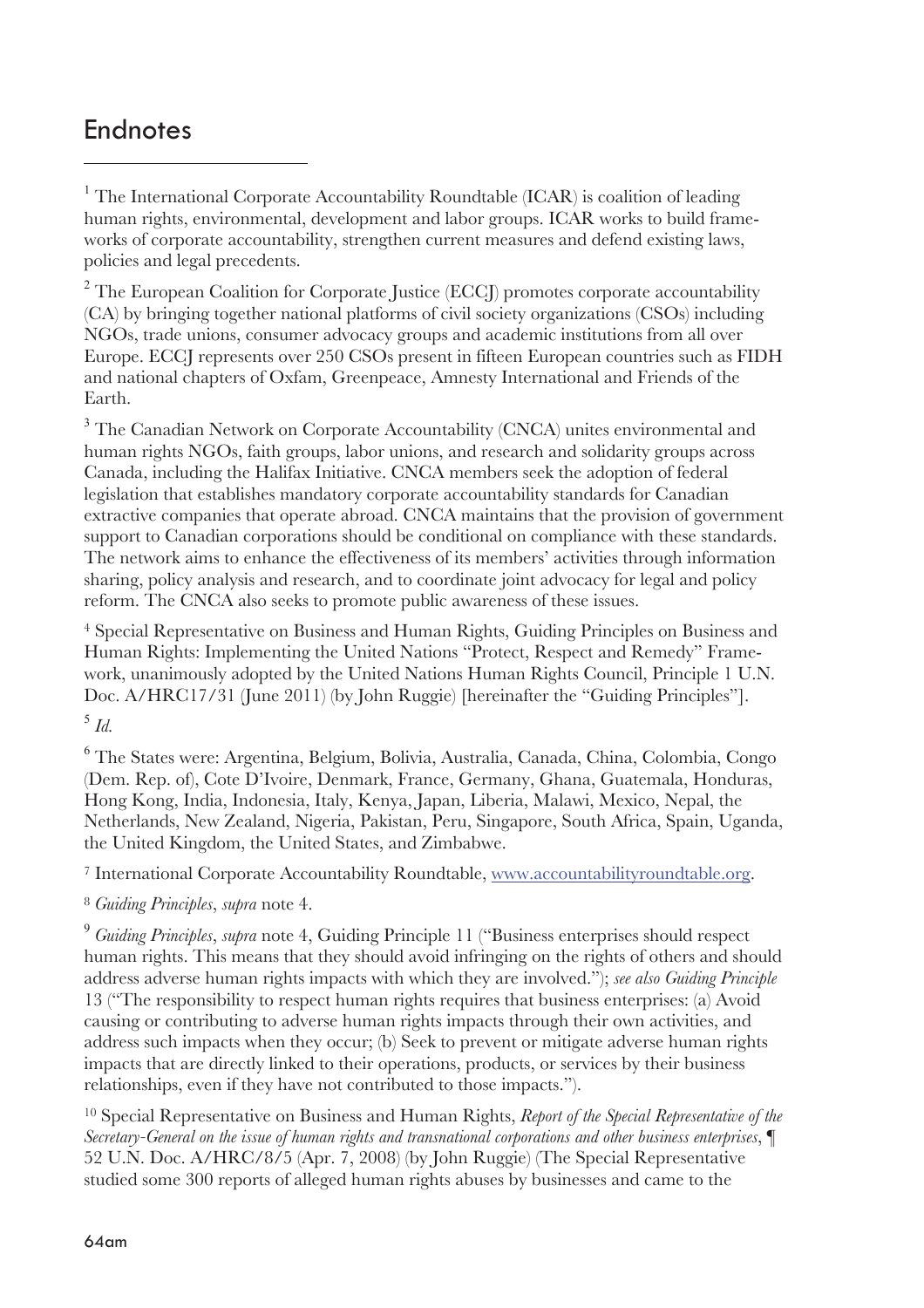conclusion that "there are few if any internationally recognized rights business cannot impact - or be perceived to impact - in some manner . . . Because business enterprises can have an impact on virtually the entire spectrum of internationally recognized rights, their responsibility to respect applies to all such rights."), *available at*  http://www2.ohchr.org/english/issues/globalization/business/docs/A.HRC.8.5.pdf.

 $11$  Guiding Principles, supra note 4, Principle 17, Commentary.

 $\overline{a}$ 

<sup>12</sup> *Guiding Principles*, *supra* note 4, Principle 12 and Commentary, noting:

An authoritative list of the core internationally recognized human rights is contained in the International Bill of Human Rights (consisting of the Universal Declaration of Human Rights and the main instruments through which it has been codified: the International Covenant on Civil and Political Rights and the International Covenant on Economic, Social and Cultural Rights), coupled with the principles concerning fundamental rights in the eight ILO core conventions as set out in the Declaration on Fundamental Principles and Rights at Work. These are the benchmarks against which other social actors assess the human rights impacts of business enterprises . . . .

Depending on circumstances, business enterprises may need to consider additional standards. For instance, enterprises should respect the human rights of individuals belonging to specific groups or populations that require particular attention, where they may have adverse human rights impacts on them. In this connection, United Nations instruments have elaborated further on the rights of indigenous peoples; women; national or ethnic, religious and linguistic minorities; children; persons with disabilities; and migrant workers and their families. Moreover, in situations of armed conflict enterprises should respect the standards of international humanitarian law.

<sup>13</sup> *See General Comment No. 31, Nature of the General Legal Obligation Imposed on States Parties to the Covenant* (ICCPR/C/21/Rev.1/Add.13), 26 May 2004, ¶ 8 (under the International Covenant on Civil and Political Rights, Human Rights Committee **"**the positive obligations on States Parties to ensure Covenant rights will only be fully discharged if individuals are protected by the State, not just against violations of Covenant rights by its agents, but also against acts committed by private persons or entities that would impair the enjoyment of Covenant rights in so far as they are amenable to application between private persons or entities"); *General Comment No. 12 (1999): The right to adequate food (Art. 11)*, U.N. Doc. E/C.12/1999/5, ¶ 15 (under the International Covenant on Economic, Social and Cultural Rights, Committee on Economic, Social and Cultural Rights, **"**[t]he obligation to *protect*  requires measures by the State to ensure that enterprises or individuals do not deprive individuals of their access to adequate food");*Young, James and Webster v. the United Kingdom,* 44 Eur. Ct. H.R. (ser. A) 49 (1981) (under the European Convention on Human Rights); *X and Y v. the Netherlands*, 91 Eur. Ct. H.R. (ser. A) 27 (1985) (under the European Convention on Human Rights); Council of Europe, European Committee of Social Rights, collective complaint n° 30/2005, *Marangopoulos Foundation for Human Rights (MFHR) v Greece*, decision on admissibility of 30 Oct. 2005, ¶ 14 (under the European Social Charter "the state is responsible for enforcing the rights embodied in the Charter within its jurisdiction. The Committee is therefore competent to consider the complainant's allegations of violations, even if the State has not acted as an operator but has simply failed to put an end to the alleged violations in its capacity as regulator"); *Velásquez-Rodríguez v. Honduras*, Merits, Judgment, Inter-Am. Ct. H.R. (ser. C) No. 4, ¶ 172 (July 29 1988) (under the American Convention on Human Rights "[a]n illegal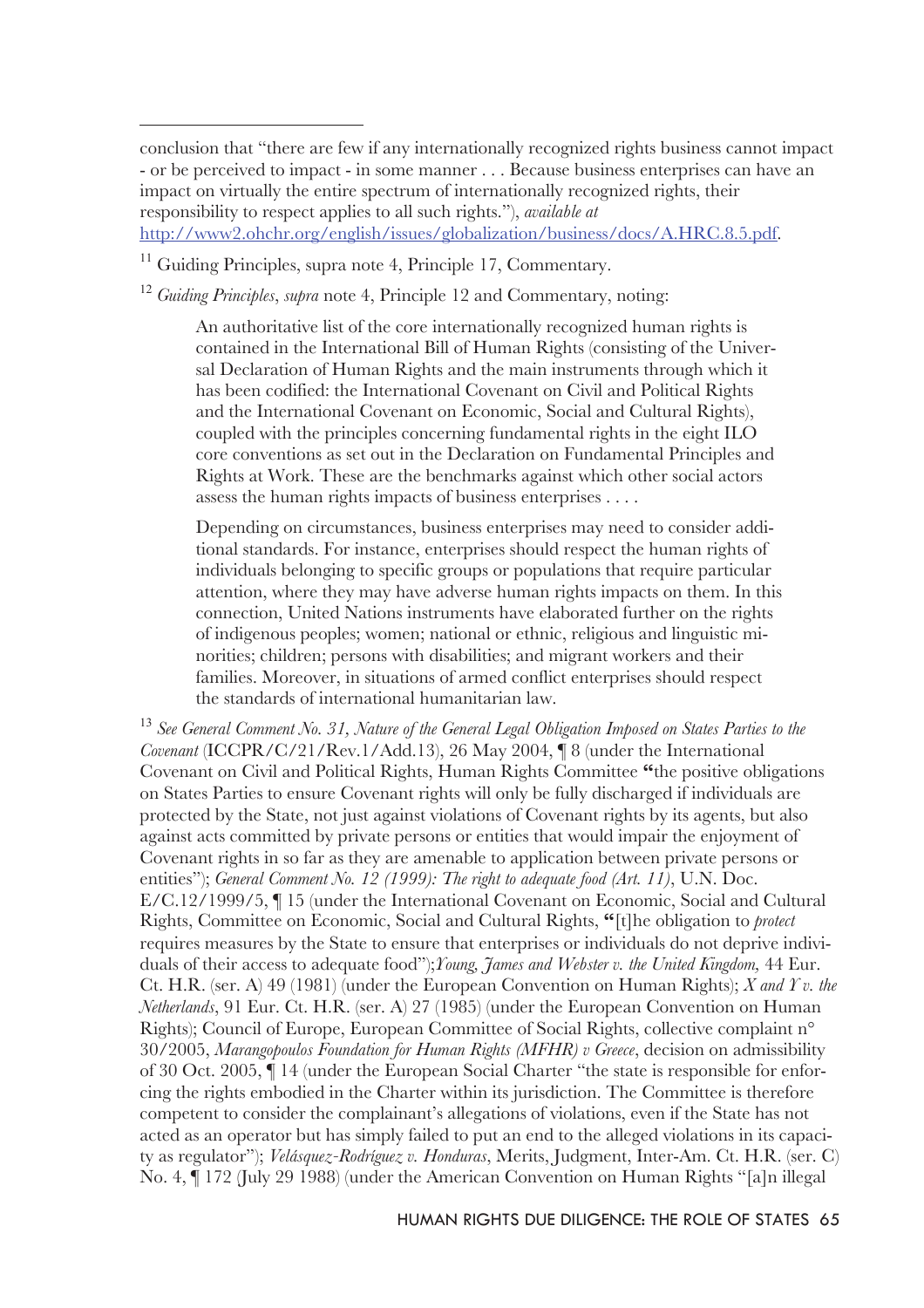act which violates human rights and which is initially not directly imputable to a State [for example, because it is the act of a private person or because the person responsible has not been identified] can lead to international responsibility of the State, not because of the act itself, but because of the lack of due diligence to prevent the violation or to respond to it as required by the Convention"); African Commission on Human and Peoples' Rights, application 74/92, *Commission Nationale des Droits de l'Homme et des Libertés v Chad*, 9th Annual Activity Report of the ACHPR (1995-96); 4 IHRR 94 (1997) ("The Charter specifies in Article 1 that the state parties shall not only recognise the rights, duties and freedoms adopted by the Charter, but they should also 'undertake . . . measures to give effect to them.' In other words, if a state neglects to ensure the rights in the African Charter, this may constitute a violation, even if the State or its agents are not the immediate cause of the violation."), or the African Commission on Human and Peoples' Rights, application 55/96, *SERAC and CESR v Nigeria*, 15th Annual Activity Report of the ACHPR (2002), ¶ 46 ("the State is obliged to protect right-holders against other subjects by legislation and provision of effective remedies. This obligation requires the State to take measures to protect beneficiaries of the protected rights against political, economic and social interferences. Protection generally entails the creation and maintenance of an atmosphere or framework by an effective interplay of laws and regulations so that individuals will be able to freely realise their rights and freedoms.").

<sup>14</sup> *Guiding Principles*, *supra* note 4, Principle 1.

 $\overline{a}$ 

<sup>15</sup> The Council supported the recommendation of its Group of Experts, which included a framework based on human rights standards. The Council also supported the Group's call for business to conduct due diligence with respect to the trade in conflict minerals. S.C. Res. 1952, U.N. Doc. S/Res/1952 (Nov. 29, 2010), *available at* http://www.un.org/ga/search/view\_doc.asp?symbol=S/RES/1952(2010).

<sup>16</sup> In May 2011, the OECD Council of Ministers approved a revision of the *OECD Guidelines for Multinational Enterprises, available at* 

*http://www.oecd.org/daf/internationalinvestment/guidelinesformultinationalenterprises/4800 4323.pdf.* The Council contemporaneously adopted the *OECD Due Diligence Guidance for Responsible Supply Chains of Minerals from Conflict-Affected and High-Risk Areas*. Both documents integrate the business responsibility to respect and explain the concept of due diligence. The *Due Diligence Guidance* had previously been endorsed by the Intergrovernmental Commission on the Great Lakes Region in Africa, which had participated in the process of formulating the Guidance. In June 2012, the OECD Council on Common Approaches of export credit agencies formally adopted a resolution recognizing a business responsibility to respect human rights, with reference to the Guiding Principles and the operative concept of due diligence. *See* OECD, *Recommendation of the Council on Common Approaches for Officially Supported Export Credits and Environmental and Social Due Diligence*, TAD/ECG(2012)5 (June 28, 2012), [hereinafter the Common Approaches] *available at*:

http://search.oecd.org/officialdocuments/displaydocumentpdf/?cote=TAD/ECG%282012%29 5&doclanguage=en.

<sup>17</sup> In October 2011, the European Union issued a new definition of CSR based in part on the Guiding Principles and integrating the concept of due diligence. *See Communication of the European Commission, A Renewed EU Strategy 2011-14 for Corporate Social Responsibility*, COM(2011) 681 final (Oct. 25, 2011) *available at*: http://eur-

lex.europa.eu/LexUriServ/LexUriServ.do?uri=OJ:C:2012:229:0077:0084:EN:PDF. Also in 2011, the Association of South East Asian Nations (ASEAN) Intergovernmental Commission on Human Rights agreed to prepare a "baseline study on Corporate Social Responsibility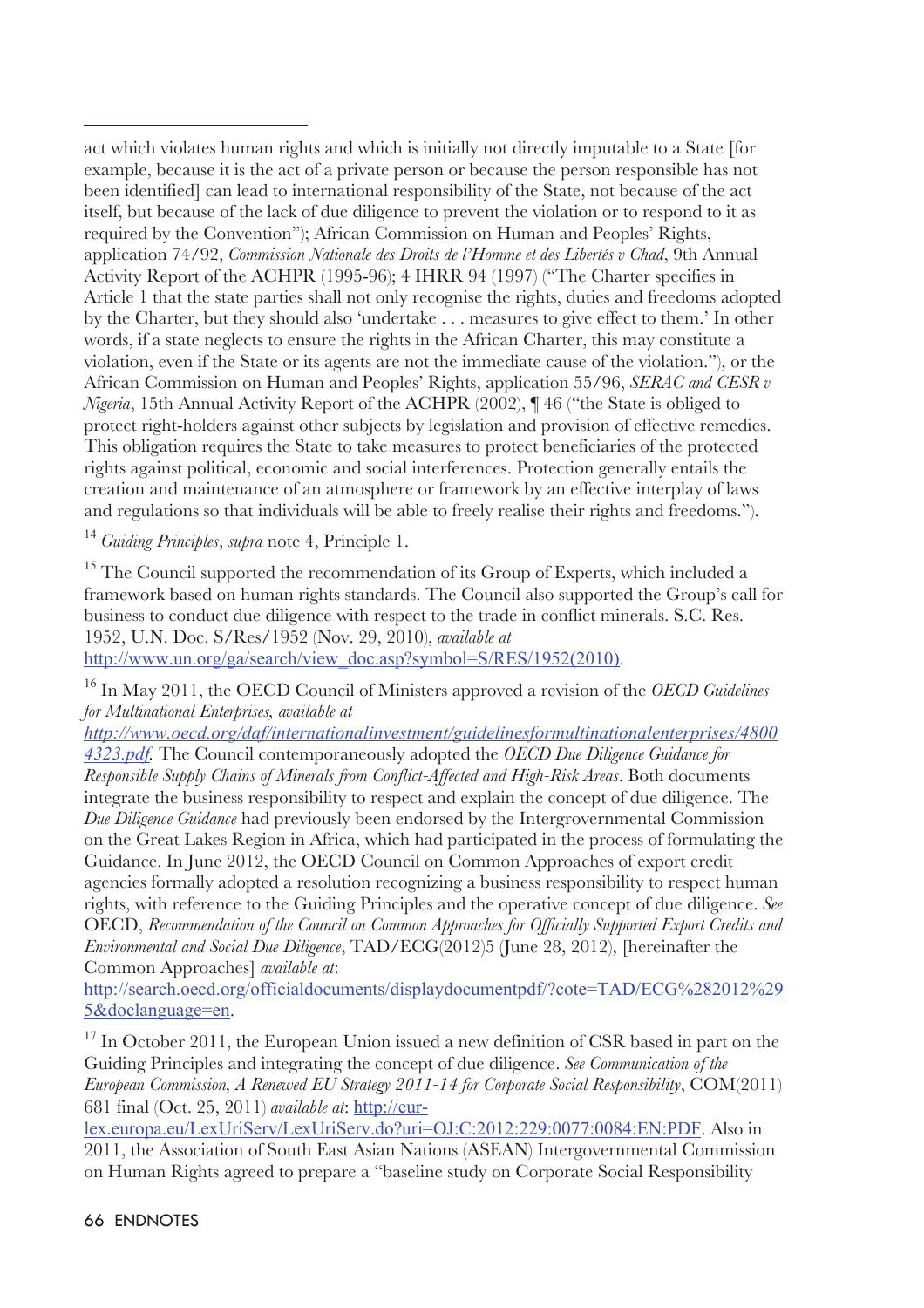and Human Rights in ASEAN," *See* Press Release, ASEAN Intergovernmental Commission on Human Rights Fifth Meeting (Apr. 25-29, 2011), *available at*  http://www.asean.org/news/asean-statement-communiques/item/press-release-of-the-fifthasean-intergovernmental-commission-on-human-rights-jakarta-25-29-april-2011- 2?category\_id=26.

 $\overline{a}$ 

<sup>18</sup> International Corporate Accountability Roundtable, www.accountabilityroundtable.org

<sup>19</sup> Criminal Code Act 1995 (Cth) s 12 (Austl.), *available at*  http://www.comlaw.gov.au/Details/C2012C00547; Corruption of Foreign Public Officials Act, S.C., 1998, c. 34 (Can.), *available at* http://laws-lois.justice.gc.ca/eng/acts/C-45.2/index.html; Decrete Legislativo 8 giugno 2001, n. 231 (It.), *available at*  http://gazzette.comune.jesi.an.it/2001/140/1.htm; Bribery Act 2010, c. 23 (U.K.), *available at* http://www.legislation.gov.uk/ukpga/2010/23/contents; Dep't of Justice Principles of Prosecution of Bus. Org., 9 U.S.A.M. 9-28.00 (2008), *available at* http://www.justice.gov/usao/eousa/foia\_reading\_room/usam/title9/28mcrm.htm.

<sup>20</sup> There is surprising unanimity among the various regimes that define what an "effective compliance program" should consist of. *Compare* OECD Guidelines for Multinational Enterprises (2011 Ed.), especially Part I(IV), "Human Rights," *supra* note 18, *and* Decrete Legislativo 8 giugno 2001, n. 231 (It.), *available at* 

http://gazzette.comune.jesi.an.it/2001/140/1.htm, *and* U.S. SENTENCING GUIDELINES MANUAL (2011), *available at* 

http://www.ussc.gov/guidelines/2011\_Guidelines/Manual\_HTML/, *with* Incentives for Self-Policing: Discovery, Disclosure, Correction and Prevention of Violations (EPA Audit Policy), 65 Fed. Reg. 19,618 (Apr. 11, 2000), *available at* http://www.gpo.gov/fdsys/pkg/FR-2000-04-11/pdf/00-8954.pdf.

 $21$  This is also the principle that inspired the adoption of a Recommendation of the Committee of Ministers of the Council of Europe to Member States concerning the liability of enterprises with legal personality for offenses committed in the exercise of their activities. Council of Europe, Committee of Ministers, Recommendation No. R (88) 18 (1988), *available at*  https://wcd.coe.int/com.instranet.InstraServlet?command=com.instranet.CmdBlobGet&Instra netImage=233230&SecMode=1&DocId=698704&Usage=2/. According to this Recommendation, adopted in 1988, the enterprise should be exonerated from liability where its management is not implicated in the offence and has taken all the necessary steps to prevent its commission (Principle I.4).

22 G. Ferguson, Corruption and Corporate Criminal Liability, paper presented at the conference *Corruption and Bribery in Foreign Business Transactions: A Seminar on New Global and Canadian Standards,* (Feb. 4,1999), *in* M. Wagner, Corporate Criminal Liability: National and International Responses, *Commercial and Financial Fraud: A Comparative Perspective*, (July 8-12, 1999) at 6.

<sup>23</sup> The 1988 Council of Europe Recommendation does not require for the liability of the corporate body to be engaged that the offense be committed *for its benefit*: all that the Recommendation would impose is that enterprises may be held criminally liable for offences committed "in the exercise of their activities, even where the offence is alien to the purposes of the enterprise." Eur. Consult. Ass., Recommendation Concerning the Liability of Enterprises Having Legal Personality for Offences Committed in the Exercise of their Activities, Recommendation No. R (88) 18 (1988).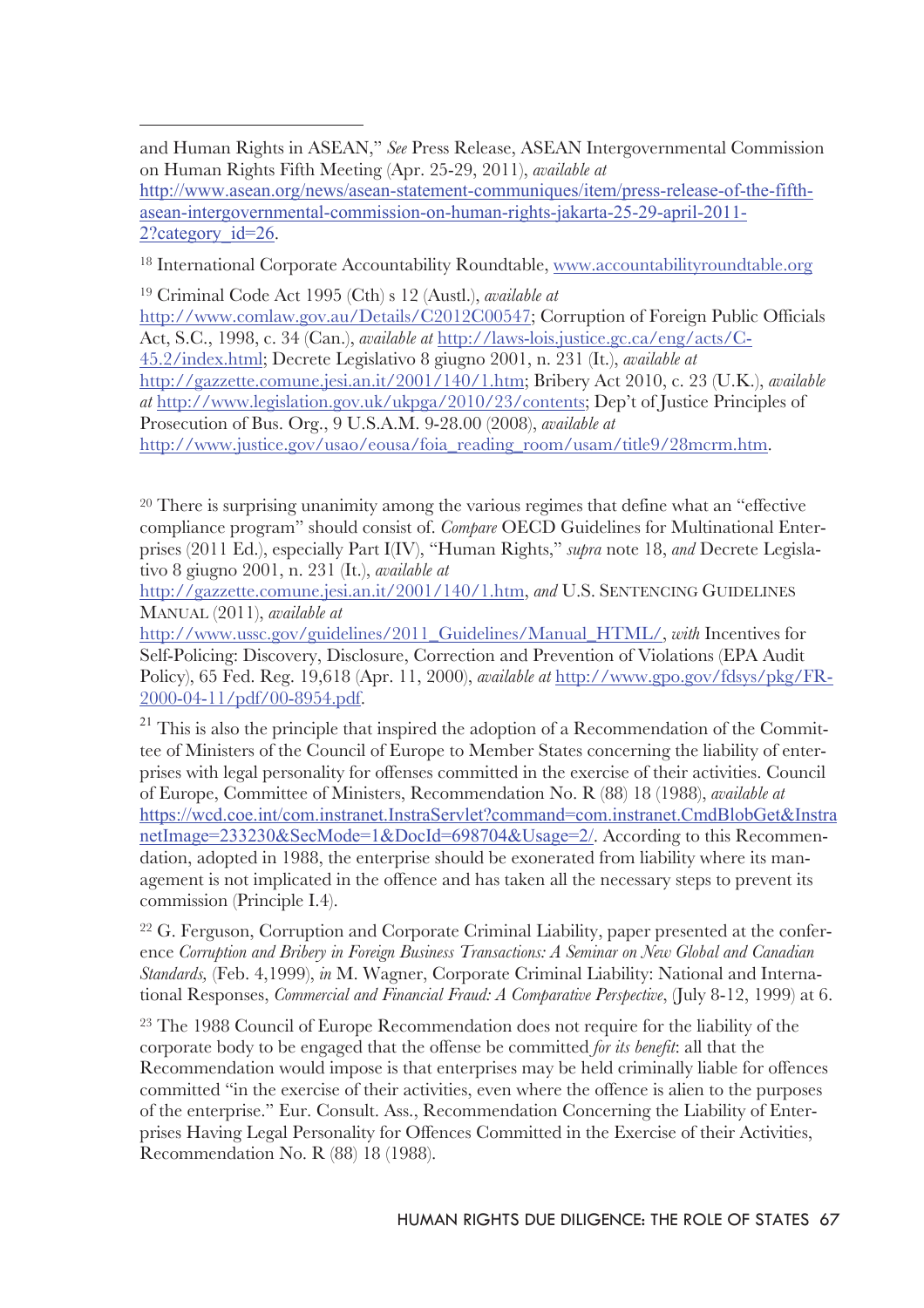<sup>25</sup> For listed companies, additional guidelines can also be found in the Code of Corporate Governance of Borsa Italiana, the Italian Stock Exchange. According to these guidelines, "adequate procedures" means: (1) the adoption of effective and specific internal compliance measures and effective internal control systems for the purposes of preventing offences; (2) the control system must be cut on the specific characteristics of the company; (3) the identification of the activities in which offences may be committed; (4) the approving of appropriate procedures for the purposes of implementing decisions about the prevention of crimes; (5) the setting of proper rules for the management of financial resources to prevent crimes being committed; (6) the approving of an adequate disciplinary system for the purpose of punishing cases of abuse and violations of the provisions of the compliance programme; and (7) the creation of a supervisory body with effective power. Another area where particular due diligence is required to the companies is the safety of employees. Companies, which deal with particular activities, must: (1) adopt a "Document for Risk Assessment;" (2) appoint a safety officer; and (3) provide information, education and training to employees, including fire safety and first aid staff. Failure to perform these steps may subject the Company to the imposition of a fine, and, in exceptional cases, the loss of its business license. Corporate Governance Code, 2011, *available at*

http://www.borsaitaliana.it/borsaitaliana/regolamenti/corporategovernance/corporategovdec2 011.en\_pdf.htm.

<sup>26</sup> Canadian Environmental Protection Act, S.C. 1999, c. 33, *available at*  http://www.ec.gc.ca/lcpe-cepa/default.asp?lang=En&n=24374285-1.

<sup>27</sup> Id., § 283. (**"**No person shall be found guilty of an offence under this Act, other than an offence under section 273 if the offence is committed knowingly or under section 228 or 274, where the person establishes that the person exercised all due diligence to prevent its commission.").

<sup>28</sup> Environment Canada, Compliance and Enforcement Policy for the Canadian Environment Protection Act, 1999 (March 2001) ("CEPA Policy"), available at http://lawslois.justice.gc.ca/PDF/C-153.31.pdf.

<sup>29</sup> Id., at ¶ 1, "Measures to Promote Compliance, Environmental Codes of Practice and Guidelines," [wording slightly modified in brackets and "these" removed].

 $30\,60$  Fed. Reg. 66,706 (Dec. 22, 1995), as updated by 65 Fed. Reg. 19,618 (Apr. 11, 2000).

 $31\,65$  Fed. Reg. 19,618 (Apr. 11, 2000), available at http://www.gpo.gov/fdsys/pkg/FR-2000-04-11/pdf/00-8954.pdf ("'Gravity-based penalties' are that portion of a penalty over and above the economic benefit, i.e., the punitive portion of the penalty, rather than that portion representing a defendant's economic gain from noncompliance.")

 $32$  Id.

 $\overline{a}$ 

<sup>33</sup> *See* Allens Arthur Robinson, "'Corporate Culture' as the Basis for the Criminal Liability of Corporations," (Prepared for the Special Representative, Feb. 2008) (This paper examines various ways in which companies may be charged when a servant has committed a crime.), *available at* http://www.reports-and-materials.org/Allens-Arthur-Robinson-Corporate-Culture-paper-for-Ruggie-Feb-2008.pdf*.*

<sup>24</sup> Decrete Legislativo 8 giugno 2001, n. 231 (It.), *available at*  http://gazzette.comune.jesi.an.it/2001/140/1.htm.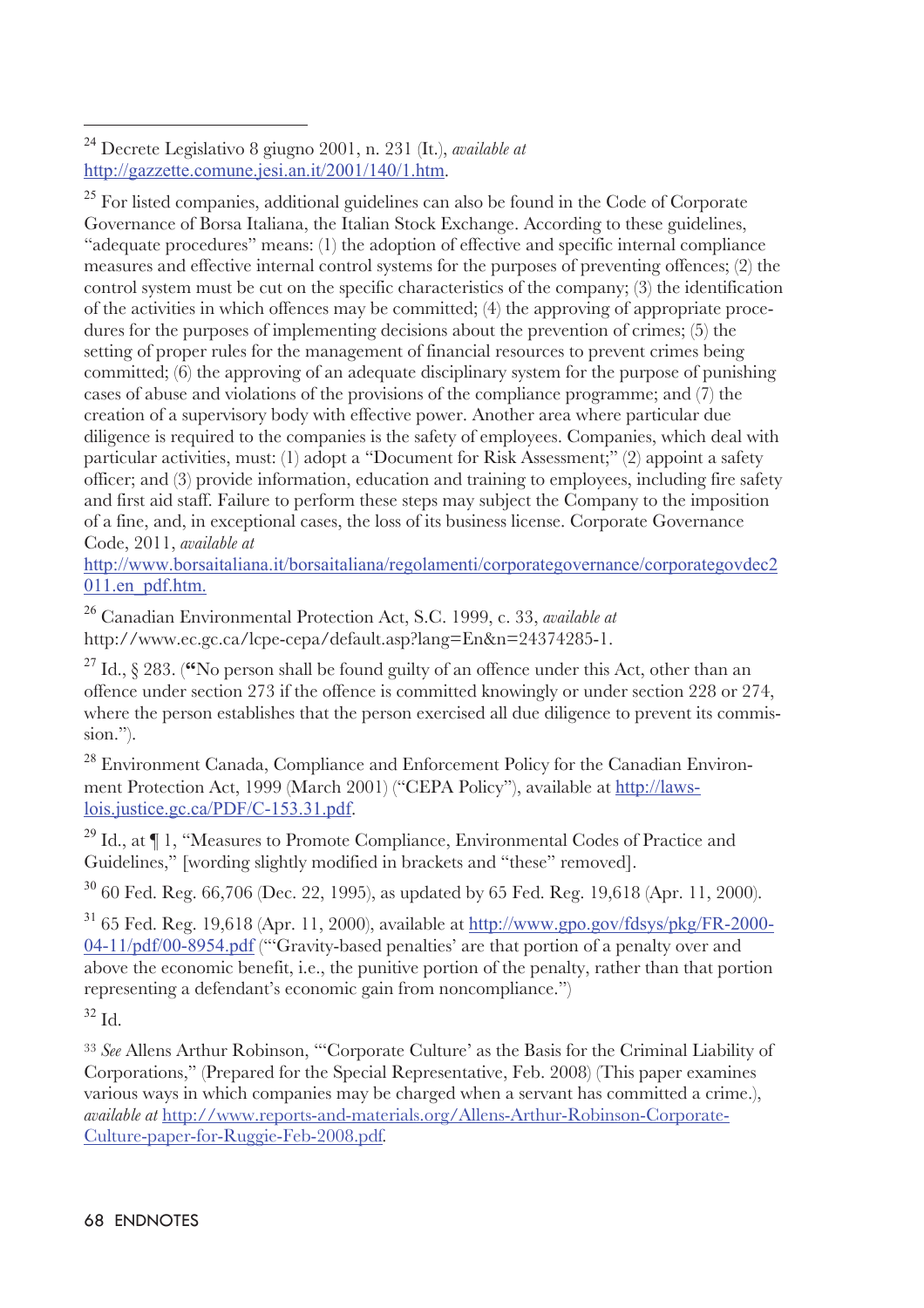<sup>35</sup> F. Joseph Warin et al*., Somebody's Watching Me: FCPA Monitorships and How they can Work Better*, 13 U. PA. J. BUS. L. 2 (2011) ("From 2004 to 2010, more than 40% of all companies that resolved an FCPA investigation with the U.S. Department of Justice ("DOJ") or Securities and Exchange Commission ("SEC") through a settlement or plea agreement retained an independent compliance monitor as a condition of that agreement.").

<sup>36</sup> For example, the U.S. Attorneys' Manual provides:

 $\overline{a}$ 

While the Department recognizes that no compliance program can ever prevent all criminal activity by a corporation's employees, the critical factors in evaluating any program are whether the program is adequately designed for maximum effectiveness in preventing and detecting wrongdoing by employees and whether corporate management is enforcing the program or is tacitly encouraging or pressuring employees to engage in misconduct to achieve business objectives. The Department has no formulaic requirements regarding corporate compliance programs. The fundamental questions any prosecutor should ask are: Is the corporation's compliance program well designed? Is the program being applied earnestly and in good faith? Does the corporation's compliance program work? In answering these questions, the prosecutor should consider the comprehensiveness of the compliance program; the extent and pervasiveness of the criminal misconduct; the number and level of the corporate employees involved; the seriousness, duration, and frequency of the misconduct; and any remedial actions taken by the corporation, including, for example, disciplinary action against past violators uncovered by the prior compliance program, and revisions to corporate compliance programs in light of lessons learned.

Dep't of Justice Principles of Prosecution of Bus. Org., 9 U.S.A.M. 9-28.00 (2008), *available at* http://www.justice.gov/usao/eousa/foia\_reading\_room/usam/title9/28mcrm.htm.

<sup>37</sup> Bribery Act 2010, c. 23 (U.K.), *available at*  http://www.legislation.gov.uk/ukpga/2010/23/contents.

<sup>38</sup> MINISTRY OF JUSTICE, BRIBERY ACT 2010, GUIDANCE, PRINCIPLE 4: DUE DILIGENCE (p. 27) (U.K.) (hererin after "BRIBERY ACT GUIDANCE") ("A person 'associated' with a commercial organisation as set out at section 8 of the Bribery Act includes any person performing services for a commercial organisation. As explained at paragraphs 37 to 43 in the section 'Government Policy and section 7,' the scope of this definition is broad and can embrace a wide range of business relationships. But the appropriate level of due diligence to prevent bribery will vary enormously depending on the risks arising from the particular relationship.") *available at* http://www.justice.gov.uk/downloads/legislation/bribery-act-2010-guidance.pdf

<sup>39</sup> Bribery Act 2010, c.23 Sec. 7(2) (U.K.).

<sup>40</sup> Bribery Act Guidance, *supra* note 39.

<sup>41</sup> *See* REPORTER'S NOTE [to Section 4.01 of the Principles of Corporate Governance of the American Law Institute (2005)] ("About 37 states [of the United States] have now enacted statutory duty of care provisions." And, "In about 13 states the common law is the source of duty of care standards.").

<sup>34</sup> Canadian Environmental Protection Act, S.C. 1999, c. 33, *available at* http://lawslois.justice.gc.ca/PDF/C-153.31.pdf.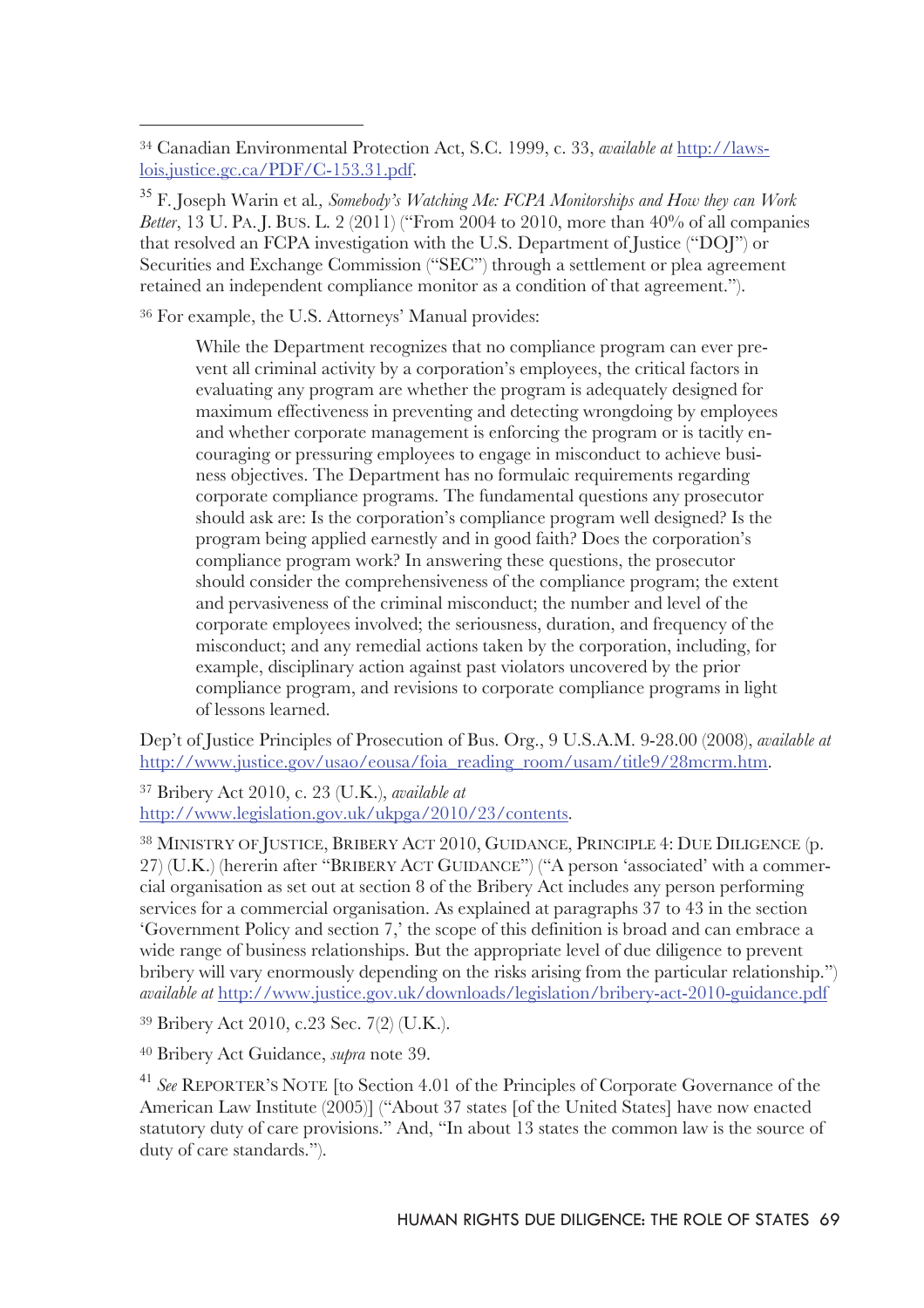45.2/index.html; Canadian Environmental Protection Act, S.C. 1999, c. 33, *available at*  http://www.ec.gc.ca/lcpe-cepa/default.asp?lang=En&n=24374285-1; Migratory Birds Convention Act, 1994, S.C. 1994, c. 22 (Can.), *available at* http://laws-

lois.justice.gc.ca/eng/acts/M-7.01/index.html; Canadian Environmental Assessment Act, 2012, S.C. 2012, c. 19, *available at* http://laws-lois.justice.gc.ca/eng/acts/C-

15.21/index.html; Work Health and Safety Act 2011 (Cth) (Austl.), *available at*  www.legislation.act.gov.au%2Fa%2F2011-35%2Fcurrent%2Fpdf%2F2011-35.pdf; Restriction of the Use of Certain Hazardous Substances in Electrical and Electronic Equipment Regulations 2008, S.I. 2008/37 (U.K.), *available at* 

http://www.legislation.gov.uk/uksi/2008/37/contents/made; Control of Substances Hazardous to Health Regulations 2002, S.I. 2002/2677 (U.K.), *available at* 

http://www.legislation.gov.uk/uksi/2002/2677/contents/made; U.S. SENTENCING GUIDE-LINES MANUAL (2011), *available at* 

http://www.ussc.gov/guidelines/2011\_Guidelines/Manual\_HTML/; Foreign Assets Control Regulations, 31 C.F.R. §§ 500-598 (2010), *available at* 

http://www.gpo.gov/fdsys/pkg/CFR-2012-title31-vol3/pdf/CFR-2012-title31-vol3 subtitleB-chapV.pdf.

<sup>43</sup> U.S. SENTENCING GUIDELINES MANUAL (2011), *supra* note 22, § 8D1.4(b)(1) (Recommended Conditions of Probation - Organizations) (This subsection authorizes the court to order the convicted organization, as a condition of probation, "develop and submit to the court an effective compliance and ethics program consistent with §8B2.1"). *See also* the probation order issued in *Queen v. Niko Resources, Ltd.*, described in Canada: Corruption of Foreign Public Officials Act, S.C., 1998, c. 34 (Can.), *available at* http://lawslois.justice.gc.ca/eng/acts/C-45.2/index.html.

<sup>44</sup> Comment by participant during ICAR Asia and Australia Consultation.

<sup>45</sup> *See In re Caremark*, 698 A.2d 959, 970 (Del. Ch. 1996). ("Thirdly, I note the potential impact of the federal organizational sentencing guidelines on any business organization. Any rational person attempting in good faith to meet an organizational governance responsibility would be bound to take into account this development and the enhanced penalties and the opportunities for reduced sanctions that it offers.").

<sup>46</sup> German Civil Code promulgated on 2 January 2002 (Federal Law Gazette [*Bundesgesetzblatt*] I page 42, 2909; 2003 I page 738), last amended by Article 1 of the statute of 27 July 2011 (Federal Law Gazette I page 1600 available at http://www.gesetze-iminternet.de/englisch\_bgb/englisch\_bgb.html)

<sup>47</sup> *See, e.g.*, BÜRGERLICHES GESETZBUCH [BGB] [Civil Code] Aug. 8, 1896, BUNDESGESETZ-BLATT, Teil I [BGBL] at 1600, § 823, as amended (Ger.), *available at* http://www.gesetze-iminternet.de/englisch\_bgb/englisch\_bgb.html#p3341 ("A person who, intentionally or negligently, unlawfully injures the life, body, health, freedom, property or another right of another person is liable to make compensation to the other party for the damage arising from this.").

<sup>48</sup> United Nations Convention Against Corruption, Oct. 31, 2003, 2349 U.N.T.S. 41.

<sup>49</sup> Council of Europe, Civil Law Convention on Corruption art. 4, Apr. 11 1999. C.E.T.S. No. 174 (emphasis added).

50 Brazilian Código Civil, Art. 927 § ún. CC/2002.

 $\overline{a}$ 

<sup>42</sup> Examples of formal authorization can be found in: Corruption of Foreign Public Officials Act, S.C., 1998, c. 34 (Can.), *available at* http://laws-lois.justice.gc.ca/eng/acts/C-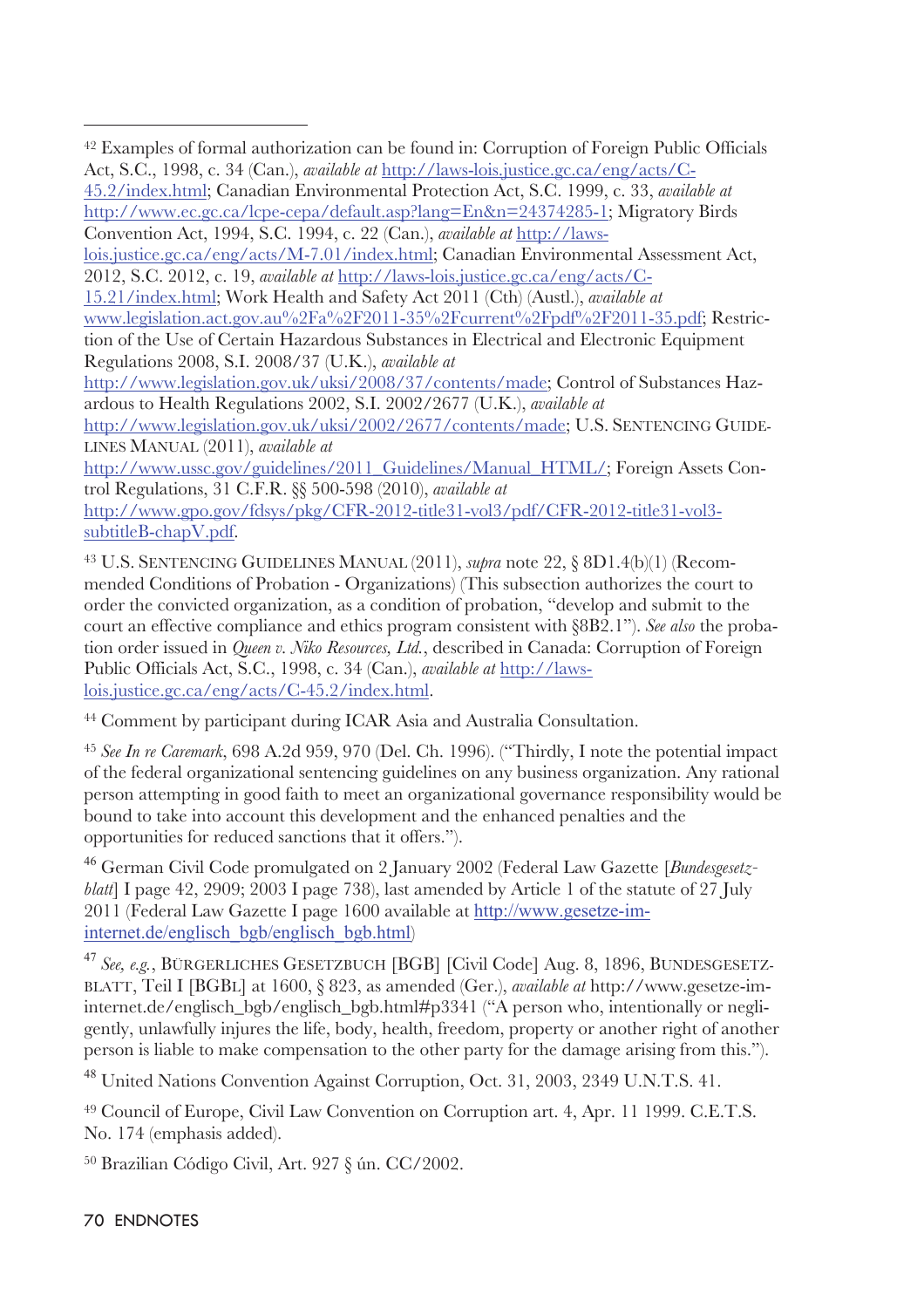<sup>51</sup> Directive 85/374/EEC of 25 July 1985 on the Approximation of the Laws, Regulations and Administrative Provisions of the Member States concerning Liability for Defective Products Council Directive 85/374/EEC, 1985 O.J. (L 210),.*available at* http://europa.eu/legislation\_summaries/consumers/consumer\_safety/l32012\_en.htm.

<sup>52</sup> Council Directive 85/374/EEC, art. 1, 1985 O.J. (L 210).

<sup>53</sup> Council Directive 85/374/EEC, art. 7, 1985 O.J. (L 210).

<sup>54</sup> Council Directive 85/374/EEC, 1985 O.J. (L 210).

 $\overline{a}$ 

<sup>55</sup> Combating Trafficking in Human Beings for Labour Exploitation 85 (Conny Rijken ed. 2011).

<sup>56</sup> An Act to Amend the Criminal Code (Westray Bill), S.C. 2003, c. 21 (Can.), *available at* http://www.parl.gc.ca/LegisInfo/BillDetails.aspx?Language=E&Mode=1&billId=981232; *see also* Canadian Centre for Occupational Health and Safety, What is meant by due diligence? (January 15, 2008), *available at* http://www.ccohs.ca/oshanswers/legisl/diligence.html.

<sup>57</sup> In 2012, China's Ministry of Commerce (MOFCOM) estimated that the government's policy of promoting overseas direct investment by Chinese businesses, known as "Going Global," had resulted in a total of 18,000 Chinese enterprises investing overseas, and a total of approximately 1.2 million Chinese people working overseas for either Chinese or foreign firms. Transcript of News Conference, MOFCOM, (March 14, 2012) *available at* http://english.mofcom.gov.cn/aarticle/newsrelease/press/201203/20120308015346.html

<sup>58</sup> Jingwai Zhong Zi Qiye Jigou He Renyuan Anquan Guanli Guiding (境外中资企业机构和人员安全管理规定) [Regulation on Safety Management of Overseas Chinese-Invested Enterprises, Institutions and their Personnel] (promulgated by 7 ministries including MOFCOM, MFA, SASAC & MPS, Aug. 13, 2010, effective Aug. 18, 2010) Ministry of Commerce (China), *available at*: http://www.gov.cn/gzdt/2010- 08/18/content\_1682340.htm

<sup>59</sup> Wet Arbeid Vreemdelingen [WAV][Aliens Employment Act], Stb. 1996, p. 66 (Neth.), *available at* http://wetten.overheid.nl/BWBR0007149/geldigheidsdatum\_08-10-2012.

<sup>60</sup> Employees from within the member states of the EU, Switzerland, Norway, Iceland and Lichtenstein, may work in the Netherlands without a work permit (with exception for Bulgarians and Romanians). Third-country nationals however are only allowed to work when they are in the possession of a valid residency permit with the note "labor freely allowed," a valid passport with an official residency sticker with the note "labor freely allowed," or when the employer of the alien employee is in the possession of a work permit for his employee. *Id.* 

<sup>61</sup> Recently, following Directive 2009/52/EC of the European Parliament and of the Council of 18 June 2009 providing for minimum standards on sanctions and measures against employers of illegally staying third-country nationals, the WAV has been revised to require an employer to pay any back payments to an illegally employed third-country national. Council Directive 2009/52/EC, 2009 O.J. (L168) 24; Wet tot Wijziging Van de Wet Arbeid Vreemdelingen [An Act Amending the Aliens Employment Act], Stb. 2012, p. 143 (Neth.), *available at* https://zoek.officielebekendmakingen.nl/behandelddossier/21109/stb-2012-143.html. The level of remuneration and duration shall be in accordance with established practice in the relevant occupational branches. *Id.*

<sup>62</sup> Charles M. Kersten, Note, *Rethinking Transboundary Environmental Impact Assessment,* 34 Yale J. Int'l L. 173 (2009) (*citing* James Rasband et al., Natural Resources Law and Policy 253 (2d ed.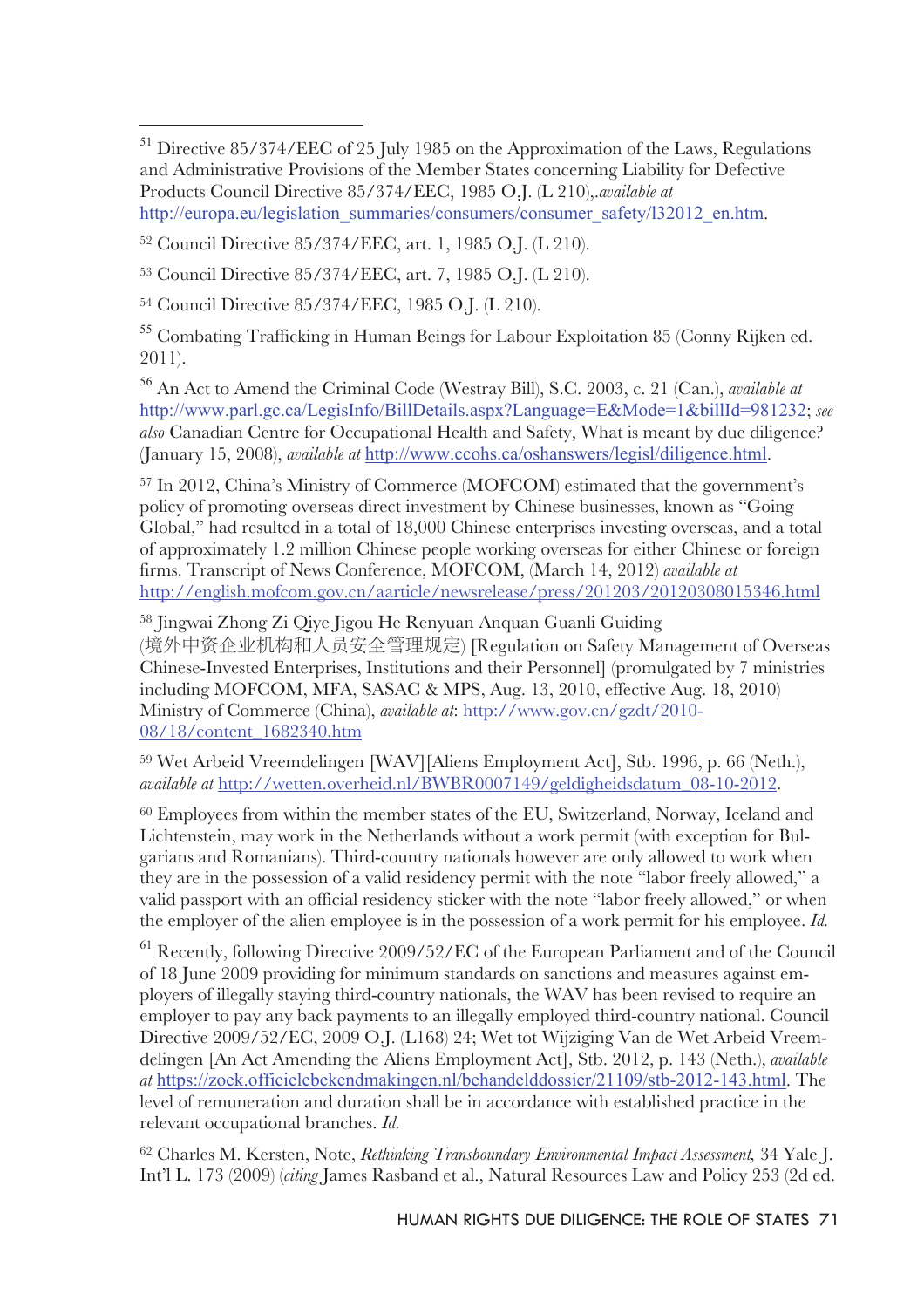2004) ("In addition to inspiring numerous 'little NEPAs'within the states of the United States, it has served as a template for domestic EIA legislation in over 130 nations around the globe.")).

<sup>63</sup> Loi 2008-757 du 1 août 2008 relative à la responsabilité environnementale et à diverses dispositions d'adaptation au droit communautaire dans le domaine de l'environnement [Law 2008-757 of August 1, 2008 on Environmental Liability and Various Provisions for Adaptation to European Law in the Environmental Field], JOURNAL OFFICIEL DE LA RÈPUBLIQUE FRANÇAISE [J.O.] [OFFICIAL GAZETTE OF FRANCE], Aug. 2, 2008, p. 12361, *available at*  http://www.legifrance.gouv.fr/affichTexte.do?cidTexte=JORFTEXT000019277729.

<sup>64</sup> 42 U.S.C. §§ 9601-9675 (2012).

 $\overline{a}$ 

<sup>65</sup> The public's fear of waste chemicals at contaminated sites (akin to a growing sense that chemicals in drinking water, food, children's garments, the atmosphere, lakes and rivers and the ocean were a serious threat to public health) has been described as "chemophobia." In part, public apprehension was aroused by early press reports of "leaking" waste disposal areas, such as the ones appearing shortly after CERCLA was enacted describing sites given such names as "Love Canal" and "the Valley of the Drums."

<sup>66</sup> Under CERCLA, potentially responsible parties include all owners, operators, transporters, and disposers of hazardous waste. 42 U.S.C. §§ 9601-75 (1994).

<sup>67</sup> This due diligence activity can also extend to an examination of all waste disposal sites to which an enterprise sent waste in the past, since "generator" liability also passes to the merger partner or acquitting entity.

<sup>68</sup> *See* About ASTM, http://www.astm.org/ABOUT/aboutASTM.html (last visited on Nov. 27, 2012).

<sup>69</sup> The Reserve Bank of India (RBI) introduced Know Your Customer (KYC) guidelines for all banks in 2002. The Prevention of Money Laundering Act, 2002, No. 15, Acts of Parliament, 2003 (India), *available at* http://fiuindia.gov.in/pmla2002.htm. In 2004, RBI directed that all banks ensure that they are fully compliant with the KYC provisions before December 31, 2005. The purpose was to prevent money laundering, terrorist financing and theft. *Id.* South Africa enacted Financial Intelligence Centre Act 38 of 2001 (S. Afr.), *available at*  https://www.fic.gov.za/SiteContent/ContentPage.aspx?id=14. The United States, pursuant to the USA Patriot Act of 2001, the Secretary of the Treasury was required to finalize regulations before October 26, 2002, so KYC is now mandatory for all U.S. banks. 31 U.S.C. § 5318(l) (2012). New Zealand updated their KYC laws in late 2009, and the rules entered into force in 2010. Anti-Money Laundering and Countering Financing of Terrorism Act 2009 (N.Z.), *available at* 

http://www.legislation.govt.nz/act/public/2009/0035/latest/DLM2140720.html. The KYC is mandatory for all registered banks and financial institutions (the latter being given an extremely wide meaning). *Id.*

**<sup>70</sup>** *See, e.g.*, Fed. Fin. Inst. Examination Council, Bank Secrecy Act Anti-Money Laundering Examination Manual, Core Examination Overview and Procedures for Regulatory Requirements and Related Topics Customer Identification Program Overview *available at* http://www.ffiec.gov/bsa\_aml\_infobase/pages\_manual/OLM\_011.htm. In October 2012, the Reserve Bank of India imposed a penalty of Rs 30 lakh on ICICI Bank and Rs 55 lakh on ING Vysya Bank for violating certain norms related to KYC and anti-money laundering, among others. *RBI fines ICICI Rs 30L, ING Vysya Rs 55L*, Times of India, Oct. 10, 2012,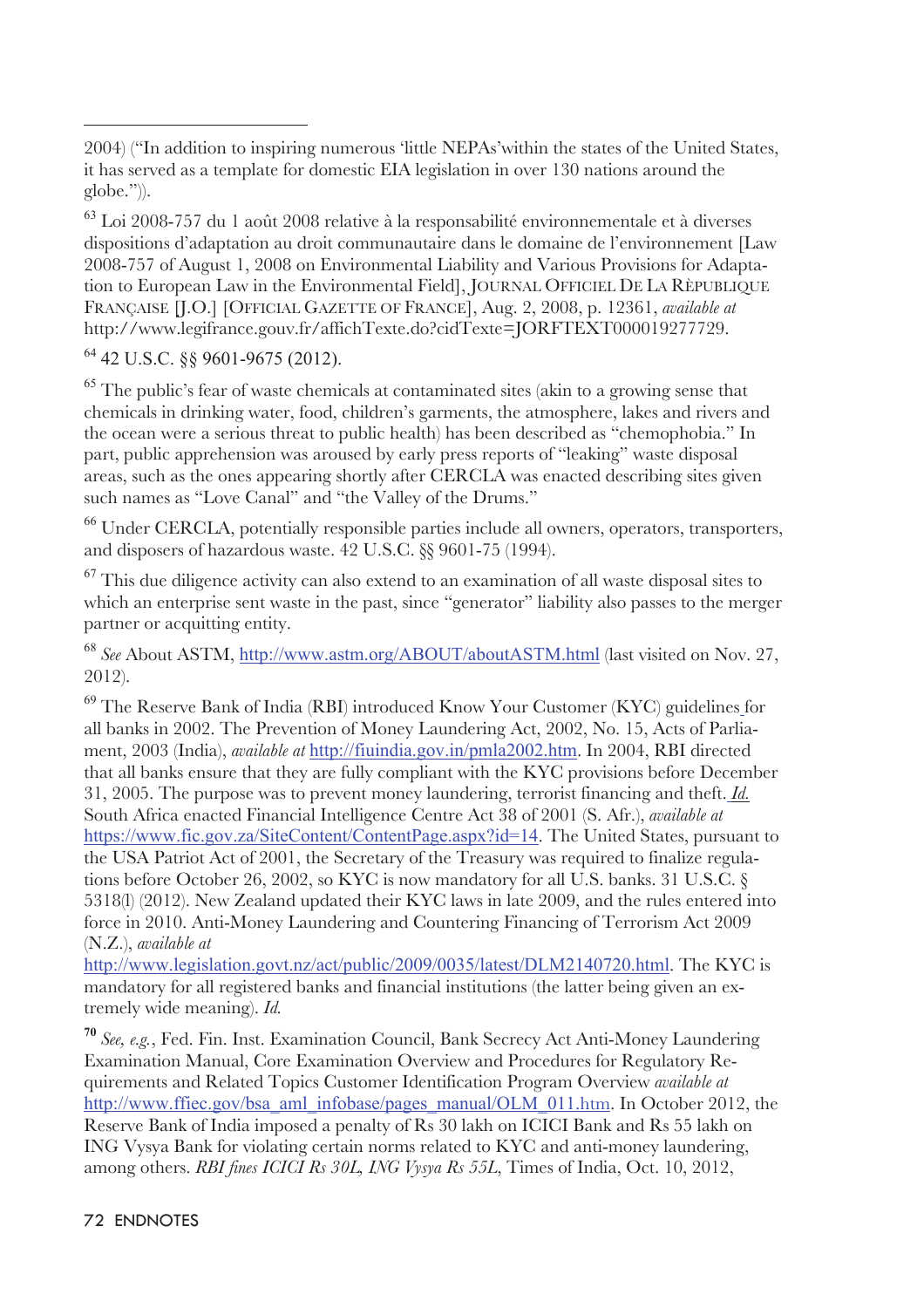<sup>71</sup> PRICEWATERHOUSE COOPER, KNOW YOUR CUSTOMER: A QUICK REFERENCE GUIDE (2012) *available at* http://www.pwc.co.uk/forensic-services/issues/anti-money-launderingknow-your-customer-quick-reference-guide.jhtml.

<sup>72</sup> Financial Action Task Force, International Standards on Combatting Money Laundering and the Financing of Terrorism and Proliferation: The FATF Recommendations (2012) at 17, *available at* http://www.fatf-

gafi.org/topics/fatfrecommendations/documents/internationalstandardsoncombatingmoneylau nderingandthefinancingofterrorismproliferation-thefatfrecommendations.html. The FATF has 34 states and 2 regional organizations, the European Commission and the Gulf Cooperation Council as members, and has other regional organizations as cooperating members.

 $^{73}$  FATF rules call for CDD in the following circumstances: "(i) establishing business relations; (ii) carrying out occasional transactions: (i) above the applicable designated threshold (USD/EUR 15,000); or (ii) that are wire transfers in the circumstances covered by the Interpretive Note to Recommendation 16; (iii) there is a suspicion of money laundering or terrorist financing; or (iv) the financial institution has doubts about the veracity or adequacy of previously obtained customer identification data." *Id.*

<sup>74</sup> According to the FATF Standards: The CDD measures to be taken are as follows:

- (a) Identifying the customer and verifying that customer's identity using reliable, independent source documents, data or information.
- (b) Identifying the beneficial owner, and taking reasonable measures to verify the identity of the beneficial owner, such that the financial institution is satisfied that it knows who the beneficial owner is. For legal persons and arrangements this should include financial institutions understanding the ownership and control structure of the customer.
- (c) Understanding and, as appropriate, obtaining information on the purpose and intended nature of the business relationship.
- (d) Conducting ongoing due diligence on the business relationship and scrutiny of transactions undertaken throughout the course of that relationship to ensure that the transactions being conducted are consistent with the institution's knowledge of the customer, their business and risk profile, including, where necessary, the source of funds.

*Id.*

 $\overline{a}$ 

<sup>75</sup> Basel Committee on Banking Supervision Customer Due Diligence for Banks (2001) *available at* http://www.bis.org/publ/bcbs85.htm.

<sup>76</sup> Press Release, Bank for International Settlements, Customer due diligence: a new level of commitment among bank supervisors (Sept. 19 2002) *available at* http://www.bis.org/press/p020919a.htm.

<sup>77</sup> OFFICE OF FOREIGN ASSETS CONTROL ("OFAC"), SPECIALLY DESIGNATED NATIONALS AND BLOCKED PERSONS LIST (Nov. 16, 2012). *available at*  http://www.treasury.gov/ofac/downloads/t11sdn.pdf.

<sup>78</sup> *See* OFAC, GUIDANCE ON ENTITIES OWNED BY PERSONS WHOSE PROPERTY AND INTER-ESTS IN PROPERTY ARE BLOCKED (Feb. 14, 2008), *available at*  http://www.treasury.gov/resource-center/sanctions/Documents/licensing guidance.pdf.

*available at* http://articles.timesofindia.indiatimes.com/2012-10-10/indiabusiness/34362046\_1\_rbi-fines-anti-money-icici-bank-and-rs.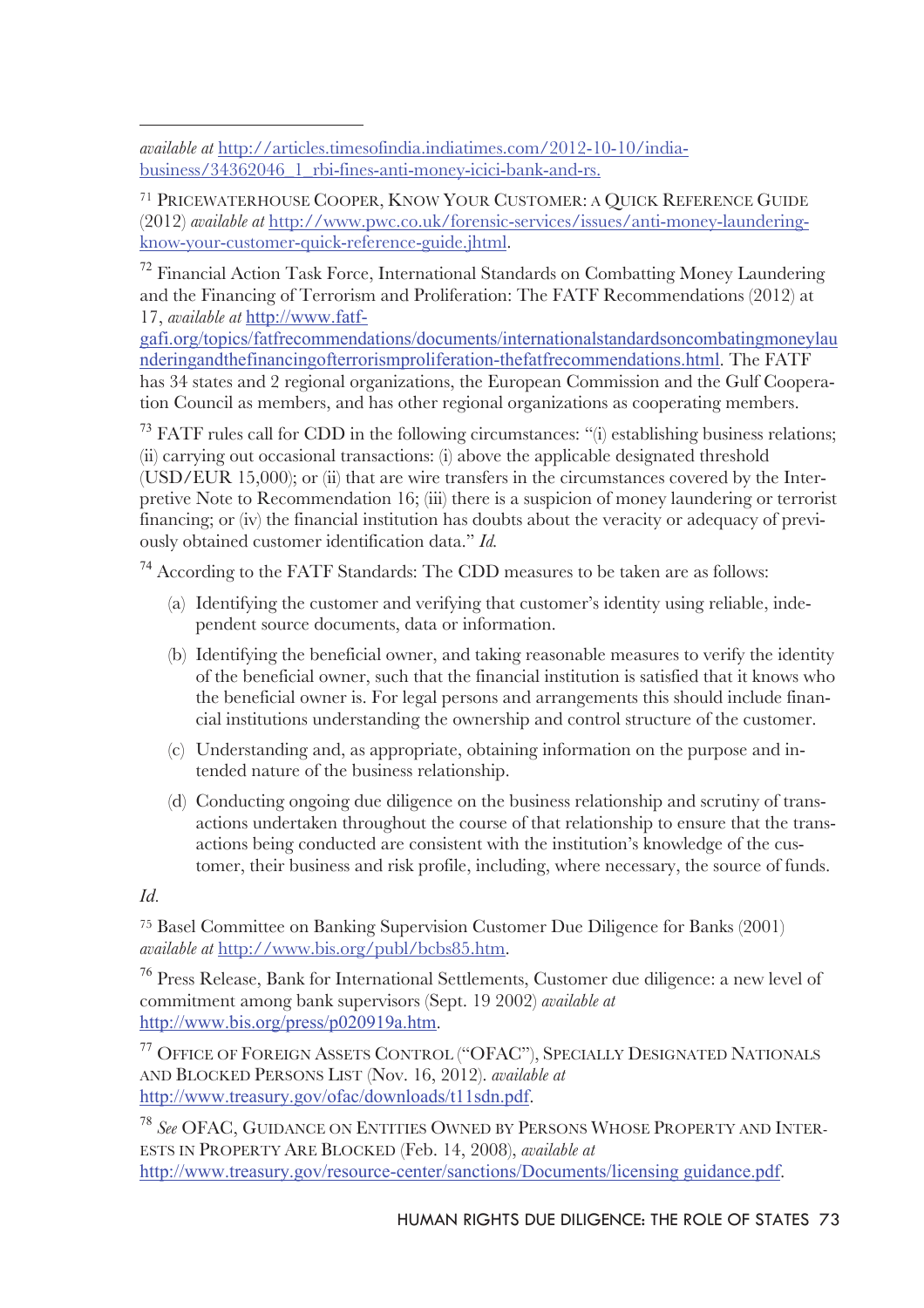$\overline{a}$ 

<sup>81</sup> *See* U.S. Dept. of the Treasury Resource Center, When should I call the OFACHotline?, *available at* http://www.treasury.gov/resource-center/faqs/Sanctions/Pages/directions.aspx.

<sup>82</sup> OFAC Economic Sanctions Enforcement Guidelines, 31 C.F.R. § 501, App. A. (2012), *available at* http://www.ecfr.gov/cgi-bin/textidx?c=ecfr&tpl=/ecfrbrowse/Title31/31cfr501\_main\_02.tpl.

<sup>83</sup> The consultations also revealed, however, that governments need to commit proper resources and implement regulatory requirements properly, in order for due diligence requests to be effective and useful. Legal experts cautioned that environmental impact assessments and other types of paper compliance reports are often not properly reviewed by government entities, and some states lack the institutional staff and resources to properly assess the nature of company submissions.

<sup>84</sup> *Guiding Principles*, *supra* note 4, ¶ 17 ("Human rights due diligence should be initiated as early as possible in the development of a new activity or relationship . . .").

<sup>85</sup> Some examples of approval processes which require due diligence in domestic projects:

- Canada: The Environmental Assessment Act 2012
- Democratic Republic of the Congo: The Mining Code
- Ghana: The Mining Act
- India: The Environmental Protection Act
- India: The (Proposed) Land Acquisition Practices
- India: The 73<sup>rd</sup> Constitutional Amendment Act 1992
- Japan: Environmental Impact Assessment
- Nigeria: The Environmental Impact Statement and the Oil in Water Acts
- United States: The National Environmental Policy Act.

Doubtless there are many more potential examples to be examined. One source estimates that over 130 countries have adopted an environmental assessment regime of one sort or another. Kersten, *supra* note 66.

<sup>86</sup> Examples of due diligence requirements in overseas development include:

- The International Finance Corporation: The Multilateral Investment Guarantee Agency
- Canada: Export Development Canada
- China: Regulations and Guidelines on Safety Management of Overseas Enterprises and Personnel
- United States: The Export-Import Bank
- United States: Overseas Private Investment Corporation

<sup>79</sup> See U.S. Dep't. of the Treasury Resource Center, Frequently Asked Questions and Answers, available at *http://www.treasury.gov/resourcecenter/faqs/Sanctions/Pages/answer.aspx#116***.** 

 $80$  Id.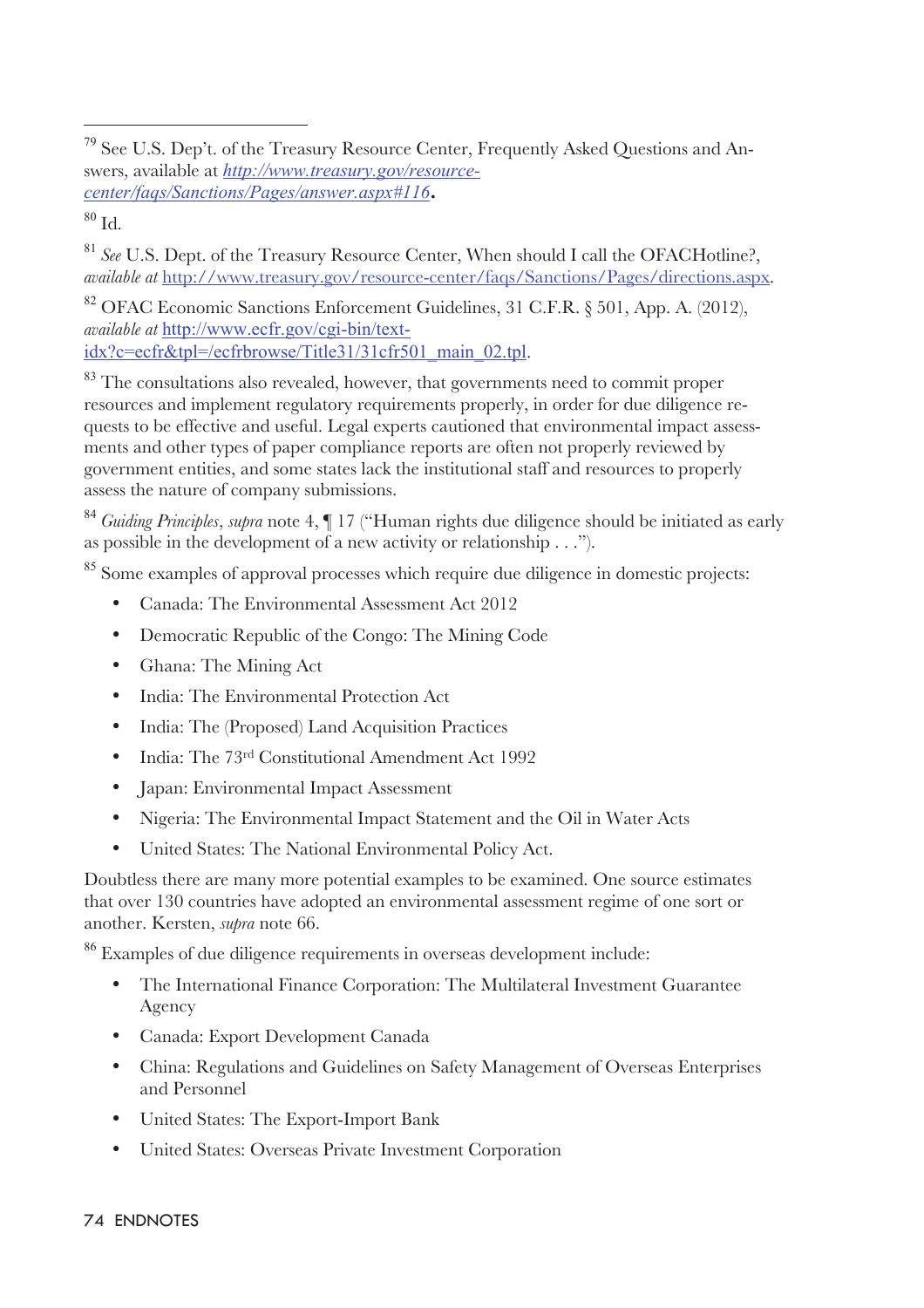*See also* Equator Principles (2006) *available at* http://www.equator-principles.com (Where a private financial institution that is a member of the Equator Principles is involved in the financing of an overseas project, it, too, is required to implement the IFC Performance Standards before committing to the financing. This is private voluntary association of financial institutions in the developed world.).

<sup>87</sup> The Environment Protection Act, No. 29 of 1986, INDIA CODE (1986), vol. 20, *available at* http://envfor.nic.in/legis/env/env1.html.

<sup>88</sup> Environment Impact Notification, 2006, Gazette of India, Part 2, Section III(ii) (Sept. 14, 2006).

<sup>89</sup> *See* Envtl. Prot. Agency, State of Ghana's Environment (undated), *available at*  http://www.inece.org/indicators/proceedings/04h\_ghana.pdf.

<sup>90</sup> Id.

 $\overline{a}$ 

<sup>91</sup> Convention on Access to Information, Public Participation in Decision-making and Access to Justice in Environmental Matters (Aarhus Convention), June 25, 1998, 2161 U.N.T.S. 447.

<sup>92</sup> *Id.*, art. 5, ¶ 6

<sup>93</sup> Regulation 1367/2006, 2006 O.J. (L 264) 13, *available at* http://eurlex.europa.eu/LexUriServ.do?uri=OJ:L:2006:264:0013:0013:EN:PDF.

<sup>94</sup> Council Directive 2001/42/EC, 2001 *O.J. (L 197) 30, available at* http://eurlex.europa.eu/LexUriServ.do?uri=OJ:L:2001:197:0030:0030:EN:PDF*.*

<sup>95</sup> *See, e.g.*, Canadian Environmental Assessment Act, 2012, S.C. 2012, c. 19, *available at* http://laws-lois.justice.gc.ca/eng/acts/C-15.21/index.html.

<sup>96</sup> The Examples deal with all of these issues. *See generally* International Financial Corporation, *Performance Standards on Environmental and Social Sustainability* (Jan. 1, 2012), *available at*  http://www1.ifc.org/wps/wcm/connect/115482804a0255db96fbffd1a5d13d27/PS English 2012 Full-Document.pdf?MOD=AJPERES; California Environmental Quality Act, Pub. Res. § 21000 (West 2012), *available at* http://www.leginfo.ca.gov/cgibin/waisgate?WAISdocID=32380920108+0+0+0&WAISaction=retrieve; Nat'l Envtl. Policy Act of 1969, 42 U.S.C. §4321 (2012), *available at* http://www.gpo.gov/fdsys/pkg/USCODE-2011-title42/pdf/USCODE-2011-title42-chap55.pdf; EPA Audit Policy, *supra*note 20.

<sup>97</sup> For example, the International Financial Corporation ("IFC") policies require it to embed all performance agreements, including mitigation measures, operating parameters, etc. into project approval documents, and the IFC itself monitors compliance with such agreements throughout the life of the project. *Id.*

<sup>98</sup> Follow-up procedures should include, at a minimum: (1) loan documents that make noncompliance with mitigation measures events of default; (2) permit provisions for regular monitoring and reporting; (3) an open process for receiving and dealing with grievances from affected communities; and (4) adequate staffing and resources at the agency to review and investigate and follow up on instances of noncompliance. *Id.*

<sup>99</sup> The term is used in the IFC Guidelines, which have extensive provisions dealing with the need to obtain acceptance of the project by such communities.

<sup>100</sup> *See* OVERSEAS PRIVATE INV. CORP ("OPIC"), ENVIRONMENTAL AND SOCIAL POLICY STATEMENT*,* ¶ 5.7. ("5.7 For those projects with the potential for significant adverse impacts on Project Affected People, OPIC will confirm prior to project approval that: (1) the Appli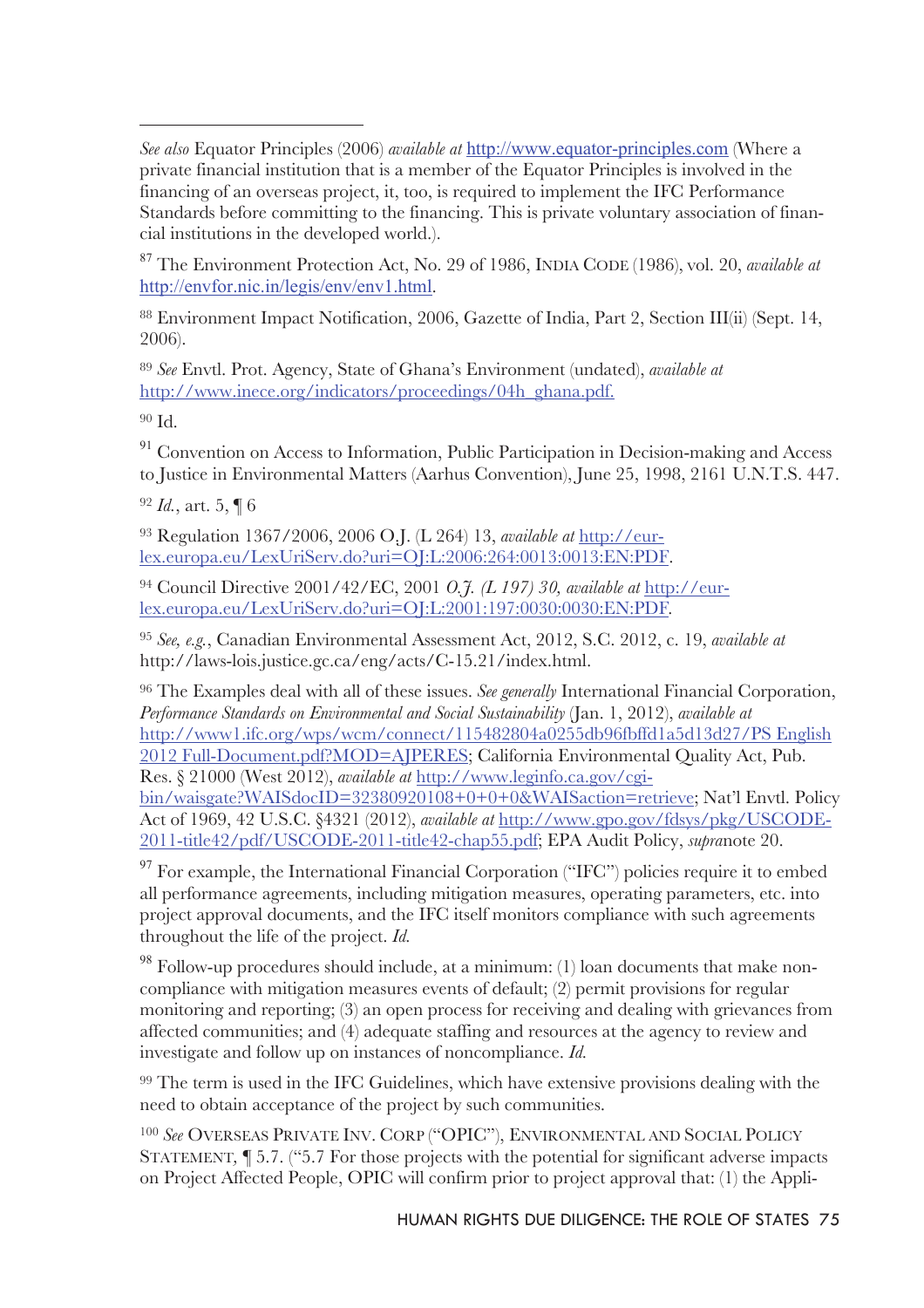cant has engaged the affected groups and communities as required under Performance Standard 1 and (2) there is Broad Community Support (See Glossary) for the Project.") (emphasis in the original).

<sup>101</sup> Ley del derecho a la consulta previa a los pueblos indígenas u originarios, reconocido en el convenio 169 de la Organización Internacional del Trabajo, [Law of the right to prior consultation with indigenous or native peoples, recognized in the Convention 169 of the International Labour Organization], El Peruano 449529 art. 4, 7 de Septiembre de 2011 (Peru), *available at* www.congreso.gob.pe/ntley/Imagenes/Leyes/29785.pdf.

<sup>102</sup> *Id.*

 $\overline{a}$ 

<sup>103</sup> *Id*., art. 2

<sup>104</sup> Nat'l Envtl. Policy Act of 1969 ("NEPA"), 42 U.S.C. §4321 (2012), *available at*  http://www.gpo.gov/fdsys/pkg/USCODE-2011-title42/pdf/USCODE-2011-title42 chap55.pdf.

<sup>105</sup> *Id.*; California Environmental Quality Act, PUB. RES. § 21000 (West 2012).

<sup>106</sup> The titles of the eight Performance Standards are illustrative of the subjects that the IFC takes into account in its due diligence regime:

2. Together, the eight Performance Standards establish standards that the client is to meet throughout the life of an investment by IFC:

Performance Standard 1: Assessment and Management of Environmental and Social Risks and Impacts Performance Standard 2: Labor and Working Conditions Performance Standard 3: Resource Efficiency and Pollution Prevention Performance Standard 4: Community Health, Safety, and Security Performance Standard 5: Land Acquisition and Involuntary Resettlement Performance Standard 6: Biodiversity Conservation and Sustainable Management of Living Natural Resources Performance Standard 7: Indigenous Peoples Performance Standard 8: Cultural Heritage

IFC, Performance Standards on Environmental and Social Sustainability, supra note 101. <sup>107</sup> *Id.*

<sup>108</sup> IFC, *Environmental and Social Review Procedures Manual* (Versions: 1 (Mar. 17, 2010), 4 (Aug. 14, 2009), 5 (Sept. 15, 2010) and 6 (June 3, 1011)), *available at* http://www1.ifc.org/wps/wcm/connect/190d25804886582fb47ef66a6515bb18/ESRP Manual.pdf?MOD=AJPERES.

<sup>109</sup> IFC, Guidance Notes: Performance Standards on Environmental and Social Sustainability, Guidance Note 44 to Performance Standard 1 (2012):

Business and Human Rights

GN44. The key human rights concepts can be found in the International Bill of Rights, consisting of the Universal Declaration of Human Rights (UDHR), the International Covenant on Civil and Political Rights (ICCPR), and the International Covenant on Economic, Social and Cultural Rights (ICESCR).GN5 While states have the primary duty to implement the obligations contained in these instruments, private sector companies have a respon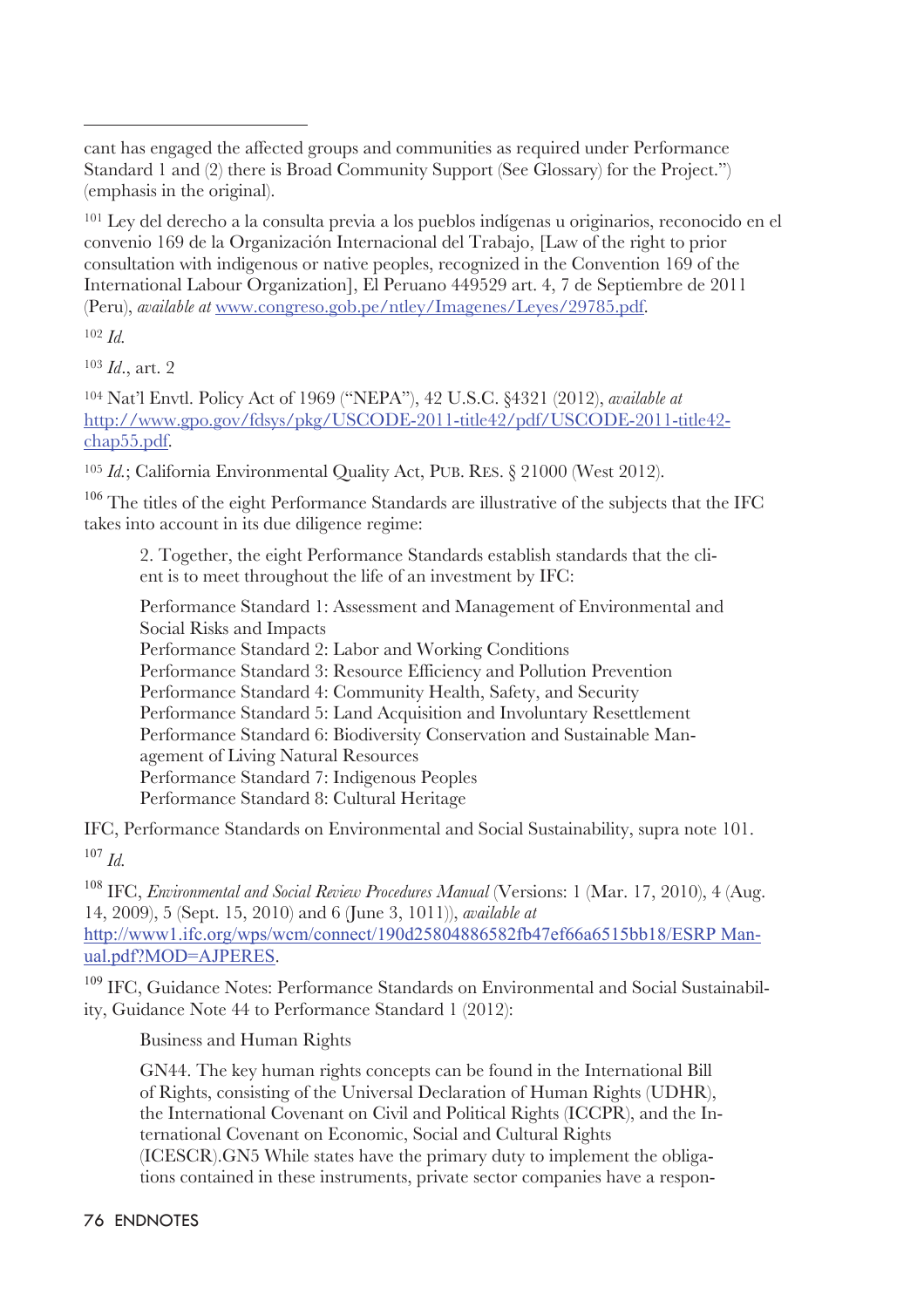sibility to respect these human rights in their operations. Several important business and human rights analyses recently examined the relevance of rights in the International Bill of Rights to projects, and concluded that, while the possibility that businesses can impact all human rights expressed in the International Bill of Rights cannot be ruled out, there are certain rights that are of particular relevance to the conduct of business.

<sup>110</sup> See IFC, Environmental and Social Review Procedures Manual, supra note 109.

 $\overline{a}$ 

<sup>111</sup> Multilateral Investment Guarantee Agency, Policy on Environmental and Social Sustainability (Oct. 1, 2007), *available at* http://www.miga.org/documents/environ social review 021507.pdf.

<sup>112</sup> Export Development Canada, Environmental and Social Review Directive (2010), available at https://www.edc.ca/EN/About-Us/Corporate-Social-

Responsibility/Environment/Documents/environment-social-review-directive.pdf; Export Development Canada, Environmental and Social Risk Management Policy (2010), available at online: EDC http://www.edc.ca/EN/About-Us/Corporate-Social-

Responsibility/Environment/Documents/enviro-policy.pdf; OPIC, Environmental and Social Policy Statement (U.S.), supra note 107 (Under this policy, applicants are required to submit an application that demonstrates their ability to comply with the Performance Standards throughout the life of the project.).

<sup>113</sup> Communication of the Commission on Corporate Social Responsibility: A business contribution to Sustainable Development, at 23, COM (2002) 347 final (March 7, 2002).

<sup>114</sup> Directive 2004/18/EC of 31 March 2004 on the Coordination of Procedures for the Award of Public Works Contracts, Public Supply Contracts and Public Service Contracts, 2004 O.J. (L 134) 114 (amended 2005).

<sup>115</sup> *Id*., art. 46, Directive 2004/17/EC of the European Parliament and of the Council Coordinating the Procurement Procedures of Entities Operating in the Water, Energy, Transport and Postal Services Sectors of 31 March 2004, art. 55, 2004 O.J. (L 134) 1.

<sup>116</sup> Council Directive 2000/78/EC of 27 November 2000 establishing a general framework for equal treatment in employment and occupation, 2000 O.J. (L 303) 16; Council Directive 76/207/EEC of 9 February 1976 on the Implementation of the Principle of Equal Treatment for Men and Women as Regards Access to Employment, Vocational Training and Promotion, and Working Conditions, 1976 O.J. (L 39) 40 (*as amended by* Directive 2002/73/EC of the European Parliament and of the Council, 2002 O.J. (L 269) 15) (*superseded by* Directive 2006/54/EC on the Implementation of the Principle of Equal Opportunities and Equal Treatment of Men and Women in Matters of Employment and Occupation, 2006 O.J. (L 204) 23).

<sup>117</sup> Directive 2004/18/EC, *supra* note 114, art. 46; Directive 2004/17/EC, *supra* note 114, art 55.

<sup>118</sup> Kankyō buppin'nado no chōtatsu no suishin-tō ni kansuru hōritsu Kuni-tō ni yoru [Gurīn kōnyū][Green Procurement], Law No. 100 of 2000, art. 3, 12, and 13 (Japan), *available at*  http://www.env.go.jp/en/laws/policy/green/index.html.

<sup>119</sup> Hwangyeong Chinhwajeog in Jepum-ui Gumae ui Gyeoglyeo e Ttala Haengdong

 [Act to Promote the Purchase of Environmentally-Friendly Products], Act no. 10030, Feb. 4, 2010 (S. Kor.).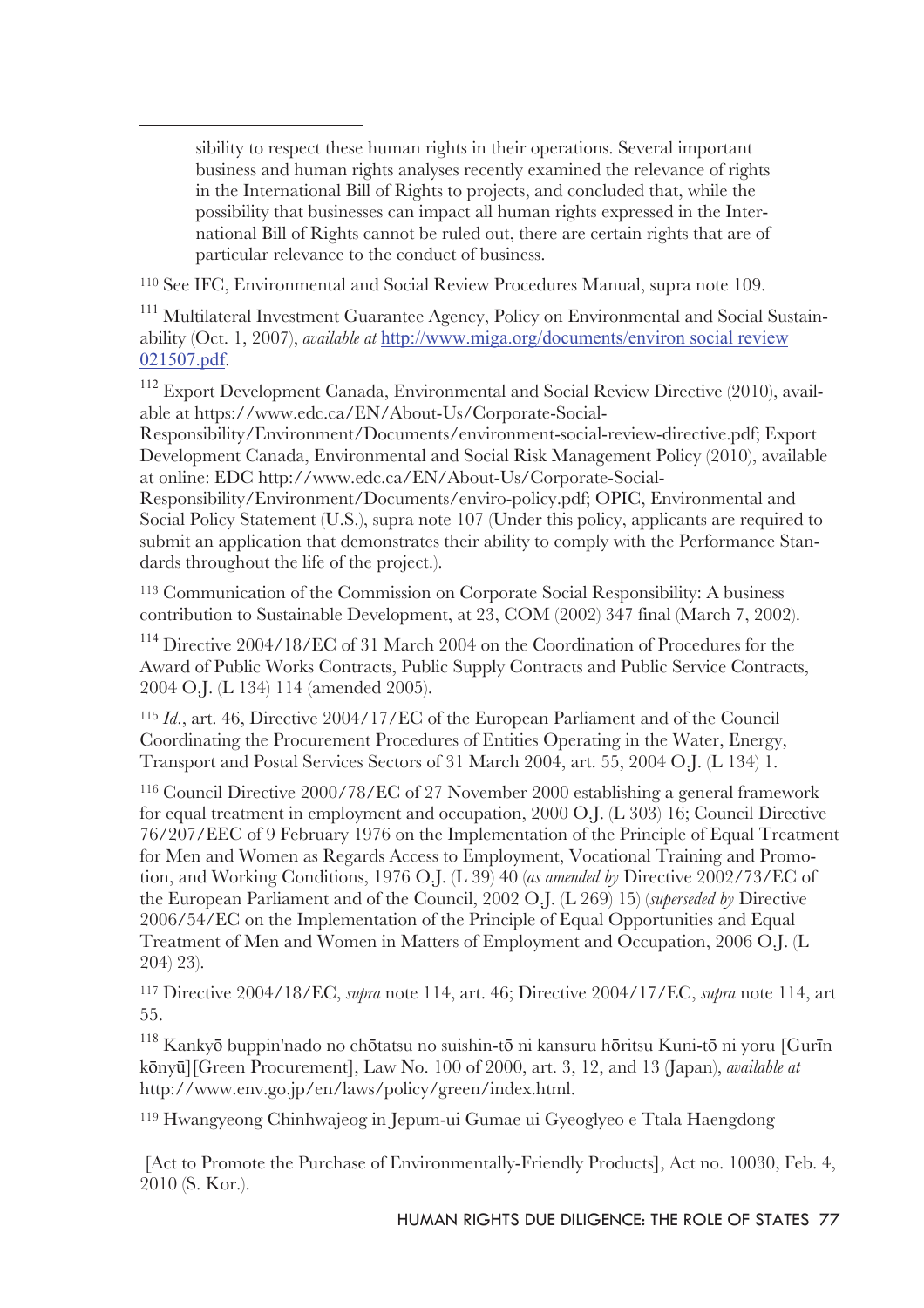<sup>120</sup> Zhèngfǔ cǎigòu fǎ [Government Procurement Act] 1999 (Taiwan).

<sup>121</sup> Pursuant to 48 C.F.R. § 22.1503 (2012) ("Absent any actual knowledge that the certification is false, the contracting officer must rely on the offerors' certifications in making award decisions.").

<sup>122</sup> Strengthening Protections Against Trafficking in Persons in Federal Contracts, Exec. Order No. 13627, 77 Fed. Reg. 60029 (Sept. 25, 2012), *available at*  http://www.whitehouse.gov/the-press-office/2012/09/25/executive-order-strengtheningprotections-against-trafficking-persons-fe.

 $123$  Id.,  $\frac{2}{a}(1)(A)$ .

 $\overline{a}$ 

<sup>124</sup>*Id*. The Executive Order prohibits all contractors, subcontractors, and their employees from:

- Using misleading or fraudulent recruitment practices during the recruitment of employees, such as failing to disclose basic information or making material misrepresentations regarding the key terms and conditions of employment, including wages and fringe benefits, the location of work, living conditions and housing (if employer provided or arranged), any significant costs to be charged to the employee, and, if applicable, the hazardous nature of the work;
- Charging employees recruitment fees;
- Destroying, concealing, confiscating, or otherwise denying access by an employee to the employee's identity documents, such as passports or drivers' licenses; and
- Failing to pay return transportation costs upon the end of employment, for an employee who is not a national of the country in which the work is taking place and who was brought into that country for the purpose of working on a U.S. Government contract or subcontract.

<sup>125</sup> *See generally* Davis-Bacon Act, 40 U.S.C.A. § 3141 (West 2012), 29 C.F.R. 5.5 (2012); Walsh-Healey Public Contract Act, 41 U.S.C.A. §§ 6501-6511 (West 2012), 48 C.F.R. 22.602 (2012); McNamara-O'Hara Service Contract Act, 41 U.S.C.A. §§ 6701-6707 (West 2012), 29 C.F.R. 4.110 (2012).

<sup>126</sup> Exec. Order No. 13627, *supra* note 113, § 2(a)(2)(B).

<sup>127</sup> 48 C.F.R. § 52.222-50 (2012).

<sup>128</sup> Exec. Order No. 13627, *supra* note 113, § 2(a)(3).

<sup>129</sup> *Id.*

<sup>130</sup> 40 U.S.C.A. § 3141 (West 2012).

<sup>131</sup> 40 U.S.C.A. § 3142 (West 2012).

<sup>132</sup> "Assisted" includes projects financed in whole or in part by loans, grants, or guarantees from the United States.  $29$  C.F.R.  $\S 5.2(0)$  (2012).

<sup>133</sup> Services are covered by a similar act, the Service Contract Labor Act, 41 U.S.C.A. § 6702 (West 2012).

<sup>134</sup> 40 U.S.C.A. § 3142.

135 Id.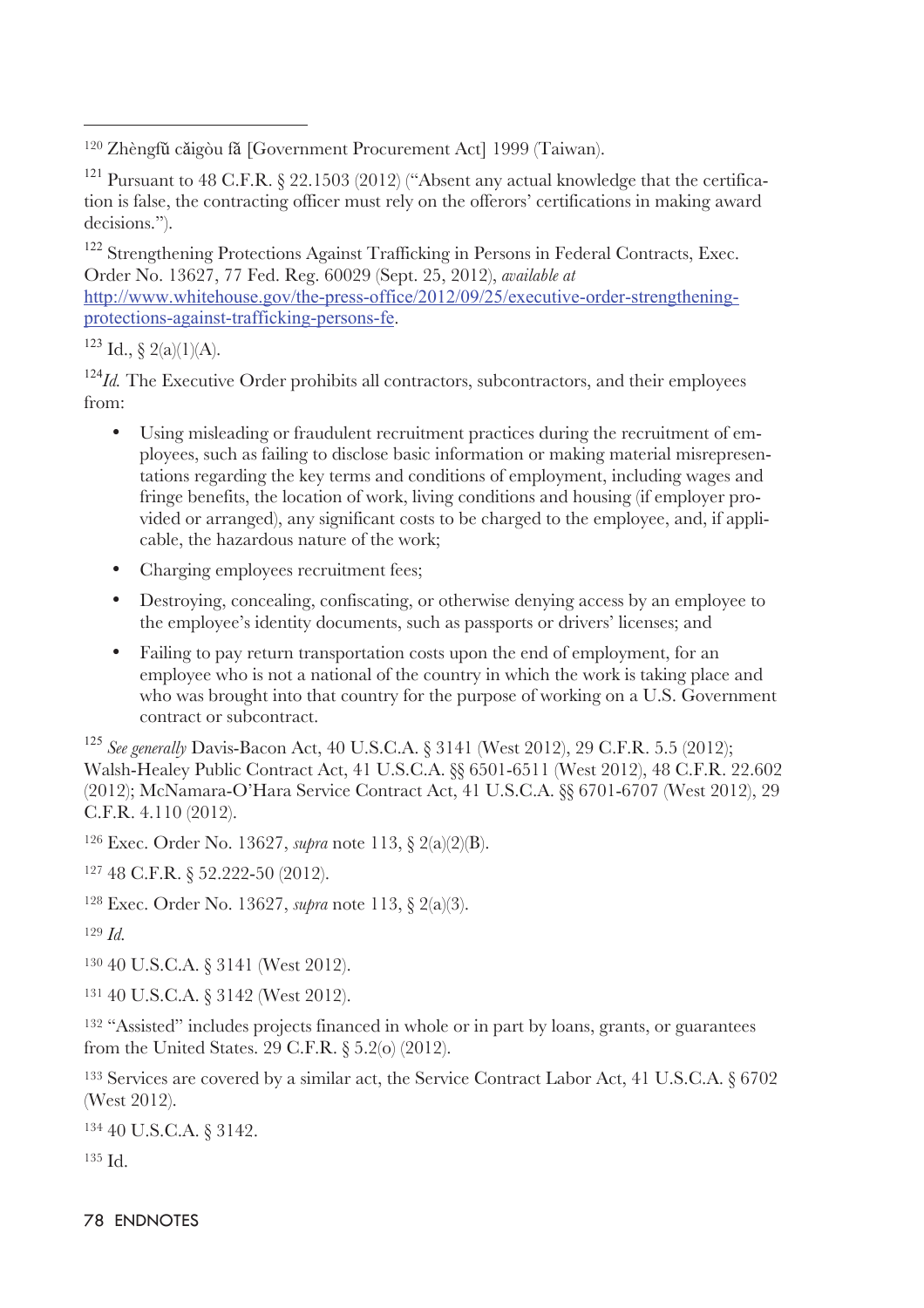<sup>136</sup> 29 C.F.R. § 5.5 (2012).

<sup>137</sup> 29 C.F.R. § 5.5(a)(6).

<sup>138</sup> *E.g.,* 29 C.F.R. § 5.5(a)(6) (2012); *Ball, Ball & Brosamer, Inc. v. Reich*, 24 F.3d 1447, 1453 n.2 (D.C. Cir. 1994) ("As the prime contractor, Ball was equally responsible for the repayment of unpaid wages to Red Rock's workers."); *Northern Colorado Constructors, Ltd., WAB* Case No. 86- 31 (Dec. 14, 1987) ("the Davis-Bacon Act itself creates a contractual obligation on the part of the prime contractor to pay the sums which its subcontractor owes to the subcontractor's employees"); *Nat'l Fire Ins. Co. of Hartford v. Fortune Const. Co.,* 320 F.3d 1260, 1276 (11th Cir. 2003) (Federal regulations applicable to contracts and subcontracts under the Davis-Bacon Act provide, "[t]he prime contractor shall be responsible for the compliance by any subcontractor or lower tier subcontractor. . .").

<sup>139</sup> 29 C.F.R. §§ 5.5-6.

<sup>140</sup> John Kramer, *Removing Barriers to Opportunity: A Constitutional Challenge to The Davis-Bacon Act*.The Institute for Justice, *available at* http://www.ij.org/davis-bacon-act-background-2.

<sup>141</sup> Lov Statens pensjonsfond [Government Pension Fund Act] No. 123, Dec. 21, 2005 (Nor.).

<sup>142</sup> *Id.*

 $\overline{a}$ 

<sup>143</sup> *Id.*

144 Org. for Econ. Cooperation and Dev. [OECD], Recommendation on Common Approaches for Officially Supported Export Credits and Environment and Social Due Diligence, TAD/ECG (Jun. 28, 2012) 5, available at

http://search.oecd.org/officialdocuments/displaydocumentpdf/?cote=tad/ecg%282012%29 5&doclanguage=en.

<sup>145</sup> *Id.*

<sup>146</sup> *Id.*

<sup>147</sup> OECD, *Council Recommendation on Common Approaches on Environment and Officially Supported Export Credits*, TAD/ECG (June 12, 2007).

<sup>148</sup> An illustrative list of Category A projects is appended to the Common Approaches, and includes, among others, thermoelectric power plants, large dams, nuclear fuel production facilities, asbestos extraction and processing, oil refineries, large logging and mining projects, projects in sensitive areas and projects involving the involuntary resettlement of a significant number of affected people. *Id.* 

<sup>149</sup> The Authors thank Matthias Sant'Ana for assistance in this section; The OECD published a review of member states' practice in 2010, which concludes that "whilst Members" environmental review systems continue to vary and some Members have little or no experience of dealing with projects with potential adverse environmental impacts, the majority of Members have systems in place for reviewing applications for official support that are broadly compliant with the requirements of the 2007 Recommendation. However, some differences in systems still exist, e.g. with regard to screening applications, reviewing projects for their potential environmental impacts, benchmarking against host and international standards, and making project and environmental impact information publicly available." OECD Working Party on Export Credits and Credit Guarantees, *Export Credits and the Environment: 2010 Review of Members' Responses to the Survey on the Environment and Officially Supported Export Credits,* at 2, TAD/ECG (Dec. 10, 2010) 10.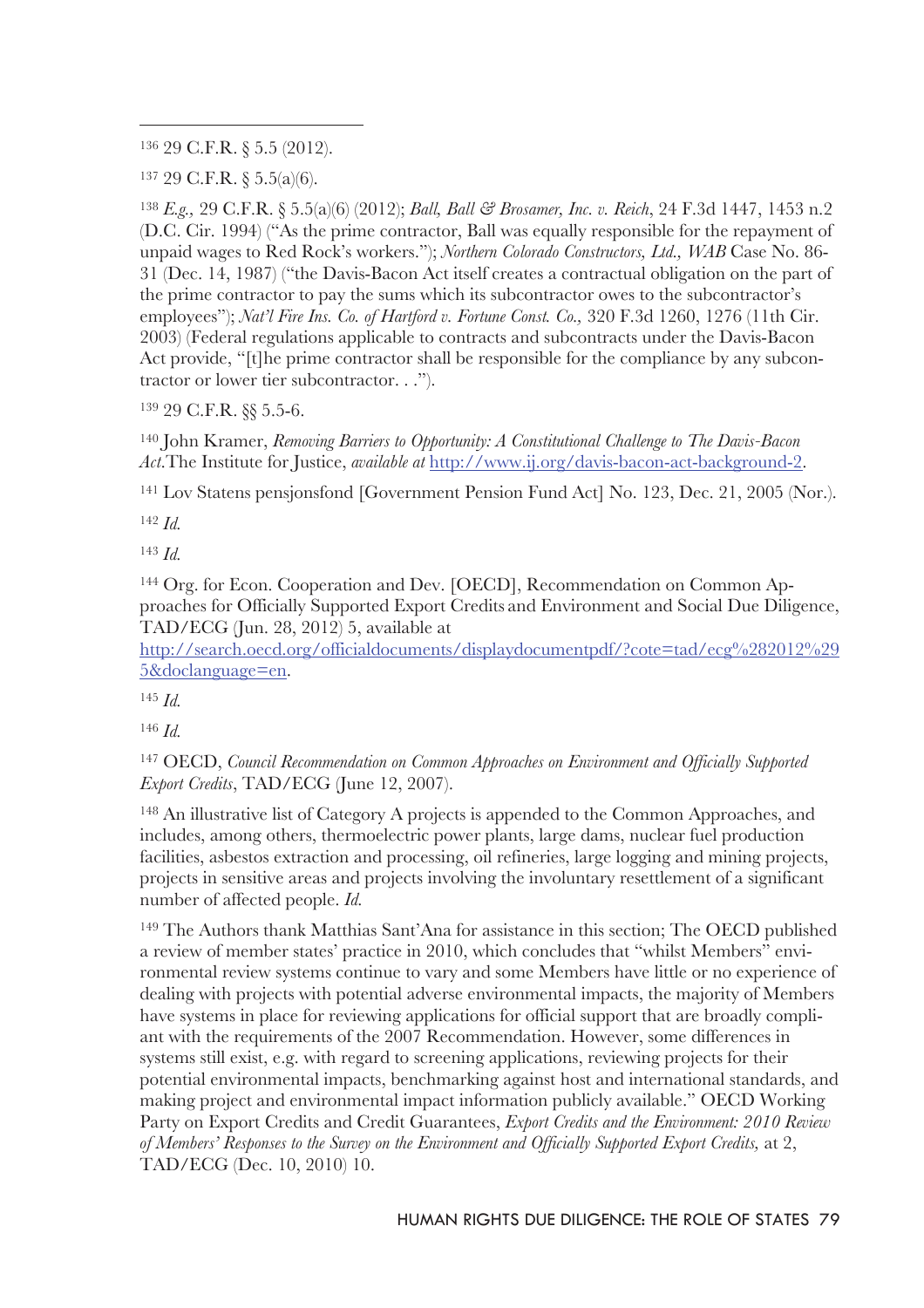<sup>150</sup> OECD Working Party on Export Credits and Credit Guarantees, *Council Recommendation on Bribery and Officially Supported Export Credits,* TD/ECG (Dec. 18, 2006) 24.

<sup>151</sup> Bonnie Penfold, Labour and Employment Issues in Foreign Direct Investment: Public Support Conditionalities, International Labour Office [ILO] Working Paper, No. 95.

<sup>152</sup> MARKUS KNIGGE ET AL., THE USE OF ENVIRONMENTAL AND SOCIAL CRITERIA IN EXPORT CREDIT AGENCIES' PRACTICES (2003) *available at* http://www.ecologic.de/download/projekte/1800-1849/1809/1809wcd\_ecas\_en.pdf.

<sup>153</sup> Toelichting op het OS-bedrijfsleveninstrumentarium [Clarification on Trade & Industry Tools], May 1, 2012 (Neth.), *available at* 

http://www.rijksoverheid.nl/bestanden/documenten-en-

publicaties/kamerstukken/2012/05/01/kamerbrief-over-bedrijfsleveninstrumentenontwikkelingssamenwerking/kamerbrief-over-bedrijfsleveninstrumentenontwikkelingssamenwerking.pdf.

<sup>154</sup> This information was provided by L. van der Burg, Dutch Ministry of Foreign Affairs, Department of Sustainable Economic Development.

<sup>155</sup> Tax Relief and Health Care Act of 2006, Pub. L. No. 109-432 § 5 (amended 2008).

<sup>156</sup> 19 U.S.C.A. § 2701 (West 2000).

<sup>157</sup> 19 U.S.C.A. § 2703a(a)(3) (West 2008).

<sup>158</sup> Bilateral Textile Agreement, U.S.-Cambodia, 1999.

<sup>159</sup> Better Factories Cambodia, http://www.betterfactories.org/.

<sup>160</sup> Council Directive 84/450/EEC of 10 September 1984 Concerning Misleading and Comparative advertising, art. 2, 1984 O.J. (L 250) 17 (amended 1998).

<sup>161</sup> *Id.,* art. 3.

 $\overline{a}$ 

<sup>162</sup> *Id.,* art. 4 §1.

<sup>163</sup> *Id.,* art. 6.

<sup>164</sup> Directive 2005/29/EC of the European Parliament and of the Council of 11 May 2005 Concerning Unfair Business-to-Consumer Commercial Practices in the Internal Market and amending Council Directive 84/450/EEC, Directives 97/7/EC, 98/27/EC and 2002/65/EC of the European Parliament and of the Council and Regulation (EC) No 2006/2004 of the European Parliament and of the Council ("Unfair Commercial Practices Directive"), 2005 O.J. (L 149) 22.

<sup>165</sup> *Id.*, art. 2(f) ("Codes of conduct" are defined as "an agreement or set of rules not imposed by law, regulation or administrative provision of a Member State which defines the behavior of traders who undertake to be bound by the code in relation to one or more particular commercial practices or business sectors.").

<sup>166</sup> *Id.,* art. 6(1)(b).

<sup>167</sup> Council Directive 84/450/EEC, art. 4, 1984 O.J. (L 250).

<sup>168</sup> *Id.*, at. art. 2(g) (The "code owner" is "any entity, including a trader or group of traders, which is responsible for the formulation and revision of a code of conduct and/or for monitoring compliance with the code by those who have undertaken to be bound by it.").

<sup>169</sup> *Id.* art. 10.

80 ENDNOTES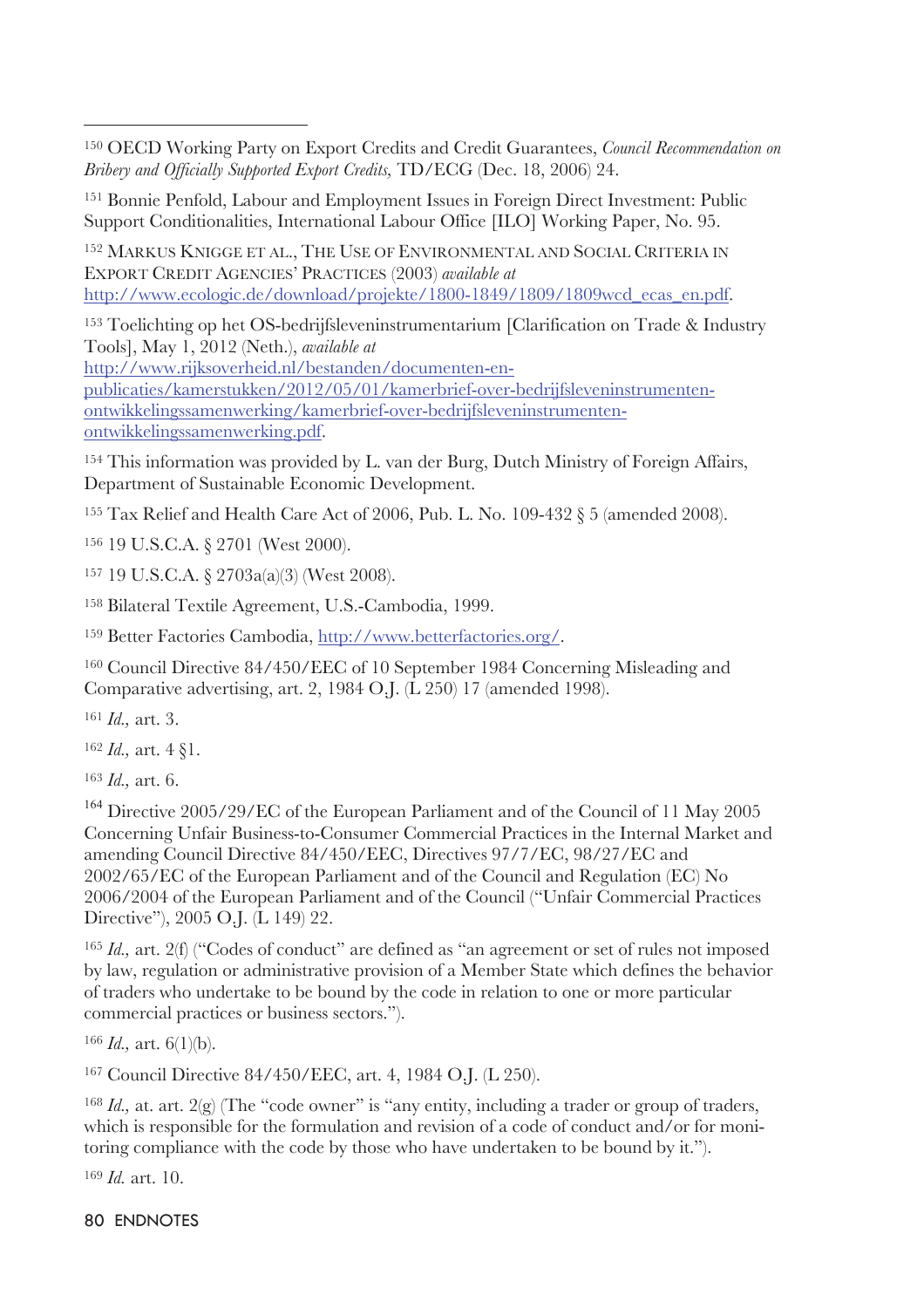<sup>172</sup> Only consumer agencies have standing under the UWG. The VZ HH was supported by the European Center for Constitutional and Human Rights and the German Clean Clothes Campaign. http://www.ecchr.de/index.php/lidl-case.html.

<sup>173</sup> Consumer Protection from Unfair Trading Regulations 2008, S.I. 2008/1277 (U.K.), *available at* http://www.legislation.gov.uk/uksi/2008/1277/pdfs/uksi\_20081277\_en.pdf.

 $^{174}$  *Id.*, § 17.

 $\overline{a}$ 

<sup>175</sup> OFFICE OF FAIR TRADING, THE CONSUMER PROTECTION FROM UNFAIR TRADING REGULATIONS, 2008, *available at* http://www.oft.gov.uk/shared\_oft/business\_leaflets/cpregs/oft979.pdf.

<sup>176</sup> 15 U.S.C.A. § 45 (West 2012).

<sup>177</sup> *Kasky v. Nike, Inc*., 45 P.3d 243 (Cal. 2002).

<sup>178</sup> *Nike, Inc. v. Kasky*, 539 U.S. 654; 123 S. Ct. 2554 (2003).

<sup>179</sup> *See*, respectively, Regulation (EC) No. 66/2010 of the European Parliament and of the Council of 25 November 2009 on the EU Eco-label, 2010 O.J. (L 27) 1; Regulation (EC) No. 1221/2009 of the European Parliament and of the Council of 25 November 2009 on the Voluntary Participation by Organizations in a Community Eco-management and Audit Scheme (EMAS), 2009 O.J. (L 342) 1. *See also* Commission Decision 2011/832/EU of 7 December 2011 Concerning a Guide on EU Corporate Registration, Third Country and Global Registration Under Regulation (EC) No 1221/2009 of the European Parliament and of the Council on the Voluntary Participation by Organizations in a EMAS, 2011 O.J. (L 330) 25.

<sup>180</sup> Regulation (EC) No. 1221/2009, Preamble, 8th Recital.

<sup>181</sup> *See*, originally, the Council Regulation (EEC) No 1836/93 of 29 June 1993 Allowing Voluntary Participation by Companies in the Industrial Sector in a Community EMAS, 1993 O.J. (L 168) 1.

<sup>182</sup> Regulation (EC) No 761/2001 of the European Parliament and of the Council of 19 March 2001 Allowing Voluntary Participation by Organizations in a Community EMAS ("EMAS I" Regulation), 2001 O.J. (L 114) 1; Corrigendum to Regulation (EC) No 761/2001 of the European Parliament and of the Council of 19 March 2001 Allowing Voluntary Participation by Organisation in a Community ("EMAS II" Regulation), 2002 O.J. (L 327) 10; Regulation (EC) No 1221/2009 of the European Parliament and of the Council on the Voluntary Participation by Organisations in a Community EMAS ("EMAS III" Regulation), 2009 O.J. (L 342) 1 (repealing Regulation (EC) No 761/2001 and Commission Decisions 2001/681/EC and 2006/193/EC of 25 November 2009).

<sup>183</sup> *See* Regulation (EC) No. 1221/2009, art. 4.

184 Regulation (EC) No. 1221/2009, art. 15.

<sup>170</sup> *See* Gesetz gegen den Unlauteren Wettbewerb [UWG] [The Act Against Unfair Competition], March 3, 2010, BUNDESGESETZBLATT, Teil I [BGBL. I] at 254 §5(a) (Ger.), *available at*  http://www.gesetze-im-internet.de/uwg\_2004/index.html.

<sup>&</sup>lt;sup>171</sup> The case involved German discounter Lidl and its advertising of participation in the Business Social Compliance Initiative (BSCI); http://www.ecchr.de/lidl-case/articles/lidlretracts-advertisements.html.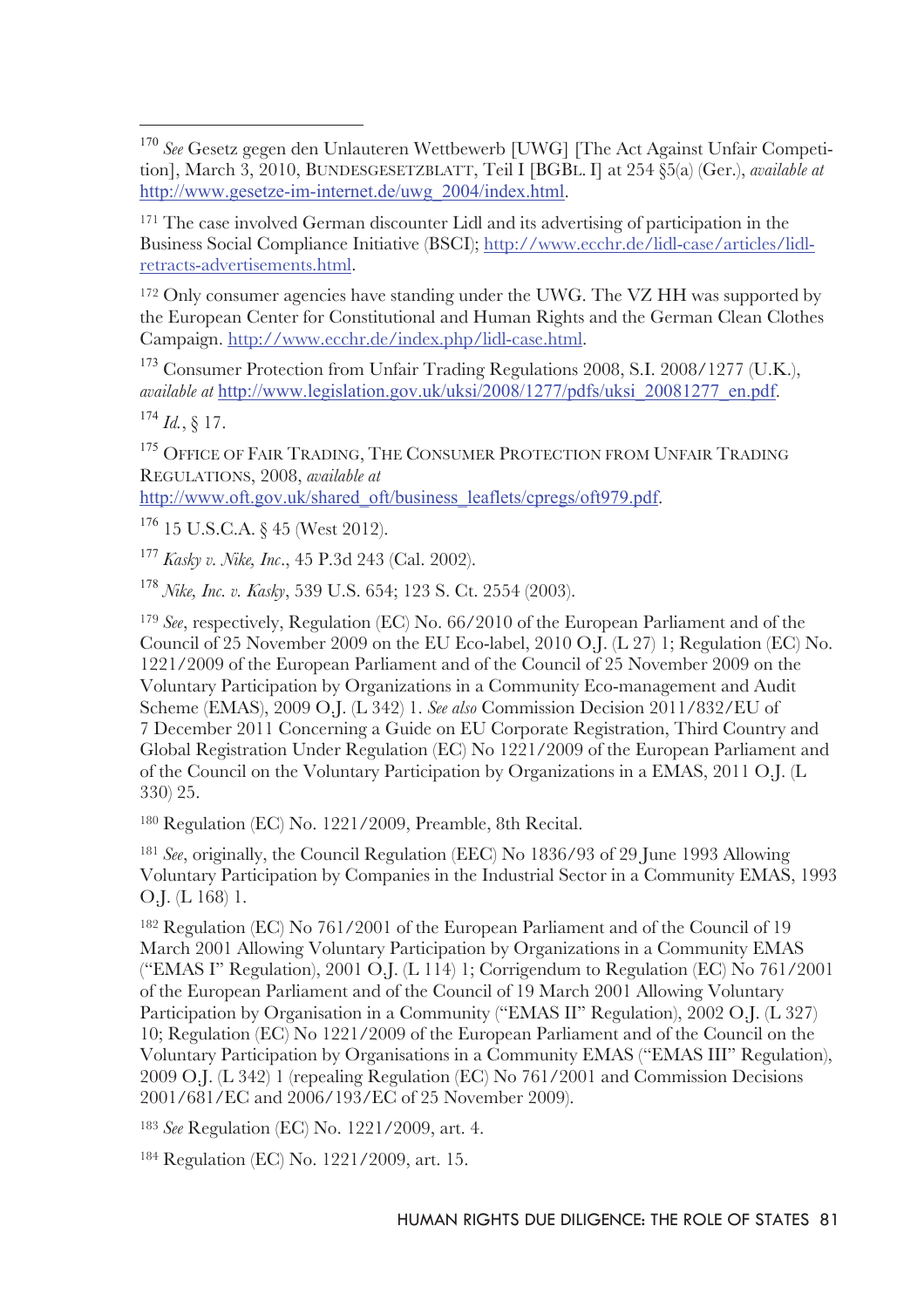<sup>185</sup> Regulation (EC) No. 1221/2009, art. 12(1)(a). In addition, registration into the EMAS scheme shall only be granted if "there are no relevant complaints from interested parties or complaints have been positively solved." *Id.,* art. 13(2)(d)).

<sup>186</sup> *See* Regulation (EC) No. 1221/2009, art. 20 & 28.

<sup>187</sup> Loi visant a promouvoir la production socialement responsible [An Act to Promote Socially Responsible Production] of Feb. 27, 2002, MONITEUR BELGE [M.B.] [Official Gazette of Belgium], Mar. 26, 2002 (further implemented by a Royal Decree (Arrêté royal) of 4 April 2003, *Moniteur belge*, 28.8.2003).

<sup>188</sup> This committee for socially responsible production comprises 8 members appointed by the relevant ministerial departments, 2 representatives of employers, 2 representatives of workers' unions, 2 representatives of consumer organizations, and 2 representatives of development NGOs. *Id.* 

<sup>189</sup> This auditing has two components, one 'documentary' component (research based on all available sources of information about the production process of the particular good or service) and one 'visit' component (based on site visits including interviews with employees or suppliers, for instance). *See* Arrêté ministériel du 7 avril 2003 approuvant le règlement d'ordre intérieur du Comité pour une production socialement responsable [Ministerial Decree of 7 April 2003 approving the rules of procedure of the Committee for socially responsible production]*,* MONITEUR BELGE [M.B.] [Official Gazette of Belgium], Aug. 28, 2003.

<sup>190</sup> CODE DE COMMERCE [C. COM.] art. L225-102-1 (Fr.), *available at* http://www.legifrance.gouv.fr/affichCodeArticle.do?idArticle=LEGIARTI000022496405&ci dTexte=LEGITEXT000005634379.

<sup>191</sup> Law No. 2594, Dec. 6, 2007, B.O.C.B.A. 2859 (Arg.), *available at*  http://www.buenosaires.gov.ar/areas/leg\_tecnica/sin/normapop09.php?id=113295&qu=c  $\overline{x}$ ft=0&cp=&rl=1&rf=&im=&ui=0&printi=&pelikan=1&sezion=1094340&primera=0&mot \_toda=&mot\_frase=&mot\_alguna=.

<sup>192</sup> *Id.,* art. 13.

 $\overline{a}$ 

<sup>193</sup> *Id.,* art. 3.

<sup>194</sup> An unofficial translation of the reporting provision of the amended Financial Statement Act (section 99a) and the explanatory comments is provided at the Danish Government's CSR website at http://www.csrgov.dk/graphics/Samfundsansvar.dk/Dokumenter/Proposal Report On Social Resp.pdf.

<sup>195</sup> Canada Business Corporations Act, R.S.C. 1985, c. C-44,  $\S$  155(1). Unlike any other major federation, Canada does not have a central securities regulatory authority. Provincial and territorial securities commissions work together through the Canadian Securities Administrators.

<sup>196</sup> CAN. SEC. ADM'R, NATIONAL INSTRUMENT 52-107 ACCEPTABLE ACCOUNTING PRINCI-PLES AND AUDITING STANDARDS, B.C. Reg. 382/2010, *available at* http://www.ocs.gov.on.ca.

<sup>197</sup> Financial statements are to be prepared in accordance with "Generally Accepted Accounting Principles" (GAAP) in accordance with the handbook of the CICA. Canadian Institute of Chartered Accountants, Accounting Handbook, *available at* http://www.cica.ca/publications/cica-handbook/index.aspx.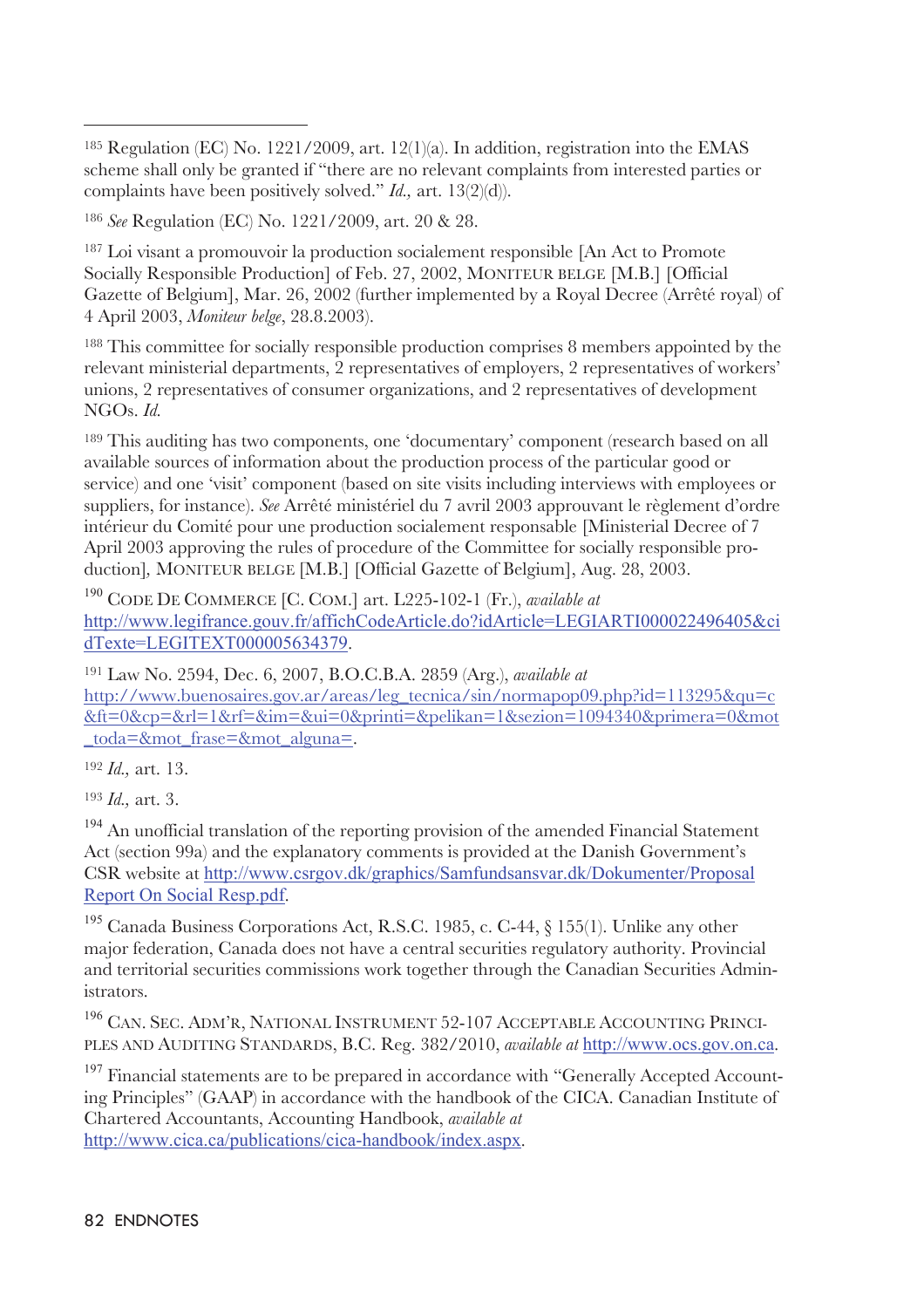<sup>199</sup> CAN. SEC. ADM'R, NATIONAL INSTRUMENT 43-101 STANDARDS OF DISCLOSURE FOR MINERAL PROJECTS, § 19(g), *available at* http://www.osc.gov.on.ca.

<sup>200</sup> Form 51-102F2, especially, §§ 5.1(1)(k), 5.1(4) and 5.2.

<sup>201</sup> Sustainable Economy Law (B.O.E. 2011, 2) (Spain). Suggested for further information: Inst. For Responsible Inv., Current Corporate Social Responsibility Disclosure Efforts by National Governments and Stock Exchanges (2012).

<sup>202</sup> Prime Minister Yab Dato' Seri Abdullah Bin Haji Ahmad Badawi, 2007 Budget Speech (Sept. 1, 2006) (Malay.).

<sup>203</sup> InSight at Pacific Community Ventures & The Initiative for Responsible Investment at Harvard University Case Study 15: Corporate Responsibility Disclosure: Impact Investing: A Framework for Policy Design and Analysis" Jan. 2011).

<sup>204</sup> Financial Services Reform Act 2001 (Cth) (Austl.), *available at*  http://www.comlaw.gov.au/Details/C2004A00891.

 $205$  A company that is covered by the California Supply Chain Transparency Act must disclose whether it:

- (1) Engages in verification of product supply chains to evaluate and address risks of human trafficking and slavery. The disclosure shall specify if a third party did not conduct the verification.
- (2) Conducts audits of suppliers to evaluate supplier compliance with company standards for trafficking and slavery in supply chains. The disclosure shall specify if the verification was not an independent, unannounced audit.
- (3) Requires direct suppliers to certify that materials incorporated into the product comply with the laws regarding slavery and human trafficking of the country or countries in which they are doing business.
- (4) Maintains internal accountability standards and procedures for employees or contractors failing to meet company standards regarding slavery and trafficking.
- (5) Provides company employees and management, who have direct responsibility for supply chain management, training on human trafficking and slavery, particularly with respect to mitigating risks within the supply chains of products.

In the event the Company does not have an Internet Web site, consumers shall be provided the written disclosure within 30 days of receiving a written request for the disclosure from a consumer.

California Transparency in Supply Chains Act, Civ. § 1714.43 (West 2012), *available at*  http://www.leginfo.ca.gov/.html/civ\_table\_of\_contents.html.

<sup>206</sup> *Id.*

 $\overline{a}$ 

<sup>207</sup> Pub. L. No. 111-203, 124 Stat. 1376 (2010).

<sup>&</sup>lt;sup>198</sup> CAN. SEC. ADM'R, NATIONAL INSTRUMENT 51-102 CONTINUOUS DISCLOSURE RE-QUIREMENTS, § 6.1, *available at* http://www.osc.gov.on.ca/en/13342.htm.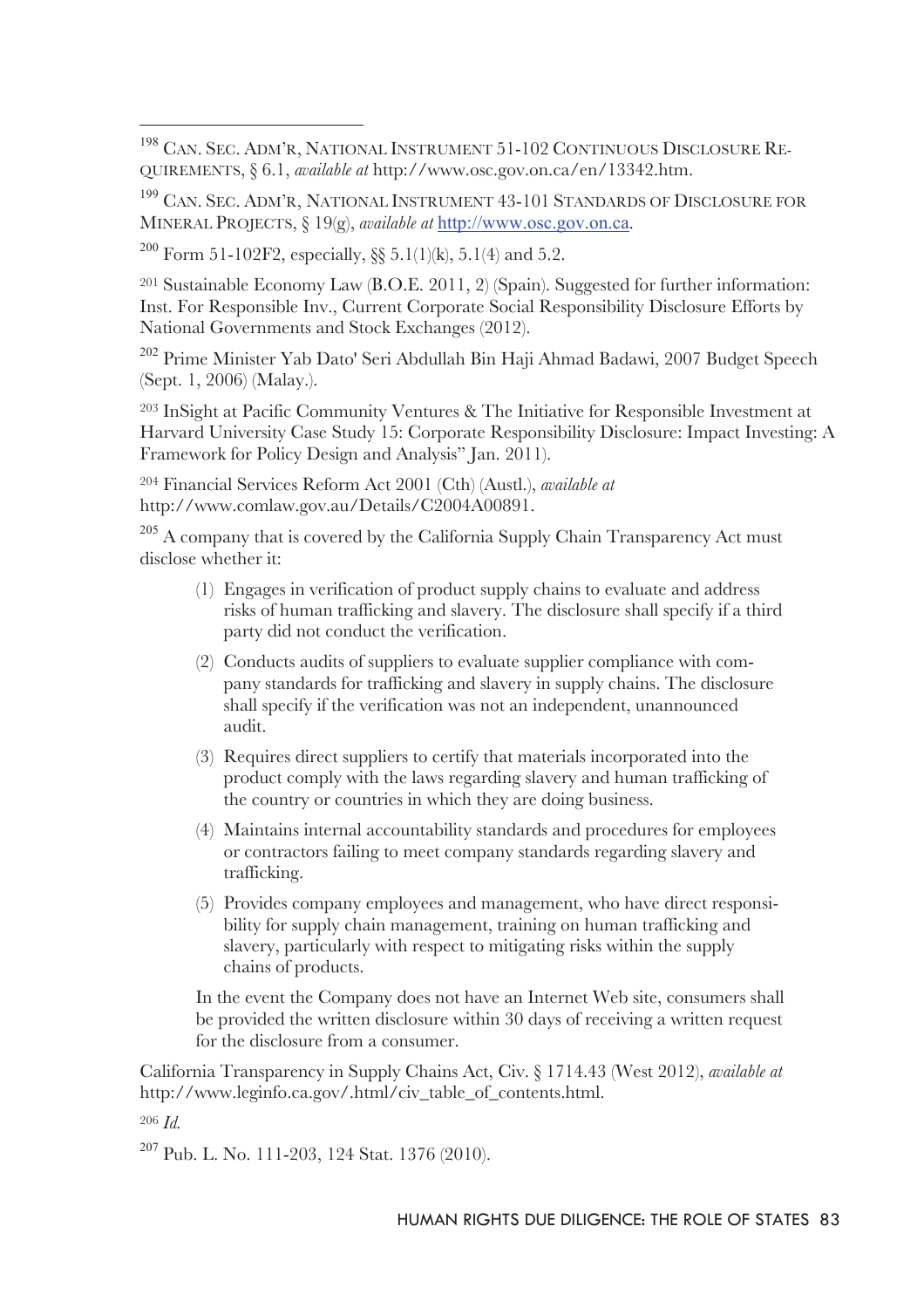<sup>210</sup> SEC, Disclosing Use of Conflict Minerals, 17 C.F.R. 240 and 249b (2012), *available at*  http://www.sec.gov/rules/final/2012/34-67716.pdf.

<sup>211</sup> *Id.*

 $\overline{a}$ 

<sup>212</sup> *Id.,* § 13(p) (requires the information disclosed by the issuer to be available to the public on its Internet Web site).

<sup>213</sup> The final rule requires that an issuer's due diligence follow a nationally or internationally recognized due diligence framework. The OECD's "Due Diligence Guidance for Responsible Supply Chains of Minerals from Conflict-Affected and High-Risk Areas" [see the accompanying Example in this Appendix] satisfies the SEC's criteria and may be used as a framework for purposes of satisfying the final rule's requirement that an issuer exercise due diligence in determining the source and chain of custody of its conflict minerals. *See,* OECD (2011)*, OECD Due Diligence Guidance for Responsible Supply Chains of Minerals from Conflict-Affected and High-Risk Areas,* OECD Publishing. http://dx.doi.org/10.1787/9789264111110-en.

<sup>214</sup> The audit's objective, as expressed in the preamble, is "to express an opinion or conclusion as to whether the design of the issuer's due diligence framework as set forth in the Conflict Minerals Report, with respect to the period covered by the report, is in conformity with, in all material respects, the criteria set forth in the nationally or internationally recognized due diligence framework used by the issuer, and whether the issuer's description of the due diligence measures it performed as set forth in the Conflict Minerals Report, with respect to the period covered by the report, is consistent with the due diligence process that the issuer undertook."

<sup>215</sup> Guiding Principles, supra note 4.

<sup>216</sup> U.N. Office of the High Commissioner for Human Rights, *The Corporate Responsibility to Respect Human Rights – An Interpretive Guide*, § 3.6 HR/PUB/12/02, at 22 (2012).

<sup>217</sup>As explained in the Commentary to the *OECD Guidelines for Multinational Enterprises,* op. cit., ¶ 43, "Business relationships include relationships with business partners, entities in its supply chain, and any other non-State or State entity directly linked to its business operations, products or services."

<sup>218</sup> *Id,* at Commentaries to ¶¶ 21-23. With respect to leverage, or the ability to influence suppliers and other business partners, the OECD Guidelines on Multinational Enterprises provides concrete examples of possible responses:

21. The *Guidelines* recognise that there are practical limitations on the ability of enterprises to effect change in the behaviour of their suppliers. These are rela-

<sup>208</sup> *Id.,* at § 1502(e)(4) ("conflict mineral" is defined as: "(A) columbite-tantalite, also known as coltan (the metal ore from which tantalum is extracted); cassiterite (the metal ore from which tin is extracted); gold; wolframite (the metal ore from which tungsten is extracted); or their derivatives; or (B) any other mineral or its derivatives determined by the Secretary of State to be financing conflict in the Democratic Republic of the Congo or an adjoining country. The term does not include minerals that were outside of the Covered Countries prior to January 31, 2013, nor to any minerals that are derived from scrap or recycled materials.").

<sup>209</sup> *Id.,* § 1502 (e)(1) ("adjoining country" or "covered country" is defined as "a country that shares an internationally recognized border with the DRC, which presently includes Angola, Burundi, Central African Republic, the Republic of the Congo, Rwanda, South Sudan, Tanzania, Uganda, and Zambia.").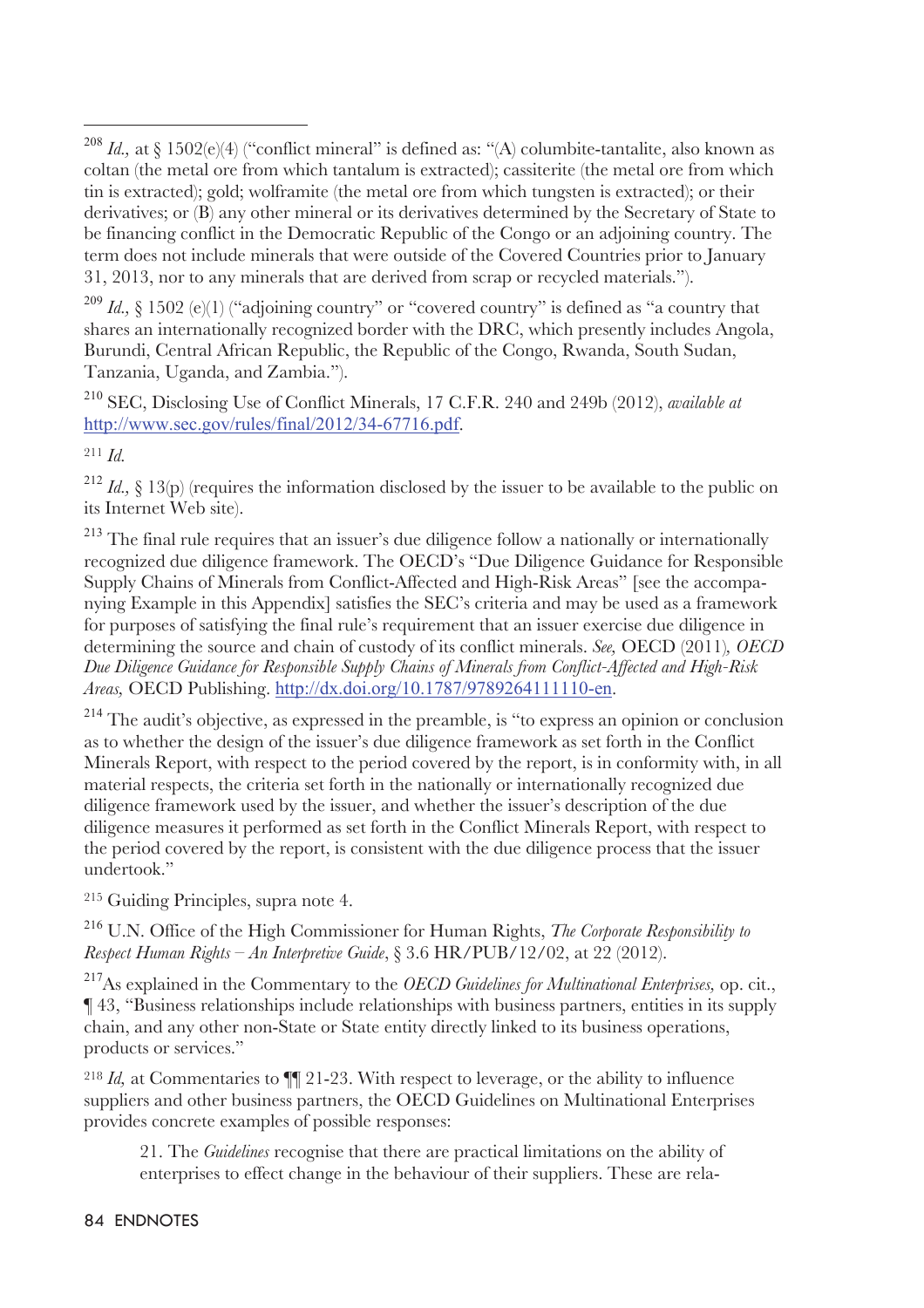ted to product characteristics, the number of suppliers, the structure and complexity of the supply chain, the market position of the enterprise vis-à-vis its suppliers or other entities in the supply chain. However, enterprises can also influence suppliers through contractual arrangements such as management contracts, pre-qualification requirements for potential suppliers, voting trusts, and licence or franchise agreements. Other factors relevant to determining the appropriate response to the identified risks include the severity and probability of adverse impacts and how crucial that the supplier is to the enterprise.

 $\overline{a}$ 

22. Appropriate responses with regard to the business relationship may include continuation of the relationship with a supplier throughout the course of risk mitigation efforts; temporary suspension of the relationship while pursuing ongoing risk mitigation; or, as a last resort, disengagement with the supplier either after failed attempts at mitigation, or where the enterprise deems mitigation not feasible, or because of the severity of the adverse impact. The enterprise should also take into account potential social and economic adverse impacts related to the decision to disengage.

23. Enterprises may also engage with suppliers and other entities in the supply chain to improve their performance, in cooperation with other stakeholders, including through personnel training and other forms of capacity building, and to support the integration of principles of responsible business conduct compatible with the *Guidelines* into their business practices. Where suppliers have multiple customers and are potentially exposed to conflicting requirements imposed by different buyers, enterprises are encouraged, with due regard to anticompetitive concerns, to participate in industry-wide collaborative efforts with other enterprises with which they share common suppliers to coordinate supply chain policies and risk management strategies, including through information-sharing

<sup>219</sup> Arbeitnehmer-Entsendegesetz [AEntG] [Workers Act], Feb. 26, 1996, Bundesgesetzblatt, Teil I [BGBl. I] at 227, last amended by Gesetz [G], April 20, 2009, BGBl. I at 799 (Ger.)

<sup>220</sup> An Act to Amend the Criminal Code (Westray Bill), S.C. 2003, c. 21 (Can.), *available at* http://www.parl.gc.ca/LegisInfo/BillDetails.aspx?Language=E&Mode=1&billId=9812322.

<sup>221</sup> Indeed, various human rights bodies have noted that States should "prevent third parties from violating [human rights] in other countries, if they are able to influence these third parties by way of legal or political means, in accordance with the Charter of the United Nations and applicable international law." *See, e.g.,* Comm. on Economic, Social and Cultural Rights, General Comment No. 14 (2000), *The right to the highest attainable standard of health* (article 12 of the International Covenant on Economic, Social and Cultural Rights), U.N. Doc. E/C.12/2000/4 (2000), ¶ 39; or Comm. on Economic, Social and Cultural Rights, General Comment No. 15 (2002), *The right to water* (arts. 11 and 12 of the International Covenant on Economic, Social and Cultural Rights), U.N. Doc. E/C.12/2002/11 (26 November 2002), ¶ 31, specifically in regard to corporations, the Committee on Economic, Social and Cultural Rights has further stated: "States Parties should also take steps to prevent human rights contraventions abroad by corporations that have their main seat under their jurisdiction, without infringing the sovereignty or diminishing the obligations of host states under the Covenant." Comm. on Economic, Social and Cultural Rights, *Statement on the obligations of States Parties regarding the corporate sector and economic, social and cultural rights*, ¶ 5 U.N. Doc.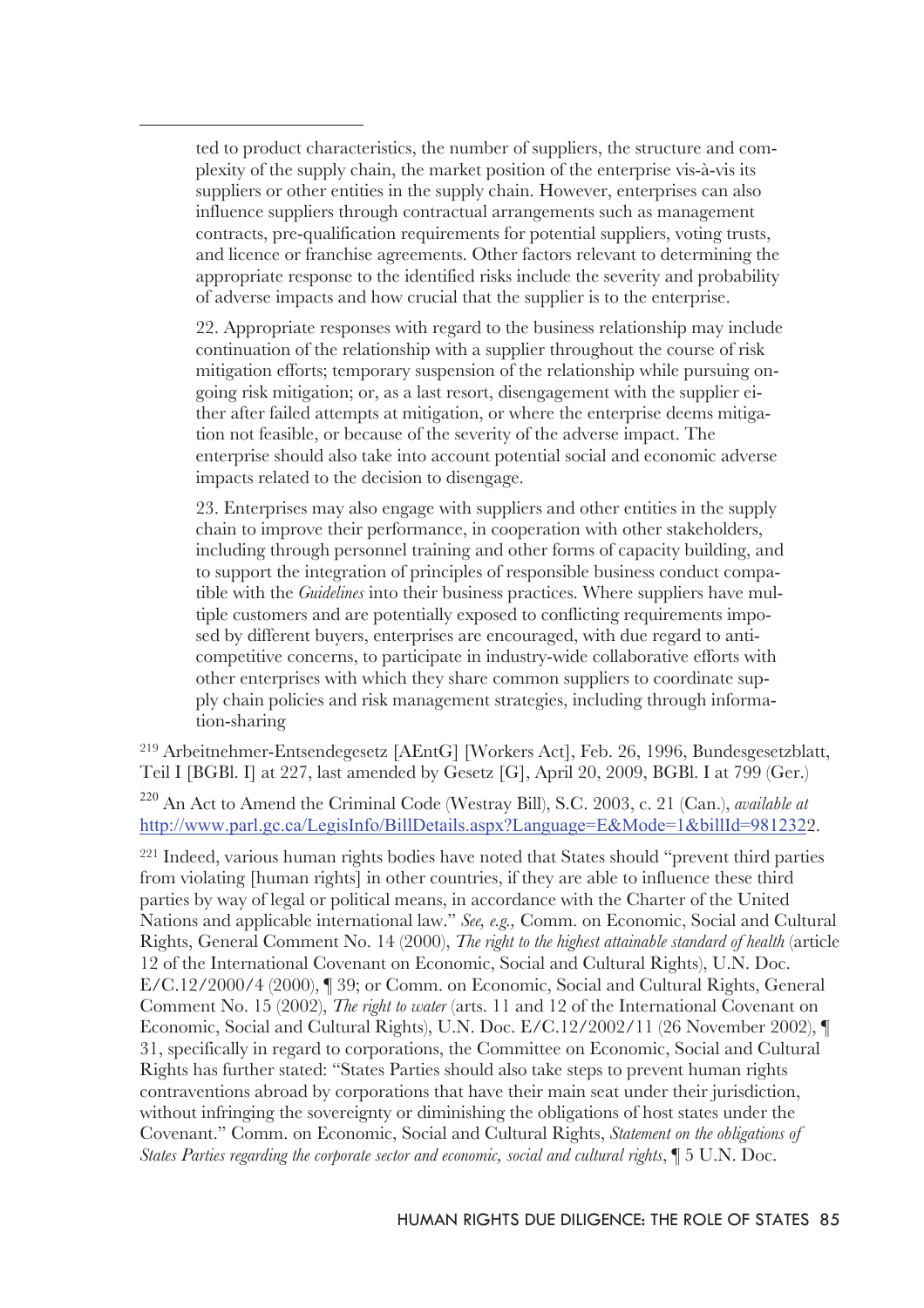E/C.12/2011/1 (May 20, 2011); Comm. on the Elimination of Racial Discrimination, Canadian Report, ¶ 17 U.N. Doc. CERD/C/CAN/CO/18 (May 25, 2007).

<sup>222</sup>Trail Smelter Case (*United States v. Canada*), 3 R.I.A.A. 1905 (1941); *see also* dissenting opinion of Judge Weeramantry to the Advisory Opinion of the International Court of Justice on the *Legality of threat or use of nuclear weapons* in which, referring to the principle that "damage must not be caused to other nations," Judge Weeramantry considered that the claim by New Zealand that nuclear tests should be prohibited where this could risk having an impact on that country's population, should be decided "in the context of [this] deeply entrenched principle, grounded in common sense, case law, international conventions, and customary international law." Legality of Threat or Use of Nuclear Weapons, Advisory Opinion, 1996 I.C.J. 103 (July 8).

<sup>223</sup> In the *Corfu Channel* Case, while accepting that an activity cannot be imputed to the State by reason merely of the fact that it took place on its territory, the International Court of Justice nevertheless noted that "a State on whose territory or in whose waters an act contrary to international law has occurred, may be called upon to give an explanation:" where the State knew or ought to have known that activities unlawful under international law (i.e., activities that would constitute a violation of international law if they were imputed to the State in question) are perpetrated on its territory and cause damage to another State, the first State is expected to take measures to prevent them from taking place or, if they are taking place, from continuing. Corfu Channel (*U.K. v. Alb.*), 1949, I.C.J. 4, 18 (April 9). The fact of territorial control also influences the burden of proof imposed on the claiming State that the territorial State has failed to comply with its obligations under international law. Although "it cannot be concluded from the mere fact of the control exercised by a State over its territory and waters that that State necessarily knew, or ought to have known, of any unlawful act perpetrated therein, nor yet that it necessarily knew, or should have known, the authors," nevertheless "the fact of this exclusive territorial control exercised by a State within its frontiers has a bearing upon the methods of proof available to establish the knowledge of that State as to such events. By reason of this exclusive control, the other State, the victim of a breach of international law, is often unable to furnish direct proof of facts giving rise to responsibility. Such a State should be allowed a more liberal recourse to inferences of fact and circumstantial evidence. This indirect evidence is admitted in all systems of law, and its use is recognized by international decisions. It must be regarded as of special weight when it is based on a series of facts linked together and leading logically to a single conclusion." *Id.* 

<sup>224</sup> Ian Brownlie, SYSTEM OF THE LAW OF NATIONS: STATE RESPONSIBILITY 165 (1983). *See also* Nicola Jägers, CORPORATE HUMAN RIGHTS OBLIGATIONS: IN SEARCH OF ACCOUNT-ABILITY 172 (2002) (deriving from "the general principle formulated in the *Corfu Channel* case – that a State has the obligation not knowingly to allow its territory to be used for acts contrary to the rights of other States – that home State responsibility can arise where the home State has not exercised due diligence in controlling parent companies that are effectively under its control.").

<sup>225</sup> *See supra* note 57.

<sup>226</sup> *See supra* note 58.

<sup>227</sup> *Id*.

 $\overline{a}$ 

<sup>228</sup> Bribery Act 2010, c. 23 (U.K.), *available at*  http://www.legislation.gov.uk/ukpga/2010/23/contents.